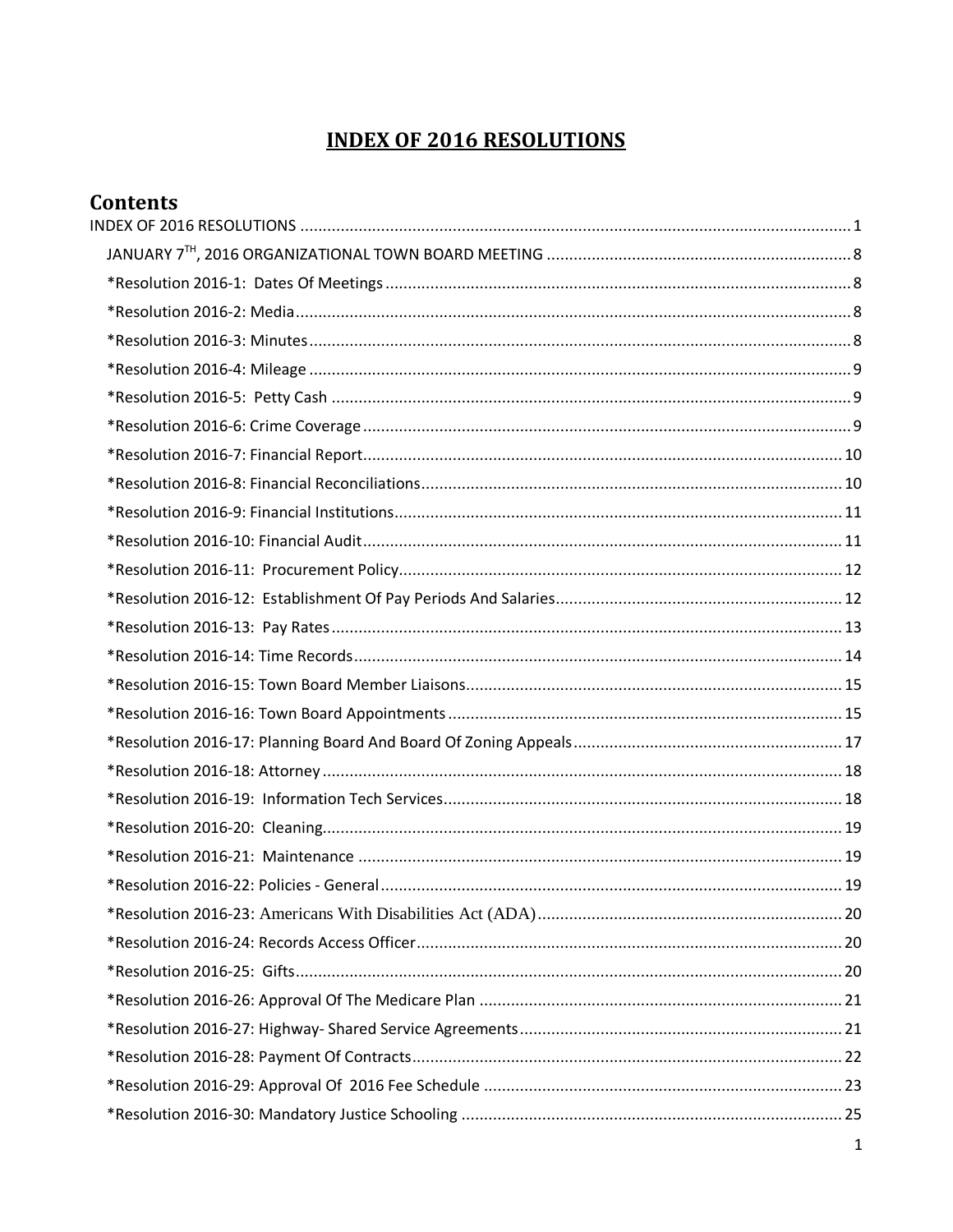| *Resolution 2016-38: Cell Phone Reimbursement For Code Enforcement And Highway Departments  28                                                                                                              |  |
|-------------------------------------------------------------------------------------------------------------------------------------------------------------------------------------------------------------|--|
|                                                                                                                                                                                                             |  |
|                                                                                                                                                                                                             |  |
|                                                                                                                                                                                                             |  |
|                                                                                                                                                                                                             |  |
|                                                                                                                                                                                                             |  |
|                                                                                                                                                                                                             |  |
|                                                                                                                                                                                                             |  |
|                                                                                                                                                                                                             |  |
| *Resolution 2016-47: Appointment Of Delegate To The Association Of Towns Meeting 33                                                                                                                         |  |
|                                                                                                                                                                                                             |  |
| *Resolution 2016-51: Approval Of Minutes 12/8, 12/14PH, 12/14, 1/7 ORG, 1/1234                                                                                                                              |  |
|                                                                                                                                                                                                             |  |
|                                                                                                                                                                                                             |  |
|                                                                                                                                                                                                             |  |
|                                                                                                                                                                                                             |  |
| *Resolution 2016-55: Intermunicipal Agreement For The Village Water Transmission Line On Falls Rd.  35                                                                                                      |  |
| *Resolution 2016-56: Authorization To Contract With Geologic For Esa Phase I Assessment 35                                                                                                                  |  |
|                                                                                                                                                                                                             |  |
|                                                                                                                                                                                                             |  |
|                                                                                                                                                                                                             |  |
|                                                                                                                                                                                                             |  |
| *Resolution 2016-60: Authorization To Sign Letter Of Intent To Purchase Highway Equipment37                                                                                                                 |  |
| *Resolution 2016-61: Introduce Local Law Providing For The Abolition Of The Elected Position Of Town Clerk                                                                                                  |  |
| *Resolution 2016-62: Introduce Local Law Providing For The Abolition Of The Elected Position Of Town<br>Highway Superintendent And Creation Of The Appointed Position Of Highway Superintendent Of The Town |  |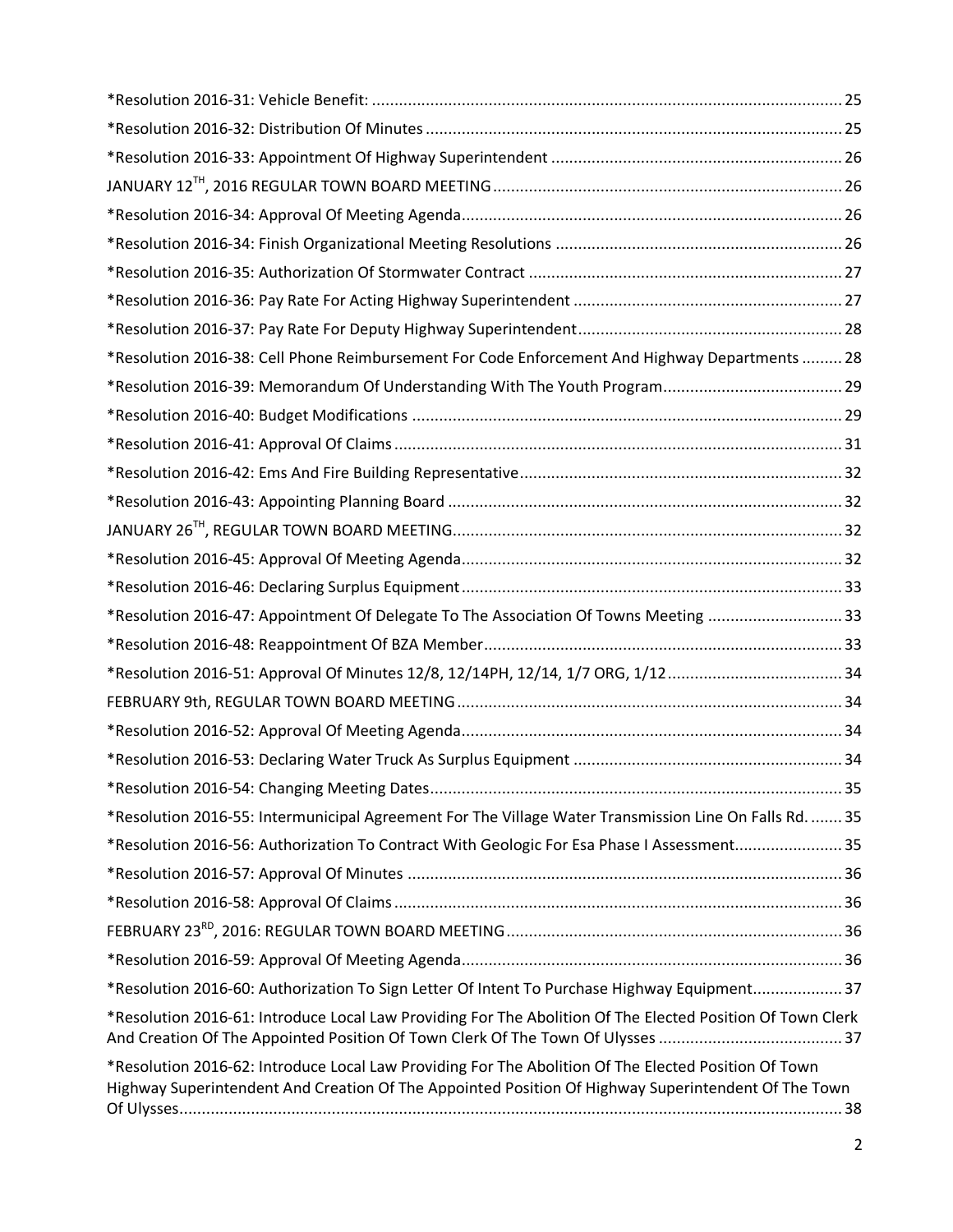| *Resolution 2016-65: Authorization To Sign Agreement With Exxonmobil Oil Corporation For Town Access                                                                                                    |  |
|---------------------------------------------------------------------------------------------------------------------------------------------------------------------------------------------------------|--|
| *Resolution 2016-66: Support Of The Living Wage As The Minimum Wage Across New York State  42                                                                                                           |  |
|                                                                                                                                                                                                         |  |
|                                                                                                                                                                                                         |  |
| *Resolution 2016-68: Adopting Local Law #1 Of 2016 To Provide For The Abolition Of The Elected Position Of<br>Town Clerk And Creation Of The Appointed Position Of Town Clerk Of The Town Of Ulysses 43 |  |
|                                                                                                                                                                                                         |  |
| *Resolution 2016-69: Authorizing Use Of Funds From The Town Of Ulysses Capital Equipment Reserve Fund                                                                                                   |  |
|                                                                                                                                                                                                         |  |
|                                                                                                                                                                                                         |  |
|                                                                                                                                                                                                         |  |
|                                                                                                                                                                                                         |  |
|                                                                                                                                                                                                         |  |
|                                                                                                                                                                                                         |  |
| *Resolution 2016-75: Authorization Of Deputy Town Clerk As Signer On Clerk Bank Accounts 47                                                                                                             |  |
|                                                                                                                                                                                                         |  |
|                                                                                                                                                                                                         |  |
|                                                                                                                                                                                                         |  |
|                                                                                                                                                                                                         |  |
|                                                                                                                                                                                                         |  |
|                                                                                                                                                                                                         |  |
|                                                                                                                                                                                                         |  |
| *Resolution 2016-82: Authorizing A Contract For A Survey Of Median Household Incomes In Jacksonville 50                                                                                                 |  |
| *Resolution 2016-83: Authorizing Use Of Funds From The Town Of Ulysses Capital Reserve Fund B878 For                                                                                                    |  |
|                                                                                                                                                                                                         |  |
|                                                                                                                                                                                                         |  |
|                                                                                                                                                                                                         |  |
|                                                                                                                                                                                                         |  |
|                                                                                                                                                                                                         |  |
|                                                                                                                                                                                                         |  |
|                                                                                                                                                                                                         |  |
|                                                                                                                                                                                                         |  |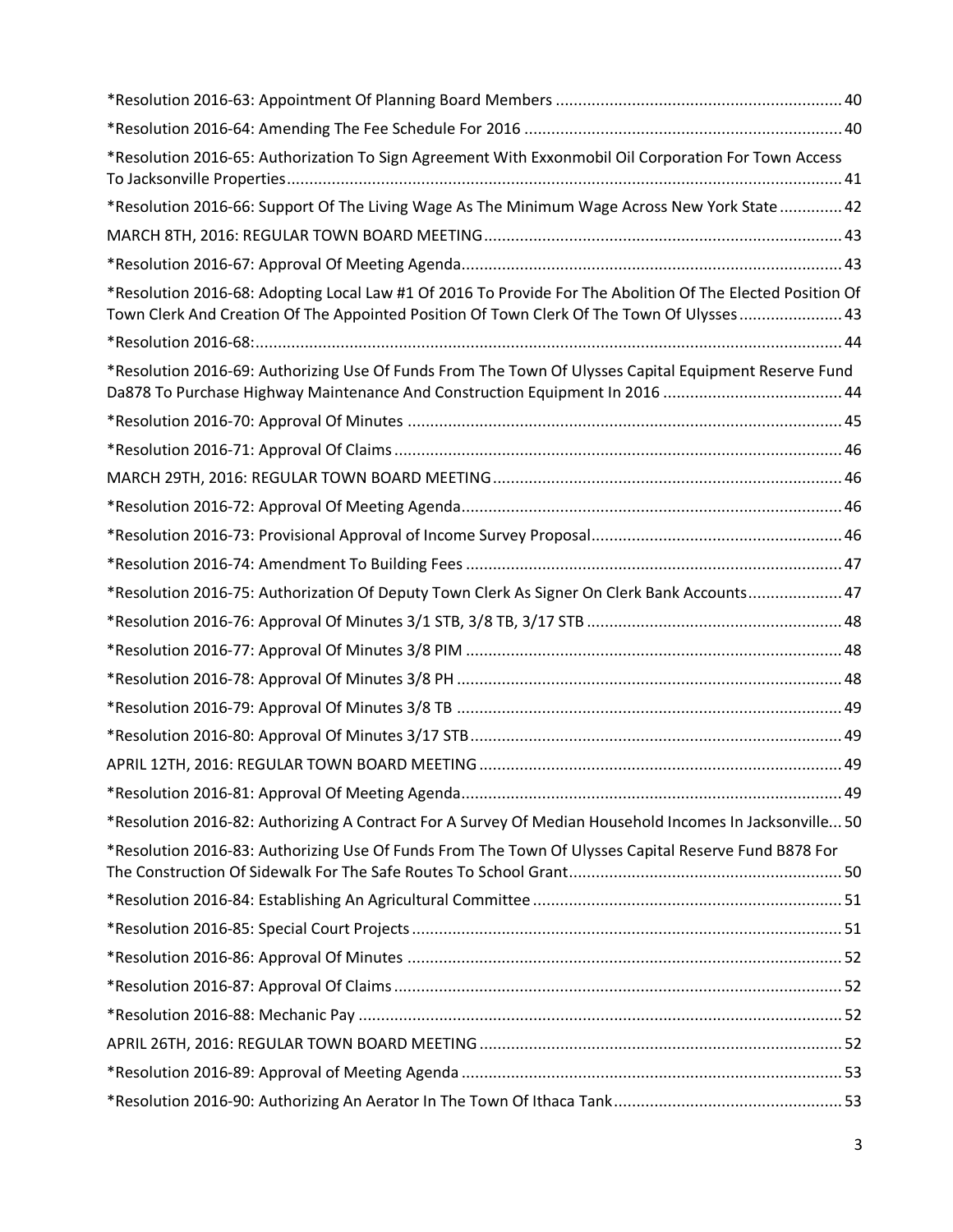| *Resolution 2016-92: Establishing The Position Of Water-Sewer Maintenance Worker  54                 |  |
|------------------------------------------------------------------------------------------------------|--|
|                                                                                                      |  |
| *Resolution 2016-94: Creation Of Conservation And Sustainability Advisory Council 55                 |  |
| *Resolution_2016-95: Appointment Of Roxanne Marino As Chair Of The Conservation And Sustainability   |  |
|                                                                                                      |  |
|                                                                                                      |  |
|                                                                                                      |  |
|                                                                                                      |  |
|                                                                                                      |  |
|                                                                                                      |  |
|                                                                                                      |  |
|                                                                                                      |  |
|                                                                                                      |  |
|                                                                                                      |  |
| *Resolution 2016-103: Appointment Of Members To The Sustainability/Conservation Council 59           |  |
|                                                                                                      |  |
|                                                                                                      |  |
|                                                                                                      |  |
|                                                                                                      |  |
|                                                                                                      |  |
|                                                                                                      |  |
|                                                                                                      |  |
|                                                                                                      |  |
| *Resolution 2016-111: Introducing The Proposed Local Law To Amend Chapter 80 Of The Code Of The Town |  |
| *Resolution 2016-112: Scheduling A Public Hearing On The Proposed Amendment Of Chapter 80 Of The     |  |
| *Resolution 2016-113: Add A New Member To The Sustainability And Conservation Advisory Council  63   |  |
|                                                                                                      |  |
|                                                                                                      |  |
| *Resolution 2016-116: Authorization To Negotiate With The Exxon Mobil Oil Corporation 64             |  |
|                                                                                                      |  |
|                                                                                                      |  |
|                                                                                                      |  |
|                                                                                                      |  |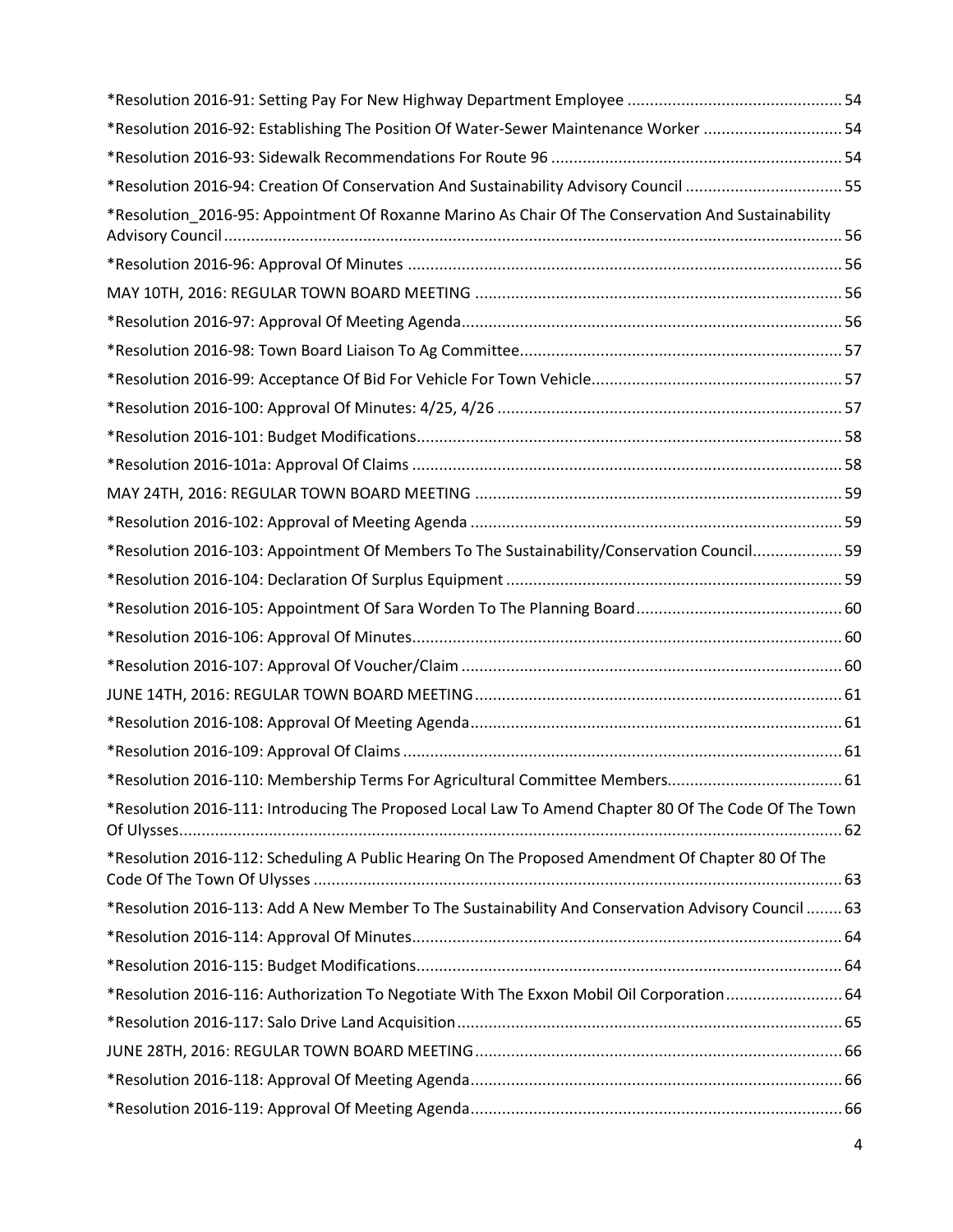| *Resolution 2016-120: Intermunicipal Agreement With Trumansburg For Shared Employee  66                                                                                                                                                                                                                       |  |
|---------------------------------------------------------------------------------------------------------------------------------------------------------------------------------------------------------------------------------------------------------------------------------------------------------------|--|
| *Resolution 2016-121: Adopting Local Law #1 Of 2016- A Local Law To Amend Chapter 80 Of The Code Of<br>The Town Of Ulysses ("The Code"), Which Provides For The Administration And Enforcement Of The New<br>York State Uniform Fire Prevention And Building Code, The New York State Energy Conservation     |  |
|                                                                                                                                                                                                                                                                                                               |  |
|                                                                                                                                                                                                                                                                                                               |  |
|                                                                                                                                                                                                                                                                                                               |  |
|                                                                                                                                                                                                                                                                                                               |  |
|                                                                                                                                                                                                                                                                                                               |  |
|                                                                                                                                                                                                                                                                                                               |  |
|                                                                                                                                                                                                                                                                                                               |  |
| *Resolution 2016-127: MRB Contract Approval For Water District 3 Resubmission Of Funding Application . 69                                                                                                                                                                                                     |  |
|                                                                                                                                                                                                                                                                                                               |  |
| *Resolution 2016-129: Resolution Regarding Tompkins Residential Energy Score Program And                                                                                                                                                                                                                      |  |
|                                                                                                                                                                                                                                                                                                               |  |
|                                                                                                                                                                                                                                                                                                               |  |
|                                                                                                                                                                                                                                                                                                               |  |
|                                                                                                                                                                                                                                                                                                               |  |
|                                                                                                                                                                                                                                                                                                               |  |
|                                                                                                                                                                                                                                                                                                               |  |
|                                                                                                                                                                                                                                                                                                               |  |
|                                                                                                                                                                                                                                                                                                               |  |
| *Resolution 2016-137: Approval Of Consultant For Glare Study As Requested By The Planning Board  75                                                                                                                                                                                                           |  |
| *Resolution 2016-138: Scheduling A Public Hearing And Public Information Session For Local Law No. 2 Of<br>2016: A Local Law Providing For The Abolition Of The Elected Position Of Highway Superintendent And The<br>Creation Of The Appointed Position Of Highway Superintendent Of The Town Of Ulysses  75 |  |
| *Resolution 2016-139: Scheduling A Public Hearing And Public Information Session For Local Law No. 3 Of<br>2016: A Local Law Providing For The Abolition Of The Elected Position Of Town Clerk And The Creation Of                                                                                            |  |
| *Resolution 2016-140: Local Law No. 4 Of 2016-Override The Tax Levy Limit Established In General                                                                                                                                                                                                              |  |
|                                                                                                                                                                                                                                                                                                               |  |
|                                                                                                                                                                                                                                                                                                               |  |
|                                                                                                                                                                                                                                                                                                               |  |
|                                                                                                                                                                                                                                                                                                               |  |
| *Resolution 2016-144: Consideration Of Adoption Of Local Law No. 2 Of 2016: A Local Law Providing For The<br>Abolition Of The Elected Position Of Highway Superintendent And The Creation Of The Appointed Position                                                                                           |  |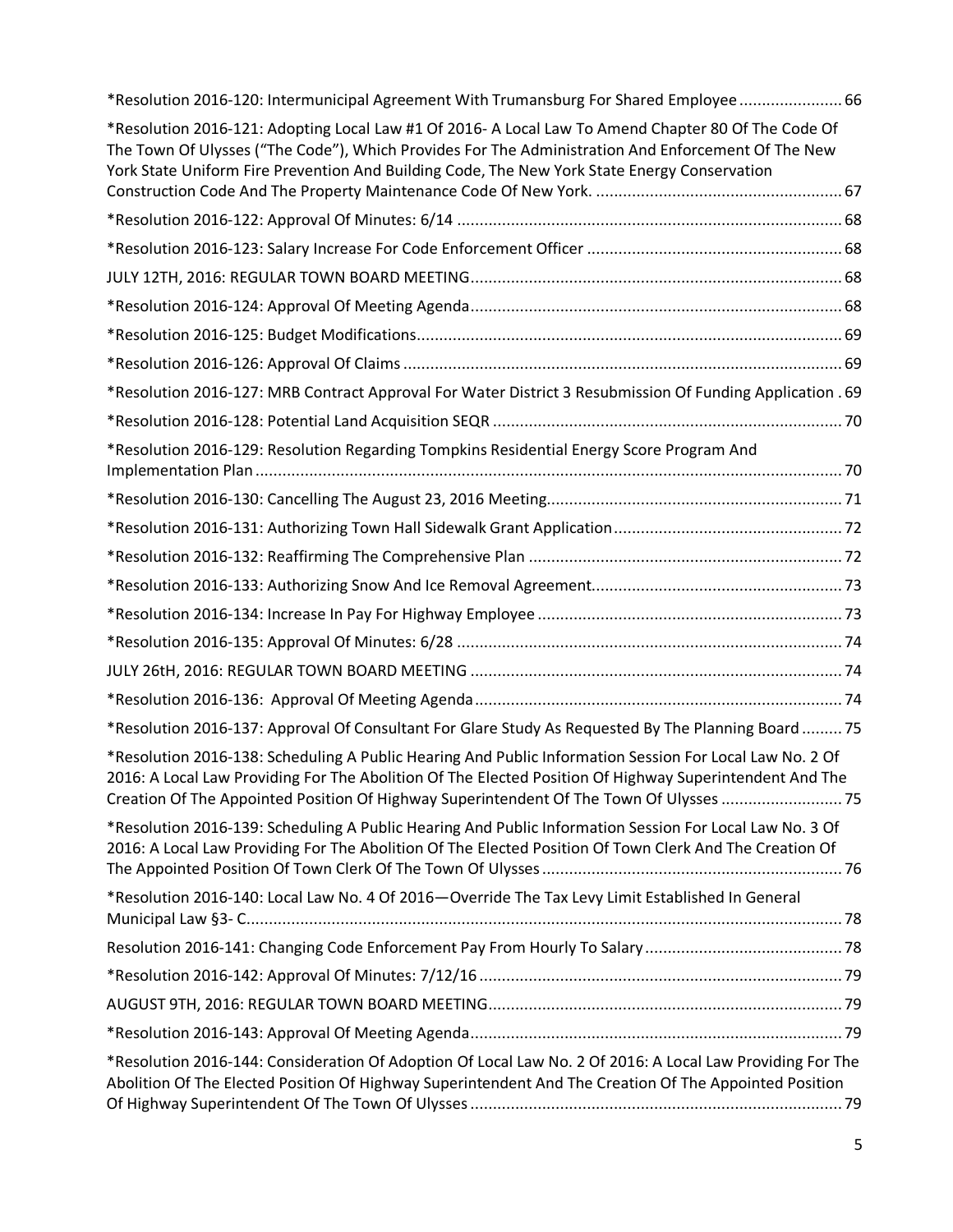| *Resolution 2016-145: Consideration Of Adoption Of Local Law No. Local Law No. 3 Of 2016--A Local Law<br>Providing For The Abolition Of The Elected Position Of Town Clerk And Creation Of The Appointed Position |  |
|-------------------------------------------------------------------------------------------------------------------------------------------------------------------------------------------------------------------|--|
| *Resolution 2016-146: Local Law No. 4 Of 2016-Override The Tax Levy Limit Established In General                                                                                                                  |  |
|                                                                                                                                                                                                                   |  |
|                                                                                                                                                                                                                   |  |
|                                                                                                                                                                                                                   |  |
|                                                                                                                                                                                                                   |  |
|                                                                                                                                                                                                                   |  |
|                                                                                                                                                                                                                   |  |
|                                                                                                                                                                                                                   |  |
|                                                                                                                                                                                                                   |  |
|                                                                                                                                                                                                                   |  |
| *Resolution 2016-154: Town Of Ulysses Resolution To Participate In New York State Department Of                                                                                                                   |  |
|                                                                                                                                                                                                                   |  |
|                                                                                                                                                                                                                   |  |
| *Resolution 2016-157: Approval Of Minutes: 8/9 PH For Tax Levy, 8/9 PIM, 8/9 STB, 8/9 PH, 8/9 TB 90                                                                                                               |  |
|                                                                                                                                                                                                                   |  |
|                                                                                                                                                                                                                   |  |
|                                                                                                                                                                                                                   |  |
| *Resolution 2016-160: Authorizing the Supervisor to Sign a Contract With MRB to Complete The NEPA                                                                                                                 |  |
| *Resolution 2016-161: Authorizing Application for Funding to the United States Department Of Agriculture's                                                                                                        |  |
|                                                                                                                                                                                                                   |  |
|                                                                                                                                                                                                                   |  |
|                                                                                                                                                                                                                   |  |
|                                                                                                                                                                                                                   |  |
|                                                                                                                                                                                                                   |  |
|                                                                                                                                                                                                                   |  |
|                                                                                                                                                                                                                   |  |
|                                                                                                                                                                                                                   |  |
|                                                                                                                                                                                                                   |  |
|                                                                                                                                                                                                                   |  |
|                                                                                                                                                                                                                   |  |
|                                                                                                                                                                                                                   |  |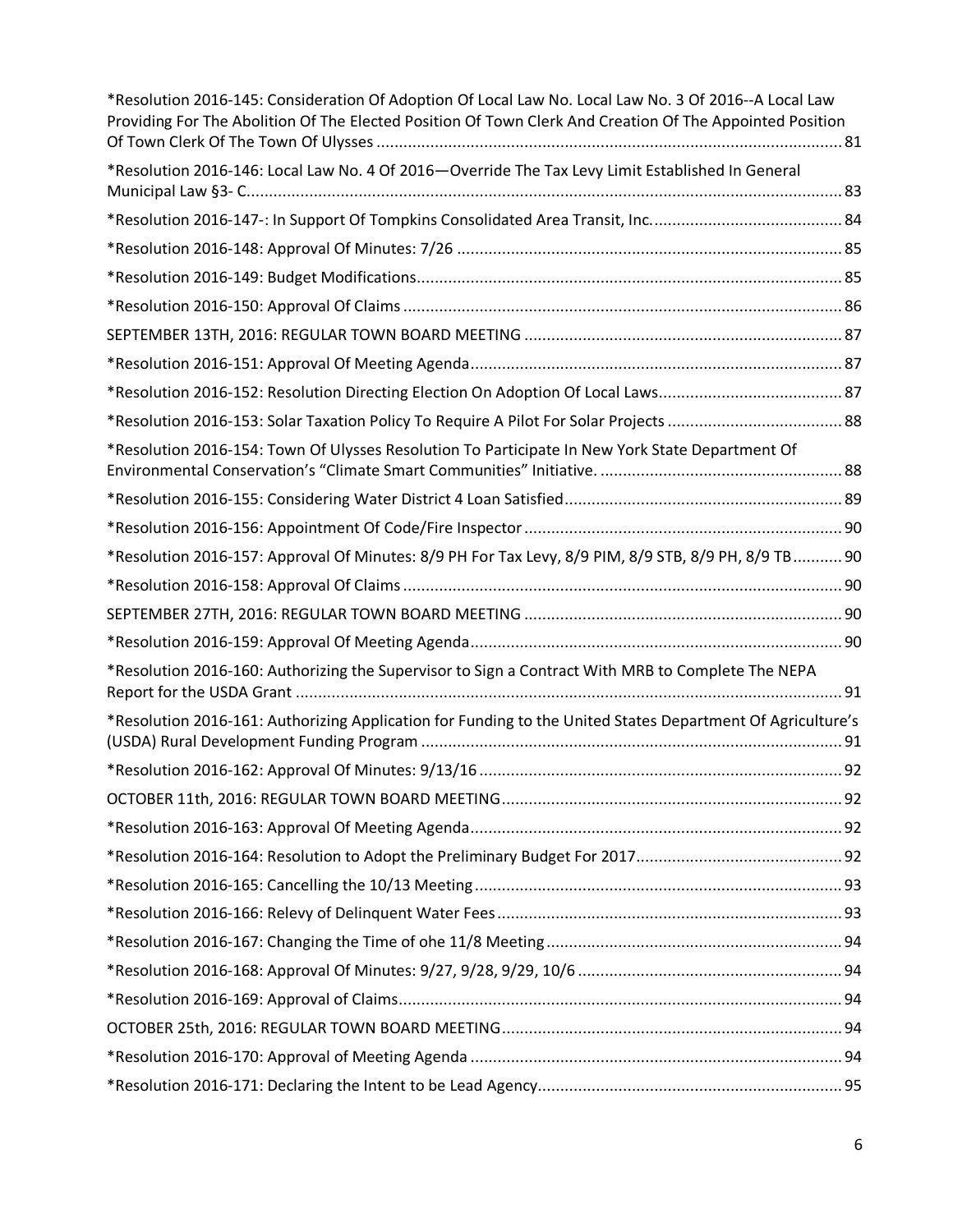| *Resolution 2016-172: Authorizing the Cost of Preparation of a Map, Plan and Report Regarding the      |  |
|--------------------------------------------------------------------------------------------------------|--|
|                                                                                                        |  |
|                                                                                                        |  |
| *Resolution 2016-175: Authorized Representative For Rural Development Grant - Thomas 97                |  |
| *Resolution 2016-176: Authorized Representative for Rural Development Grant - Wright 97                |  |
| *Resolution 2016-177: Authorized Representative for Rural Development Grant - Davis  98                |  |
| *Resolution 2016-178: Authorized Representative for Rural Development Grant - Mckenna  98              |  |
|                                                                                                        |  |
|                                                                                                        |  |
|                                                                                                        |  |
|                                                                                                        |  |
| *Resolution 2016-181: Appointment of Elizabeth Meg Williams to Youth Commission  100                   |  |
|                                                                                                        |  |
|                                                                                                        |  |
|                                                                                                        |  |
|                                                                                                        |  |
|                                                                                                        |  |
|                                                                                                        |  |
|                                                                                                        |  |
|                                                                                                        |  |
|                                                                                                        |  |
|                                                                                                        |  |
| *Resolution 2016-191: Resolution Approving Execution of Out-Of-District Water User Agreement for Water |  |
|                                                                                                        |  |
|                                                                                                        |  |
|                                                                                                        |  |
| *Resolution 2016-194: SEQR Resolution Designating Town of Ulysses as Lead Agency 106                   |  |
| *Resolution 2016-195: SEQR Resolution Determination of Environmental Significance 107                  |  |
|                                                                                                        |  |
|                                                                                                        |  |
|                                                                                                        |  |
|                                                                                                        |  |
|                                                                                                        |  |
|                                                                                                        |  |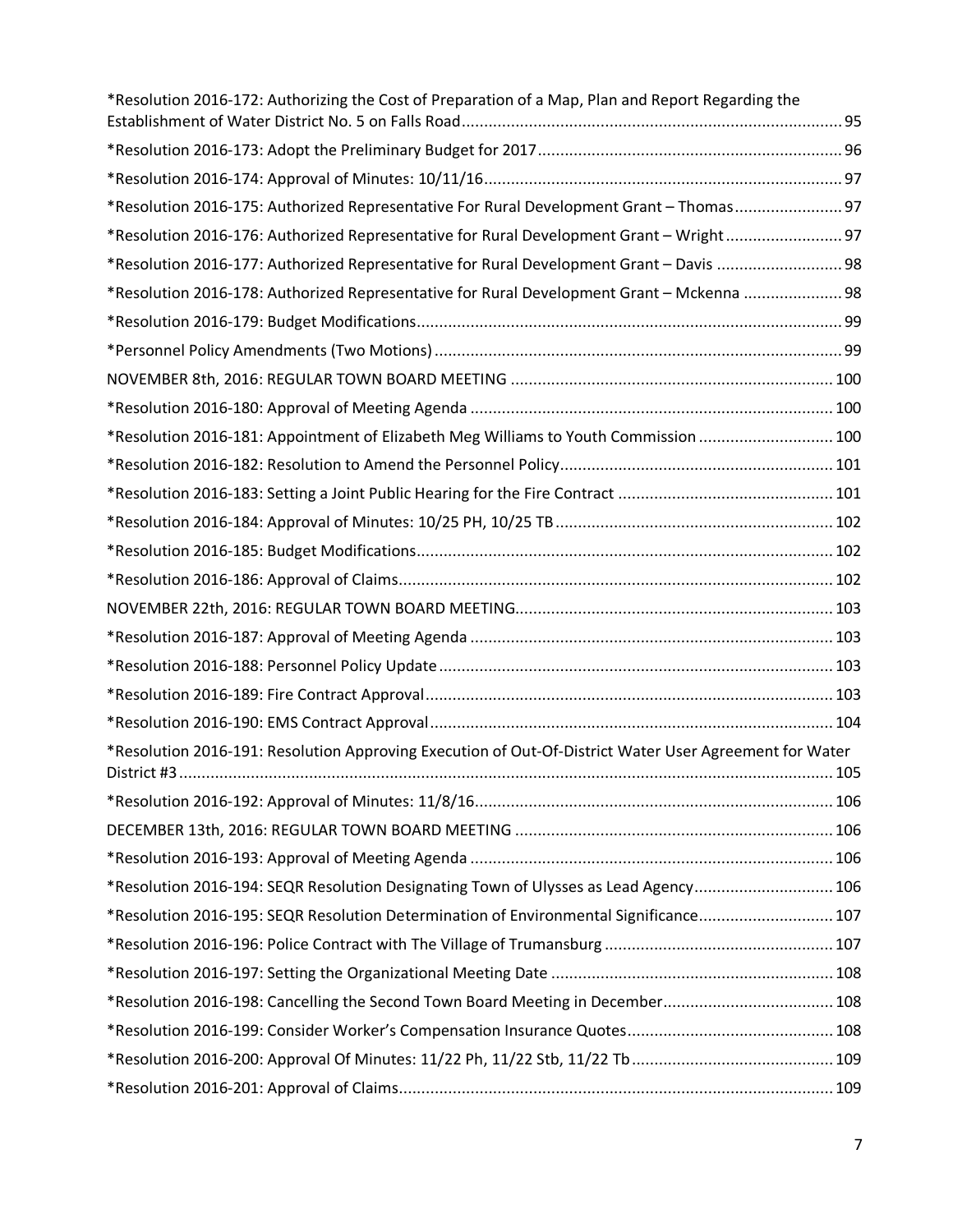# <span id="page-7-0"></span>**JANUARY 7TH, 2016 ORGANIZATIONAL TOWN BOARD MEETING**

# <span id="page-7-1"></span>**\*Resolution 2016-1: Dates Of Meetings**

BE IT RESOLVED, the Regular Monthly Board meetings of the Ulysses Town Board will be held on the second Tuesday of each month at 7:00 p.m. at the Ulysses Town Hall at 10 Elm Street, Trumansburg, NY. A second monthly meeting will be held on the 4th Tuesday of each month at 7:00 p.m.

Moved: Mr. Hertzler Seconded: Mr. Goldman Ms. Thomas aye Ms. Zahler aye Mr. Hertzler aye Mr. Boggs absent Mr. Goldman aye

Vote: 4-0 Date Adopted: 1/7/16

#### <span id="page-7-2"></span>**\*Resolution 2016-2: Media**

BE IT RESOLVED the designated news media is advised of the foregoing schedule and meeting notices will be posted, in accordance with the Open Meetings Law, on the Town Clerk's bulletin board and the Town Website.

FURTHER RESOLVED the Ithaca Journal, a newspaper regularly published and having general circulation in the Town, is hereby designated as the official newspaper of Town of Ulysses.

Moved: Mr. Hertzler Seconded: Mr. Goldman

Ms. Thomas aye Ms. Zahler aye Mr. Hertzler aye Mr. Boggs absent Mr. Goldman aye

Vote: 4-0 Date Adopted: 1/7/16

<span id="page-7-3"></span>**\*Resolution 2016-3: Minutes**

BE IT RESOLVED, Draft minutes of the Town Board meetings will be produced by the Town Clerk within 14 days of the date of the meeting and sent to Town Board members for approval.

FURTHER RESOLVED in accordance with the Open Meetings Law, draft meeting minutes, clearly labeled with the date and "DRAFT, not yet approved" will be available to the public through the Town Clerk's Office, but not posted on the web site until approved by the Town Board.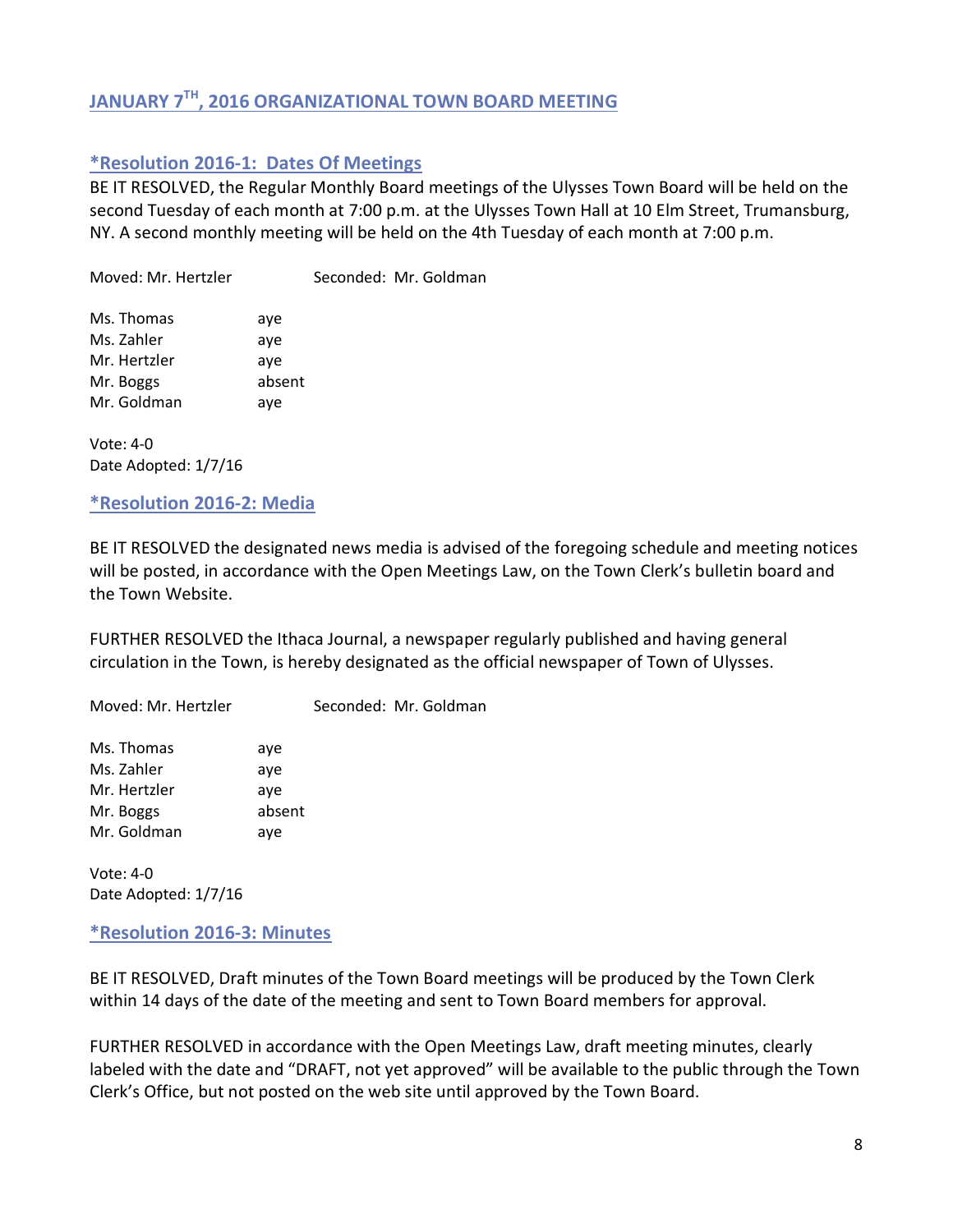Moved: Ms. Thomas Seconded: Ms. Zahler Ms. Thomas aye Ms. Zahler aye Mr. Hertzler aye Mr. Boggs absent Mr. Goldman aye

Vote: 4-0 Date Adopted: 1/7/16

<span id="page-8-0"></span>**\*Resolution 2016-4: Mileage** 

BE IT RESOLVED mileage at a rate of \$0.54 cents per mile, based on the IRS standard mileage rate, shall be paid to Town Officials and employees for use of their personal vehicles for Town Business and that such mileage shall be reported on the form provided by the Town Clerk.

Vote: 4-0 Date Adopted: 1/7/16

<span id="page-8-1"></span>**\*Resolution 2016-5: Petty Cash**

BE IT RESOLVED that the Town Clerk and the Court Clerk's petty cash funds are each \$300 for 2016.

Moved: Ms. Zahler Seconded: Mr. Hertzler

Ms. Thomas aye Ms. Zahler aye Mr. Hertzler aye Mr. Boggs absent Mr. Goldman aye

Vote: 4-0 Date Adopted: 1/7/16

<span id="page-8-2"></span>**\*Resolution 2016-6: Crime Coverage**

BE IT RESOLVED that the following crime coverage through NYMIR for Town officials, appointees and employees is hereby approved:

Money inside premises \$100,000 (\$1,000 deductible)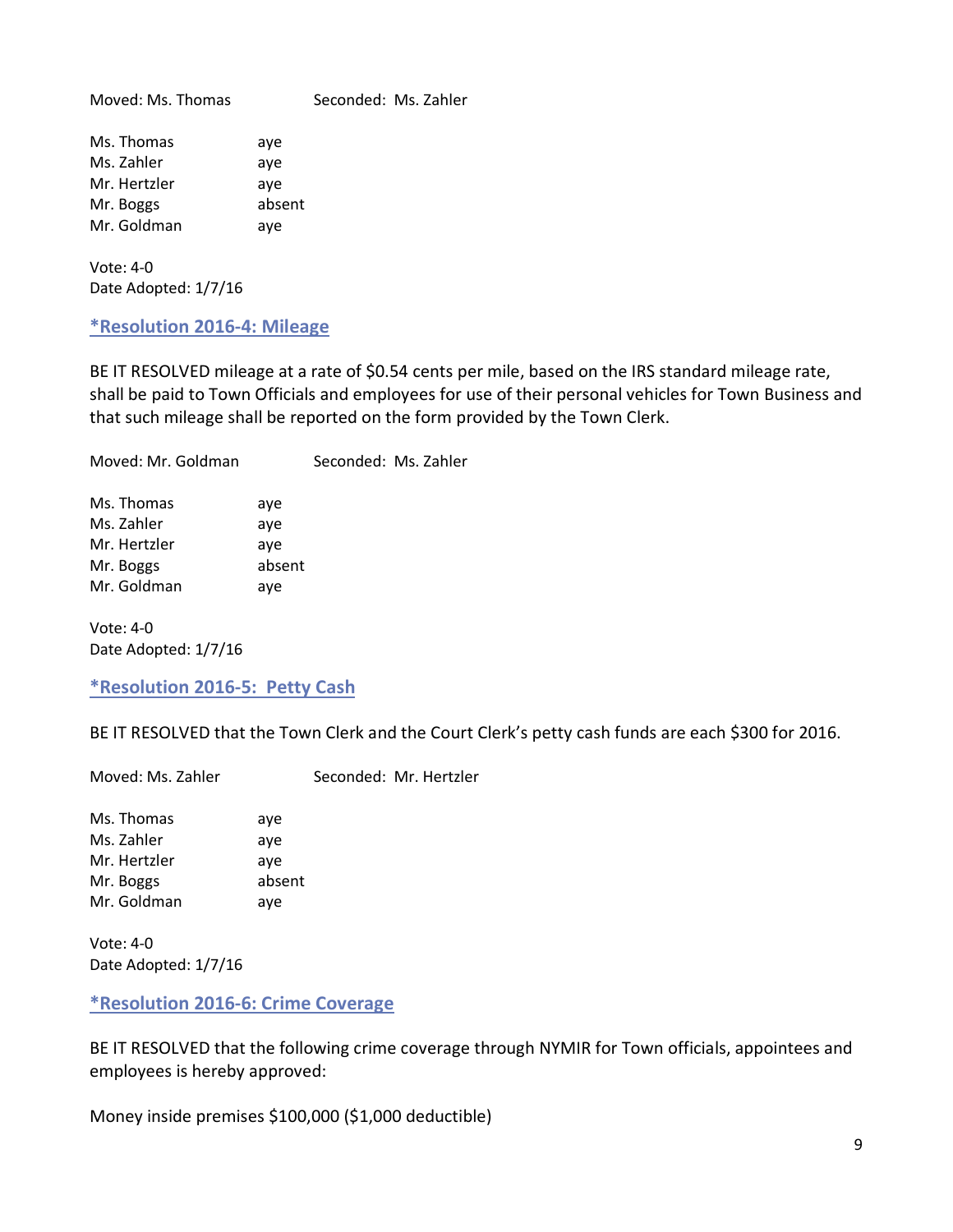Money outside premises \$100,000 (\$1,000 deductible) Forgery and alteration \$100,000 (\$1,000 deductible) Employee Theft - Per Loss \$50,000 (\$2,500 deductible)

Excess Coverage: Deputy Supervisor \$650,000 Supervisor \$650,000 Tax Collector/Town Clerk \$650,000 Includes Faithful Performance

Moved: Ms. Zahler Seconded: Mr. Goldman

Discussion: The board discussed whether the Deputy Clerk and Court Clerk are or should be included. Ms. Thomas plans to find out.

Ms. Thomas aye Ms. Zahler aye Mr. Hertzler aye Mr. Boggs absent Mr. Goldman aye

Vote: 4-0 Date Adopted: 1/7/16

<span id="page-9-0"></span>**\*Resolution 2016-7: Financial Report**

BE IT RESOLVED that an annual financial report be presented to the Town Clerk within 30 days of the end of the fiscal year as required by Town Law Section 29(10). In lieu of the financial report, the Supervisor is hereby authorized to submit to the Town Clerk, within 60 days after the close of the fiscal year, a copy of the annual update document (AUD) to the State Comptroller, and that the Town Clerk shall cause a summary thereof to be published in accordance with the law (Town Law Section 29(10-a)). If the time for filing the AUD is extended 60 days by the State Comptroller, the Supervisor's time for filing a copy of the AUD with the Town Clerk is extended for a like period.

Moved: Mr. Goldman Seconded: Ms. Zahler

Ms. Thomas aye Ms. Zahler aye Mr. Hertzler aye Mr. Boggs absent Mr. Goldman aye

Vote: 4-0 Date Adopted: 1/7/16

<span id="page-9-1"></span>**\*Resolution 2016-8: Financial Reconciliations**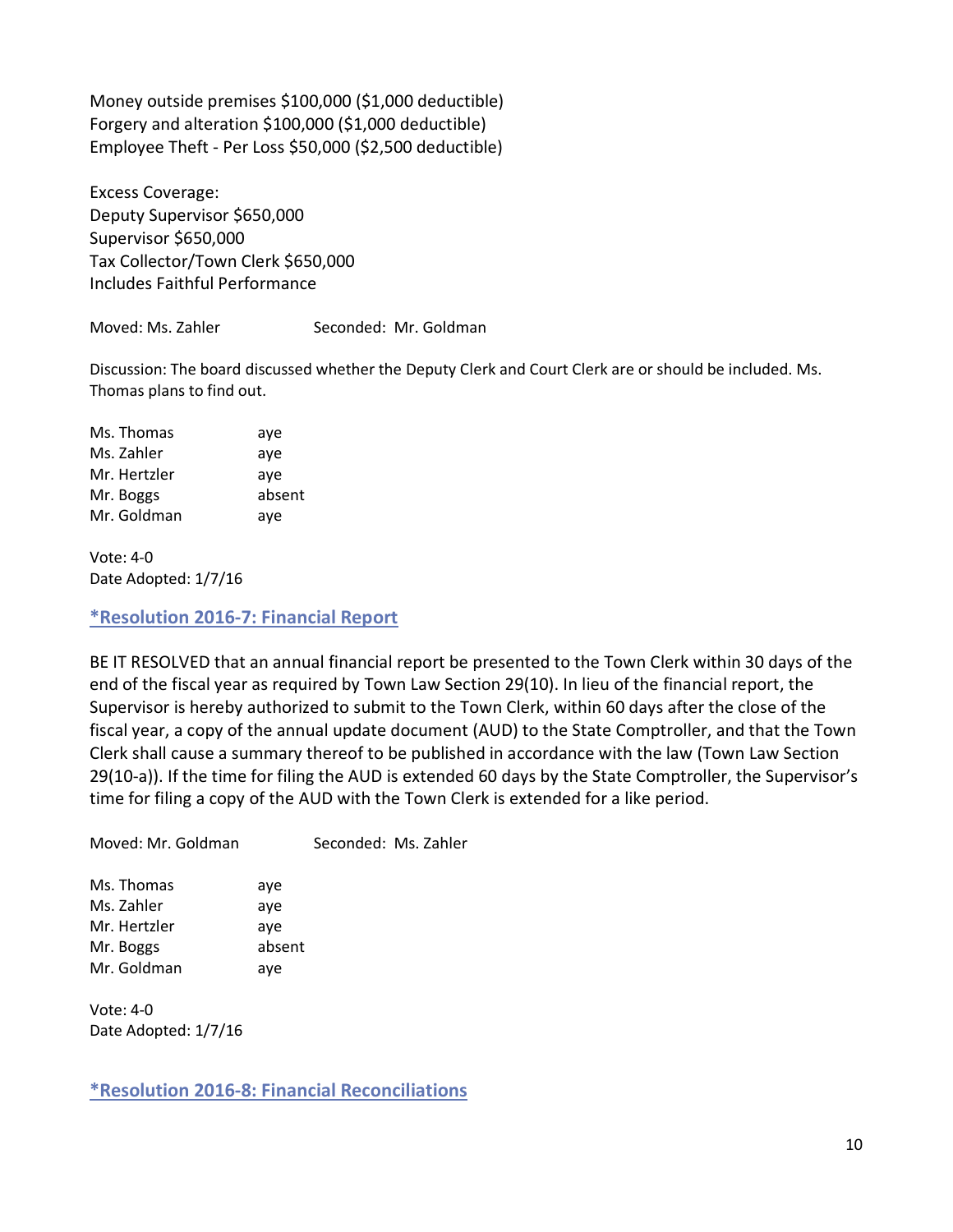BE IT RESOLVED the Town follow the 2013 recommendation of auditor Ciaschi, Dietershagen, Little, Mickleson and Company and have the Supervisor or Bookkeeper review the reconciliation of the Town Clerk's bank statements and the Town Clerk's office review the reconciliation of the Supervisor's bank statements in order to safeguard the town's finances.

Moved: Mr. Goldman Seconded: Mr. Hertzler

Ms. Thomas aye Ms. Zahler aye Mr. Hertzler aye Mr. Boggs absent Mr. Goldman aye

Vote: 4-0 Date Adopted: 1/7/16

# <span id="page-10-0"></span>**\*Resolution 2016-9: Financial Institutions**

BE IT RESOLVED the Tompkins Trust Company is designated as depository in which the Supervisor, Town Clerk, Justices, and other employees by virtue of their offices, shall deposit all monies coming into their hands and,

FURTHER RESOLVED the Town investments can be made at other banks and institutions as outlined in the Towns investment policy. The Town investment policy shall be reviewed and approved by the Town Board during the year and revised as necessary.

Moved: Ms. Zahler Seconded: Mr. Goldman

| Ms. Thomas   | aye    |
|--------------|--------|
| Ms. Zahler   | aye    |
| Mr. Hertzler | aye    |
| Mr. Boggs    | absent |
| Mr. Goldman  | aye    |

Vote: 4-0 Date Adopted: 1/7/16

<span id="page-10-1"></span>**\*Resolution 2016-10: Financial Audit**

BE IT RESOLVED that the Town Board of Ulysses will contract with Ciaschi, Dietershagen, Little, Mickleson and Company to perform an audit of the 2015 financials. This audit is tentatively scheduled in April 2016.

| Moved: Ms. Zahler |     | Seconded: Mr. Goldman |
|-------------------|-----|-----------------------|
| Ms. Thomas        | ave |                       |
| Ms. Zahler        | ave |                       |
| Mr. Hertzler      | ave |                       |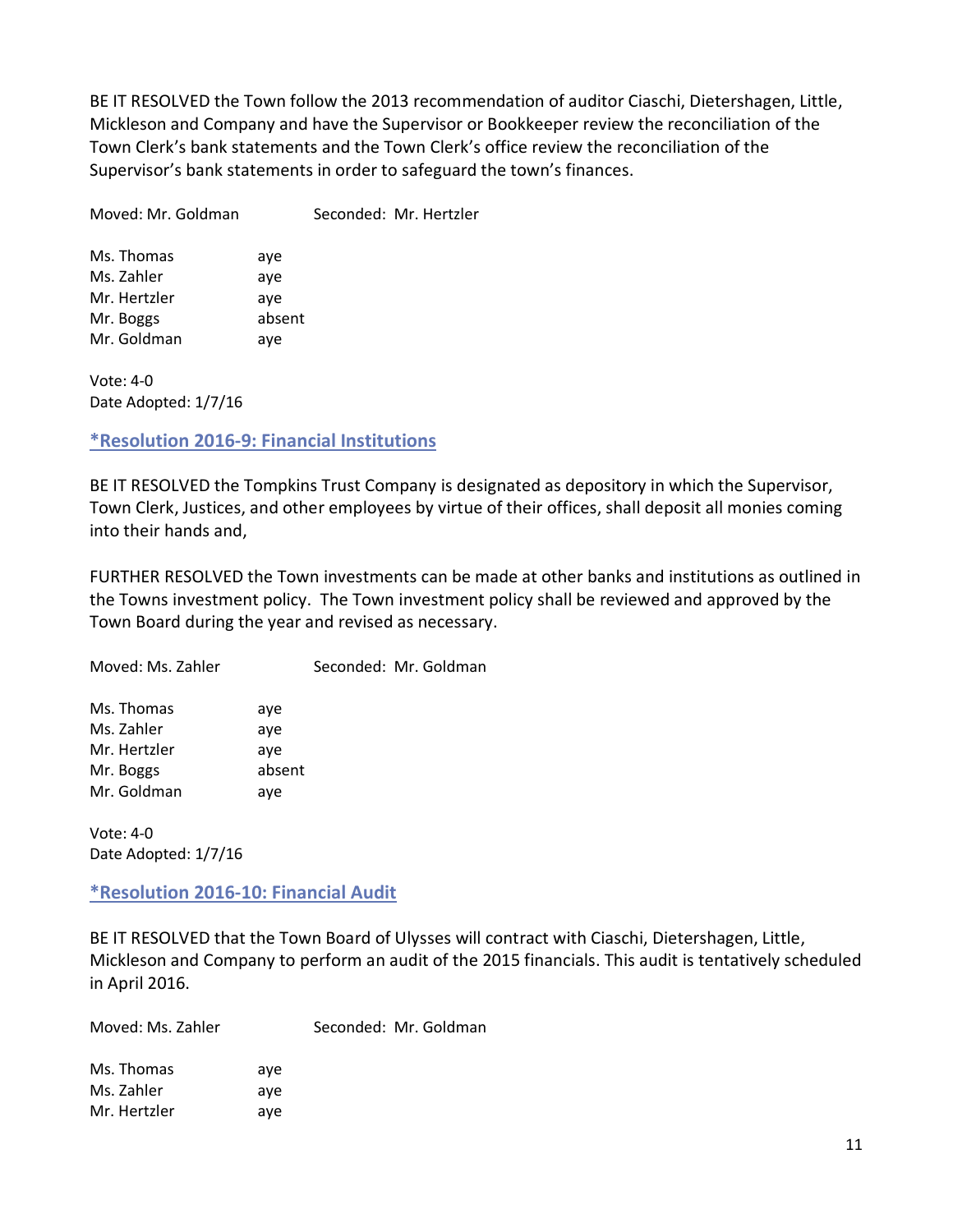Mr. Boggs absent Mr. Goldman aye

Vote: 4-0 Date Adopted: 1/7/16

## <span id="page-11-0"></span>**\*Resolution 2016-11: Procurement Policy**

BE IT RESOLVED that the Town Procurement policy as adopted on November 17, 2010 is the ruling document for purchases.

Moved: Ms. Zahler Seconded: Mr. Goldman

Discussion- Mr. Hertzler inquired whether this policy was appropriate for highway purchases.

Ms. Thomas aye Ms. Zahler aye Mr. Hertzler ave Mr. Boggs absent Mr. Goldman aye

Vote: 4-0 Date Adopted: 1/7/16

## <span id="page-11-1"></span>**\*Resolution 2016-12: Establishment Of Pay Periods And Salaries**

BE IT RESOLVED the Town Board hereby establishes the following payroll periods:

Bi-weekly:

Town Supervisor, Highway Superintendent, Town Clerk, Justices, Deputy Town Clerk, Deputy Highway Superintendent, Deputy Supervisor, Highway Department Staff, Bookkeeper, Code Enforcement Officer, Zoning Officer, Planning and Zoning Staff, Court Clerk, Temporary student and other employees, part-time Clerical, Administrative, and Support staff, Water Department staff

Monthly: Councilpersons

Annually: Historian, Planning Board, Board of Zoning Appeals

Moved: Mr. Goldman Seconded: Ms. Zahler Ms. Thomas aye Ms. Zahler aye Mr. Hertzler aye Mr. Boggs absent Mr. Goldman aye

Vote: 4-0 Date Adopted: 1/7/16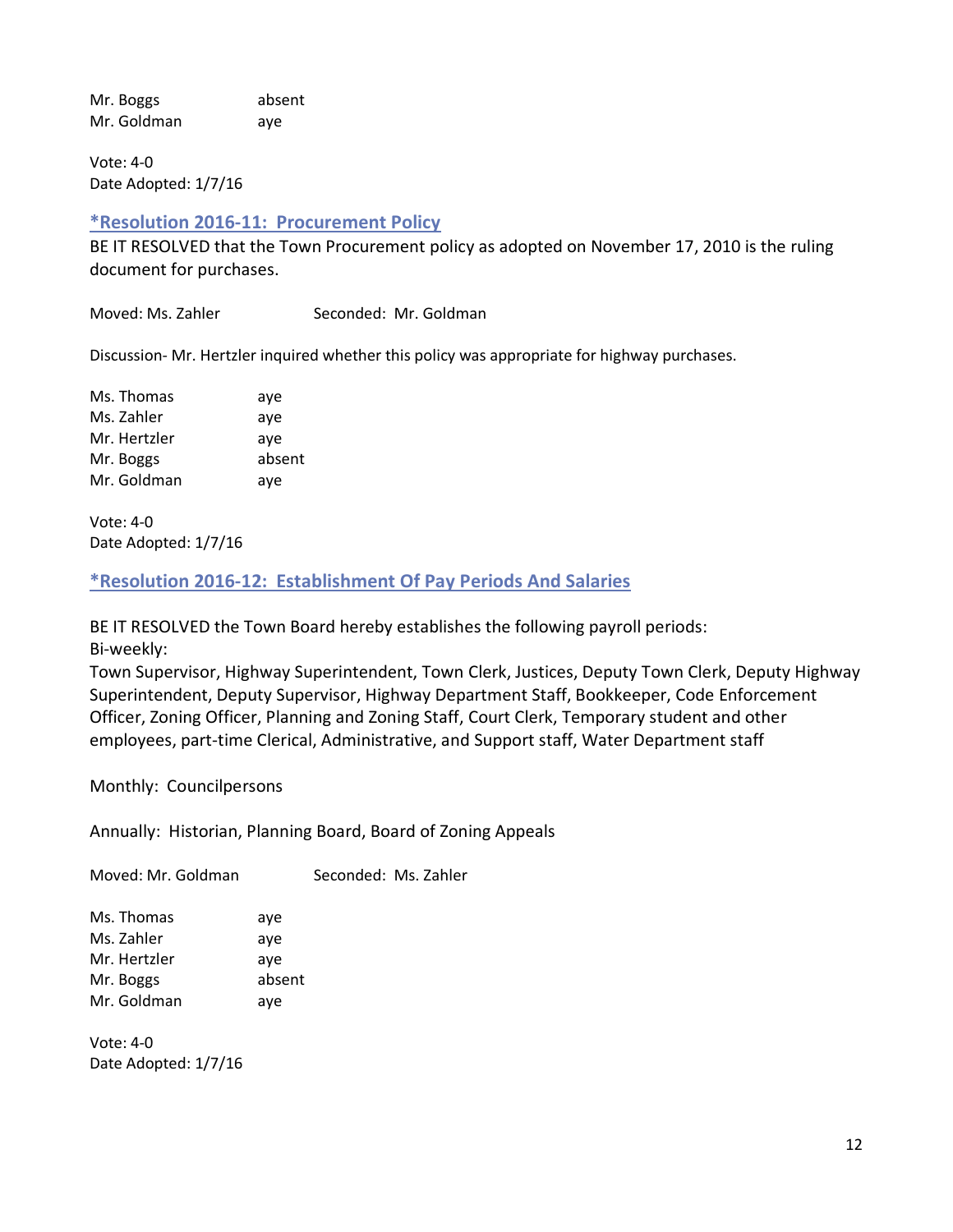# <span id="page-12-0"></span>**\*Resolution 2016-13: Pay Rates**

BE IT RESOLVED that the Town Board hereby establishes the following pay rates for employees and elected officials in 2016. If necessary to appoint a new employee or replace an elected official during the year of 2016, the Town Board will establish a salary commensurate with the experience and availability of funds:

| <b>Position</b>                              | 2016 Budgeted         | Hourly rate if           |
|----------------------------------------------|-----------------------|--------------------------|
|                                              | <b>Appropriation</b>  | applicable               |
| <b>Town Board</b>                            |                       |                          |
| Supervisor                                   | \$17,186              |                          |
| <b>Budget Officer</b>                        | \$15,895              |                          |
| <b>Second Deputy Supervisor</b>              | \$20,894              | \$20.50                  |
| Bookkeeper                                   | \$16,416              | \$20.50                  |
| Councilperson                                | \$4,369 each          |                          |
| <b>Clerk</b>                                 |                       |                          |
| <b>Town Clerk</b>                            | \$50,998              |                          |
| Deputy Town Clerk                            | \$16,640              | \$16                     |
| <b>Court</b>                                 |                       |                          |
| <b>Town Justice</b>                          | \$16,931 each         | $\frac{1}{2}$            |
| <b>Court Clerk</b>                           | \$41,281              | $\overline{\phantom{a}}$ |
| <b>Planning, Zoning, Building</b>            |                       |                          |
| <b>Enforcement Officer for Building Code</b> | Up to \$32,195        | \$20.00                  |
| <b>Deputy Enforcement Officer</b>            | Up to \$15,000        | \$19.18                  |
| <b>Zoning Officer</b>                        | \$28,656              |                          |
| Planner                                      | \$28,656              |                          |
| Planning and Zoning Clerk                    | \$5,900               | \$16.32                  |
| Planning and BZA Chairs                      | \$200 each            |                          |
| Planning and BZA Members                     | \$100 each            |                          |
| <b>Highway</b>                               |                       |                          |
| <b>Highway Superintendent</b>                | Up to \$62,492        |                          |
| Deputy Highway Superintendent                | multiple budget lines | \$23.28                  |
| Highway Machine Equipment Operator           | multiple budget lines | $$18.39 - $20.49$        |
| <b>Highway Laborer</b>                       | multiple budget lines | \$13.70                  |
| <b>Water</b>                                 |                       |                          |
| Water Dist. & Maint. Operator Trainee        | \$15,137              | \$19.41                  |
| <b>Water District Laborer</b>                | \$2,000               | \$19.41                  |
| <b>History</b>                               |                       |                          |
| Historian                                    | \$1500                |                          |

Moved: Mr. Goldman Seconded: Ms. Zahler

| Ms. Thomas   | ave |
|--------------|-----|
| Ms. Zahler   | ave |
| Mr. Hertzler | ave |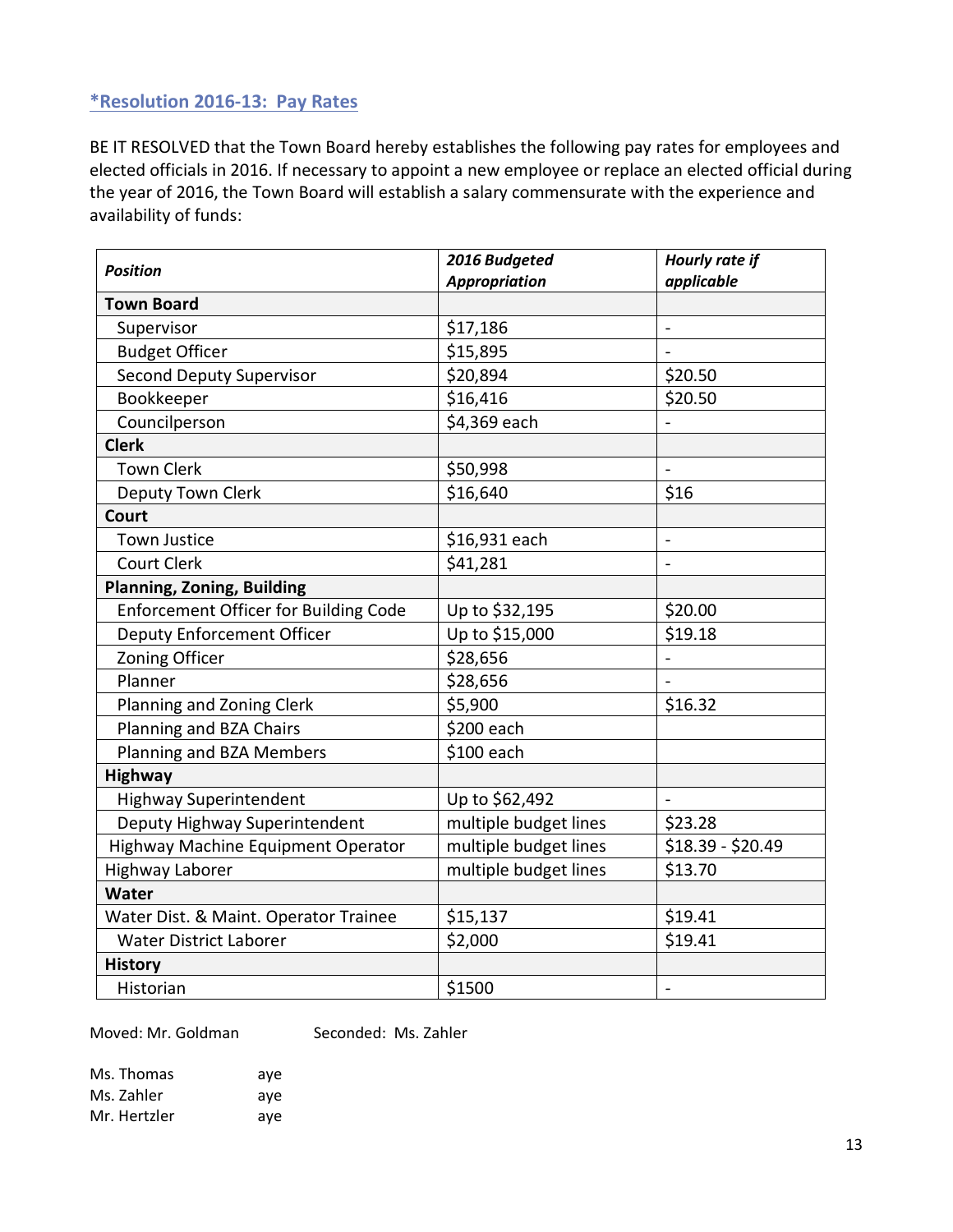Mr. Boggs absent Mr. Goldman aye

Vote: 4-0 Date Adopted: 1/7/16

## <span id="page-13-0"></span>**\*Resolution 2016-14: Time Records**

BE IT RESOLVED all hourly employees shall turn in a Town of Ulysses time card by the end of the last day of the pay period. Salaried employees, and elected officials wishing to participate in the town's benefits programs, shall report time used for vacation, sick time, holiday or other time off on a Town of Ulysses time card to maintain accurate records of benefit time used. No pay will be issued without a time card that has been signed by the employee and employee's supervisor and submitted to the Bookkeeper. If the employee is submitting electronically to the Bookkeeper, the Department Head / Employee Supervisor must give electronic approval as part of the time card submission. Salaried and hourly employees (non-elected) should use this time card to submit sick, vacation, holiday and personal time off. It is the responsibility of the employee's supervisor to assure the time card is accurate.

FURTHER RESOLVED that to maintain accountability of all employees who work for the town, and to clarify supervisory roles, the following listing specifies employee supervisors. Each employee supervisor is responsible for approving time cards (if required), vacation, personal, sick days and compensation time used by each employee. Time off for each employee must be reported to Bookkeeper who will maintain records. Elected officials must have the Town Supervisor or other Town Board member sign their time card.

| <b>Employee</b>                              | <b>Employee Supervisor</b>           |
|----------------------------------------------|--------------------------------------|
| <b>Deputy Supervisor</b>                     | <b>Town Supervisor</b>               |
| Bookkeeper                                   | <b>Town Supervisor</b>               |
| Deputy Town Clerk                            | <b>Town Clerk</b>                    |
| Court Clerk                                  | <b>Town Justices</b>                 |
| <b>Enforcement Officer for Building Code</b> | <b>Town Supervisor</b>               |
| <b>Deputy Enforcement Officer</b>            | <b>Enforcement Officer</b>           |
| Zoning Officer/Planner                       | <b>Town Supervisor</b>               |
| Planning and Zoning Clerk                    | Zoning Officer/Planner               |
| Deputy Highway Superintendent                | <b>Highway Superintendent</b>        |
| Highway Machine Equip. Operators             | <b>Highway Superintendent</b>        |
| Highway Laborer                              | <b>Highway Superintendent</b>        |
| Water Dist. & Maint. Operator                | <b>Highway Superintendent</b>        |
| <b>Water District Laborer</b>                | Water Dist. and Maintenance Operator |

Moved: Mr. Goldman Seconded: Mr. Hertzler

| Ms. Thomas   | ave |
|--------------|-----|
| Ms. Zahler   | ave |
| Mr. Hertzler | aye |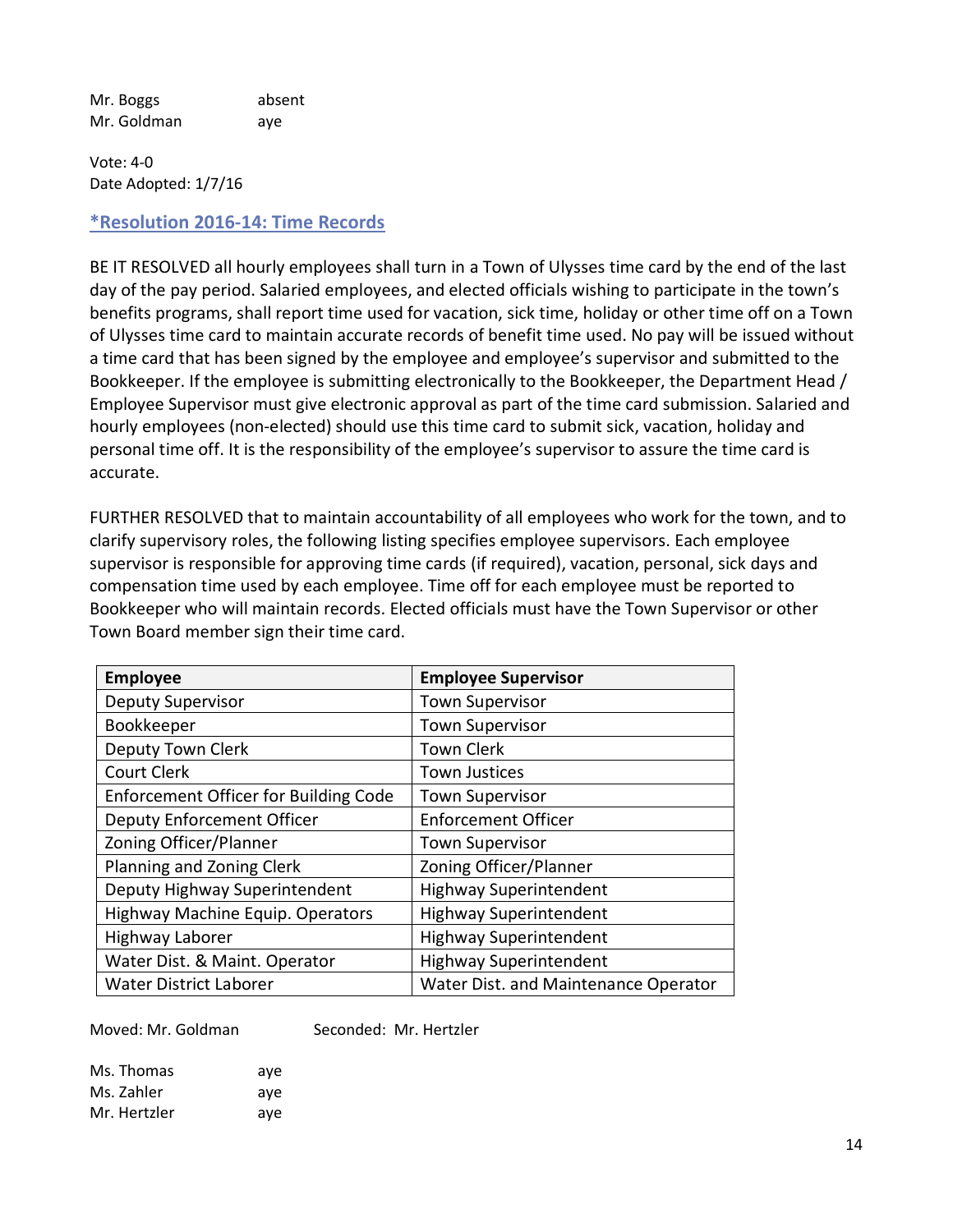Mr. Boggs absent Mr. Goldman aye

Vote: 4-0 Date Adopted: 1/7/16

<span id="page-14-0"></span>**\*Resolution 2016-15: Town Board Member Liaisons** 

BE IT RESOLVED that the Town Board makes the following liaison appointments and requests that each appointee report to the Town Board at least annually:

|                                     | 2015                     | 2016                                |
|-------------------------------------|--------------------------|-------------------------------------|
| <b>Highway Department</b>           | Mr. Kerness              | Mr. Boggs                           |
| Personnel                           | Mr. Kerness              | Ms. Thomas                          |
| Planning Board and Board of Zoning  | Mr. Goldman, Mr. Kerness |                                     |
| Appeals                             | (rotating)               | Mr. Goldman, Ms. Zahler (alternate) |
| <b>Fire Department</b>              | Mr. Hertzler             | Mr. Hertzler                        |
| <b>Town Court</b>                   | Mr. Kerness              | Ms. Thomas                          |
| Trumansburg Ulysses Youth           |                          |                                     |
| Commission                          | Ms. Zahler               | Ms. Zahler                          |
| Village EMS & EMS Billing Oversight |                          |                                     |
| Committee                           | Ms. Zahler, Mr. Hertzler | Mr. Boggs, Ms. Zahler               |
| Joint Sidewalk Committee            | Ms. Thomas, Ms. Wright   | Ms. Thomas, Ms. Wright              |
| Zoning Update Committee             |                          | Ms. Zahler, Ms. Thomas              |
| <b>Agricultural Committee</b>       | $\overline{\phantom{a}}$ |                                     |
| <b>Town Hall Maintenance</b>        | $\overline{\phantom{a}}$ | Mr. Boggs                           |

Moved: Mr. Goldman Seconded: Ms. Zahler

| Ms. Thomas   | aye    |
|--------------|--------|
| Ms. Zahler   | aye    |
| Mr. Hertzler | aye    |
| Mr. Boggs    | absent |
| Mr. Goldman  | aye    |
|              |        |

Vote: 4-0 Date Adopted: 1/7/16

# <span id="page-14-1"></span>**\*Resolution 2016-16: Town Board Appointments**

BE IT RESOLVED that the Town Board makes the following appointments and request that each appointee report to the Town Board at least annually:

|                                       | 2015        | 2016                                    |
|---------------------------------------|-------------|-----------------------------------------|
| Trumansburg Village Board of Trustees | Ms. Zahler  | Ms. Zahler                              |
| Health Insurance Consortium Board     | Ms. Zahler  | Mr. Hertzler, Ms. Zahler<br>(alternate) |
| County and other Emergency Management | Ms. Wright  | Ms. Wright                              |
| Planning Board Chairperson            | John Wertis | David Blake                             |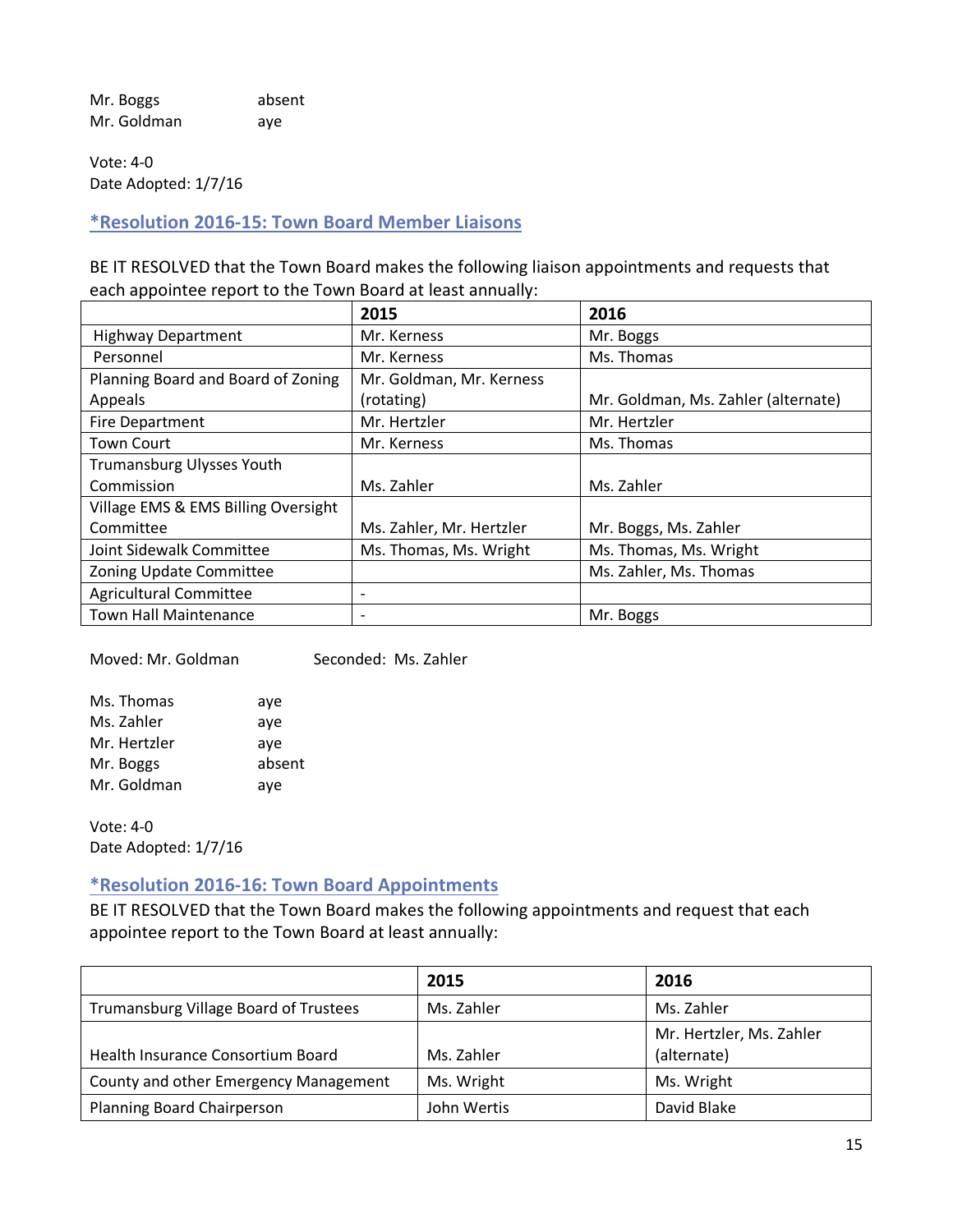| Board of Zoning Appeals Chairperson                                        | George Tselekis                        | George Tselekis                                                        |
|----------------------------------------------------------------------------|----------------------------------------|------------------------------------------------------------------------|
| Clerk for Planning Board & Board of Zoning<br>Appeals                      | Louis DiPietro                         | Louis DiPietro                                                         |
| <b>Board of Assessment Review</b>                                          | C. Thompson, David Means               | C. Thompson, David Means                                               |
| <b>Tompkins County Environmental</b><br><b>Management Council</b>          | Mr. Hertzler                           | Mr. Hertzler                                                           |
| <b>Tompkins County Water Resources Council</b><br>(WRC)                    | Bill George & Darby Kiley              | Bill George & Darby Kiley                                              |
| <b>Tompkins County Stormwater Coalition</b>                                | Darby Kiley                            | Darby Kiley                                                            |
| <b>Stormwater Officer</b>                                                  | Darby Kiley                            | Darby Kiley                                                            |
| Trumansburg Ulysses Youth Commission Reps                                  | Sharon Bilotta, Andrea<br>Murray       | Sharon Bilotta, Heidi Dawes                                            |
| Recreation Partnership representative                                      | <b>Durand VanDoren</b>                 | <b>Durand VanDoren</b>                                                 |
| Tompkins County Youth Services Board                                       | (vacant)                               | (vacant)                                                               |
| Ithaca/Tompkins County Transportation<br><b>Council Planning Committee</b> | Darby Kiley                            | Darby Kiley                                                            |
| <b>Tompkins County Council of Governments</b>                              | Ms. Thomas & Ms. Zahler<br>(alternate) | Ms. Thomas & Ms. Zahler<br>(alternate)                                 |
| <b>Tompkins County Area Development</b>                                    | (vacant)                               | Mr. Goldman                                                            |
| Fair Board liaison                                                         | Mr. Hertzler                           | Mr. Hertzler                                                           |
| Historian                                                                  | John Wertis                            | John Wertis                                                            |
| <b>TTHM Working Group</b>                                                  | Ms. Zahler, Ms. Thomas                 | Stan Seltzer, Ann DiPetta,<br>Diane Hillmann, Ms. Thomas,<br>Mr. Boggs |
| <b>Tompkins County Animal Control</b>                                      | Ms. Thomas                             | Ms. Thomas                                                             |
| Cayuga Lake Water Shed Intermu. Org.                                       | Darby Kiley                            | Mr. Boggs, Darby Kiley                                                 |
| <b>Chamber of Commerce</b>                                                 | Ms. Zahler/ Mr. Goldman<br>(alternate) | Ms. Zahler/ Mr. Goldman<br>(alternate)                                 |

Moved: Mr. Goldman Seconded: Ms. Zahler

Ms. Thomas aye Ms. Zahler aye Mr. Hertzler aye Mr. Boggs absent Mr. Goldman aye

Vote: 4-0 Date Adopted: 1/7/16 *Amended 1/12/16*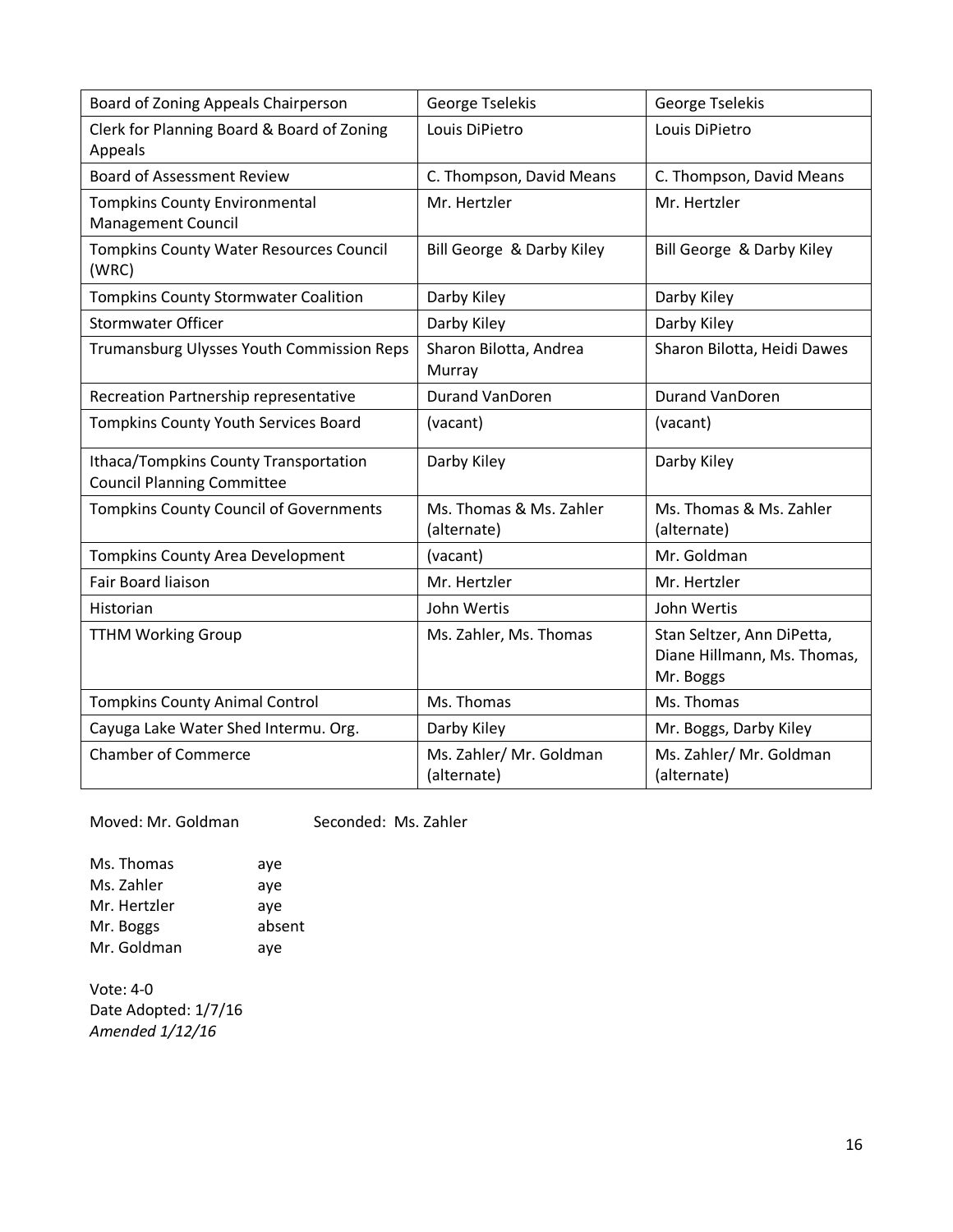# <span id="page-16-0"></span>**\*Resolution 2016-17: Planning Board And Board Of Zoning Appeals**

BE IT RESOLVED that the Town Board has appointed the following Planning Board and Board of Zoning Appeals with staggered annual appointments. Members whose terms expire in 2015 may be either replaced or reappointed. The following members being reappointed for 2016:

| <b>ZONING BOARD OF APPEALS</b>     |                         |            |            |            |
|------------------------------------|-------------------------|------------|------------|------------|
| (5 year terms)                     |                         |            |            |            |
| Name/phone/email                   | <b>Address</b>          | Date       | Date of    | Term       |
|                                    |                         | Appointed  | Oath       | Expiration |
| <b>GEORGE TSELEKIS, Chair</b>      | 1575 Trumansburg Road   | 1/3/2013   | 2/16/2013  | 12/31/2017 |
| Phone: 272-1808                    | Ithaca, NY 14850        |            |            |            |
| GTSELEK1@twcny.rr.com              |                         |            |            |            |
| <b>ROBERT HOWARTH</b>              | 4124 Reynolds road      | 1/7/2015   | 2/18/2015  | 12/31/2019 |
| Phone: 387-3318                    | Trumansburg NY 14886    |            |            |            |
| howarth@cornell.edu                |                         |            |            |            |
| <b>STEPHEN MORREALE</b>            | 5360 Pine Ridge Road    | 12/9/2014  | 1/28/2015  | 12/31/2020 |
| Phone: 387-3816                    | Trumansburg NY 14886    |            |            |            |
| Sjm11@cornell.edu                  |                         |            |            |            |
| <b>DAVID MEANS</b>                 | 26 Prospect St.         | 12/9/2014  | 6/4/2014   | 12/31/2016 |
| Phone: 387-5011                    | Trumansburg NY 14886    |            |            |            |
| popmeans@yahoo.com                 |                         |            |            |            |
| <b>ANDREW HILLMAN</b>              | 3315 Swamp College Road | 1/28/2015  | 2/6/2015   | 12/31/2018 |
| Phone: 351-7085                    | Trumansburg NY 14886    |            |            |            |
| andrew.hillman@davey.com           |                         |            |            |            |
| <b>CHERYL THOMPSON (alternate)</b> | 3112 Perry City Road    | 12/9/2014  | 12/17/2014 | 12/31/2016 |
| Phone: 387-4123                    | Trumansburg NY 14886    |            |            |            |
| cherylthompsonarchitect@gmail.com  |                         |            |            |            |
| <b>PLANNING BOARD</b>              |                         |            |            |            |
| (5 year term)                      |                         |            |            |            |
| <b>JOHN WERTIS</b>                 | 8144 Searsburg Rd.      | 12/9/2014  | 1/8/2015   | 12/31/2019 |
| Phone: 387-4331                    | Trumansburg, NY 14886   |            |            |            |
| BWWFarmtoday@aol.com               |                         |            |            |            |
| PETE ANGIE                         | 3188 Swamp College Rd.  | 2/8/2011   | 2/2011     | 12/31/2020 |
| Phone: 274-5308                    | Trumansburg, NY 14886   |            |            |            |
| Peteangie5342@yahoo.com            |                         |            |            |            |
| DAVID DIAZ                         | 35 Elm St., Apt. 2      | 12/9/2015  | 12/15/2014 | 12/31/2017 |
| Phone: 220-3046                    | Trumansburg NY 14886    |            |            |            |
| Dmdiaz73@hotmail.com               |                         |            |            |            |
| DAVID BLAKE                        | 2057 Trumansburg Rd     | 5/13/2014  | 5/14/2014  | 12/31/2016 |
| Phone: 387-5428                    | Trumansburg NY 14886    |            |            |            |
| Davidblake73@gmail.com             |                         |            |            |            |
| <b>REBECCA SCHNEIDER</b>           | 5630 Pine Ridge Rd      | 9/1/2015   | 9/1/2015   | 12/31/2018 |
| Phone: (607)387-3816               | Trumansburg, NY 14886   |            |            |            |
| rls11@cornell.edu                  |                         |            |            |            |
| <b>ALTERNATE</b> (vacant)          |                         |            |            | 12/31/2016 |
|                                    |                         |            |            |            |
| LOUIS DIPIETRO (Clerk)             | 88 W. Main St.          | 11/12/2014 | 11/25/2014 | 12/31/2016 |
| Phone: (716)307-2096               | Trumansburg NY 14886    |            |            |            |
| Dipietro.louis@gmail.com           |                         |            |            |            |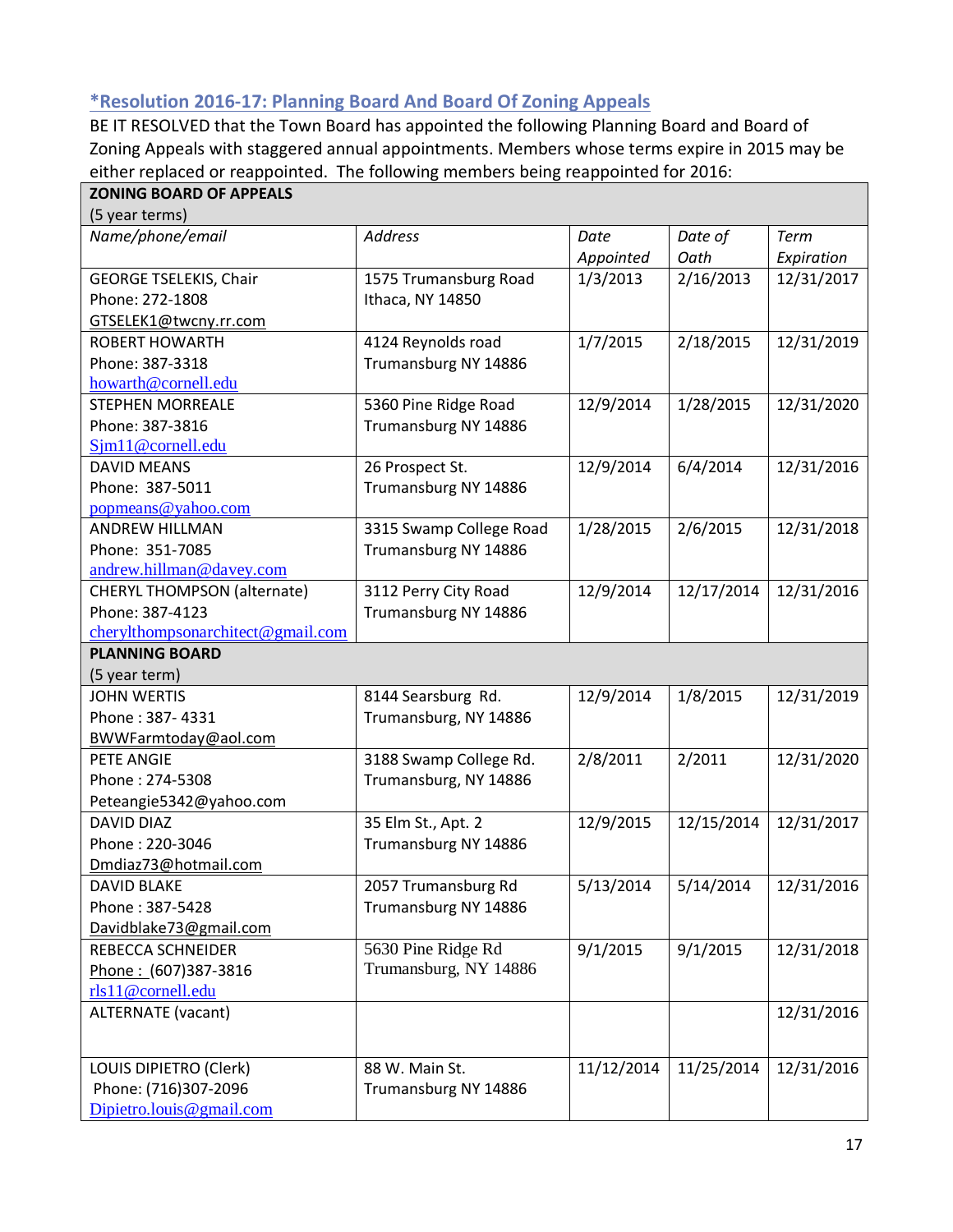| Darby Kiley, Environmental | N/A | N/A | N/A |
|----------------------------|-----|-----|-----|
| Planner/Zoning Officer     |     |     |     |
| Ulysses.planner@gmail.com  |     |     |     |

Moved: Mr. Goldman Seconded: Mr. Hertzler

Ms. Thomas aye Ms. Zahler aye Mr. Hertzler aye Mr. Boggs absent Mr. Goldman ave

Vote: 4-0 Date Adopted: 1/7/16

## <span id="page-17-0"></span>**\*Resolution 2016-18: Attorney**

BE IT RESOLVED that the Attorney for the Town be Mariette Geldenhuys, Esq. and that she and her associates be consulted in accordance with the Retainer Agreement with the Town of Ulysses signed April 20, 2009 and

Further Resolved that the 2016 Addendum to Retainer Agreement which sets hourly fees for billing at \$200 (Attorney) and \$130, (Paralegals) is adopted. All other provisions for the 2009 Retainer Agreement shall remain in full force and effect subject to revision.

Further Resolved that the Town Board authorizes the Town Supervisor to sign the Addendum to the Retainer Agreement for 2016.

Moved: Mr. Goldman Seconded: Ms. Zahler

| Ms. Thomas   | aye    |
|--------------|--------|
| Ms. Zahler   | aye    |
| Mr. Hertzler | aye    |
| Mr. Boggs    | absent |
| Mr. Goldman  | aye    |

Vote: 4-0 Date Adopted: 1/7/16

#### <span id="page-17-1"></span>**\*Resolution 2016-19: Information Tech Services**

BE IT RESOLVED that the Town Board authorizes the Town Supervisor to sign the Information Technologies 2016 contract with Jeff Burns at the rate of \$45/hour.

Moved: Ms. Thomas Seconded: Mr. Goldman

| Ms. Thomas   | aye    |
|--------------|--------|
| Ms. Zahler   | aye    |
| Mr. Hertzler | ave    |
| Mr. Boggs    | absent |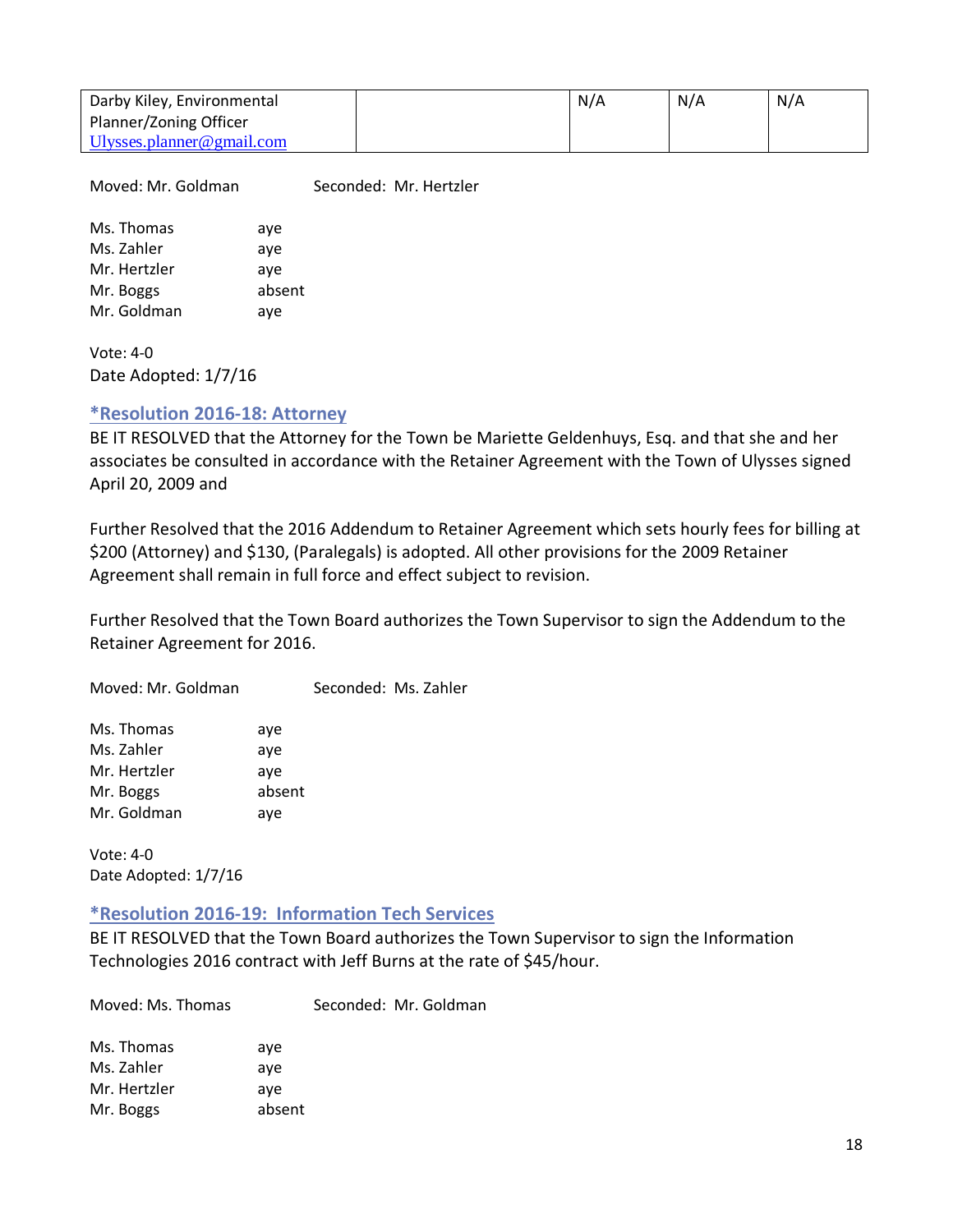Mr. Goldman aye

Vote: 4-0 Date Adopted: 1/7/16

# <span id="page-18-0"></span>**\*Resolution 2016-20: Cleaning**

Be it resolved that the Town of Ulysses enter into a cleaning contract between the Town of Ulysses and Radhika "Vanessa" Zavatski for the purpose of cleaning the town hall on a weekly basis for a period from January  $1^{st}$  through December  $31^{st}$  in the amount of \$440 per month.

Moved: Ms. Thomas Seconded: Ms. Zahler

| Ms. Thomas   | aye    |
|--------------|--------|
| Ms. Zahler   | aye    |
| Mr. Hertzler | ave    |
| Mr. Boggs    | absent |
| Mr. Goldman  | aye    |

Vote: 4-0 Date Adopted: 1/7/16

## <span id="page-18-1"></span>**\*Resolution 2016-21: Maintenance**

BE IT RESOLVED that the Town Board authorizes the Town Supervisor to sign the Town Hall maintenance contract with Mainstay Builders, LLC at a rate of \$42.50/hour for carpentry and \$65/hour for mechanicals as specified in the 2016 contract.

| Moved: Mr. Goldman |        | Seconded: Mr. Hertzler |
|--------------------|--------|------------------------|
| Ms. Thomas         | aye    |                        |
| Ms. Zahler         | aye    |                        |
| Mr. Hertzler       | aye    |                        |
| Mr. Boggs          | absent |                        |
| Mr. Goldman        | aye    |                        |

Vote: 4-0 Date Adopted: 1/7/16

# <span id="page-18-2"></span>**\*Resolution 2016-22: Policies - General**

BE IT RESOLVED that the Town of Ulysses has adopted policies for a Code of Ethics, Personnel and Benefits, Procurement, Claims, Meeting Rules and Procedures, Investment, Alcohol and Controlled Substance Testing, Planning Board and Zoning Board Attendance and Training, and Emergency Preparedness. The Town Clerk shall provide to each newly elected official and to any other elected or appointed official or employee these policies, and any other planning documents or local laws upon request and these documents shall be also be maintained on the internal part of the town website. Each employee or elected official shall sign the Code of Ethics form within a month of taking office to document that they have reviewed and understand the policy.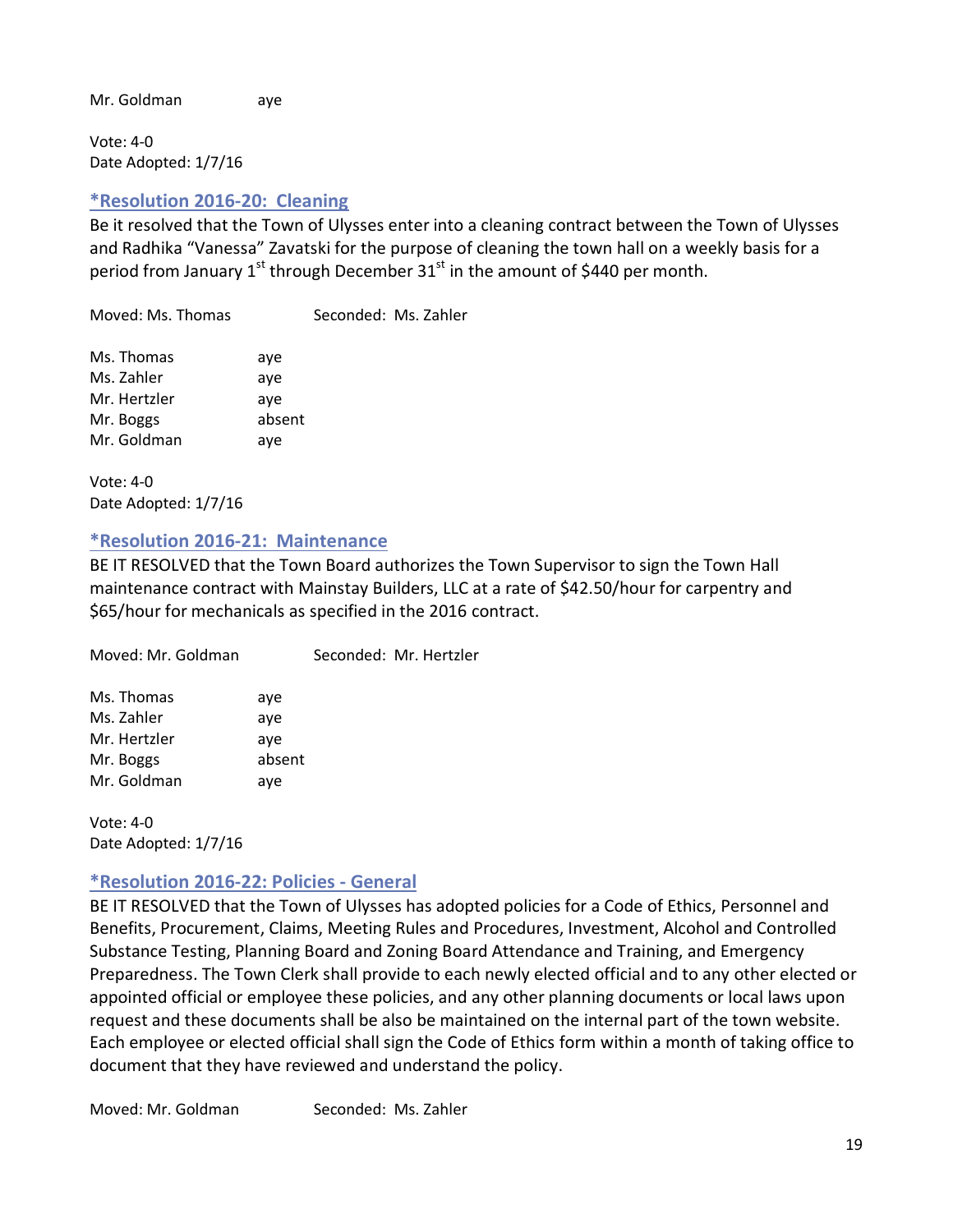Ms. Thomas aye Ms. Zahler aye Mr. Hertzler aye Mr. Boggs absent Mr. Goldman aye

Vote: 4-0 Date Adopted: 1/7/16

# <span id="page-19-0"></span>**\*Resolution 2016-23: Americans With Disabilities Act (ADA)**

BE IT RESOLVED any individual having any special needs and wishing to attend a meeting advise the Town Clerk of the special requirements at least one week prior to the meeting.

| Moved: Ms. Thomas |        | Seconded: Ms. Zahler |
|-------------------|--------|----------------------|
| Ms. Thomas        | aye    |                      |
| Ms. Zahler        | aye    |                      |
| Mr. Hertzler      | aye    |                      |
| Mr. Boggs         | absent |                      |
| Mr. Goldman       | aye    |                      |
|                   |        |                      |

Vote: 4-0 Date Adopted: 1/7/16

#### <span id="page-19-1"></span>**\*Resolution 2016-24: Records Access Officer**

BE IT RESOLVED that the Town of Ulysses appoints the Town Clerk, Carissa Parlato as Records Access Officer with the backup Records Access Officer of Sarah Koski.

Moved: Mr. Goldman Seconded: Ms. Zahler Ms. Thomas aye Ms. Zahler aye Mr. Hertzler ave Mr. Boggs absent Mr. Goldman aye

Vote: 4-0 Date Adopted: 1/7/16

# <span id="page-19-2"></span>**\*Resolution 2016-25: Gifts**

BE IT RESOLVED that in accordance with the New York State Constitutional prohibition against gifts by municipalities as described in Article III, Section 1, the Town of Ulysses will not give donations, or other gifts of recognition for service (retirement, annual appreciation, or otherwise) to any organizations, volunteers, or other individuals in the employment of the Town or otherwise providing service to the Town or the community. The Town may, however, hold recognition events and provide refreshments.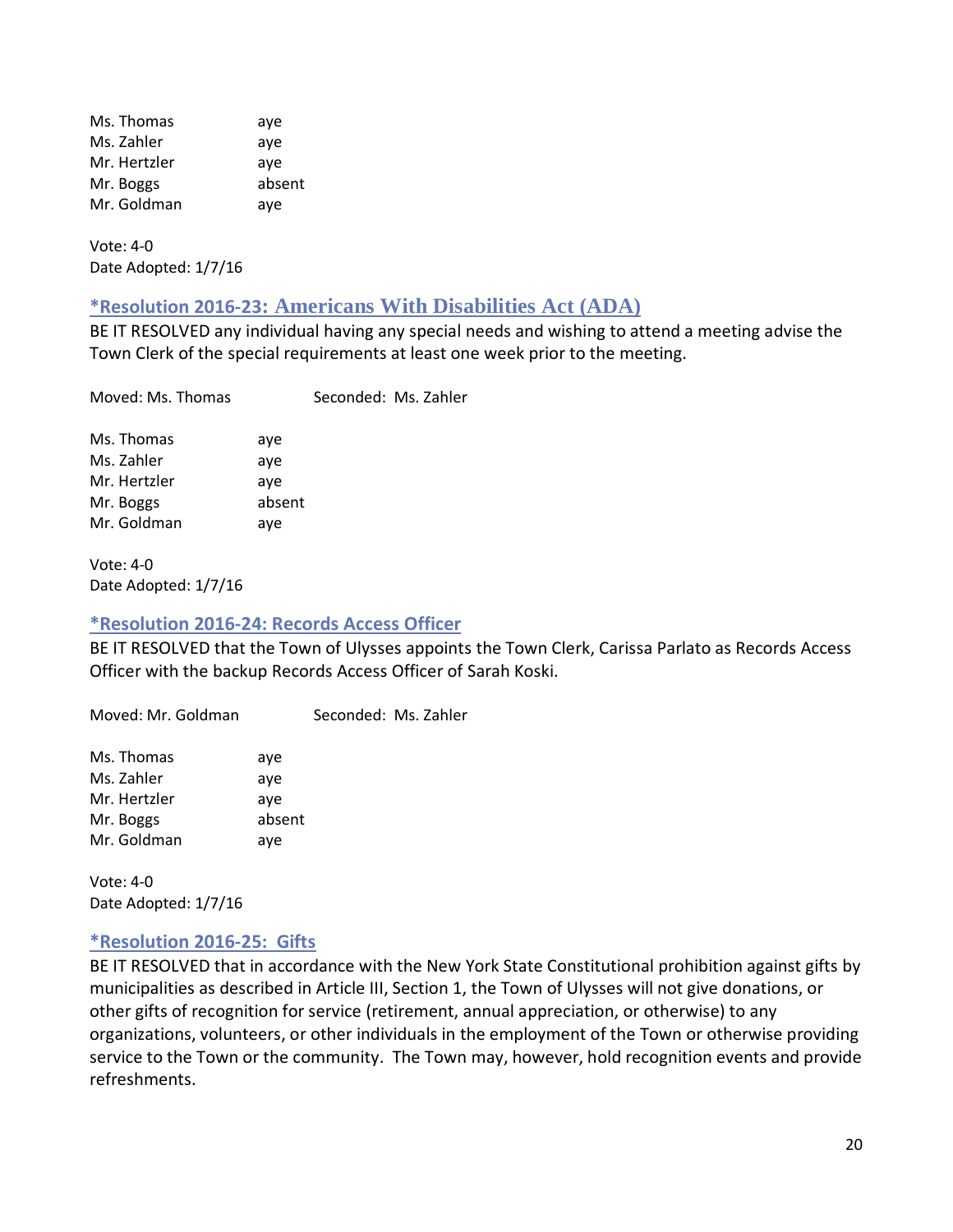Moved: Mr. Goldman Seconded: Ms. Zahler Ms. Thomas aye

Ms. Zahler aye Mr. Hertzler aye Mr. Boggs absent Mr. Goldman aye

Vote: 4-0 Date Adopted: 1/7/16

<span id="page-20-0"></span>**\*Resolution 2016-26: Approval Of The Medicare Plan**

WHEREAS the Town of Ulysses Personnel Policy states that Medicare eligible employees and retirees may be entitled to a Medicare Supplemental plan AND WHEREAS the Town Board will determine that plan on an annual basis THEREFORE BE IT RESOLVED that the Town Board names Excellus Medicare Blue PPO Small Group Option 2 (PPO) as the plan for the 2016 year.

Moved: Ms. Thomas Seconded: Ms. Zahler

Discussion-

| Ms. Thomas   | aye    |
|--------------|--------|
| Ms. Zahler   | aye    |
| Mr. Hertzler | aye    |
| Mr. Boggs    | absent |
| Mr. Goldman  | aye    |

Vote: 4-0 Date Adopted: 1/7/16

# <span id="page-20-1"></span>**\*Resolution 2016-27: Highway- Shared Service Agreements**

WHEREAS, Highway Law #142-d allows co-operative agreements for highway services and sharing of labor, equipment and supplies; and

WHEREAS, General Municipal Law Article 5-G allows and encourages municipal co-operations, by joint or contract basis, performance of powers and duties among themselves; and

WHEREAS, it is deemed beneficial to the Town of Ulysses to allow for shared highway agreements of equipment and services with other nearby municipal highway departments;

NOW THEREFORE BE IT RESOLVED that the Ulysses Town Board authorizes the Town Supervisor pursuant to Highway Law #283 to enter into agreements for shared services and equipment with other municipalities and authorize, within existing budget constraints, the Town's Highway Superintendent pursuant to Highway Law #284 to take such action to implement said agreements consistent with Town highway needs and availability, and maintain sufficient liability coverage to protect the town in such joint efforts.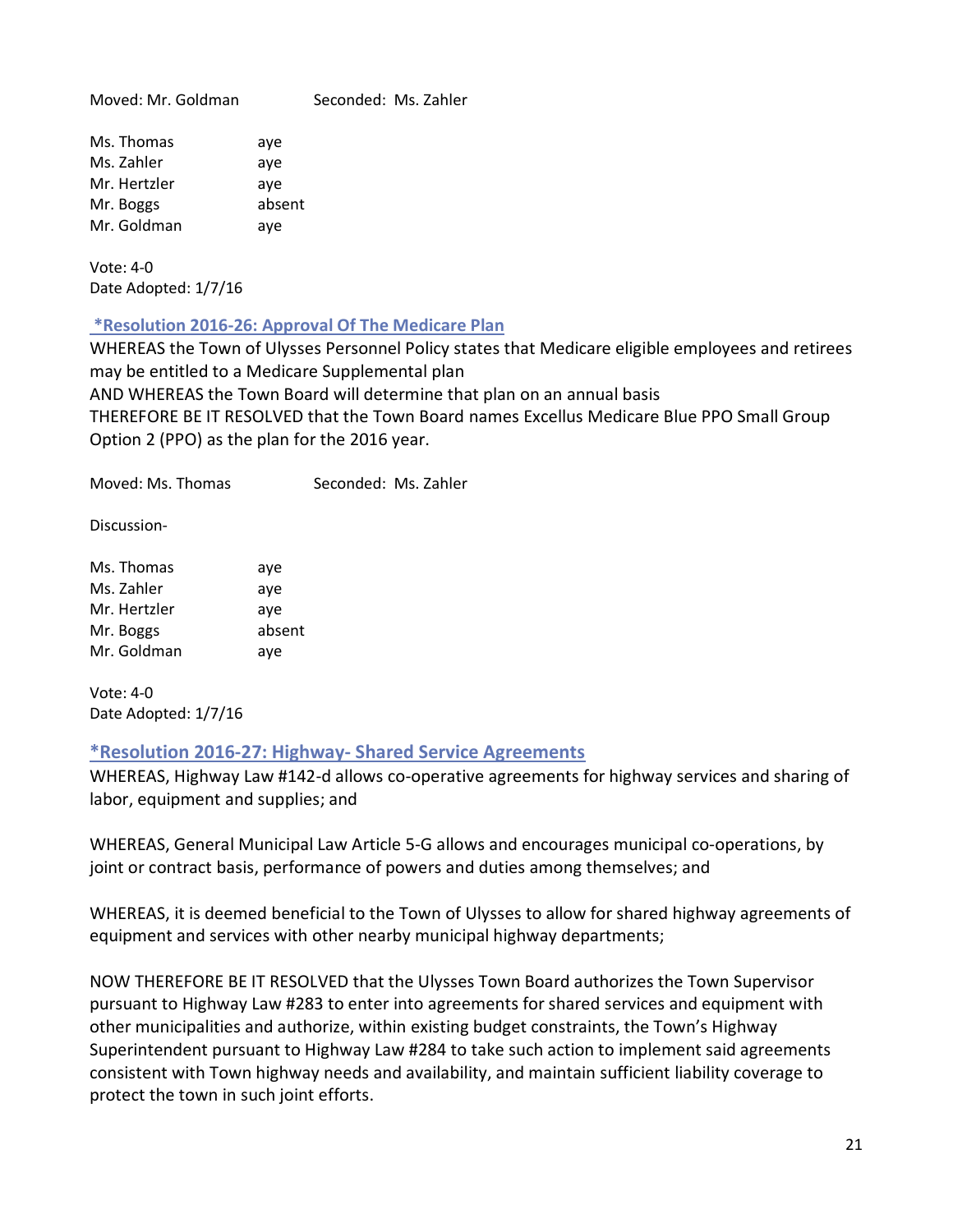Moved: Mr. Goldman Seconded: Ms. Zahler

| Ms. Thomas   | aye    |
|--------------|--------|
| Ms. Zahler   | aye    |
| Mr. Hertzler | aye    |
| Mr. Boggs    | absent |
| Mr. Goldman  | aye    |

Vote: 4-0 Date Adopted: 1/7/16

## <span id="page-21-0"></span>**\*Resolution 2016-28: Payment Of Contracts**

WHEREAS the Town Board has budgeted funds for services, therefore be it RESOLVED, that the Town Board authorizes the Town Supervisor to sign contracts and make payments in 2016 for the following services

| <b>Entity</b>                                       | <b>Estimated Contract</b> | <b>Contract not to Exceed</b> |
|-----------------------------------------------------|---------------------------|-------------------------------|
|                                                     | Amount for 2016           | Amount for 2016               |
| <b>Tompkins County Animal Control</b>               | \$18,134                  | \$19,000                      |
| Gadabout                                            | \$2,000                   | \$2,500                       |
| Foodnet                                             | \$2,250                   | \$2,500                       |
| <b>Trumansburg Senior Citizens</b>                  | \$850                     | \$850                         |
| <b>Ulysses Philomathic Library</b>                  | \$14,000                  | \$14,000                      |
| <b>Tompkins County Recreation Partnership</b>       | \$7,124                   | \$8,000                       |
| <b>Ulysses Historical Society</b>                   | \$700                     | \$750                         |
| <b>Community Science Institute</b>                  | \$5,832                   | \$6000                        |
| American Legion (Assistance for Veterans)           | \$475                     | \$500                         |
| Cooperative Extension (Youth Programming)           | \$45,491                  | \$46,000                      |
| Lifelong                                            |                           | \$1000                        |
| Trumansburg Conservatory of Fine Arts               | \$1,500                   | \$1,500                       |
| Williamson Law - Accounting Software                | \$998                     | \$1,200                       |
| Williamson Law Book- Tax Glance software program    | \$125                     | Up to \$200                   |
| BAS software annual agreement for water billing and | \$485                     | Up to \$525                   |
| clerk program                                       |                           |                               |
| Landscaping                                         |                           | Up to \$2,500                 |
| Town Hall - Plumbing, electric and heating          |                           | (As needed)                   |
| <b>Stormwater Coalition</b>                         | \$900                     | \$1000                        |
| Winterfest                                          | \$1,000                   | \$1,000                       |
| Mohawk Valley GIS                                   |                           | \$13,000                      |
| Cemetery Mowing                                     | \$2,700                   | \$3,000                       |

Moved: Mr. Goldman Seconded: Ms. Zahler

| aye    |
|--------|
| aye    |
| aye    |
| absent |
| aye    |
|        |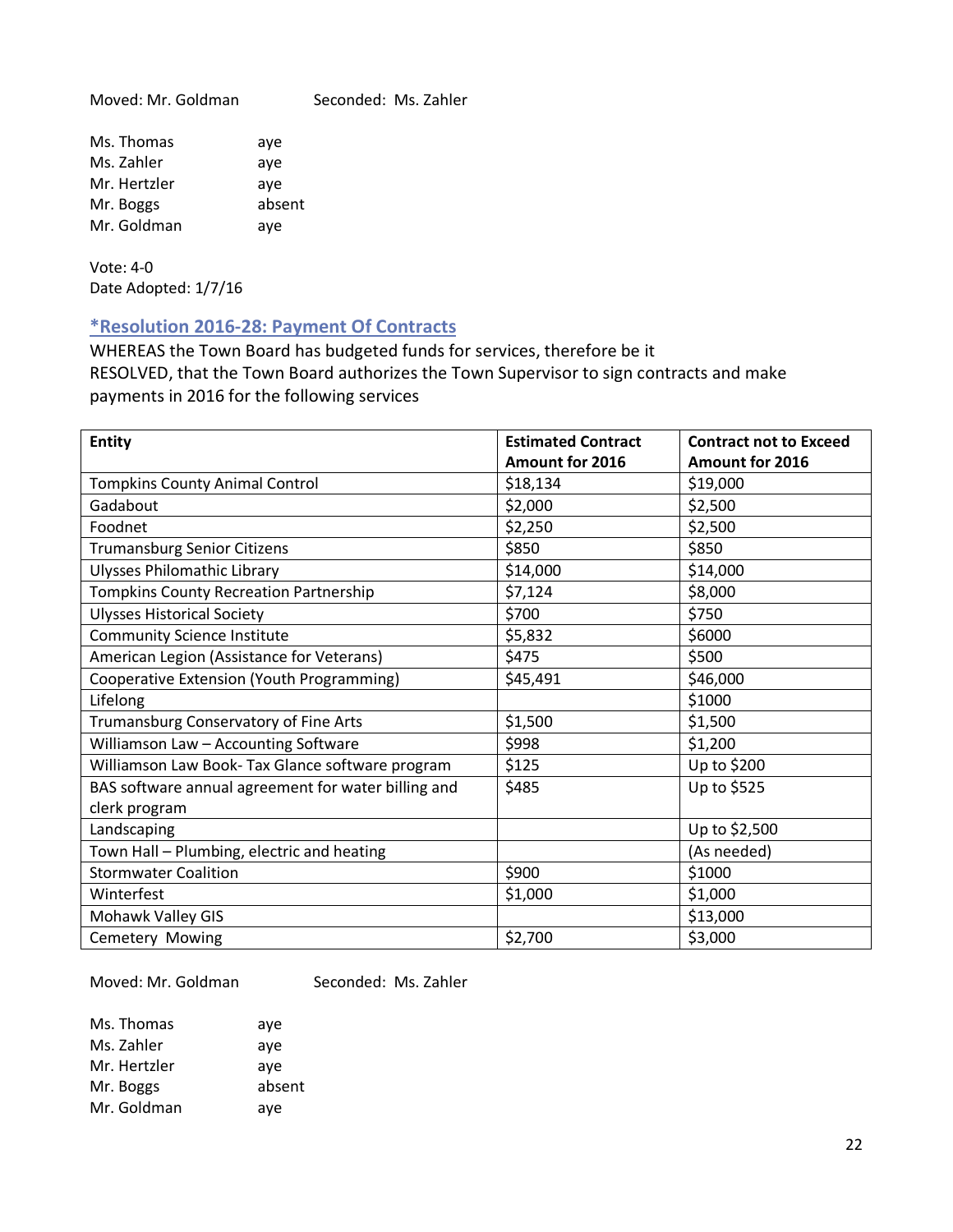Vote: 4-0 Date Adopted: 1/7/16

# <span id="page-22-0"></span>**\*Resolution 2016-29: Approval Of 2016 Fee Schedule**

RESOLVED that the Town Board approves the following fees for 2016:

#### **PLANNING & ZONING:**

| <b>ZONING:</b>                             |  |                                     |                                  | reference    |           |              |            |           |
|--------------------------------------------|--|-------------------------------------|----------------------------------|--------------|-----------|--------------|------------|-----------|
| <b>Development District</b>                |  | $$250 + costs$                      |                                  | Res. 2007-36 |           |              |            |           |
| Re-zoning                                  |  | $$250 + costs$                      |                                  | Res. 2007-36 |           |              |            |           |
| <b>BOARD OF ZONING APPEALS:</b>            |  |                                     |                                  |              |           | reference    |            |           |
| Variance                                   |  | \$150. (includes legal ad)          |                                  |              |           | LL 2 of 2015 |            |           |
| <b>PLANNING BOARD:</b>                     |  |                                     |                                  |              | reference |              |            |           |
| Subdivison-Simple                          |  |                                     | \$50.00                          |              |           | Res. 2007-36 |            |           |
| Subdivison-Minor (3 lots)                  |  | \$150.00                            |                                  |              |           | Res. 2007-36 |            |           |
| Subdivison-Major (4 or more lots)          |  |                                     | \$300.00                         |              |           | Res. 2007-36 |            |           |
| Site Plan Review- Residential              |  | $$100 + costs$                      |                                  |              |           | LL 2 of 2015 |            |           |
| Site Plan Review- Commercial               |  | $$200.+costs$                       |                                  |              |           | LL 2 of 2015 |            |           |
| Site Plan requiring Special Permit         |  |                                     | \$250.00                         |              |           | LL 2 of 2015 |            |           |
| <b>OTHER PLANNING &amp; ZONING:</b>        |  |                                     |                                  |              |           |              |            | reference |
| <b>SWPPP Review 3</b>                      |  | \$100+ engineering and Soil & Water |                                  |              | Res. 2007 |              |            |           |
|                                            |  |                                     | <b>Conservation Service Fees</b> |              |           |              |            |           |
| Copies of Comprehensive Plan, Zoning Local |  |                                     | \$25/copy                        |              |           |              | LL 2 of 20 |           |

|                                            | Conservation Service Fees           |              |
|--------------------------------------------|-------------------------------------|--------------|
| Copies of Comprehensive Plan, Zoning Local | \$25/copy                           | LL 2 of 2015 |
| Law, Farmland Protection Plan, etc.        |                                     |              |
| SWPPP Review 3                             | \$100+ engineering and Soil & Water | Res. 2007-36 |
|                                            | <b>Conservation Service Fees</b>    |              |

## **BUILDING/CODE:**

| <b>OPERATING PERMITS</b>                       | fee      | reference        |              |
|------------------------------------------------|----------|------------------|--------------|
| <b>Operating Permit</b>                        | \$75.00  | LL 2 of 2015     |              |
| Fireworks display                              | \$150.00 | Res. 8/18/10     |              |
| <b>Special Event Operating Permit</b>          | \$50.00  | LL 1 of 2010     |              |
| <b>BUILDING PERMITS</b>                        |          | fee              | reference    |
| 1 & 2 Family Residences:                       |          | $$.30/sq$ ft     | LL 2 of 2015 |
| Multiple dwelling/Multi-residential            |          | $$225 + $3/K$    | Res. 2007-36 |
| Commercial bldgs., bridges, tanks, and towers  |          | $$425 + $4/K$$   | Res. 2007-36 |
| Alterations, renovations, additions            |          | $$75 + 3/K$      | LL 2 of 2015 |
| <b>Accessory Building</b>                      |          | $$55 + $3/K$     | Res. 2007-36 |
| Solar, wind or alt. energy permit- RESIDENTIAL |          | \$75.00          | LL 3 of 2015 |
| Solar, wind or alt. energy permit- COMMERCIAL  |          | $$75 + 3/K$      | LL 3 of 2015 |
| Pool, in ground                                |          | \$75.00          | LL 2 of 2015 |
| Pool, above ground                             |          | \$55.00          | LL 2 of 2015 |
| Sign permit                                    |          | \$50.00          | LL 2 of 2015 |
| Woodstove or heating unit                      |          | \$50.00          | LL 2 of 2015 |
| Demolition                                     |          | \$2/K (\$65 min) | Res. 2007-36 |

Res. 2007-36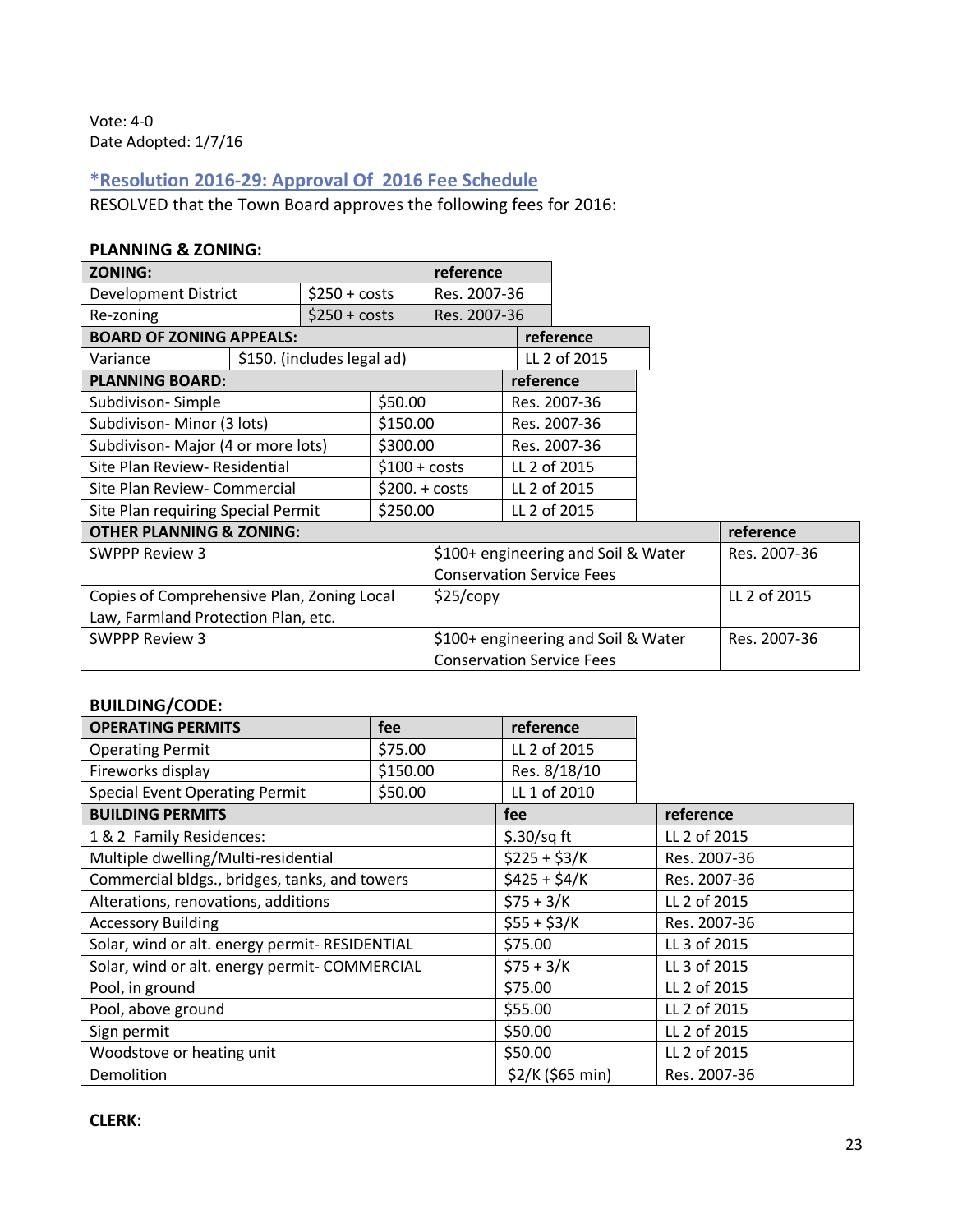| <b>DOG FEES:</b>                              |                                         | reference                   |                             |
|-----------------------------------------------|-----------------------------------------|-----------------------------|-----------------------------|
| Dog license/renewal (spayed/neutered)         | \$13.50                                 |                             | Res. 12/14/10 (LL3 of 2010) |
| Dog license/renewal (not spayed/neutered)     | \$20.50                                 |                             | Res. 12/14/10 (LL3 of 2010) |
| New dog tag                                   | \$3.00                                  |                             | Res. 12/14/10 (LL3 of 2010) |
| Purebred license (5-20 purebred dogs)         | \$100.00                                |                             | Res. 12/14/10 (LL3 of 2010) |
| Purebred license (21 or more purebred dogs)   | Res. 12/14/10 (LL3 of 2010)<br>\$200.00 |                             |                             |
| Dog impoundment fee                           | \$30.00                                 | Res. 12/14/10 (LL3 of 2010) |                             |
| Dog enumeration fee                           | Res. 12/14/10 (LL3 of 2010)<br>\$5.00   |                             |                             |
| <b>OTHER FEES:</b>                            |                                         |                             | reference                   |
| <b>Certified Copy of Marriage Certificate</b> | \$10.00                                 |                             | set by NYS                  |
| Marriage license                              | \$40.00                                 |                             | LL1 of 1980                 |
| Games of Chance license                       | \$50.00                                 |                             | set by NYS                  |
| <b>Hunting Licenses</b>                       | (varies by license)                     |                             | set by NYS                  |
| <b>Handicap Parking</b>                       | no fee                                  |                             | set by NYS                  |
| Returned check fee                            | \$20.00                                 |                             | The maximum allowed by NYS  |

#### **WATER:**

| <b>PERMITS:</b>                        |                               |                             |              |                                       | reference    |  |
|----------------------------------------|-------------------------------|-----------------------------|--------------|---------------------------------------|--------------|--|
| Plumbing permit (up to 5 inspections)  | \$240.00                      |                             |              |                                       | LL 2 of 2015 |  |
| New contractor registration            |                               | \$15.00                     |              |                                       | Res. 9/15/03 |  |
| <b>TAPS:</b>                           |                               |                             |              |                                       |              |  |
| 3/4" Main tap (Standard household tap) |                               | \$183.00                    |              |                                       | LL 2 of 2015 |  |
| >3/4" main tap                         |                               | current cost + 2 hrs. labor |              |                                       | LL 2 of 2015 |  |
| <b>METERS:</b>                         |                               |                             |              |                                       |              |  |
| Meter: 3/4" local (Std. household)     |                               | $$108. + 1 hr.$ labor       |              |                                       | LL 2 of 2015 |  |
| Meter: pit type                        |                               | $$128.+1 hr.$ labor         |              |                                       | LL 2 of 2015 |  |
| Meter: pit type >3/4"                  |                               | current cost + 2 hrs. labor |              |                                       | LL 2 of 2015 |  |
| Frosted meter replacement              | $cost$ of meter + 1 hr. labor |                             |              | LL 2 of 2015                          |              |  |
| <b>BACKFLOW/CROSS CONNECTION:</b>      |                               |                             |              | reference                             |              |  |
| Annual backflow admin fee              | \$32/first device; \$16/add.  |                             |              | Based on contract with Bolton Point   |              |  |
| Backflow application review            |                               | \$80.00                     |              | Res. 9/15/03                          |              |  |
| Backflow certification inspection      | \$72.00                       |                             |              | Based on contract with Bolton Point   |              |  |
| <b>Backflow Inspection</b>             | \$72.00                       |                             | Res. 2007-36 |                                       |              |  |
| <b>WATER SALES:</b>                    |                               |                             | reference    |                                       |              |  |
| Water sales                            | \$6.55/1000 gallons           |                             |              | Based on Town of Ithaca's water price |              |  |
| Bulk water sales from facility         | \$6.55/1000 gallons           |                             |              | Based on Town of Ithaca's water price |              |  |

Moved: Ms. Thomas Seconded: Ms. Zahler

| Ms. Thomas   | aye    |
|--------------|--------|
| Ms. Zahler   | aye    |
| Mr. Hertzler | aye    |
| Mr. Boggs    | absent |
| Mr. Goldman  | aye    |
|              |        |

Vote: 4-0 Date Adopted: 1/7/16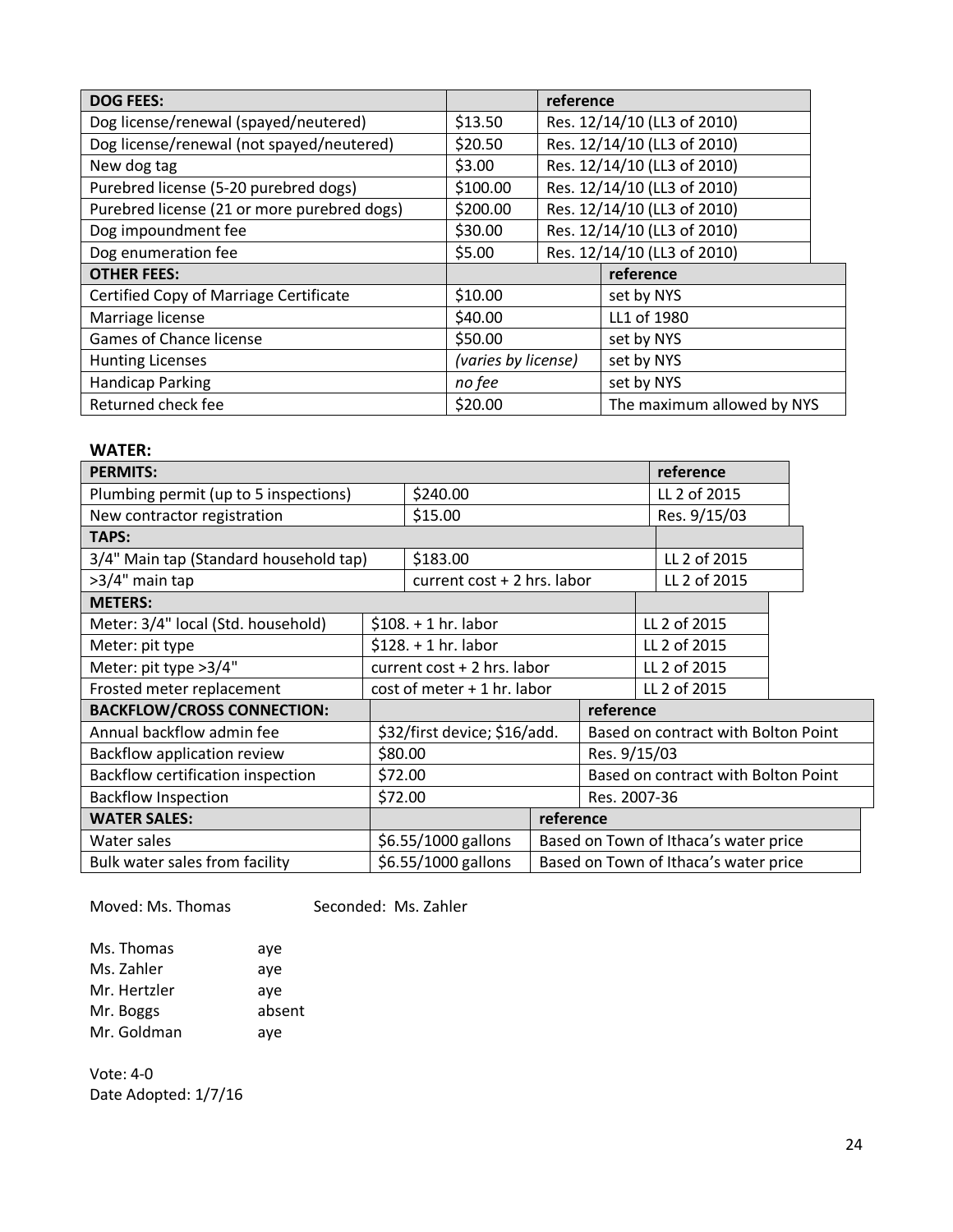#### <span id="page-24-0"></span>**\*Resolution 2016-30: Mandatory Justice Schooling**

RESOLVED, that the Justices be authorized to attend training schools during the year and will be reimbursed for approved expenses.

Moved: Mr. Goldman Seconded: Ms. Zahler Ms. Thomas aye Ms. Zahler aye Mr. Hertzler aye

Mr. Boggs absent Mr. Goldman aye

Vote: 4-0 Date Adopted: 1/7/16

# <span id="page-24-1"></span>**\*Resolution 2016-31: Vehicle Benefit:**

RESOLVED, that because the Highway Superintendent and Water District Operator are on call 24 hours a day, seven days a week, the Ulysses Town Board authorizes the use of town vehicles for travel to and from work, provided they are not used for more than incidental personal use. Mileage should be submitted to the Town Clerk annually.

Moved: Ms. Zahler Seconded: Mr. goldman

| Ms. Thomas   | aye    |
|--------------|--------|
| Ms. Zahler   | aye    |
| Mr. Hertzler | aye    |
| Mr. Boggs    | absent |
| Mr. Goldman  | aye    |

Vote: 4-0 Date Adopted: 1/7/16

# <span id="page-24-2"></span>**\*Resolution 2016-32: Distribution Of Minutes**

RESOLVED that a certified version of the Organizational Meeting minutes be distributed to all employees and elected officials upon completion.

| Moved: Ms. Thomas                                     |                             | Seconded: Ms. Zahler |
|-------------------------------------------------------|-----------------------------|----------------------|
| Ms. Thomas<br>Ms. Zahler<br>Mr. Hertzler<br>Mr. Boggs | aye<br>aye<br>aye<br>absent |                      |
| Mr. Goldman                                           | aye                         |                      |

Vote: 4-0 Date Adopted: 1/7/16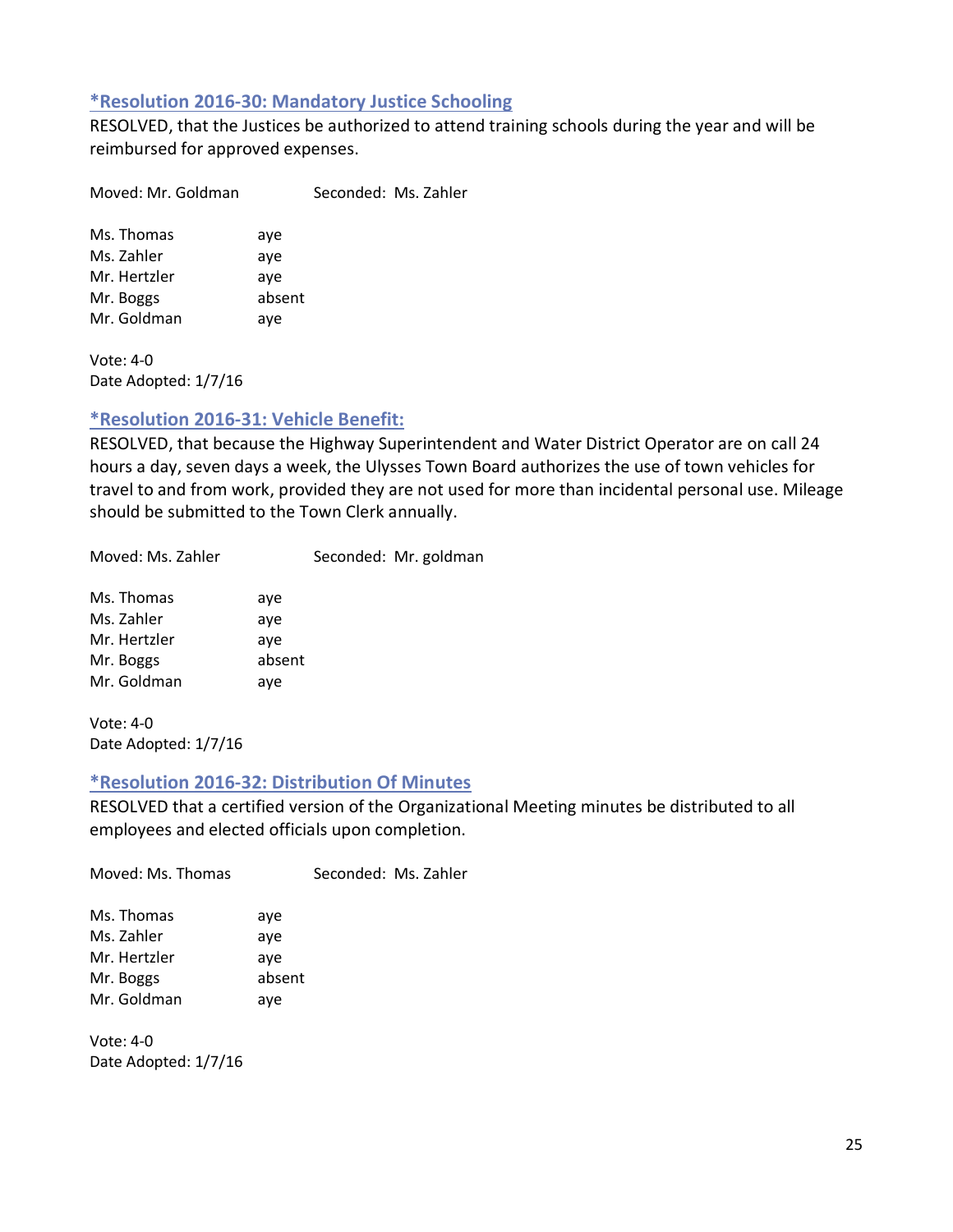#### <span id="page-25-0"></span>**\*Resolution 2016-33: Appointment Of Highway Superintendent**

RESOLVED that the Ulysses Town Board appoints Dave Reynolds as the Acting Highway Superintendent, effective Jan. 1, until the reorganization of the highway department is completed.

Moved: Ms. Zahler Seconded: Mr. Goldman

Ms. Thomas aye Ms. Zahler aye Mr. Hertzler aye Mr. Boggs absent Mr. Goldman aye

Vote: 4-0 Date Adopted: 1/7/16

# <span id="page-25-1"></span>**JANUARY 12TH, 2016 REGULAR TOWN BOARD MEETING**

# <span id="page-25-2"></span>**\*Resolution 2016-34: Approval Of Meeting Agenda**

BE IT RESOLVED that the Ulysses Town Board approve the agenda for January 12, 2016 with the removal of OPEN DEVELOPMENT DISTRICTS and ADMINISTRATIVE ASSISTANT FOR HIGHWAY and the addition of MEMORANDIUM OF UNDERSTANDING WITH YOUTH PROGRAM, APPOINTING PLANNING BOARD MEMBER, and EMS FIRE CONSTRUCTION PROJECT REPRESENTATIVE

| Moved: Ms. Thomas |     | Seconded: Mr. Boggs |
|-------------------|-----|---------------------|
| Ms. Thomas        | aye |                     |
| Ms. Zahler        | aye |                     |
| Mr. Hertzler      | aye |                     |
| Mr. Boggs         | aye |                     |
| Mr. Goldman       | aye |                     |
|                   |     |                     |

Vote: 5-0 Date Adopted: 1/12/16

<span id="page-25-3"></span>**\*Resolution 2016-34: Finish Organizational Meeting Resolutions**

BE IT RESOLVED that the Ulysses Town Board appoints David Blake as the Planning Board Chair for 2016.

Discussion: Ms. Thomas thanked John Wertis for his years of service. Mr. Blake is ready to step into the chair position.

Moved: Mr. Goldman Seconded: Ms. Zahler

| Ms. Thomas   | ave |
|--------------|-----|
| Ms. Zahler   | ave |
| Mr. Hertzler | ave |
| Mr. Boggs    | ave |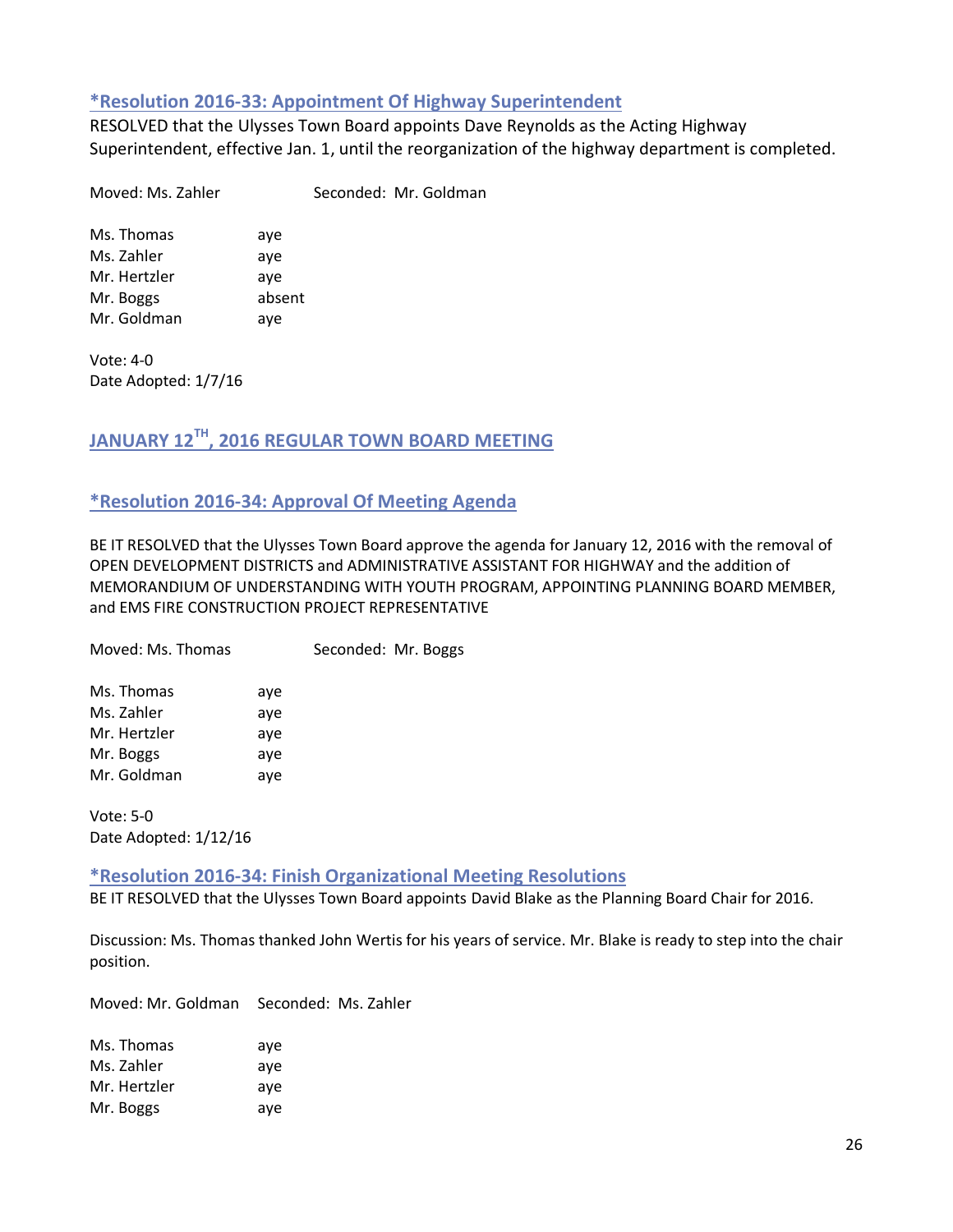Mr. Goldman aye

Vote: 5-0 Date Adopted: 1/12/16

<span id="page-26-0"></span>**\*Resolution 2016-35: Authorization Of Stormwater Contract**

RESOLVED that the Town Board of the Town of Ulysses authorizes the Town Supervisor to enter into the annual contract with the Tompkins County Soil and Water Conservation District for services related to stormwater management.

Moved: Mr. Goldman Seconded: Mr. Hertzler

| Ms. Thomas   | aye |
|--------------|-----|
| Ms. Zahler   | aye |
| Mr. Hertzler | aye |
| Mr. Boggs    | ave |
| Mr. Goldman  | aye |

Vote: 5-0 Date Adopted: 1/12/16

# <span id="page-26-1"></span>**\*Resolution 2016-36: Pay Rate For Acting Highway Superintendent**

WHEREAS David Reynolds was appointed as the Acting Highway Superintendent on 1/7/2016 and, WHEREAS there is an increased level of duties and responsibilities for the position of Highway Superintendent over his previous position.

THEREFORE BE IT RESOLVED that the Ulysses Town Board establishes a salary of \$52,296.19 for the newly appointed Acting Highway Superintendent for the period of time he serves in this position.

Moved: Ms. Thomas. Seconded: Mr. Goldman

Discussion: Mr. Reynolds said that with overtime his last year's salary was \$50k, and he has made as much as \$55K with overtime. Mr. Goldman asked if he would rather be salaried or hourly. Mr. Reynolds said that he prefers salary because it is a hassle to punch in/out/ keep track of hours during busy times. Town Board members agreed the position should be salaried.

Mr. Goldman made a friendly amendment to the motion to set the pay for Acting Highway Superintendent at \$56,000. seconded Ms. Zahler

| Ms. Thomas   | aye |
|--------------|-----|
| Ms. Zahler   | aye |
| Mr. Hertzler | aye |
| Mr. Boggs    | aye |
| Mr. Goldman  | aye |

Vote: 5-0 Date Adopted: 1/12/16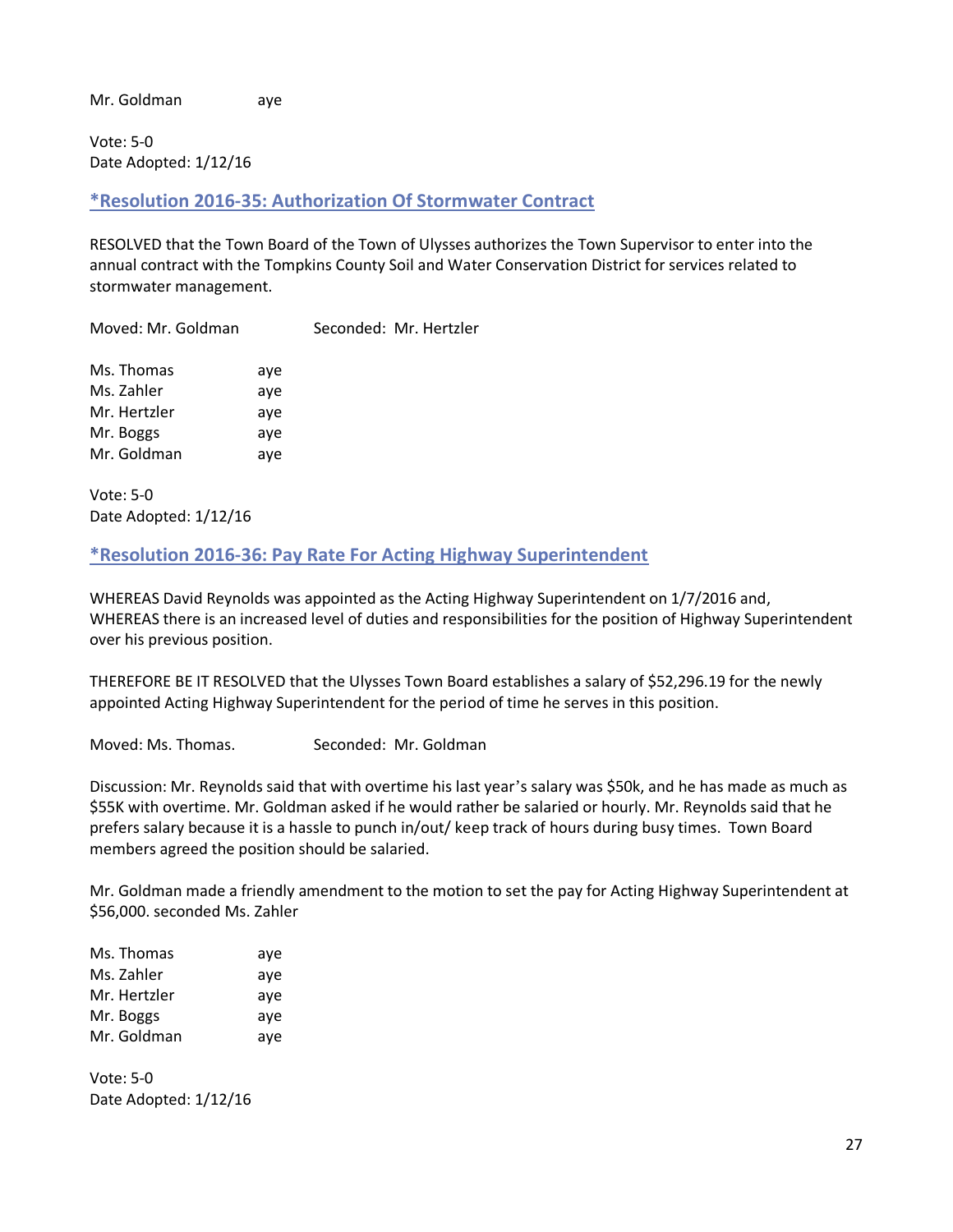# <span id="page-27-0"></span>**\*Resolution 2016-37: Pay Rate For Deputy Highway Superintendent**

WHEREAS Chris Stevenson was appointed as Deputy Highway Superintendent by the acting Highway Superintendent and,

WHEREAS there is an increased level of duties and responsibilities for the position of Deputy Highway Superintendent over his previous position.

THEREFORE BE IT RESOLVED that the Ulysses Town Board establishes an hourly rate of \$20.96 for the Deputy Highway Superintendent for the time he serves in that position.

Moved: Ms. Thomas Seconded: Ms. Zahler

Mr. Boggs: When is the effective date for this new rate? Mr. Reynolds: January  $1<sup>st</sup>$ , 2016

| Ms. Thomas   | aye |
|--------------|-----|
| Ms. Zahler   | aye |
| Mr. Hertzler | aye |
| Mr. Boggs    | aye |
| Mr. Goldman  | aye |

Vote: 5-0 Date Adopted: 1/12/16

# <span id="page-27-1"></span>**\*Resolution 2016-38: Cell Phone Reimbursement For Code Enforcement And Highway Departments**

WHEREAS the Code/Fire Enforcement Officer and both the Highway Superintendent and Water District Operator are frequently out of their offices and away from their stationary phones during their regular duty hours, and

WHEREAS carrying a cell phone is an important part of efficient communications and emergency response.

THEREFORE BE IT RESOLVED that the Town of Ulysses hereby allows people who hold the positions of Code/Fire Enforcement Officer, Highway Superintendent, and Water District Operator to either Have and use a town-owned cell phone at the town's expense which will only be used only for town purposes OR

Be reimbursed for part of the cost of their personal cell phone at the rate of \$40/month.

RESOLVED that the Town Clerk will provide a copy of this resolution to each of the three people to whom this resolution refers.

Moved: Ms. Thomas Seconded: Mr. Zahler

Discussion: Ms. Zahler asked if there was anything already in the personnel policy about this. Ms. Thomas said that there was not a specific reimbursement plan referenced in the personnel policy. Mr. Reynolds said that he uses his cell phone for work very little but that might not be the case for other Highway workers. Mr. Boggs pointed out that if the personal phones were used for Town business, then they would be subject to FOIL. Ms. Thomas said that every employee would be made aware of that, and they could still choose to use a town cell phone.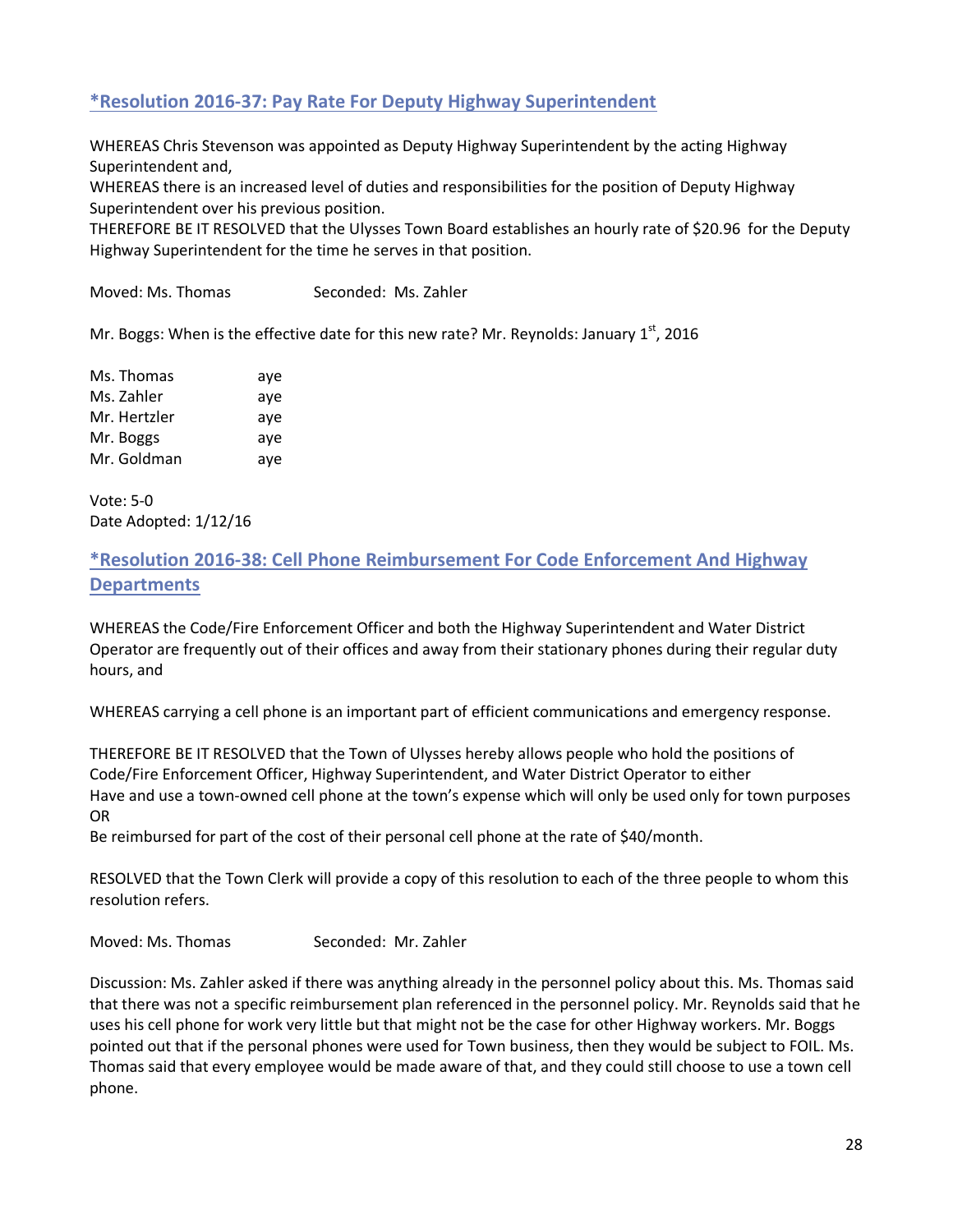| Ms. Thomas   | aye |
|--------------|-----|
| Ms. Zahler   | aye |
| Mr. Hertzler | aye |
| Mr. Boggs    | aye |
| Mr. Goldman  | aye |

Vote: 5-0 Date Adopted: 1/12/16

# <span id="page-28-0"></span>**\*Resolution 2016-39: Memorandum Of Understanding With The Youth Program**

RESOLVED that the Town Board adopt the Memorandum of Understanding with the Youth Program with the updated date on the signature line.

| Moved: Ms. Thomas |  | Seconded: Mr. Goldman |
|-------------------|--|-----------------------|
|                   |  |                       |

| Ms. Thomas   | aye |
|--------------|-----|
| Ms. Zahler   | aye |
| Mr. Hertzler | nay |
| Mr. Boggs    | aye |
| Mr. Goldman  | aye |

Vote: 4-1 Date Adopted: 1/12/16

#### <span id="page-28-1"></span>**\*Resolution 2016-40: Budget Modifications**

BE IT RESOLVED that the Ulysses Town Board approve the budget modifications as follows:

#### A FUND BUDGET MODIFICATIONS

| A1220.13                                                                                                  | <b>Budget Officer PS</b>                                                                                  | Increase | \$417    |
|-----------------------------------------------------------------------------------------------------------|-----------------------------------------------------------------------------------------------------------|----------|----------|
|                                                                                                           | Incorrect proportion in accounting, end result balances                                                   |          |          |
|                                                                                                           |                                                                                                           |          |          |
| A1220.1                                                                                                   | <b>Supervisor PS</b>                                                                                      | Decrease | \$417    |
|                                                                                                           | Incorrect proportion in accounting, end result balances                                                   |          |          |
|                                                                                                           |                                                                                                           |          |          |
| A1220.4                                                                                                   | <b>Supervisor CE</b>                                                                                      | Increase | \$246.60 |
|                                                                                                           | Planned increase to this account line to cover costs associated with transition to new accounting system. |          |          |
|                                                                                                           |                                                                                                           |          |          |
| A1220.11                                                                                                  | Bookkeeper PS                                                                                             | Decrease | \$246.60 |
| Planned decrease to this account line to cover costs associated with transition to new accounting system. |                                                                                                           |          |          |
|                                                                                                           |                                                                                                           |          |          |
| A1410.11                                                                                                  | Deputy Town Clerk PS                                                                                      | Increase | \$298.06 |
| Increased cost associated with transition of new employee and unused vacation reimbursement of previous   |                                                                                                           |          |          |
| employee.                                                                                                 |                                                                                                           |          |          |
|                                                                                                           |                                                                                                           |          |          |

| A1410.4                                  | $\sim$<br>Llerk -<br>own<br>◡ | rease -<br>ec. | \$298.06 |  |
|------------------------------------------|-------------------------------|----------------|----------|--|
| Sufficient funds available in this line. |                               |                |          |  |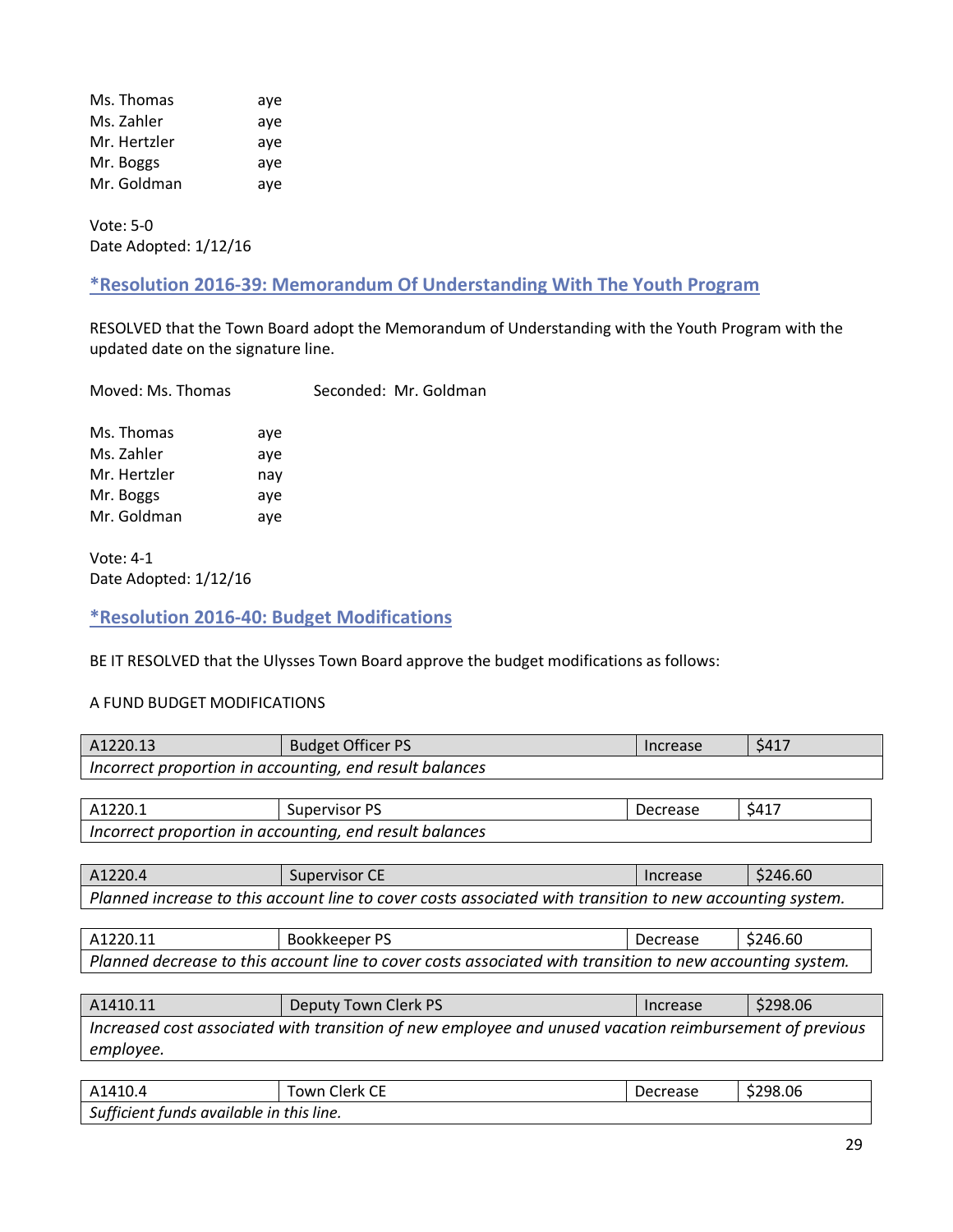| A1460.4                                                                         | <b>Records Management CE</b>                                                        | Increase | \$219.57   |
|---------------------------------------------------------------------------------|-------------------------------------------------------------------------------------|----------|------------|
| Overage due to completion of General Code contract and travel expenses for 2016 |                                                                                     |          |            |
| A1410.4                                                                         | <b>Town Clerk CE</b>                                                                | Decrease | \$219.57   |
| Sufficient funds available in this line.                                        |                                                                                     |          |            |
|                                                                                 |                                                                                     |          |            |
| A5010.4                                                                         | <b>Highway Superintendent CE</b>                                                    | Increase | \$27.98    |
| Minor overage                                                                   |                                                                                     |          |            |
|                                                                                 |                                                                                     |          |            |
| A5132.4                                                                         | Highway Barn CE                                                                     | Decrease | \$27.98    |
| Sufficient funds available in this line.                                        |                                                                                     |          |            |
|                                                                                 |                                                                                     |          |            |
| A7310.4                                                                         | Youth Program CE                                                                    | Increase | \$8,856.76 |
|                                                                                 | This overage is due to the fact that an overlooked bill from 2014 was paid in 2015. |          |            |
|                                                                                 |                                                                                     |          |            |
| A1990.4                                                                         | A Fund Contingency Account                                                          | Decrease | \$6,147.36 |
| Using the rest of contingency to offset overage                                 |                                                                                     |          |            |
| A Fund Balance                                                                  |                                                                                     | Decrease | \$2,709.40 |
|                                                                                 | This overage was accounted for when estimating end of year fund balance for 2015    |          |            |
| DA FUND BUDGET MODIFICATIONS                                                    |                                                                                     |          |            |
| DA5130.1                                                                        | <b>Machinery PS</b>                                                                 | Increase | \$9,224.38 |
| Overage on salary lines due to labor distribution                               |                                                                                     |          |            |
|                                                                                 |                                                                                     |          |            |
| DA5130.4                                                                        | Machinery CE                                                                        | Decrease | \$9,224.38 |
| Funds available in this line.                                                   |                                                                                     |          |            |
|                                                                                 |                                                                                     |          |            |
| DA5148.4                                                                        | Snow Removal OG CE                                                                  | Increase | \$257.06   |
|                                                                                 |                                                                                     |          |            |
| DA5148.4                                                                        | Snow Removal OG PS                                                                  |          | \$257.06   |
| Funds available in this line.                                                   |                                                                                     | Decrease |            |
|                                                                                 |                                                                                     |          |            |
| DA9030.8                                                                        | <b>Employee Benefits Social Security</b>                                            | Increase | \$212.92   |
|                                                                                 | Likely due to overtime hours not estimated in the 2015 budget creation process.     |          |            |
|                                                                                 |                                                                                     |          |            |
| DA9040.8                                                                        | <b>Employee Benefits Workers Comp</b>                                               | Decrease | \$212.92   |
| Funds available in this line.                                                   |                                                                                     |          |            |
|                                                                                 |                                                                                     |          |            |
| DB FUND BUDGET MODIFICATIONS                                                    |                                                                                     |          |            |
| DB5110.1                                                                        | <b>Highway Maintenance PS</b>                                                       | Increase | \$82.85    |
| Overage on this line.                                                           |                                                                                     |          |            |
|                                                                                 |                                                                                     |          |            |
| DB5110.4                                                                        | <b>Highway Maintenance CE</b>                                                       | Decrease | \$82.85    |
| Funds available in this line.                                                   |                                                                                     |          |            |
|                                                                                 |                                                                                     |          |            |
| DB9030                                                                          | <b>Social Security</b>                                                              | Increase | \$227.47   |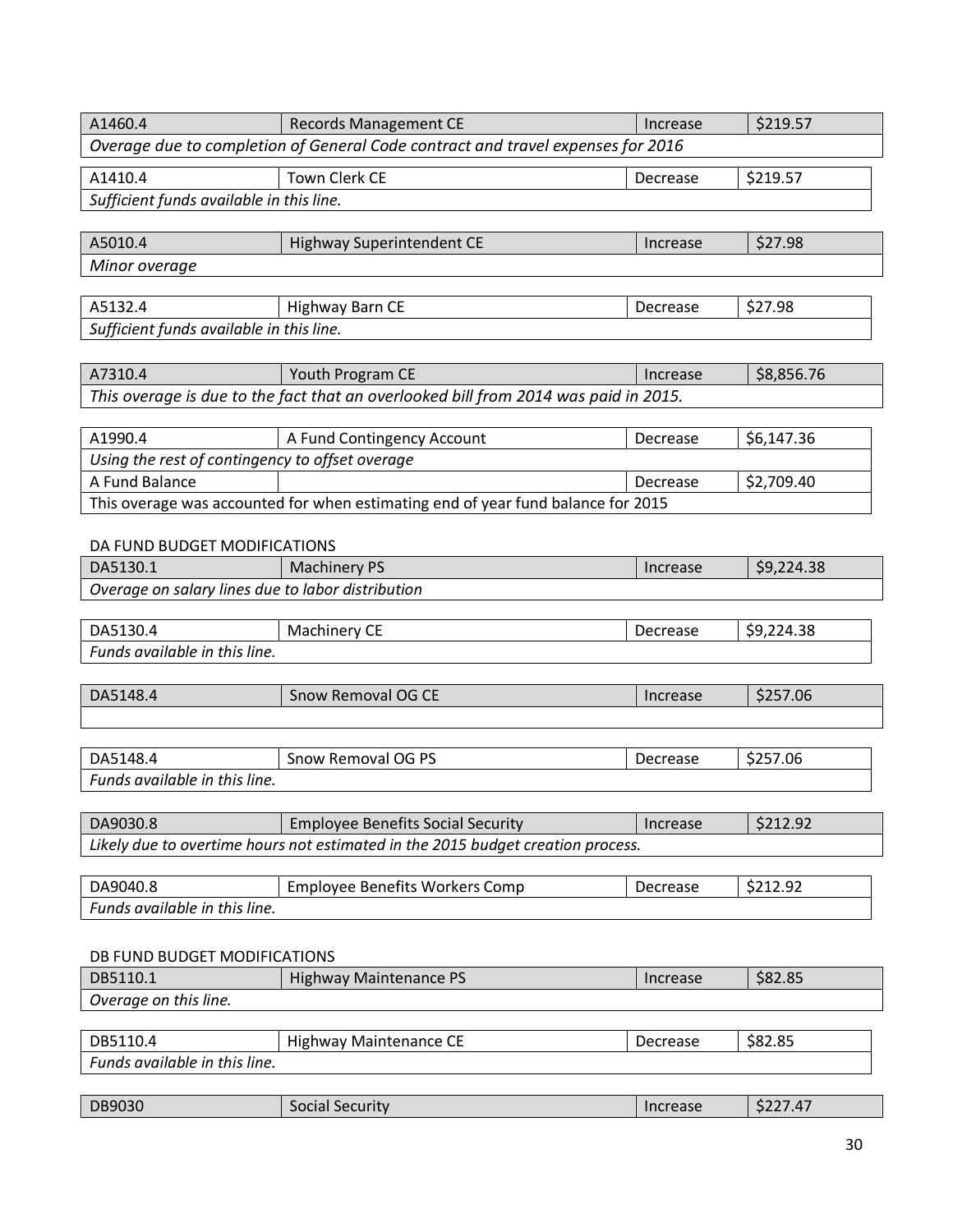#### *Likely due to overtime hours not estimated in the 2015 budget creation process.*

| DB9040                        | <b>Workers Comp</b> | Decrease | \$93.80 |
|-------------------------------|---------------------|----------|---------|
| Funds available in this line. |                     |          |         |

#### SW3 FUND BUDGET MODIFICATIONS

| SWS FUND BUDGET MUDIFICATIONS |                              |          |          |
|-------------------------------|------------------------------|----------|----------|
| SW3 9030.83                   | <b>Social Security</b>       | Increase | \$172.25 |
| Overage on this line.         |                              |          |          |
|                               |                              |          |          |
| SW3 9040.83                   | <b>Workers Comp</b>          | Decrease | \$172.25 |
| Funds available in this line. |                              |          |          |
|                               |                              |          |          |
| SW3 8340.4                    | <b>WD3 Trans/Dist CE</b>     | Increase | \$707.57 |
| Overage on this line.         |                              |          |          |
|                               |                              |          |          |
| SW3 8340.2                    | <b>WD3 Trans/Dist EQ</b>     | Decrease | \$707.57 |
| Funds available in this line. |                              |          |          |
|                               |                              |          |          |
| SW3 8340.1                    | <b>WD3 Laborer PS</b>        | Increase | \$928.11 |
| Overage on this line.         |                              |          |          |
|                               |                              |          |          |
| SW3 8310.1                    | <b>WD3 Administration PS</b> | Decrease | \$928.11 |

*Funds available in this line.*

Moved: Ms. Thomas Seconded: Ms. Zahler

| Ms. Thomas   | aye |
|--------------|-----|
| Ms. Zahler   | aye |
| Mr. Hertzler | aye |
| Mr. Boggs    | aye |
| Mr. Goldman  | aye |

Vote: 5-0 Date Adopted: 1/12/16

## <span id="page-30-0"></span>**\*Resolution 2016-41: Approval Of Claims**

BE IT RESOLVED that the Ulysses Town Board approve payment of claims 470-495 (2015) to 1-41 (2016) in the amount of \$224,869.79.

Moved: Ms. Thomas Seconded: Mr. Goldman

| Ms. Thomas   | aye |
|--------------|-----|
| Ms. Zahler   | aye |
| Mr. Hertzler | aye |
| Mr. Boggs    | aye |
| Mr. Goldman  | aye |

Vote: 5-0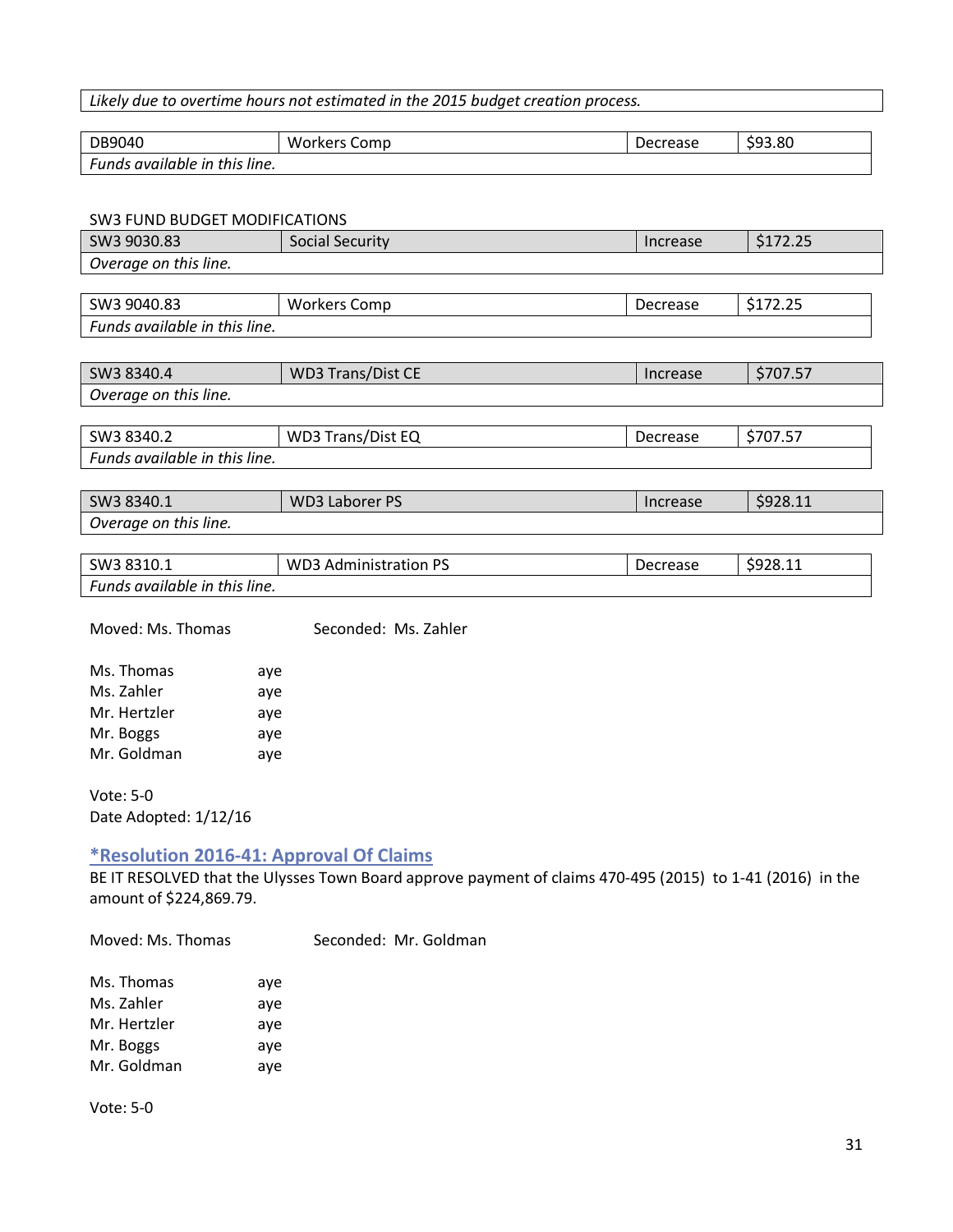#### <span id="page-31-0"></span>Date Adopted: 1/12/16

#### **\*Resolution 2016-42: Ems And Fire Building Representative**

BE IT RESOLVED that Michael Boggs be the Town representative the EMS and Fire Hall Building Project Committee.

| Ms. Thomas   | aye |
|--------------|-----|
| Ms. Zahler   | aye |
| Mr. Hertzler | aye |
| Mr. Boggs    | aye |
| Mr. Goldman  | aye |

Vote: 5-0 Date Adopted: 1/12/16

# <span id="page-31-1"></span>**\*Resolution 2016-43: Appointing Planning Board**

BE IT RESOLVED that the Ulysses Town Board appoint David Tyler as the alternate member of the Ulysses Town Planning Board.

| Moved: Ms. Thomas | Seconded: Ms. Zahler |  |
|-------------------|----------------------|--|
|                   |                      |  |

| Ms. Thomas   | aye |
|--------------|-----|
| Ms. Zahler   | aye |
| Mr. Hertzler | aye |
| Mr. Boggs    | aye |
| Mr. Goldman  | aye |

Vote: 5-0 Date Adopted: 1/12/16

# <span id="page-31-2"></span>**JANUARY 26TH, REGULAR TOWN BOARD MEETING**

#### <span id="page-31-3"></span>**\*Resolution 2016-45: Approval Of Meeting Agenda**

BE IT RESOLVED that the Ulysses Town Board approve the agenda for Jan. 26, 2016 with the addition of: approval to dispose of surplus equipment; move the highway capital plan to the next item.

Moved: Ms. Thomas Seconded: Ms. Zahler

| Ms. Thomas   | aye |
|--------------|-----|
| Ms. Zahler   | aye |
| Mr. Hertzler | ave |
| Mr. Boggs    | ave |
| Mr. Goldman  | ave |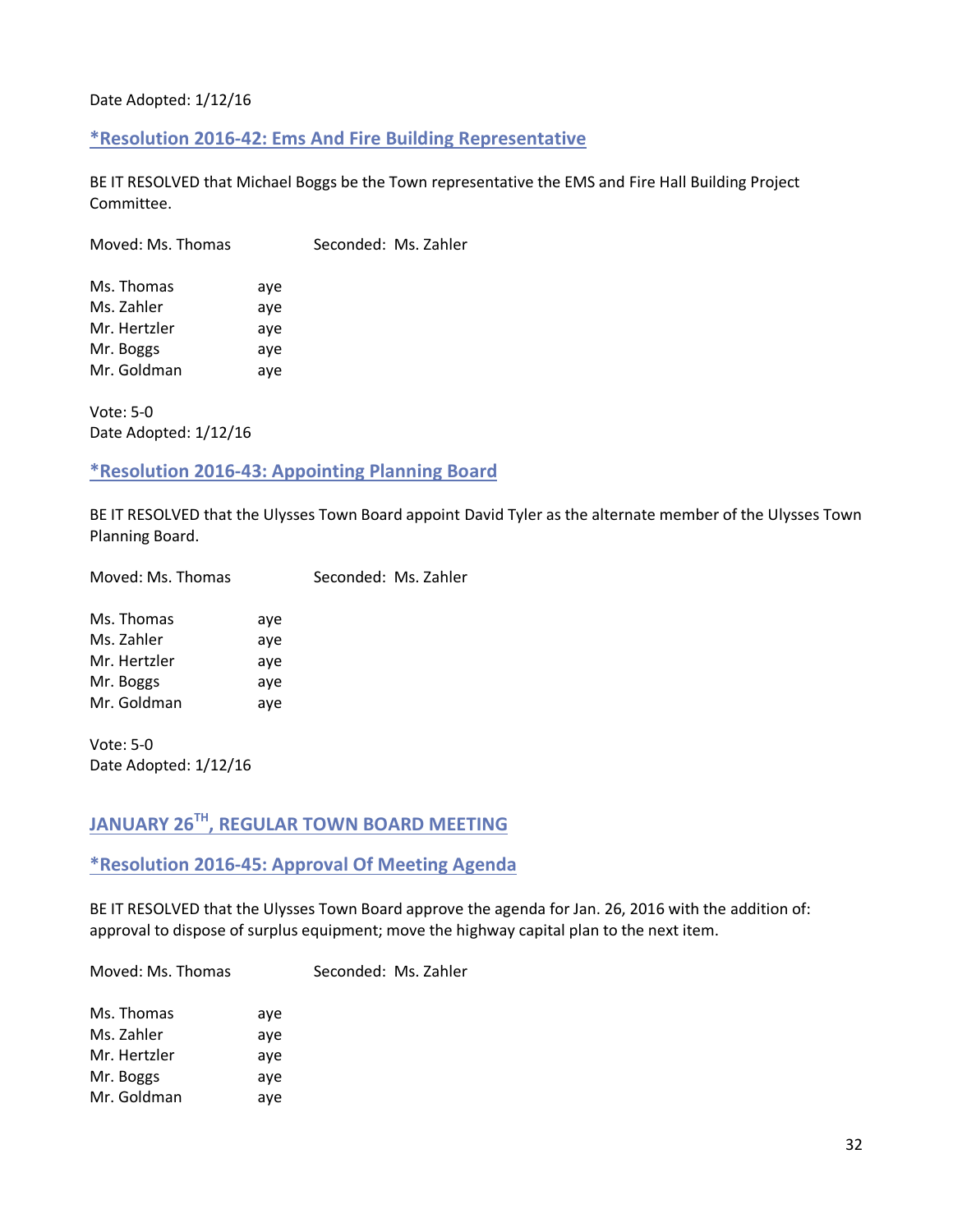Vote: 5-0 Date Adopted: 1/26/16

# <span id="page-32-0"></span>**\*Resolution 2016-46: Declaring Surplus Equipment**

BE IT RESOLVED that the Ulysses Town Board declares that the following equipment belonging to the town is surplus and can be sent to auction, sold or disposed of by the Acting Highway Superintendent: 1991 John Deere Loader 644E- minimum accepted sale figure: \$25,000 1996 Ford F350 Dump Truck-minimum accepted sale figure: \$500 Bros. Roller (rubber tires)-minimum accepted sale figure: \$2,000 Massey Ferguson steel drum roller-minimum accepted sale figure:\$500 1991 White Autocar Cab-N-Chassis-minimum accepted sale figure: \$1,500 Karcher pressure washer-minimum accepted sale figure: \$100 Safe-minimum accepted sale figure: not specified

| Moved: Ms. Thomas | Seconded: Mr. Goldman |
|-------------------|-----------------------|
|                   |                       |

| Ms. Thomas   | aye |
|--------------|-----|
| Ms. Zahler   | aye |
| Mr. Hertzler | aye |
| Mr. Boggs    | aye |
| Mr. Goldman  | aye |

Vote: 5-0 Date Adopted: 1/26/16

<span id="page-32-1"></span>**\*Resolution 2016-47: Appointment Of Delegate To The Association Of Towns Meeting** RESOLVED that the Ulysses Town Board approves Michelle E. Wright to be the delegate to the 2016 Association of Town's annual meeting from February 14 to 17, 2016

RESOLVED that the Town Clerk will forward this resolution to the appropriate person at the Association of Towns, and further,

RESOLVED that the Town Board will pay the travel and meal expenses for any town officer approved to attend this meeting.

Moved: Ms. Thomas Seconded: Mr. Goldman

Ms. Thomas aye Ms. Zahler aye Mr. Hertzler aye Mr. Boggs aye Mr. Goldman aye

Vote: 5-0 Date Adopted: 1/26/16

#### <span id="page-32-2"></span>**\*Resolution 2016-48: Reappointment Of BZA Member**

RESOLVED that the Ulysses Town Board reappoints Steve Morreale for a 5-year term on the Town of Ulysses Board of Zoning Appeals with the term ending *December 31, 2020*.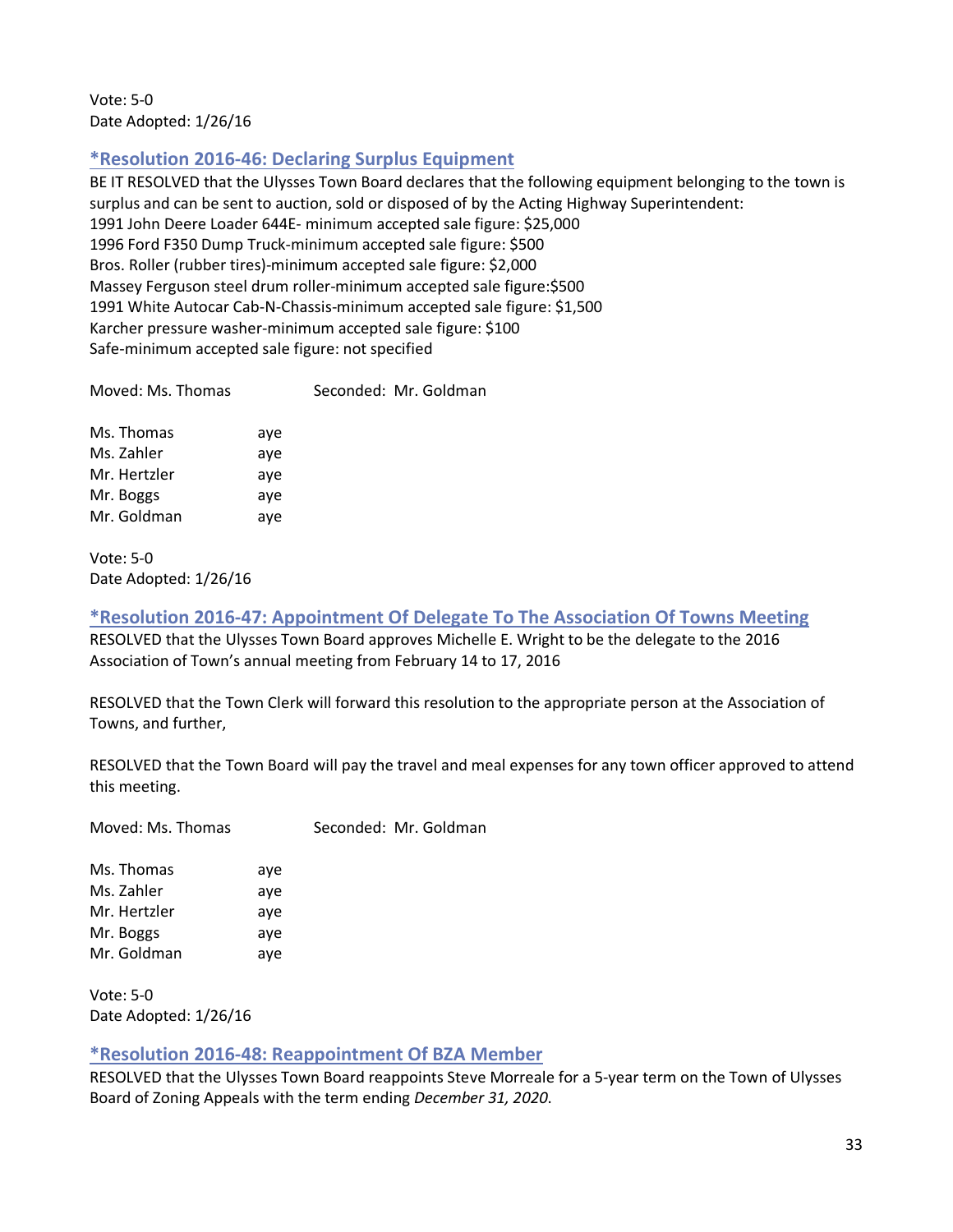Moved: Ms. Zahler Seconded: Mr. Goldman Ms. Thomas aye Ms. Zahler aye Mr. Hertzler aye Mr. Boggs aye Mr. Goldman aye

Vote: 5-0 Date Adopted: 1/26/16

## <span id="page-33-0"></span>**\*Resolution 2016-51: Approval Of Minutes 12/8, 12/14PH, 12/14, 1/7 ORG, 1/12**

BE IT RESOLVED that the Ulysses Town Board approve the minutes of 12/8, 12/14PH, 12/14, 1/7 ORG, 1/12 meeting as edited.

| Moved: Ms. Thomas |     | Seconded: Ms. Zahler |
|-------------------|-----|----------------------|
| Ms. Thomas        | aye |                      |
| Ms. Zahler        | aye |                      |
| Mr. Hertzler      | aye |                      |
| Mr. Boggs         | aye |                      |
| Mr. Goldman       | aye |                      |

Vote: 5-0 Date Adopted: 1/26/16

#### <span id="page-33-1"></span>**FEBRUARY 9th, REGULAR TOWN BOARD MEETING**

#### <span id="page-33-2"></span>**\*Resolution 2016-52: Approval Of Meeting Agenda**

BE IT RESOLVED that the Ulysses Town Board approve the agenda for Feb.9, 2016 with the deletion of the resolutions to purchase a used truck and the appointment of a Planning Board member.

| Seconded: Ms. Zahler              |
|-----------------------------------|
| aye                               |
| aye                               |
| aye                               |
| aye                               |
| absent (stepped away temporarily) |
|                                   |

Vote: 4-0 Date Adopted: 2/9/16

# <span id="page-33-3"></span>**\*Resolution 2016-53: Declaring Water Truck As Surplus Equipment**

BE IT RESOLVED that the Ulysses Town Board declares that the following equipment belonging to the town is surplus and can be sent to auction, sold or disposed of by the Acting Highway Superintendent: 2003 Chevrolet 1/2 ton pickup truck (minimum accepted sale figure: \$2,500).

Moved: Ms. Thomas Seconded: Mr. Goldman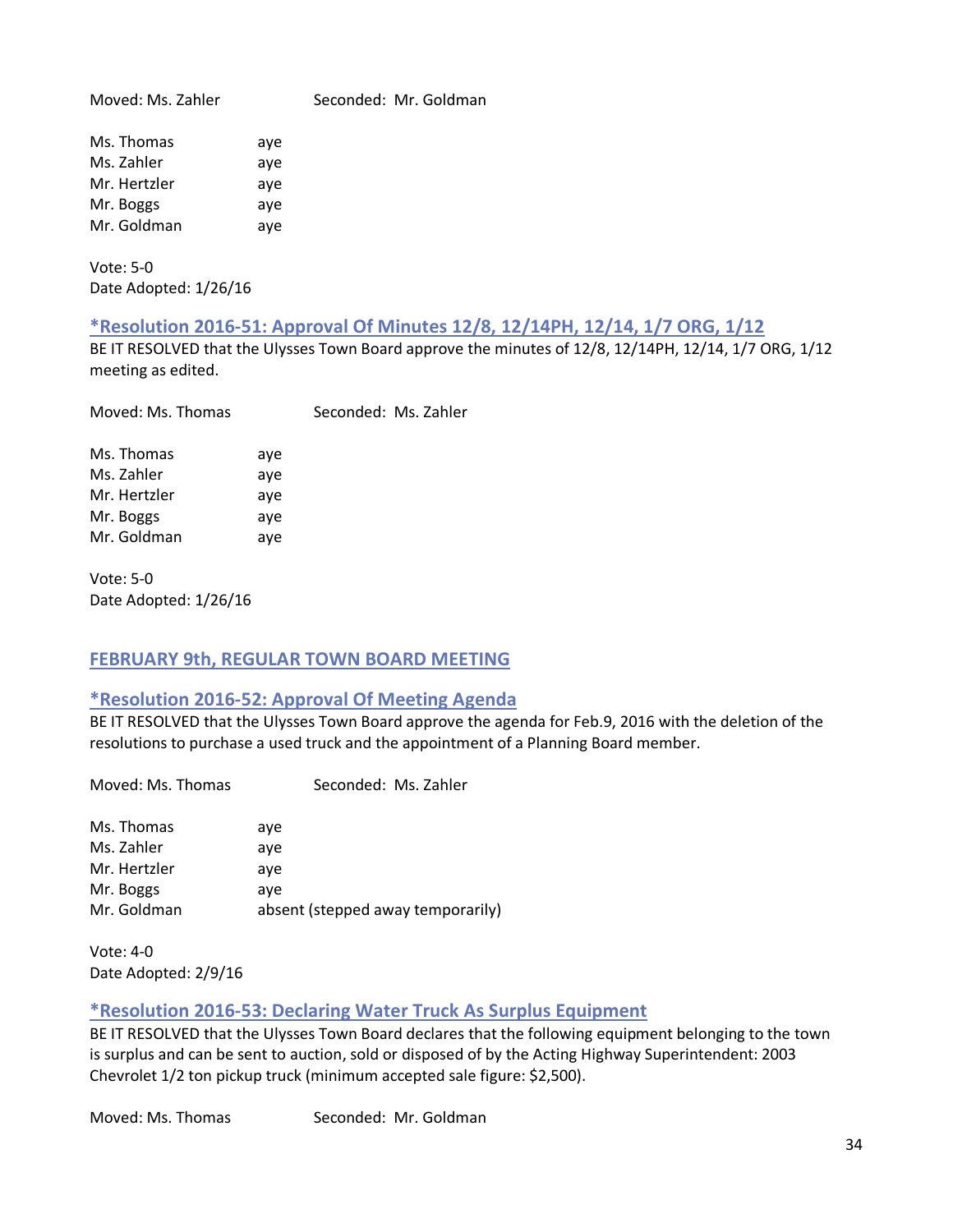| Ms. Thomas   | aye |
|--------------|-----|
| Ms. Zahler   | aye |
| Mr. Hertzler | aye |
| Mr. Boggs    | aye |
| Mr. Goldman  | aye |

Vote: 5-0 Date Adopted: 2/9/16

#### <span id="page-34-0"></span>**\*Resolution 2016-54: Changing Meeting Dates**

BE IT RESOLVED that the Ulysses Town Board move the March 22 meeting to March 29.

Mr. Goldman

| Moved: Ms. Zahler |     | Seconded: |
|-------------------|-----|-----------|
| Ms. Thomas        | aye |           |
| Ms. Zahler        | aye |           |
| Mr. Hertzler      | aye |           |
| Mr. Boggs         | aye |           |
| Mr. Goldman       | aye |           |

Vote: 5-0 Date Adopted: 2/9/16

## <span id="page-34-1"></span>**\*Resolution 2016-55: Intermunicipal Agreement For The Village Water Transmission Line On Falls Rd.**

RESOLVED that the Ulysses Town Board authorizes the Ulysses Town Supervisor to sign the Water Line Intermunicipal Agreement between the Town of Ulysses and the Village of Trumansburg.

Moved: Ms. Thomas Seconded: Mr. Boggs Ms. Thomas aye Ms. Zahler aye Mr. Hertzler aye Mr. Boggs aye Mr. Goldman aye

Vote: 5-0 Date Adopted: 2/9/16

#### <span id="page-34-2"></span>**\*Resolution 2016-56: Authorization To Contract With Geologic For Esa Phase I Assessment**

WHEREAS, the Town of Ulysses is in discussion with the Exxon Mobil Oil Corporation about the status of the seven properties they own in Jacksonville and

WHEREAS, the Town wants to exercise due diligence and learn more about the environmental properties of the parcels in Jacksonville to inform future discussions regarding the health, safety, and best interests of the Town and its residents, and

WHEREAS, the Town does not have staff with the certifications needed to conduct a Phase I Assessment consistent with standards required by the Environmental Protection Agency, and

WHEREAS, the Town solicited and reviewed two proposals from qualified firms with the specific expertise to conduct Phase I Assessments, now therefore be it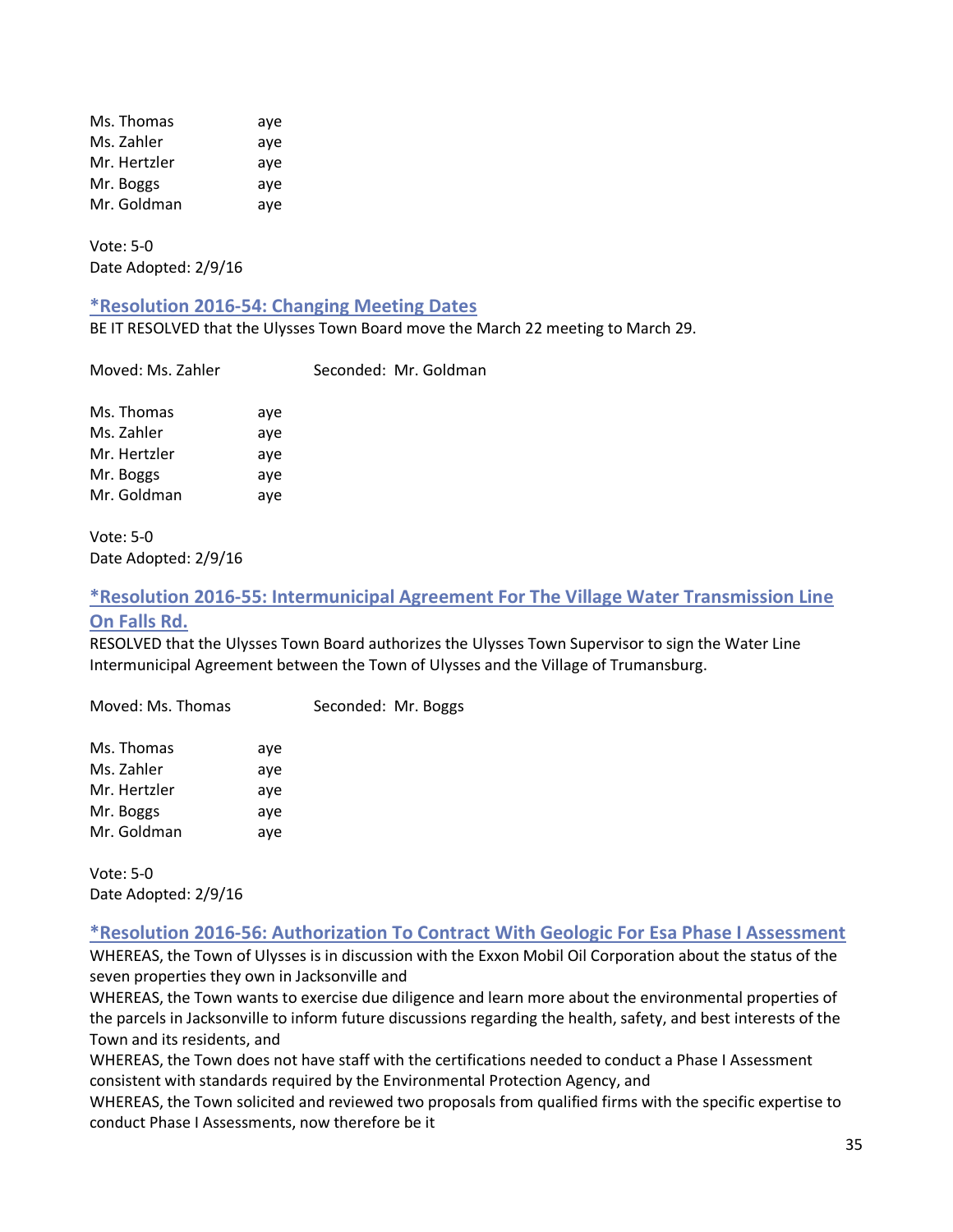RESOLVED, the Supervisor of the Town of Ulysses is hereby authorized to contract with the environmental engineering firm of GeoLogic to conduct a Phase I Assessment for a cost not to exceed \$3,000.

Ms. Thomas aye Ms. Zahler aye Mr. Hertzler aye Mr. Boggs aye Mr. Goldman aye

Vote: 5-0 Date Adopted: 2/9/16

# <span id="page-35-0"></span>**\*Resolution 2016-57: Approval Of Minutes**

BE IT RESOLVED that the Ulysses Town Board approve the minutes of Jan. 26, 2015.

| Moved: Ms. Zahler |     | Seconded: Ms. Thomas |
|-------------------|-----|----------------------|
| Ms. Thomas        | ave |                      |
| Ms. Zahler        | aye |                      |
| Mr. Hertzler      | ave |                      |
| Mr. Boggs         | aye |                      |
| Mr. Goldman       | aye |                      |

Vote: 5-0 Date Adopted: 2/9/16

# <span id="page-35-1"></span>**\*Resolution 2016-58: Approval Of Claims**

BE IT RESOLVED that the Ulysses Town Board approve payment of claims #45-108 in the amount of \$104,607.20.

Moved: Ms. Thomas Seconded: Ms. Zahler

| Ms. Thomas   | aye |
|--------------|-----|
| Ms. Zahler   | aye |
| Mr. Hertzler | aye |
| Mr. Boggs    | aye |
| Mr. Goldman  | aye |

Vote: 5-0 Date Adopted: 2/9/16

# <span id="page-35-2"></span>**FEBRUARY 23RD, 2016: REGULAR TOWN BOARD MEETING**

<span id="page-35-3"></span>**\*Resolution 2016-59: Approval Of Meeting Agenda** BE IT RESOLVED that the Ulysses Town Board approve the agenda for the February 23, 2016

Moved: Mr. Hertzler Seconded: Mr. Boggs

Ms. Thomas aye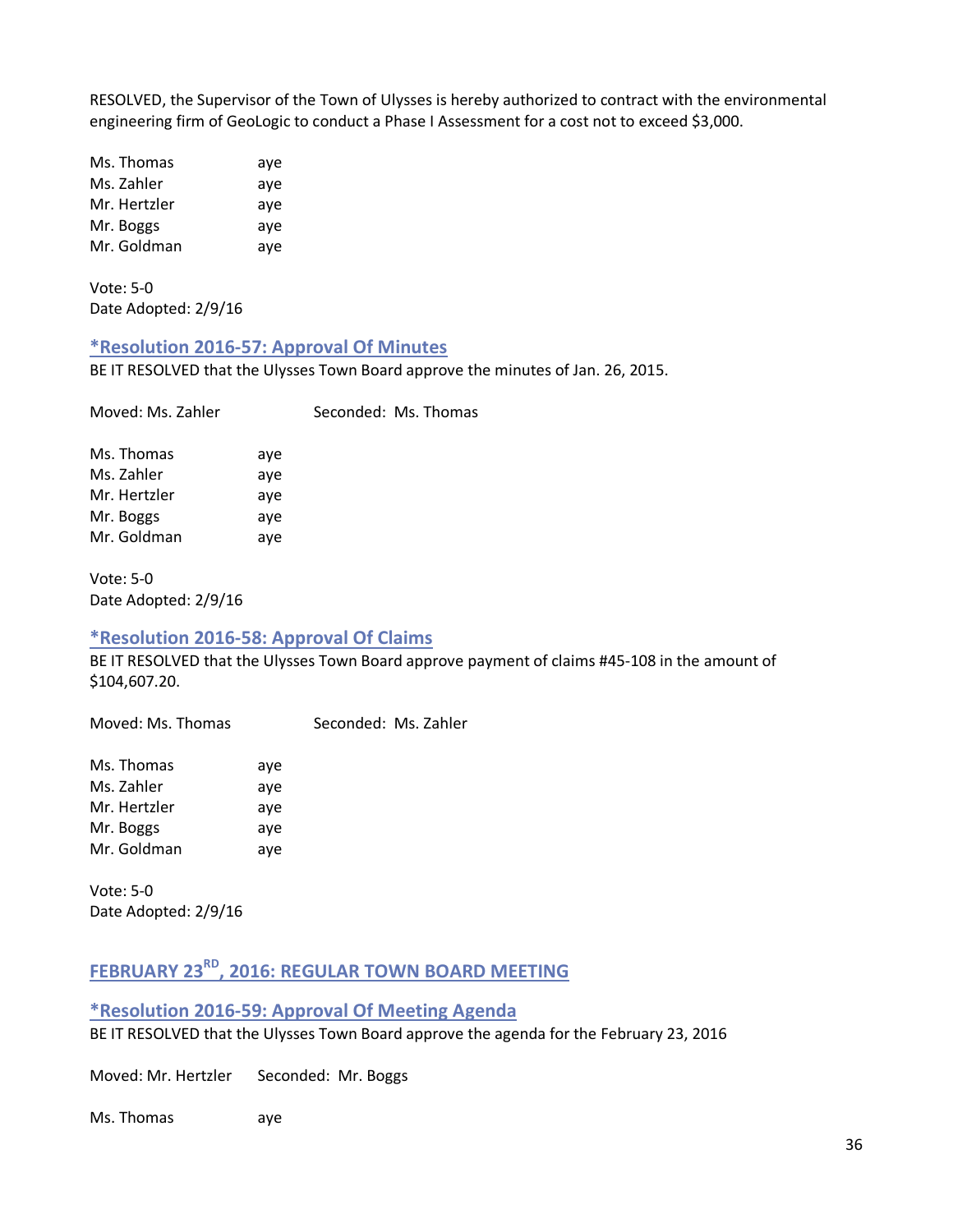Ms. Zahler aye Mr. Hertzler aye Mr. Boggs aye Mr. Goldman absent

Vote: 4-0 Date Adopted: 2/23/16

**\*Resolution 2016-60: Authorization To Sign Letter Of Intent To Purchase Highway** 

## **Equipment**

RESOLVED that the Town Board of the Town of Ulysses authorizes the Town Supervisor to sign a letter of intent to purchase a 2003 Volvo VHD as recommended by Acting Ulysses Highway Superintendent Dave Reynolds for the price quoted on 2/23/16 of \$105,000 by Burr Truck & Trailer Sales, Inc.

| Moved: Mr. Boggs | Seconded: Ms. Zahler |
|------------------|----------------------|
| Ms. Thomas       | aye                  |
| Ms. Zahler       | aye                  |
| Mr. Hertzler     | aye                  |
| Mr. Boggs        | aye                  |

Vote: 4-0 Date Adopted: 2/23/16

Mr. Goldman absent

# **\*Resolution 2016-61: Introduce Local Law Providing For The Abolition Of The Elected Position Of Town Clerk And Creation Of The Appointed Position Of Town Clerk Of The Town Of Ulysses**

BE IT RESOLVED that the Town Board of the Town of Ulysses sets a Public Information Meeting and Public Hearing on Local Law #1 of 2016 Providing for the Abolition of the Elected Position of Town Clerk and Creation of the Appointed Position of Town Clerk of the Town of Ulysses for Tuesday, March 8, 2016 at 6:30pm and further,

RESOLVED that the Town Clerk place notice of the Public Hearing and Public Information meeting in the newspaper and on the website.

PROPOSED LOCAL LAW NO. 1-2016

## TOWN OF ULYSSES, NEW YORK

LOCAL LAW NO.1 OF THE YEAR 2016 A LOCAL LAW PROVIDING FOR THE ABOLITION OF THE ELECTED POSITION OF TOWN CLERK AND CREATION OF THE APPOINTED POSITION OF TOWN CLERK OF THE TOWN OF ULYSSES Be it enacted by the Town Board of the Town of Ulysses as follows:

SECTION 1. This local law is enacted pursuant to Municipal Home Rule Law §§10, 22 and 23. This local law shall supersede any provisions of the Town Law of the State of New York to the contrary, including, but not limited to, Town Law §20 with respect to the method of selection of the Town Clerk in the Town of Ulysses, and any other provision of the Town Law providing for or referring to the creation of the elected position of Town Clerk.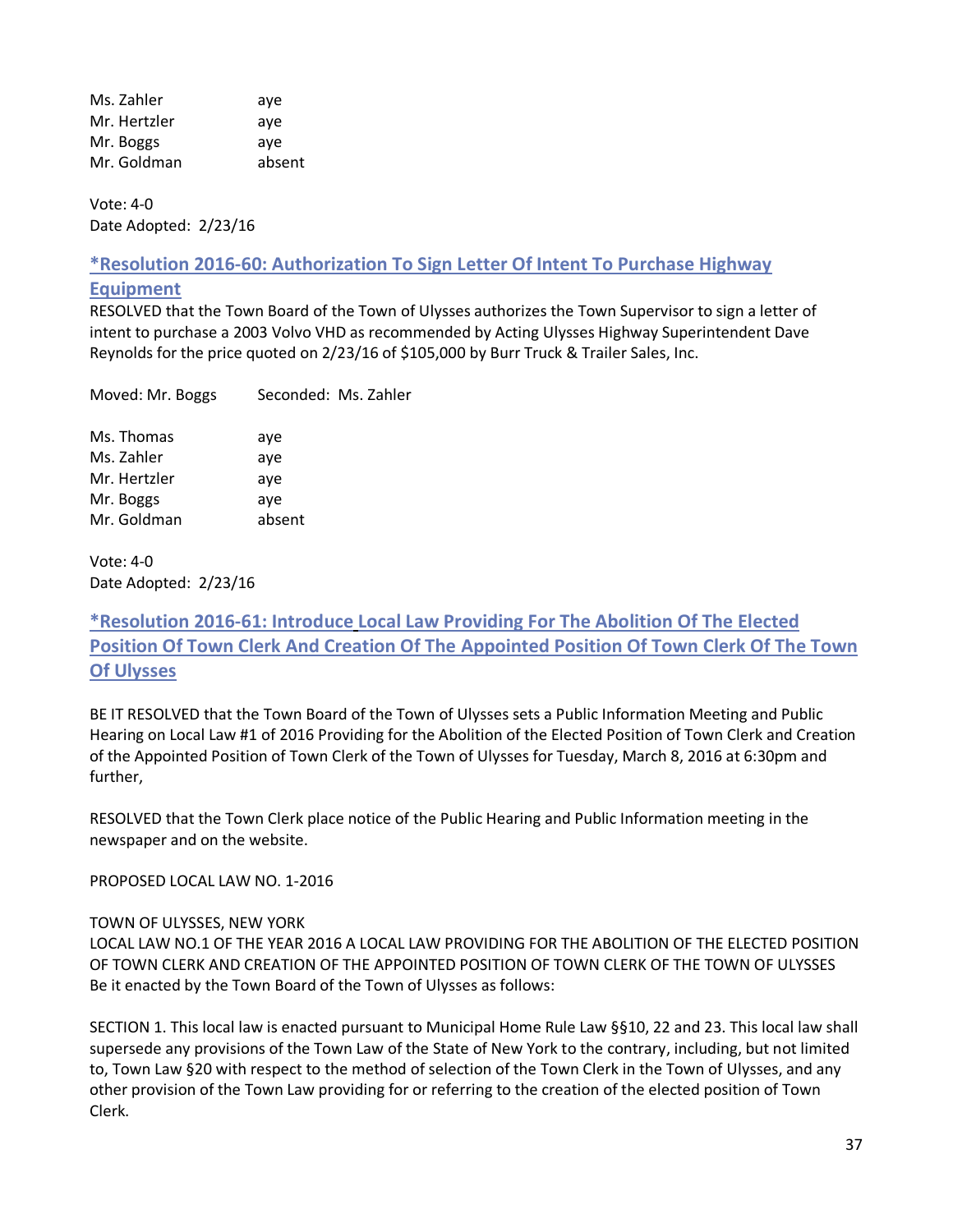SECTION 2. The elected position of the Town Clerk in the Town of Ulysses, New York is hereby abolished, effective January 1, 2019, following the expiration of the current elective term of office of the Town Clerk on December 31, 2018. The appointed position of Town Clerk of the Town of Ulysses, New York is hereby created, effective January 1, 2019.

SECTION 3. Commencing January 1, 2019, the Town Clerk of the Town of Ulysses shall be the person appointed by the Town Board of the Town of Ulysses.

SECTION 4. The appointed Town Clerk shall have such powers and shall perform such duties as are or hereafter may be conferred or imposed by law, and such further duties as the Town Board determines, consistent with applicable law.

SECTION 5. This local law shall be subject to a mandatory referendum pursuant to the provisions of §23 of the Municipal Home Rule Law at a special election on May 24, 2016.

SECTION 6. This local law shall supersede or repeal any prior inconsistent Local Law.

SECTION 7. The provisions of this local law are severable. If any court of competent jurisdiction decides that any section, clause, sentence, part or provision of this local law is illegal, invalid, or unconstitutional, such decision shall not affect, impair, or invalidate any of the remaining sections clauses, sentences, parts, or provisions of the Local Law.

SECTION 8. This local law shall take effect upon the affirmative vote of a majority of the qualified electors voting thereon at such special election on May 24, 2016, and the filing with the Secretary of State in accordance with the applicable provisions of law.

| Moved: Ms. Thomas |        | Seconded: Mr. Boggs |  |
|-------------------|--------|---------------------|--|
| Ms. Thomas        | aye    |                     |  |
| Ms. Zahler        | aye    |                     |  |
| Mr. Hertzler      | ave    |                     |  |
| Mr. Boggs         | aye    |                     |  |
| Mr. Goldman       | absent |                     |  |
|                   |        |                     |  |

Vote: 4-0 Date Adopted: 2/23/16

**\*Resolution 2016-62: Introduce Local Law Providing For The Abolition Of The Elected Position Of Town Highway Superintendent And Creation Of The Appointed Position Of Highway Superintendent Of The Town Of Ulysses**

BE IT RESOLVED that the Town Board of the Town of Ulysses sets a Public Information Meeting and Public Hearing on Local Law #2 of 2016 Providing for the Abolition of the Elected Position of Town Highway Superintendent and Creation of the Appointed Position of Town Highway Superintendent of the Town of Ulysses for Tuesday, March 8, 2016 at 6:30pm and further,

RESOLVED that the Town Clerk place notice of the Public Hearing and Public Information meeting in the newspaper and on the website.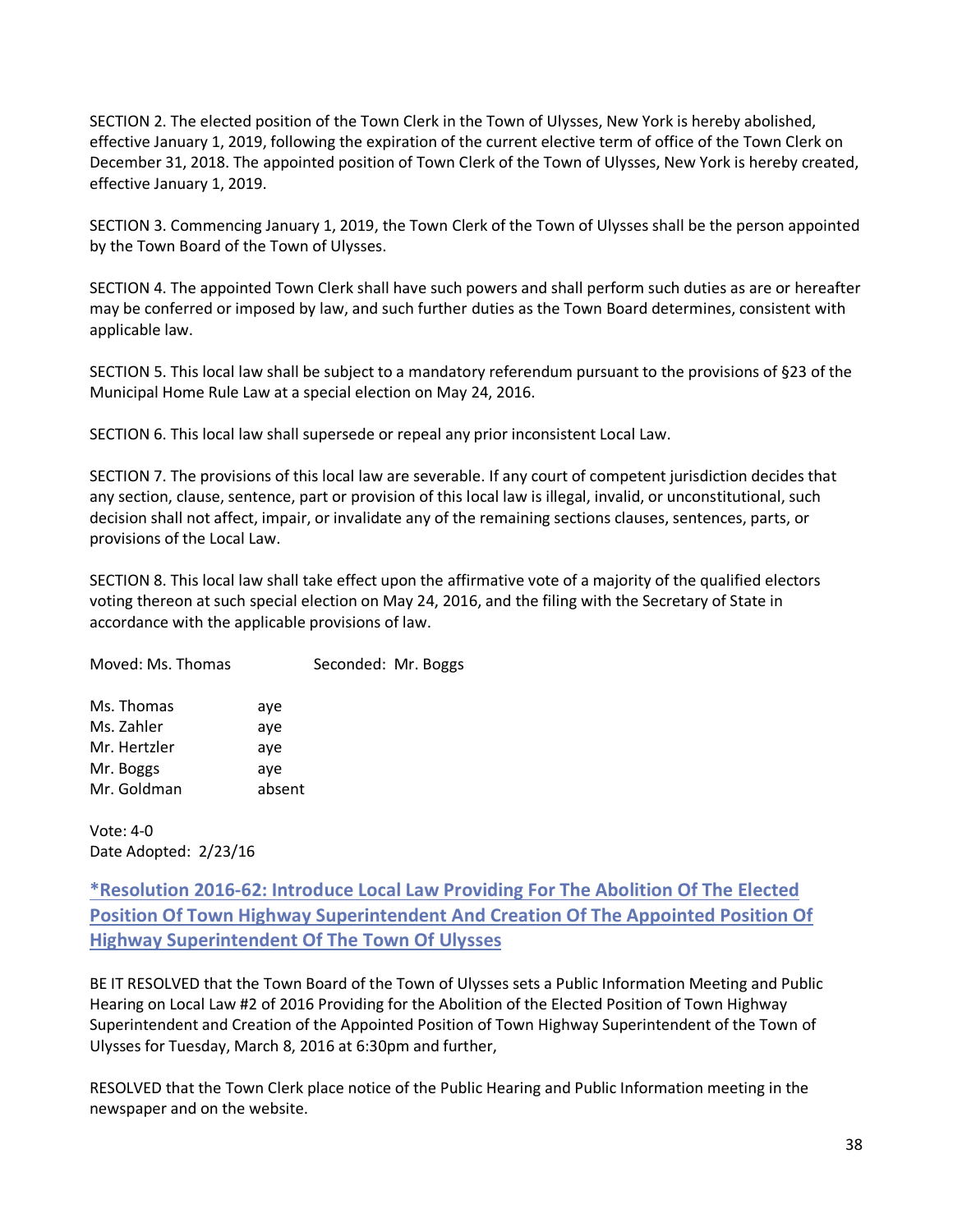#### PROPOSED LOCAL LAW NO. 2-2016

A LOCAL LAW PROVIDING FOR THE ABOLITION OF THE ELECTED POSITION OF HIGHWAY SUPERINTENDENT AND THE CREATION OF THE APPOINTED POSITION OF HIGHWAY SUPERINTENDENT OF THE TOWN OF ULYSSES Be it enacted by the Town Board of the Town of Ulysses as follows:

SECTION 1. This local law is enacted pursuant to Municipal Home Rule Law §§10, 22 and 23. This local law shall supersede any provisions of the Town Law of the State of New York to the contrary, including, but not limited to, Town Law §20 with respect to the method of selection of the Highway Superintendent in the Town of Ulysses, and any other provision of the Town Law or the Highway Law providing for or referring to the creation of the elected position of Highway Superintendent.

SECTION 2. The elected position of the Highway Superintendent in the Town of Ulysses, New York is hereby abolished, effective July 1, 2016. The appointed position of Highway Superintendent in the Town of Ulysses, New York is hereby created, effective July 1, 2016.

SECTION 3. Commencing July 1, 2016, the Highway Superintendent of the Town of Ulysses shall be the person appointed by the Town Board of the Town of Ulysses.

SECTION 4. The appointed Highway Superintendent shall have such powers and shall perform such duties as are or hereafter may be conferred or imposed by law, and such further duties as the Town Board determines, consistent with applicable law.

SECTION 5. This local law shall be subject to a mandatory referendum pursuant to the provisions of §23 of the Municipal Home Rule Law at a special election to be held on May 24, 2016.

SECTION 6. This local law shall supersede or repeal any prior inconsistent Local Law.

SECTION 7. The provisions of this local law are severable. If any court of competent jurisdiction decides that any section, clause, sentence, part or provision of this local law is illegal, invalid, or unconstitutional, such decision shall not affect, impair, or invalidate any of the remaining sections clauses, sentences, parts, or provisions of the Local Law.

SECTION 8. This local law shall take effect after the affirmative vote of a majority of the qualified electors voting thereon at such special election on May 24, 2016, and the filing with the Secretary of State in accordance with the applicable provisions of law, on July 1, 2016.

| Moved: Ms. Thomas |        | Seconded: Ms. Zahler |
|-------------------|--------|----------------------|
| Ms. Thomas        | aye    |                      |
| Ms. Zahler        | aye    |                      |
| Mr. Hertzler      | aye    |                      |
| Mr. Boggs         | aye    |                      |
| Mr. Goldman       | absent |                      |
|                   |        |                      |

Vote: 4-0 Date Adopted: 2/23/16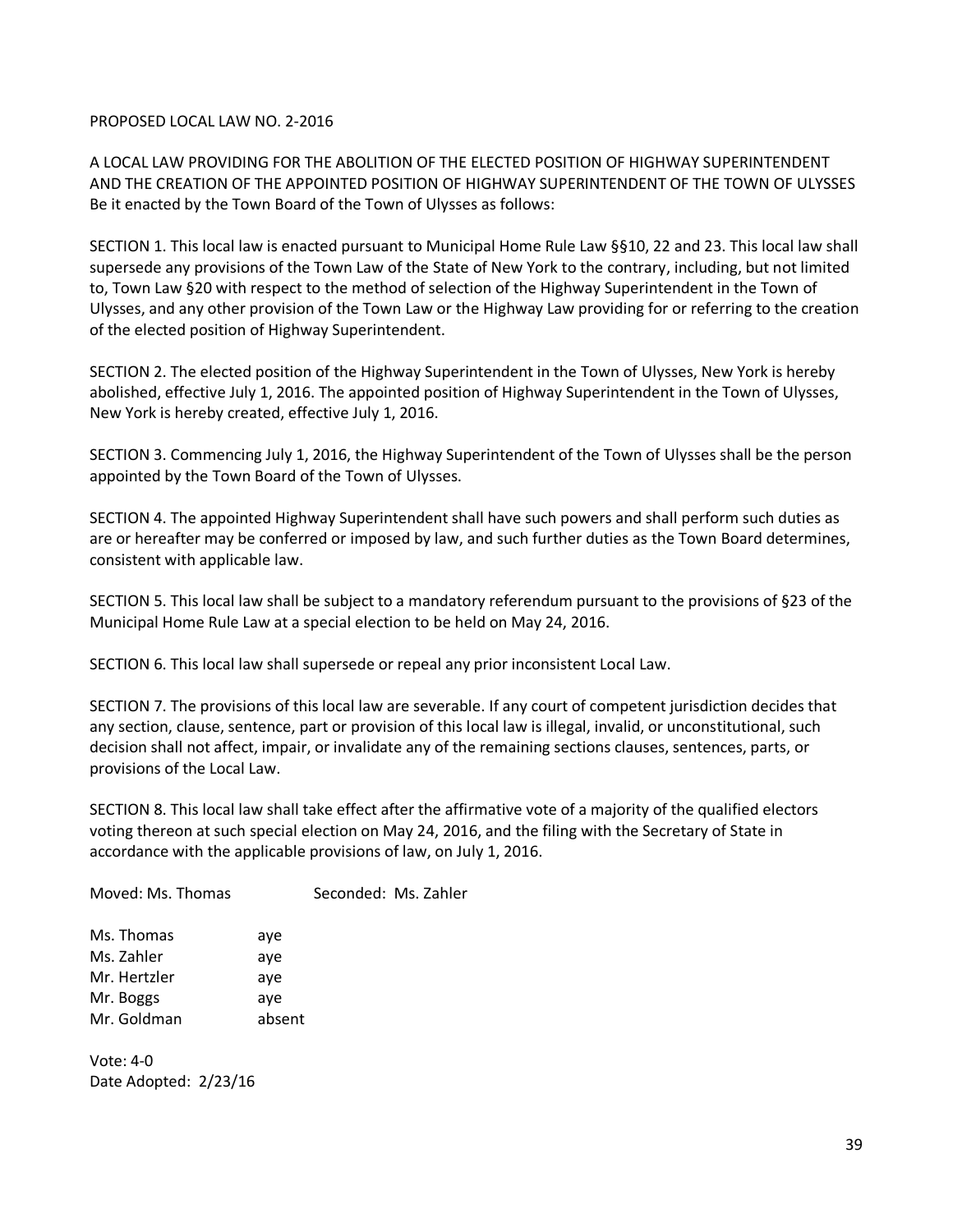## **\*Resolution 2016-63: Appointment Of Planning Board Members**

WHEREAS Pete Angie has resigned from the Planning Board leaving a vacancy, and

WHEREAS David Tyler is serving as an alternate member of the Planning Board and willing to fill the unexpired term of Pete Angie. Now therefore be it

RESOLVED that the Ulysses Town Board appoints David Tyler to the Planning Board to fill out the term of Pete Angie, expiring 12/31/2020 and further,

RESOLVED that Sara Worden be appointed as the Planning Board Alternate with an annual appointment ending 12/31/2016, and further

RESOLVED that the Town Clerk will notify the new members and arrange for them to take the oath of office.

Moved: Ms. Zahler Seconded: Ms. Thomas

Mr. Boggs asked if Mr. Tyler was a regular with the planning board and Ms. Thomas said that he had a long history with the planning board and was returning after a break.

Ms. Thomas aye Ms. Zahler aye Mr. Hertzler aye Mr. Boggs aye Mr. Goldman absent

Vote: 4-0 Date Adopted: 2/23/16

## **\*Resolution 2016-64: Amending The Fee Schedule For 2016**

WHEREAS Local Law #2 of 2015, Chapter 80, Section 4 states the following:

Building permits shall become invalid unless the authorized work is commenced within six months following the date of issuance. Building permits shall expire 12 months after the date of issuance. A building permit which has become invalid or which has expired pursuant to this subdivision may be renewed upon application by the permit holder, payment of the applicable fee, and approval of the application by the Code Enforcement Officer.

WHEREAS a fee for such building permit is absent from the 2016 fee schedule, and

WHEREAS the Building Code Inspector has recommended changes to the 2016 fee schedule, therefore be it RESOLVED that the Town Board of the Town of Ulysses amend the fee schedule to include both a fee for an expiring building permit and also to amend the fee for swimming pools as follows:

| <b>OPERATING PERMITS</b>                      | fee            | Reference    |
|-----------------------------------------------|----------------|--------------|
| <b>Operating Permit</b>                       | \$75.00        | LL 2 of 2015 |
| Fireworks display                             | \$150.00       | Res. 8/18/10 |
| <b>Special Event Operating Permit</b>         | \$50.00        | LL 1 of 2010 |
| <b>BUILDING PERMITS</b>                       | fee            | Reference    |
| 1 & 2 Family Residences:                      | $$.30/sq$ ft   | LL 2 of 2015 |
| Multiple dwelling/Multi-residential           | $$225 + $3/K$  | Res. 2007-36 |
| Commercial bldgs., bridges, tanks, and towers | $$425 + $4/K$$ | Res. 2007-36 |
| Alterations, renovations, additions, pools    | $$75 + 3/K$    | LL 2 of 2015 |
| <b>Accessory Building</b>                     | $$55 + $3/K$   | Res. 2007-36 |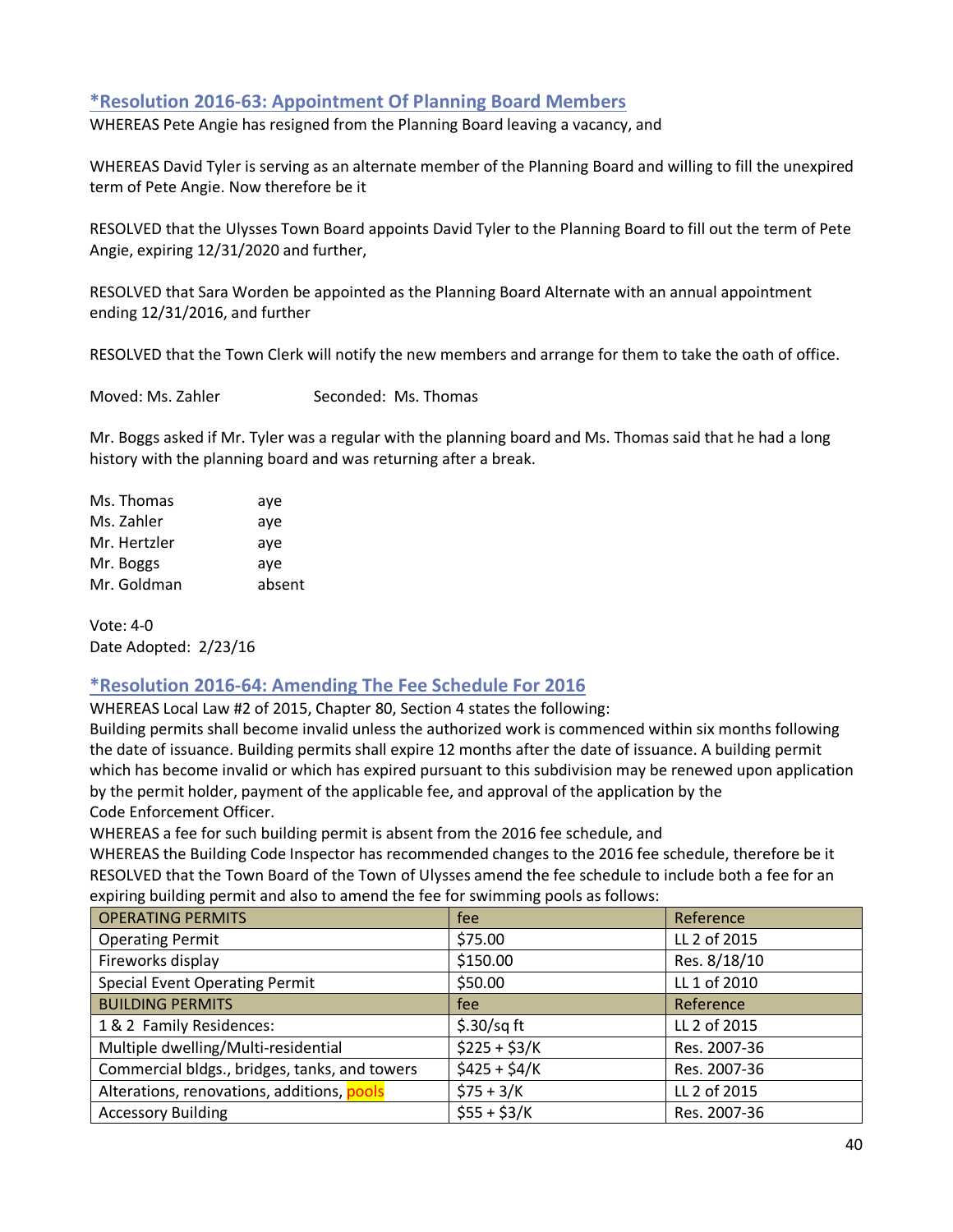| <b>Building Permit Renewal</b>                 | Half the previous building<br>permit fee (\$75 minimum<br>fee) | LL 1 of 2007 |
|------------------------------------------------|----------------------------------------------------------------|--------------|
| Solar, wind or alt. energy permit- RESIDENTIAL | \$75.00                                                        | LL 3 of 2015 |
| Solar, wind or alt. energy permit- COMMERCIAL  | $$75 + 3/K$                                                    | LL 3 of 2015 |
| Pool, in ground                                | \$75.00                                                        | LL 2 of 2015 |
| Pool, above ground                             | \$55.00                                                        | LL 2 of 2015 |
| Sign permit                                    | \$50.00                                                        | LL 2 of 2015 |
| Woodstove or heating unit                      | \$50.00                                                        | LL 2 of 2015 |
| Demolition                                     | \$2/K (\$65 min)                                               | Res. 2007-36 |

Moved: Ms. Thomas Seconded: Ms. Zahler

| Ms. Thomas   | aye    |
|--------------|--------|
| Ms. Zahler   | aye    |
| Mr. Hertzler | aye    |
| Mr. Boggs    | aye    |
| Mr. Goldman  | absent |
|              |        |

Vote: 4-0 Date Adopted: 2/23/16

**\*Resolution 2016-65: Authorization To Sign Agreement With Exxonmobil Oil Corporation For Town Access To Jacksonville Properties**

WHEREAS, the Town of Ulysses is in discussion with the ExxonMobil Oil Corporation (EMOC) regarding the status of properties in Jacksonville and Whereas, any consideration of possible conveyance of EMOC properties to the Town of Ulysses requires access to the properties for a Phase I Environmental Assessment and an evaluation of the structure to determine the extent of damage and estimated costs for stabilization and restoration, and

WHEREAS, EMOC is willing provide access to the sites under the conditions outlined in the attached Site Access Agreement and

WHEREAS, the Town of Ulysses wishes to enter into this agreement, now therefore, be it

RESOLVED, that the Supervisor be and hereby is authorized to sign the Site Access Agreement, as revised to address Town concerns, on behalf of the Town of Ulysses.

Moved: Ms. Thomas Seconded: Ms. Zahler

| Ms. Thomas   | aye    |
|--------------|--------|
| Ms. Zahler   | aye    |
| Mr. Hertzler | aye    |
| Mr. Boggs    | aye    |
| Mr. Goldman  | absent |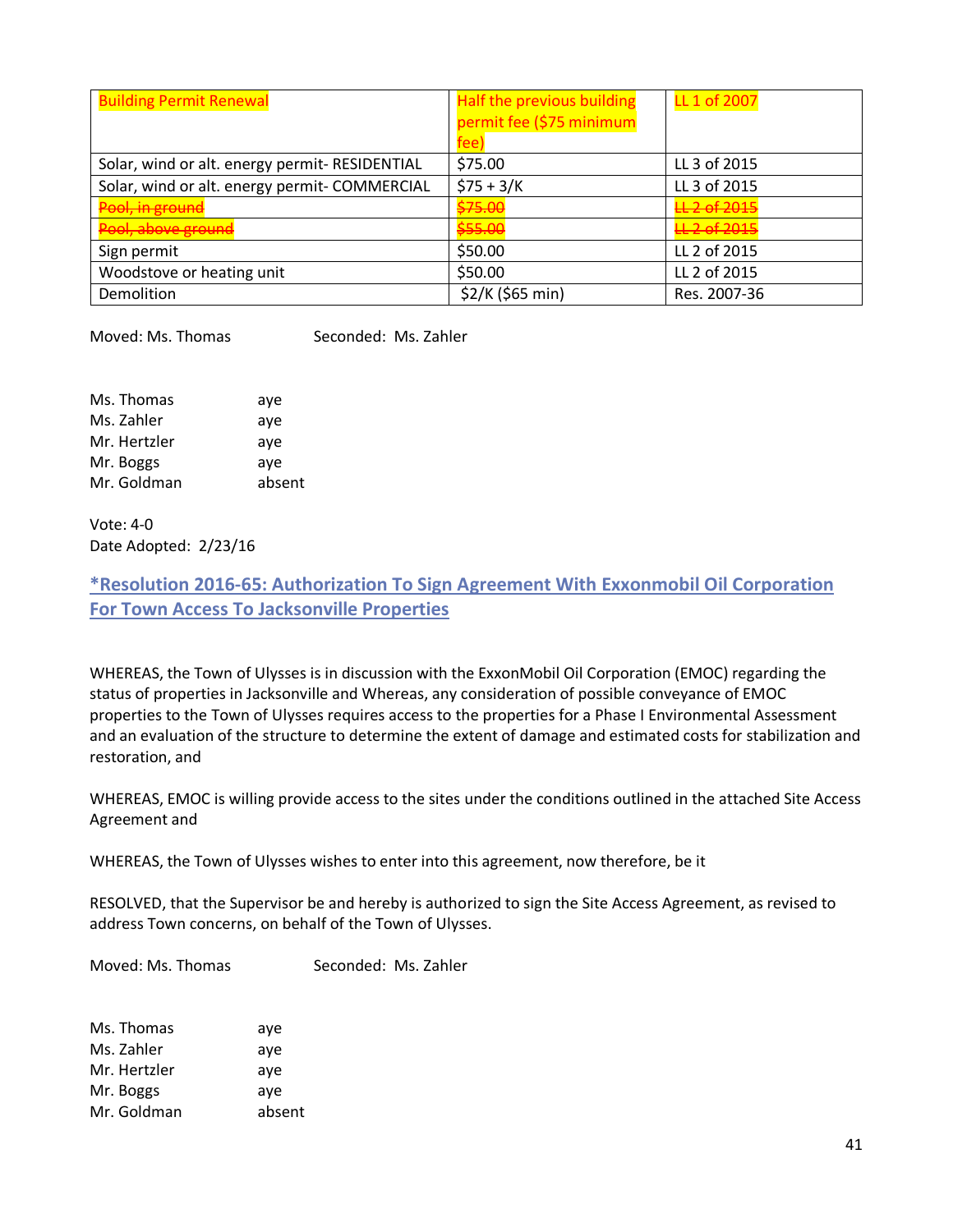Vote: 4-0 Date Adopted: 2/23/16

**\*Resolution 2016-66: Support Of The Living Wage As The Minimum Wage Across New York State**

WHEREAS, it is one of our most cherished values that there is dignity in work; and

WHEREAS, raising incomes is critical to providing economic mobility and opportunity for working families; and

WHEREAS, the growth in income inequality in recent years has created serious divisions within our society and community; and

WHEREAS, New York State is becoming increasingly two states with a portion of the population thriving while many more face low wages, growing inequality, erosion of middle-class jobs, staggering housing costs, and the institutionalization of a low-wage service economy; and

WHEREAS, the Alternatives Federal Credit Union cites a living wage in Tompkins County to be \$13.77/hour for workers with health insurance, and \$14.34/hour for workers without health insurance

WHEREAS, a higher minimum wage across the state would increase spending on locally produced goods and services by workers benefiting from such increased wages, which, in turn would produce greater demand and help stimulate the local economy; and

WHEREAS, a higher minimum wage would reduce the cost of providing social services in Tompkins County; and

WHEREAS, we as a community and we as a country can no longer accept wages that leave some without hope of rising up and unable to support themselves nor their families; now, therefore be it

RESOLVED, That the Town of Ulysses requests that the New York State Legislature pass a minimum-wage law establishing \$14.34/hour as the minimum wage; phasing the new minimum wage in over a four year period; and indexing it to the New York State median wage thereafter; and, be it further

RESOLVED, That New York State consider a training wage exemption for younger teens not responsible for supporting themselves or their family; and, be it further

RESOLVED, That New York State index funding support for public and non-profit services to the increases in the minimum wage to assure that local programs not be forced to reduce needed services to pay the minimum wage that workers deserve; and further,

RESOLVED, That a copy of this resolution be forwarded to the Tompkins County Legislature, the Tompkins County Council of Governments, New York State Assemblywoman Barbara Lifton, New York State Senator Thomas O'Mara, and New York Governor Andrew Cuomo.

Moved: Ms. Thomas Seconded: Mr. Hertzler

Ms. Thomas aye Ms. Zahler abstention Mr. Hertzler no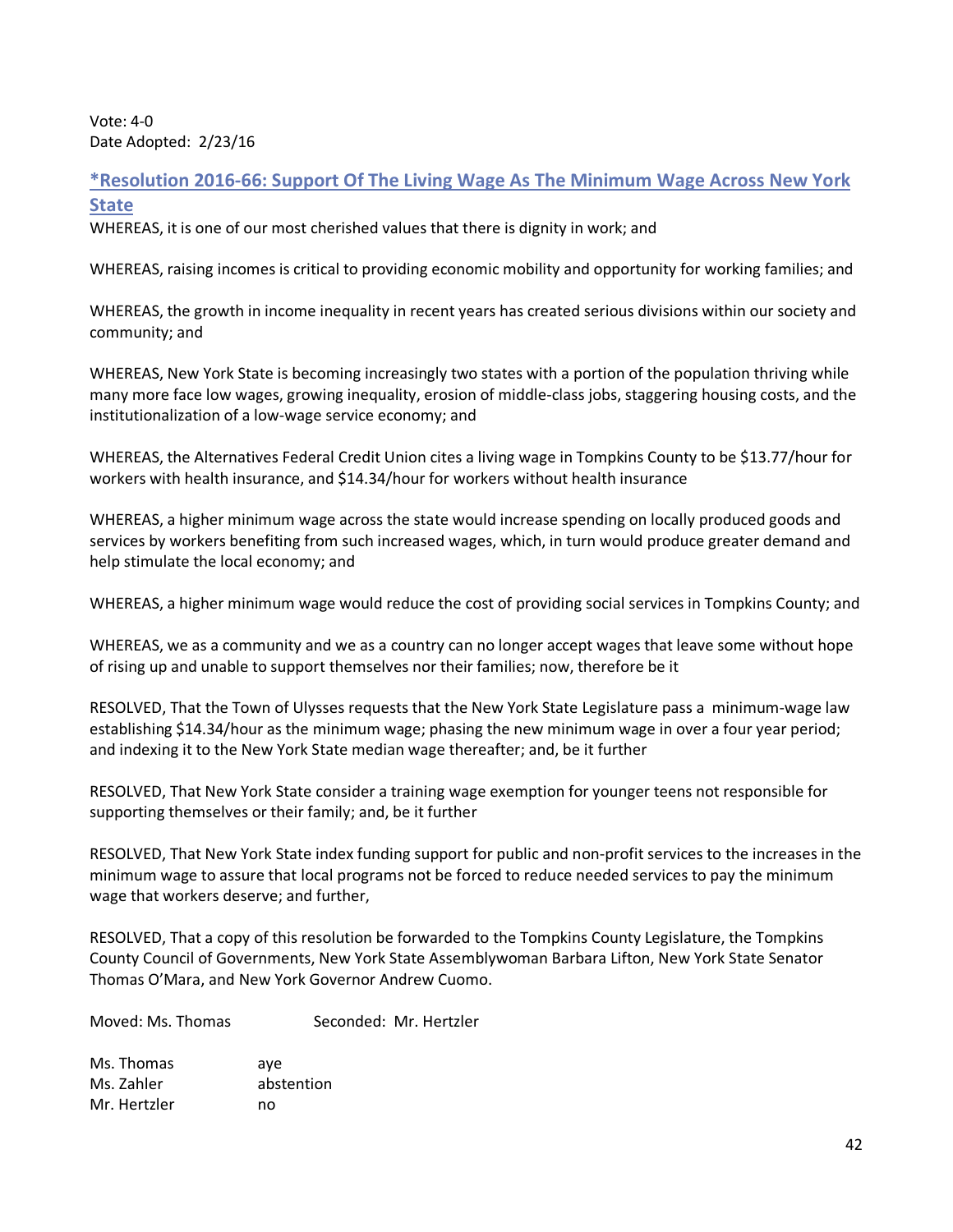Mr. Boggs no Mr. Goldman absent

Vote: 1-2 Motion failed.

## **MARCH 8TH, 2016: REGULAR TOWN BOARD MEETING**

#### **\*Resolution 2016-67: Approval Of Meeting Agenda**

BE IT RESOLVED that the Ulysses Town Board approve the agenda for March 8, 2016 with the change of moving the discussion of local laws to the first item, and the addition of executive session at the end of the meeting to discuss acquisition of property.

| Moved: Ms. Thomas |     | Seconded: Mr. Hertzler |
|-------------------|-----|------------------------|
| Ms. Thomas        | aye |                        |
| Ms. Zahler        | aye |                        |
| Mr. Hertzler      | aye |                        |
| Mr. Boggs         | aye |                        |
| Mr. Goldman       | aye |                        |

Vote: 5-0 Date Adopted: 3/8/16

**\*Resolution 2016-68: Adopting Local Law #1 Of 2016 To Provide For The Abolition Of The Elected Position Of Town Clerk And Creation Of The Appointed Position Of Town Clerk Of The Town Of Ulysses**

WHEREAS, the Town has the authority to adopt the local law referred to above (hereafter "the Local Law") pursuant to §§10, 22 and 23 of the New York State Municipal Home Rule Law; and

WHEREAS, notice of a public hearing on the Local Law was advertised as required by law in the Ithaca Journal for March 8, 2016 at 7:00 p.m. at the Ulysses Town Hall; and

WHEREAS, said public hearing was duly held on said date, time and place and all parties in attendance were permitted an opportunity to speak in favor of or in opposition to the Local Law, or any part thereof; and

WHEREAS the Town Clerk's duties are fundamentally apolitical, and

WHEREAS, in New York State, all cities and villages, and many towns have appointed offices of Clerk; and

WHEREAS there are no minimum job-related qualifications for a person to run for this elected position, and

WHEREAS, elected officials cannot be supervised by or held accountable to those with whom they work closely in the Town Hall; and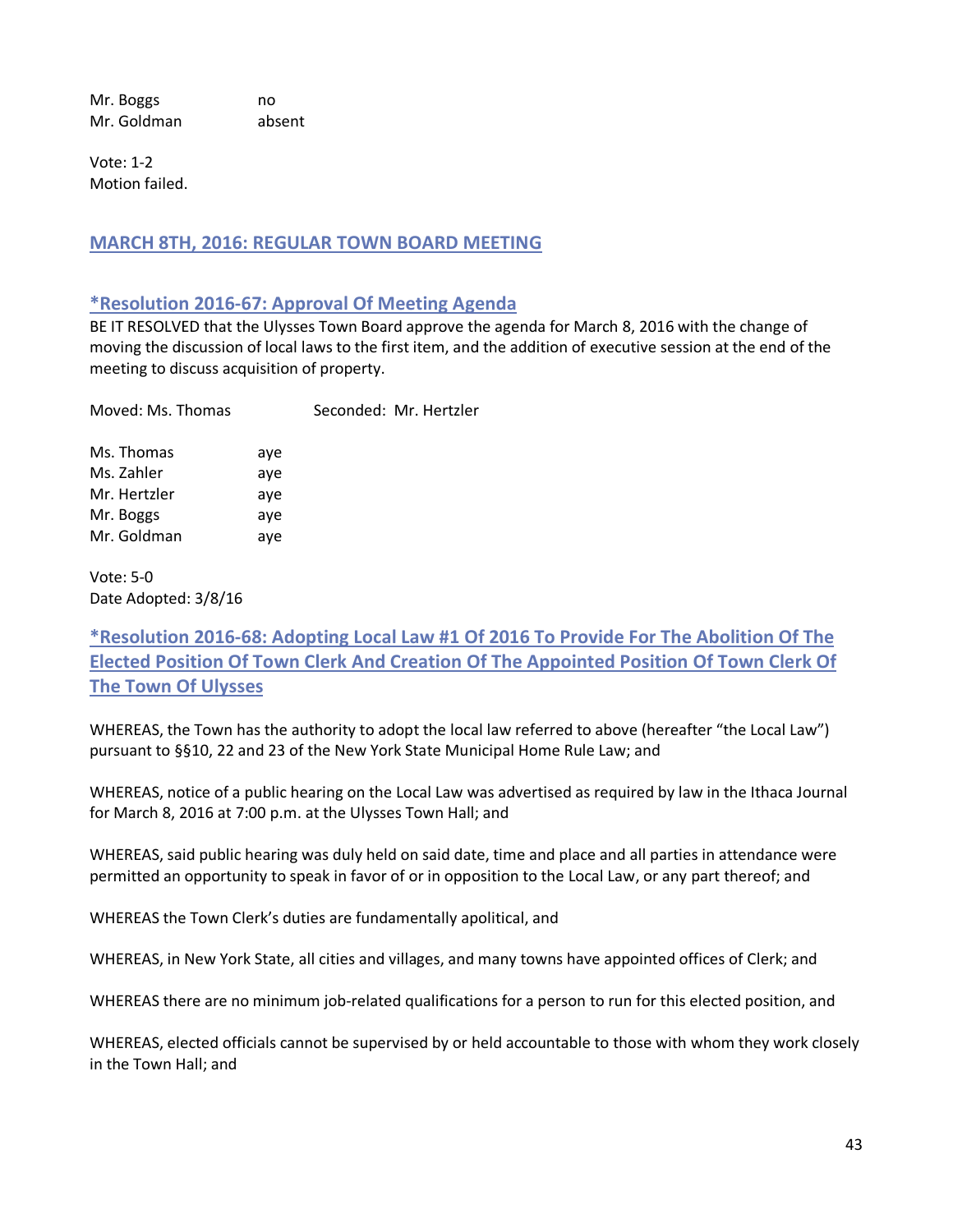WHEREAS, if the elected Town Clerk does not perform his or her duties, the Town Board cannot discipline or remove him or her from office; and

WHEREAS the duties of Town Clerk require a great deal of skill and training to be performed effectively but training cannot be required of an elected officer, and

WHEREAS, changing the position from elected to appointed allows the town the option of drawing applicants from a wider geographic area in the event the position becomes vacant; and

WHEREAS, by changing the position from elected to appointed, the Town of Ulysses can assure its residents receive the highest quality services from a well-qualified employee who is held accountable for full performance of all required duties;

NOW, THEREFORE, BE IT RESOLVED that the Town Board of the Town of Ulysses adopts and enacts Local Law #1 of 2016 entitled "A LOCAL LAW PROVIDING FOR THE ABOLITION OF THE ELECTED POSITION OF TOWN CLERK AND CREATION OF THE APPOINTED POSITION OF TOWN CLERK OF THE TOWN OF ULYSSES", a copy of which is attached hereto and made a part of this resolution; and it is further, (SEE APPENDIX FOR LOCAL LAW??)

RESOLVED that the Local Law is adopted subject to a mandatory referendum pursuant to the provisions of §23 of the Municipal Home Rule Law.

Moved: Mr. Hertzler Seconded: Mr. Boggs

DISCUSSION:

The board continued to discuss whether to move the date of the referendum to November.

*Motion withdrawn by Mr. Hertzler and Mr. Boggs.*

#### **\*Resolution 2016-68:**

Based on public comment and board discussion, any referendum to abolish the elected positions of highway superintendent and town clerk to create appointed positions, take place on Nov. 8.

Moved: Ms. Zahler Seconded: Mr. Goldman

Ms. Thomas aye Ms. Zahler aye Mr. Hertzler aye Mr. Boggs aye Mr. Goldman aye

Vote: 5-0 Date Adopted: 3/8/16

**\*Resolution 2016-69: Authorizing Use Of Funds From The Town Of Ulysses Capital Equipment Reserve Fund Da878 To Purchase Highway Maintenance And Construction Equipment In 2016**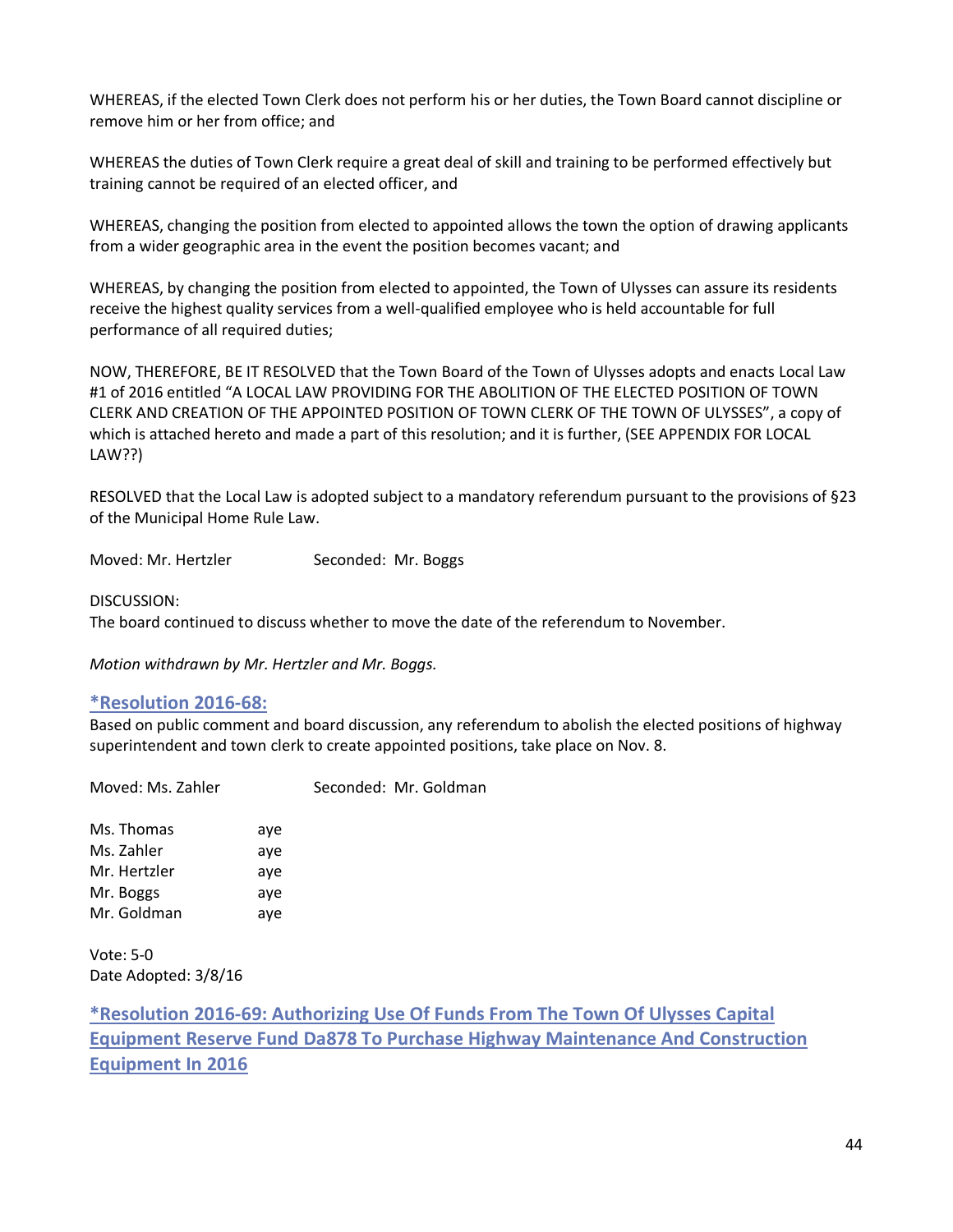WHEREAS, the Town Board of the Town of Ulysses by resolution adopted on November 7, 1984 established a capital reserve fund for the purpose of funding acquisition and replacement of highway maintenance and construction equipment and snow removal equipment ("the Capital Equipment Reserve Fund"); and

WHEREAS, the Town Board adopted the 2016 budget for the Town on November 10, 2015 and the budget calls for the appropriation of \$270,000 from the Capital Equipment Reserve Fund for the purpose of purchasing highway equipment in 2016; and

WHEREAS, pursuant to General Municipal Law §6-c, an expenditure from the Capital Equipment Reserve Fund requires authorization by the Town Board, and such authorization is subject to a permissive referendum; and

WHEREAS, the Town needs to purchase the following highway equipment: (1) A 2003 Volvo model VHD64B for \$105,000 and (2) a 2016 Chevrolet Silverado, which vehicle will have a split function between the Highway Department and the Town's water districts, on the basis of which \$18,215.73 of the purchase price will be allocated to the Equipment Capital Reserve Fund and \$9,107.87 to the SW3 fund; and

WHEREAS, the purchase of the above-referenced equipment falls within the purposes for which the Capital Equipment Reserve Fund was established;

#### NOW, THEREFORE, BE IT

RESOLVED that the Town Board authorizes the following expenditures from the Town of Ulysses Capital Equipment Reserve Fund DA878 for the purchase of the following highway equipment: \$105,000 for a 2003 Volvo model VHD64B and \$18,215.73 towards the purchase of a 2016 Chevrolet Silverado in a total sum not to exceed \$123,216; and be it further

RESOLVED that, pursuant to General Municipal Law §6-c, this resolution is subject to a permissive referendum.

Moved: Mr. Boggs Seconded: Ms. Zahler

DISCUSSION: The board asked clarifying questions on the permissive referendum. Ms. Geldenhuys responded.

Mr. Hertzler inquired about which trucks have been received and paid for and about the tax increase that Mr. Meeker inquired about.

Ms. Thomas aye Ms. Zahler aye Mr. Hertzler abstain Mr. Boggs aye Mr. Goldman aye

Vote: 4-0 Date Adopted: 3/8/16

## **\*Resolution 2016-70: Approval Of Minutes**

BE IT RESOLVED that the Ulysses Town Board approve the minutes of 2/9 and 2/23.

Moved: Ms. Zahler Seconded: Ms. Goldman

Ms. Thomas aye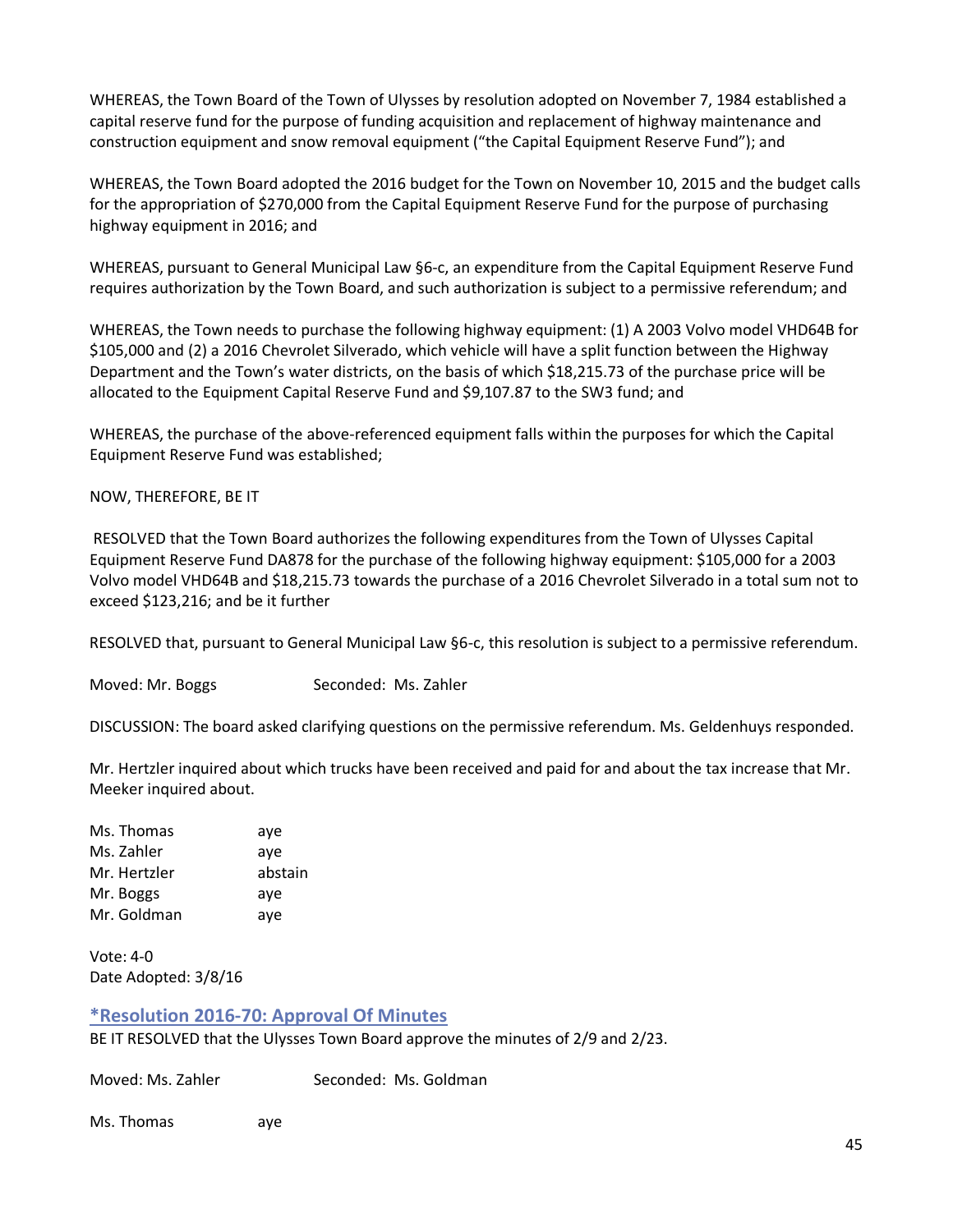Ms. Zahler aye Mr. Hertzler aye Mr. Boggs aye Mr. Goldman aye

Vote: 5-0 Date Adopted: 3/8/16

## **\*Resolution 2016-71: Approval Of Claims**

BE IT RESOLVED that the Ulysses Town Board approve payment of claims # 111-182 in the amount of \$626,668.30.

| Moved: Ms. Thomas |  | Seconded: Mr. Goldman |
|-------------------|--|-----------------------|
|                   |  |                       |

Ms. Thomas aye Ms. Zahler aye Mr. Hertzler aye Mr. Boggs aye Mr. Goldman aye

Vote: 5-0 Date Adopted: 3/8/16

## **MARCH 29TH, 2016: REGULAR TOWN BOARD MEETING**

## **\*Resolution 2016-72: Approval Of Meeting Agenda**

BE IT RESOLVED that the Ulysses Town Board approve the agenda for March 29, 2016 with the additions of an executive session, discussion of an income survey and General Announcements.

Moved: Ms. Thomas Seconded: Mr. Boggs

Ms. Thomas aye Ms. Zahler aye Mr. Hertzler aye Mr. Boggs aye Mr. Goldman aye

Vote: 5-0 Date Adopted: 3/29/16

#### **\*Resolution 2016-73: Provisional Approval of Income Survey Proposal**

BE IT RESOLVED that the Ulysses Town Board provisionally approve the proposed income survey contract from G&G to conduct a MHI survey provided that a majority of town board members give final approval by e-mail.

Moved: Ms. Thomas Seconded: Ms. Zahler

Discussion: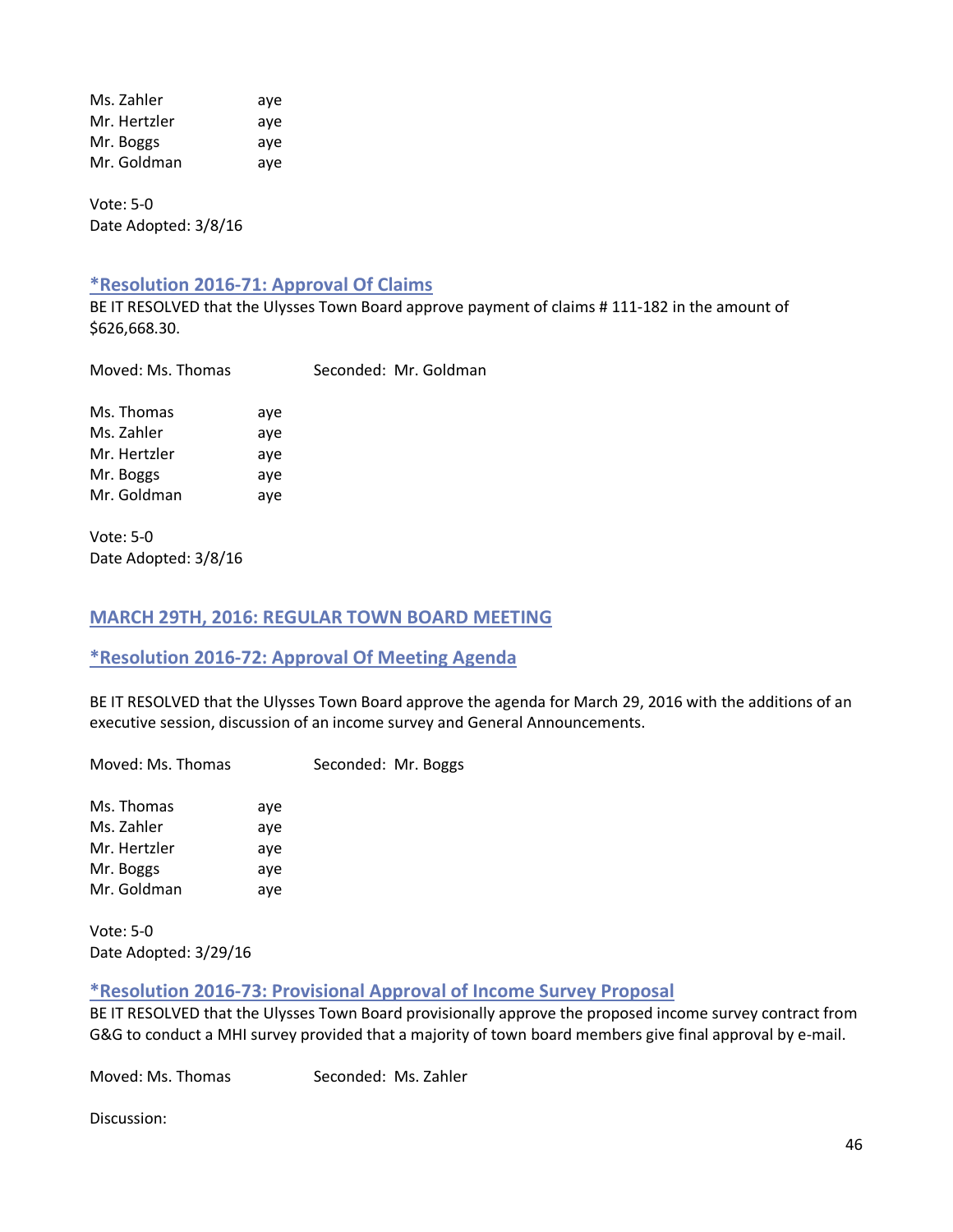Ms. Zahler questioned the town's funding source for the survey as it may be used for other purposes not just WD3. Mr. Goldman recommends reimbursing later if this happens. They went over questions to ask the firm before approving.

| Ms. Thomas   | aye |
|--------------|-----|
| Ms. Zahler   | aye |
| Mr. Hertzler | aye |
| Mr. Boggs    | aye |
| Mr. Goldman  | aye |

Vote: 5-0 Date Adopted: 3/29/16

## **\*Resolution 2016-74: Amendment To Building Fees**

RESOLVED that the Town of Ulysses Town Board amends the 2016 fee schedule to clarify the building permit fees by specifying:

What areas are included in determining the building permit fee for 1 and 2 family residences, the fees on accessory buildings that are attached to a 1 and 2 family residence the fees on accessory buildings that are separate from the main building

Further RESOLVED that the fee schedule be updated with the amendments as attached (see Appendix A) and further

RESOLVED that the Town Clerk's office distribute new fee schedules to all Town Board members, the Deputy Supervisor, the Planning and Zoning Department, and the Water Department.

| Moved: Ms. Thomas |     | Seconded: Mr. Goldman |
|-------------------|-----|-----------------------|
| Ms. Thomas        | aye |                       |
| Ms. Zahler        | ave |                       |
| Mr. Hertzler      | ave |                       |
| Mr. Boggs         | aye |                       |
| Mr. Goldman       | aye |                       |
|                   |     |                       |

Vote: 5-0 Date Adopted: 3/29/16

**\*Resolution 2016-75: Authorization Of Deputy Town Clerk As Signer On Clerk Bank Accounts**

RESOLVED that the Ulysses Town Board authorize Carissa Parlato, Town Clerk, and Sarah Koski, Deputy Town Clerk, to be signers on both the Town Clerk and Town and County Tax checking accounts.

Moved: Ms. Zahler Seconded: Mr. Hertzler

| Ms. Thomas   | ave |
|--------------|-----|
| Ms. Zahler   | aye |
| Mr. Hertzler | aye |
| Mr. Boggs    | aye |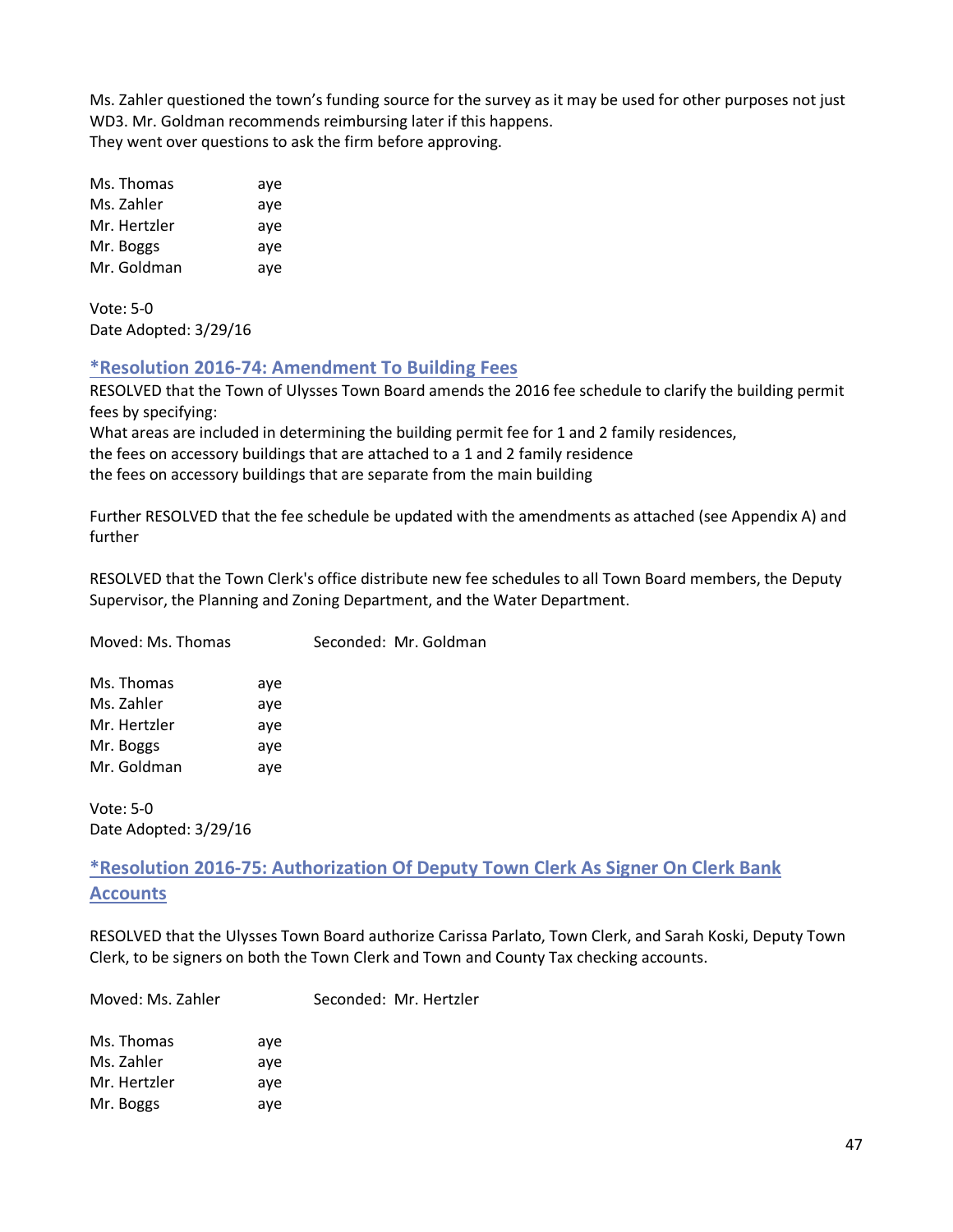Mr. Goldman aye

Vote: 5-0 Date Adopted: 3/29/16

## **\*Resolution 2016-76: Approval Of Minutes 3/1 STB, 3/8 TB, 3/17 STB**

BE IT RESOLVED that the Ulysses Town Board approve the minutes of the 3/1 Special Town Board meeting.

Moved: Ms. Zahler Seconded: Mr. Goldman

| Ms. Thomas   | aye |
|--------------|-----|
| Ms. Zahler   | aye |
| Mr. Hertzler | aye |
| Mr. Boggs    | aye |
| Mr. Goldman  | aye |

Vote: 5-0 Date Adopted: 3/29/16

#### **\*Resolution 2016-77: Approval Of Minutes 3/8 PIM**

BE IT RESOLVED that the Ulysses Town Board approve the minutes of the 3/8 PIM (Public Information Meeting).

Moved: Ms. Zahler Seconded: Mr. Goldman

| Ms. Thomas   | aye |
|--------------|-----|
| Ms. Zahler   | aye |
| Mr. Hertzler | aye |
| Mr. Boggs    | aye |
| Mr. Goldman  | aye |

Vote: 5-0 Date Adopted: 3/29/16

## **\*Resolution 2016-78: Approval Of Minutes 3/8 PH**

BE IT RESOLVED that the Ulysses Town Board approve the minutes of 3/8 Public Hearing, with the changes discussed.

Moved: Ms. Thomas Seconded: Mr. Goldman

| Ms. Thomas   | aye |
|--------------|-----|
| Ms. Zahler   | aye |
| Mr. Hertzler | aye |
| Mr. Boggs    | aye |
| Mr. Goldman  | aye |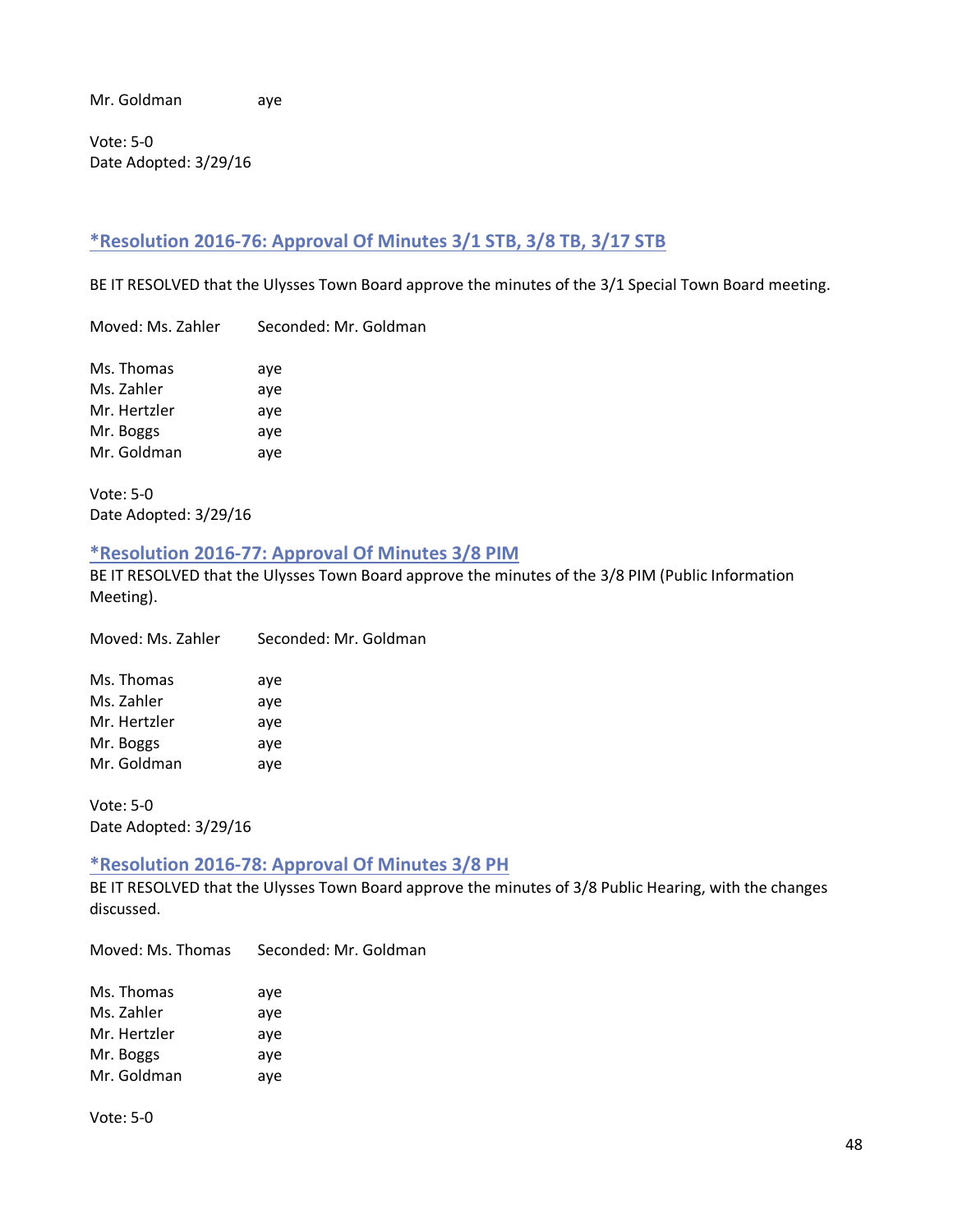## **\*Resolution 2016-79: Approval Of Minutes 3/8 TB**

BE IT RESOLVED that the Ulysses Town Board approve the minutes of 3/8 Town Board meetings as edited by Ms. Zahler and Thomas as discussed via e-mail and at the meeting.

Moved: Mr. Goldman Seconded: Ms. Zahler

| Ms. Thomas   | aye |
|--------------|-----|
| Ms. Zahler   | aye |
| Mr. Hertzler | aye |
| Mr. Boggs    | aye |
| Mr. Goldman  | aye |

Vote: 5-0 Date Adopted: 3/29/16

#### **\*Resolution 2016-80: Approval Of Minutes 3/17 STB**

BE IT RESOLVED that the Ulysses Town Board approve the minutes of 3/17 Special Town Board meeting as edited.

Moved: Ms. Thomas Seconded: Mr. Goldman

| Ms. Thomas   | aye |
|--------------|-----|
| Ms. Zahler   | aye |
| Mr. Hertzler | aye |
| Mr. Boggs    | aye |
| Mr. Goldman  | aye |

Vote: 5-0 Date Adopted: 3/29/16

## **APRIL 12TH, 2016: REGULAR TOWN BOARD MEETING**

#### **\*Resolution 2016-81: Approval Of Meeting Agenda**

BE IT RESOLVED that the Ulysses Town Board approve the agenda for April 12, 2016 with the addition of an executive session at the end and the deletion of the establishment of a new water maintenance title.

Moved: Ms. Zahler Seconded: Mr. Goldman

| Ms. Thomas   | aye    |
|--------------|--------|
| Ms. Zahler   | aye    |
| Mr. Hertzler | absent |
| Mr. Boggs    | absent |
| Mr. Goldman  | aye    |

Vote: 3-0 Date Adopted: 4/12/16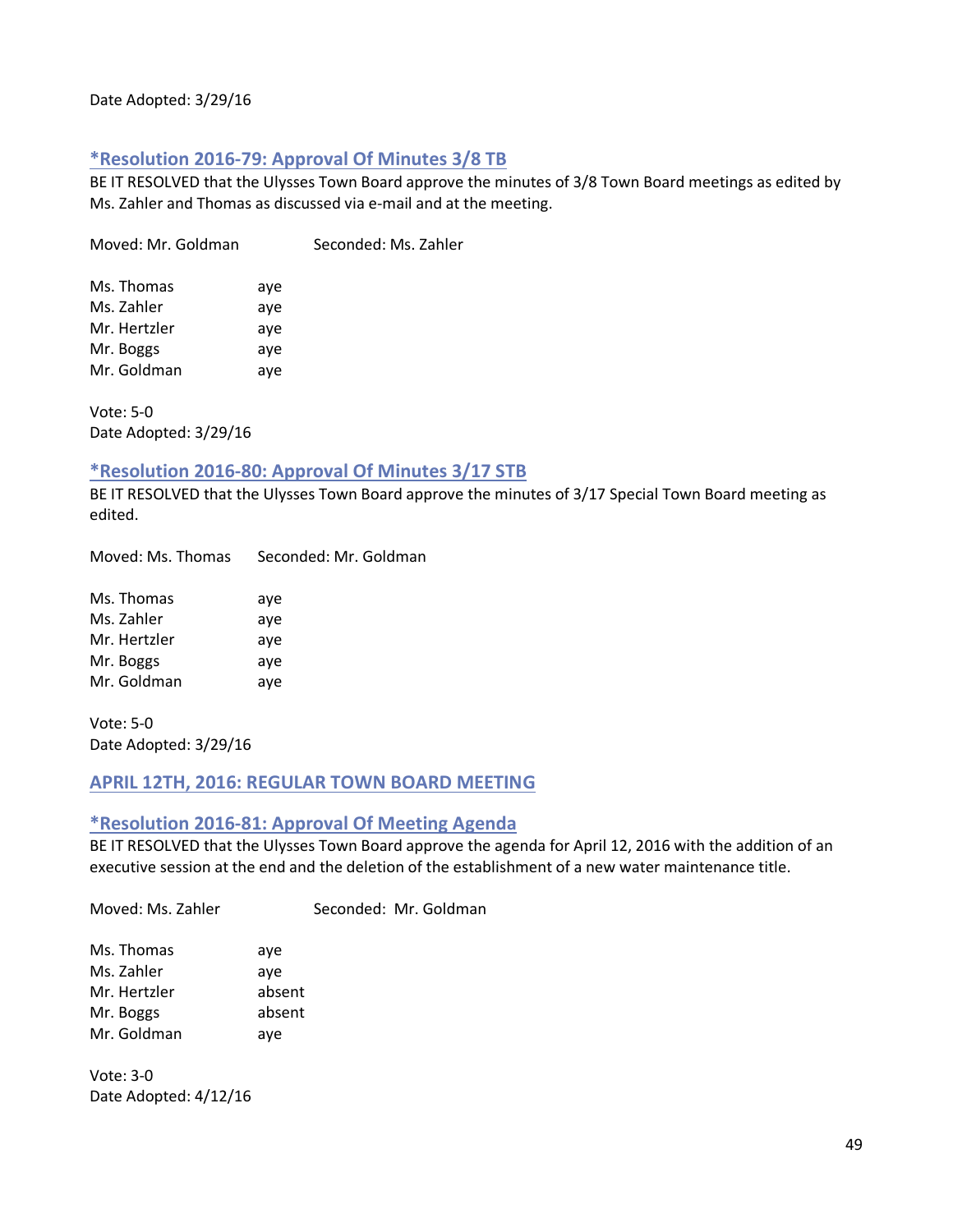# **\*Resolution 2016-82: Authorizing A Contract For A Survey Of Median Household Incomes In Jacksonville**

WHEREAS New York State has increased funding for drinking water projects in 2016, and WHEREAS the amount of grant funding, or the interest level on loans, for drinking water projects depends

partly on the median household income (MHI) of the affected area, and

WHEREAS the only median household income information currently available is for the entire Town of Ulysses and the census data states that the MHI for the entire Town is above the median household income threshold for awarding grants, and

WHEREAS due diligence suggests an income survey be done specifically for Water District 3 residents in order to use that median household income in the funding application, and

WHEREAS Water District 3 in the Town of Ulysses has high chlorination by-products in need of remediation, and

WHEREAS for a small water district, these remediation measures are expensive,

THEREFORE, BE IT RESOLVED that the Town of Ulysses authorizes G & G Process Services to conduct a Median Household Income Survey according to the quote provided on February 29, 2016.

Moved: Ms. Thomas Seconded: Mr. Goldman

| Ms. Thomas   | aye    |
|--------------|--------|
| Ms. Zahler   | aye    |
| Mr. Hertzler | absent |
| Mr. Boggs    | absent |
| Mr. Goldman  | aye    |

Vote: 3-0 Date Adopted: 4/12/16

# **\*Resolution 2016-83: Authorizing Use Of Funds From The Town Of Ulysses Capital Reserve Fund B878 For The Construction Of Sidewalk For The Safe Routes To School Grant**

WHEREAS, the Town of Ulysses Capital Reserve Fund B878 may be used for capital projects in the Town of Ulysses outside the Village of Trumansburg, and

WHEREAS the Village of Trumansburg and the Town of Ulysses were awarded a collaborative federally funded grant, titled Pedestrian Commuting in Trumansburg: Safe Routes to School Project, that requires a local match which includes direct funding as well as in-kind contributions, and

WHEREAS the Town Board approved the 2016 budget which specifies the use of the capital reserve for this sidewalk project in the amount of \$16,800, and

WHEREAS the sidewalk project is underway and bills will need to be paid for design and engineering of the sidewalk project, and

WHEREAS, pursuant to General Municipal Law, an expenditure from the Capital Reserve Fund requires authorization by the Town Board, and such authorization is subject to a permissive referendum; and WHEREAS, use of reserve fund B878 falls within the purposes for which the Capital Reserve Fund was established;

THEREFORE BE IT RESOLVED that the Town of Ulysses authorizes up to \$16,800 to be spent in 2016 from the Capital Reserve Fund B878 for the purposes of building a sidewalk as specified in the scope of work from the Trumansburg Fairgrounds to the ShurSave Grocery Store, and further

RESOLVED that pursuant to General Municipal Law, this resolution is subject to a permissive referendum. RESOLVED that the Town Clerk will post and publish notice of the permissive referendum in accordance to law and provide a copy of such notice to the Town Supervisor.

Moved: Ms. Thomas Seconded: Ms. Zahler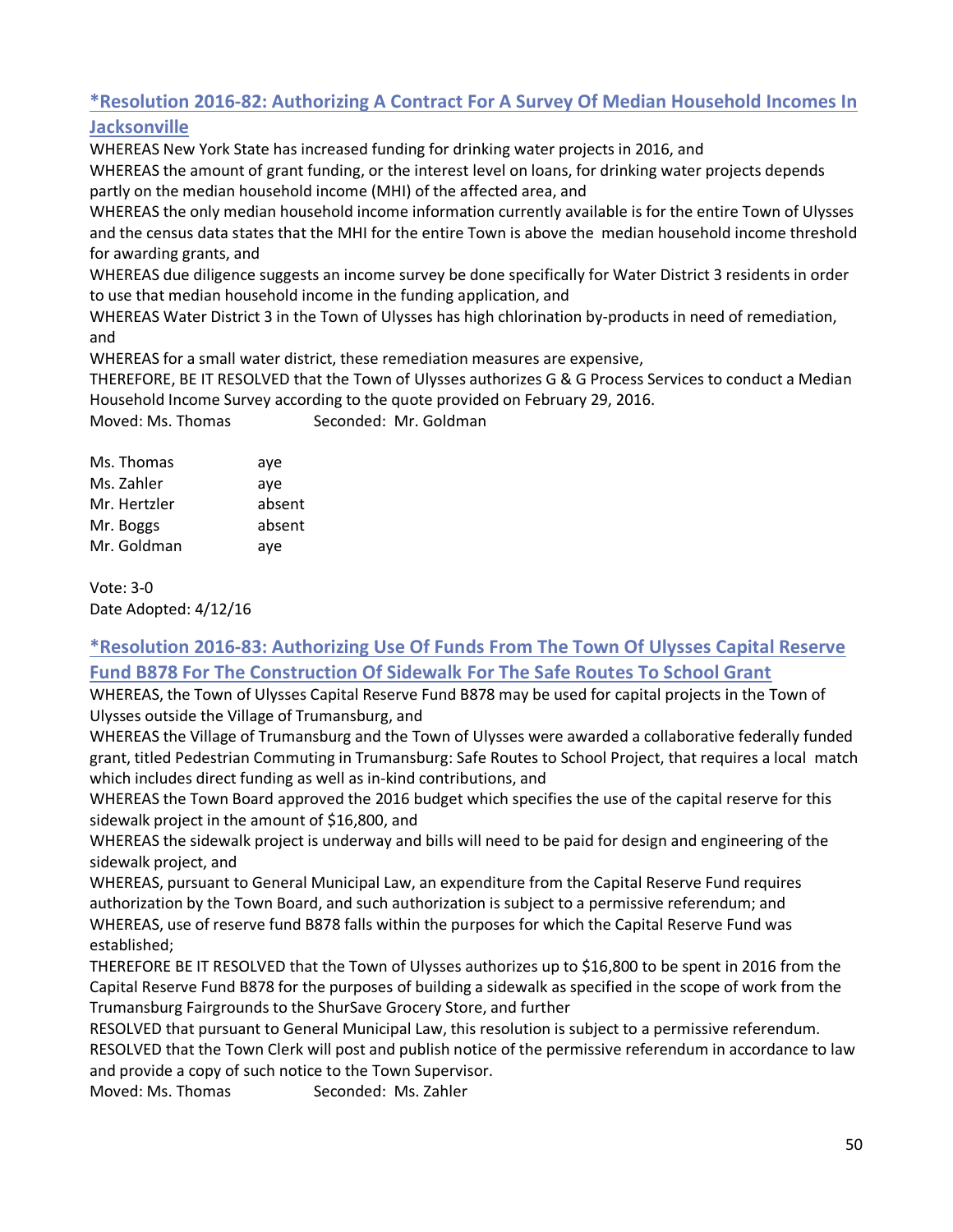Ms. Thomas aye Ms. Zahler aye Mr. Hertzler absent Mr. Boggs absent Mr. Goldman aye

Vote: 3-0 Date Adopted: 4/12/16

#### **\*Resolution 2016-84: Establishing An Agricultural Committee**

WHEREAS resolution 130 of 2014 was passed by the Ulysses Town Board on June 25<sup>th</sup>, 2014 establishing an Agricultural Committee, and WHEREAS a committee of both agricultural representatives and Town Board members interviewed all applicants, THEREFORE, BE IT RESOLVED that the Town Board appoints the following to the Ulysses Agricultural Committee John Gates Chaw Chang Krys Cail Greg Reynolds John Wertis

And further, RESOLVED that the Town Clerk's office will notify the appointees and arrange for an oath of office.

Moved: Ms. Zahler Seconded: Ms. Thomas

| aye    |
|--------|
| aye    |
| absent |
| absent |
| aye    |
|        |

Vote: 3-0 Date Adopted: 4/12/16

## **\*Resolution 2016-85: Special Court Projects**

WHEREAS in order to address a residual backlog of tickets from many years past, the Ulysses Town Court Clerk needs to work extra hours above her salaried 40 hours/week. Therefore be it RESOLVED that the Town Court Justices may authorize the Town Court Clerk to work extra hours in 2016 to clear up the backlog with the amount of extra pay not to exceed \$5,000 total, and further RESOLVED that the Town Court Clerk will be compensated at her regular rate of pay tracked on her time card. Moved: Ms. Thomas Seconded: Mr. Goldman

| Ms. Thomas   | aye    |
|--------------|--------|
| Ms. Zahler   | aye    |
| Mr. Hertzler | absent |
| Mr. Boggs    | absent |
| Mr. Goldman  | aye    |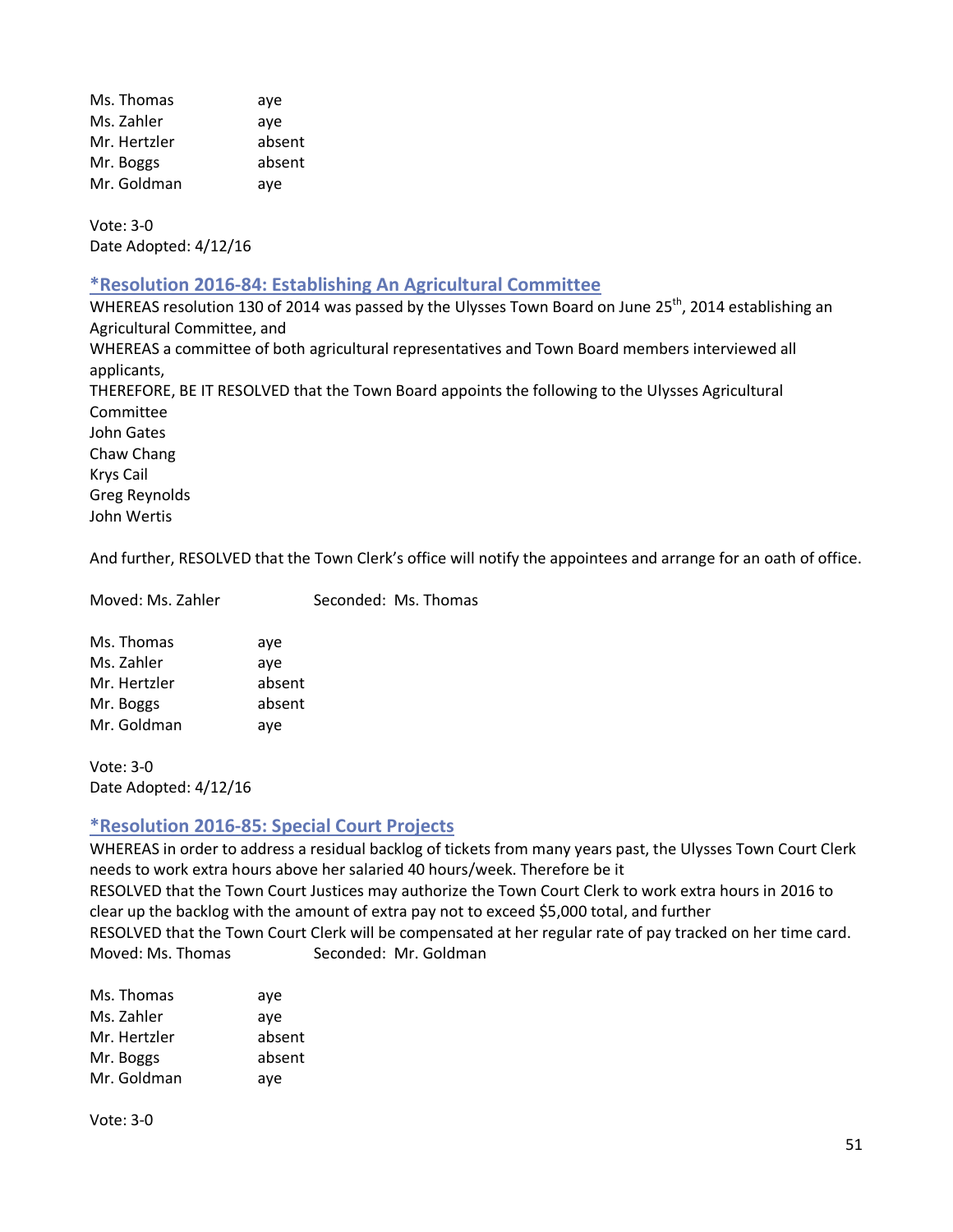Date Adopted: 4/12/16

#### **\*Resolution 2016-86: Approval Of Minutes**

Moved: Ms. Thomas Seconded: Mr. Goldman

BE IT RESOLVED that the Ulysses Town Board approve the minutes of 3/29.

| Ms. Thomas   | aye    |
|--------------|--------|
| Ms. Zahler   | aye    |
| Mr. Hertzler | absent |
| Mr. Boggs    | absent |
| Mr. Goldman  | aye    |

Vote: 3-0 Date Adopted: 4/12/16

## **\*Resolution 2016-87: Approval Of Claims**

BE IT RESOLVED that the Ulysses Town Board approve payment of claims #183-246 in the amount of \$328,513.89.

Moved: Ms. Thomas Seconded: Mr. Goldman

| Ms. Thomas   | aye    |
|--------------|--------|
| Ms. Zahler   | aye    |
| Mr. Hertzler | absent |
| Mr. Boggs    | absent |
| Mr. Goldman  | aye    |

Vote: 3-0 Date Adopted: 4/12/16

#### **\*Resolution 2016-88: Mechanic Pay**

WHEREAS William Conroy is working as the chief mechanic for the Town of Ulysses Highway Department, and WHEREAS his current pay is not commensurate with his duties. Therefore be it

RESOLVED that the Town of Ulysses authorizes an increase in pay for William Conroy to \$20/hour starting on April 24, 2016.

| Moved: Ms. Thomas                                                    | Seconded: Mr. Goldman                 |  |
|----------------------------------------------------------------------|---------------------------------------|--|
| Ms. Thomas<br>Ms. Zahler<br>Mr. Hertzler<br>Mr. Boggs<br>Mr. Goldman | ave<br>ave<br>absent<br>absent<br>ave |  |
|                                                                      |                                       |  |

Vote: 3-0 Date Adopted: 4/12/16

## **APRIL 26TH, 2016: REGULAR TOWN BOARD MEETING**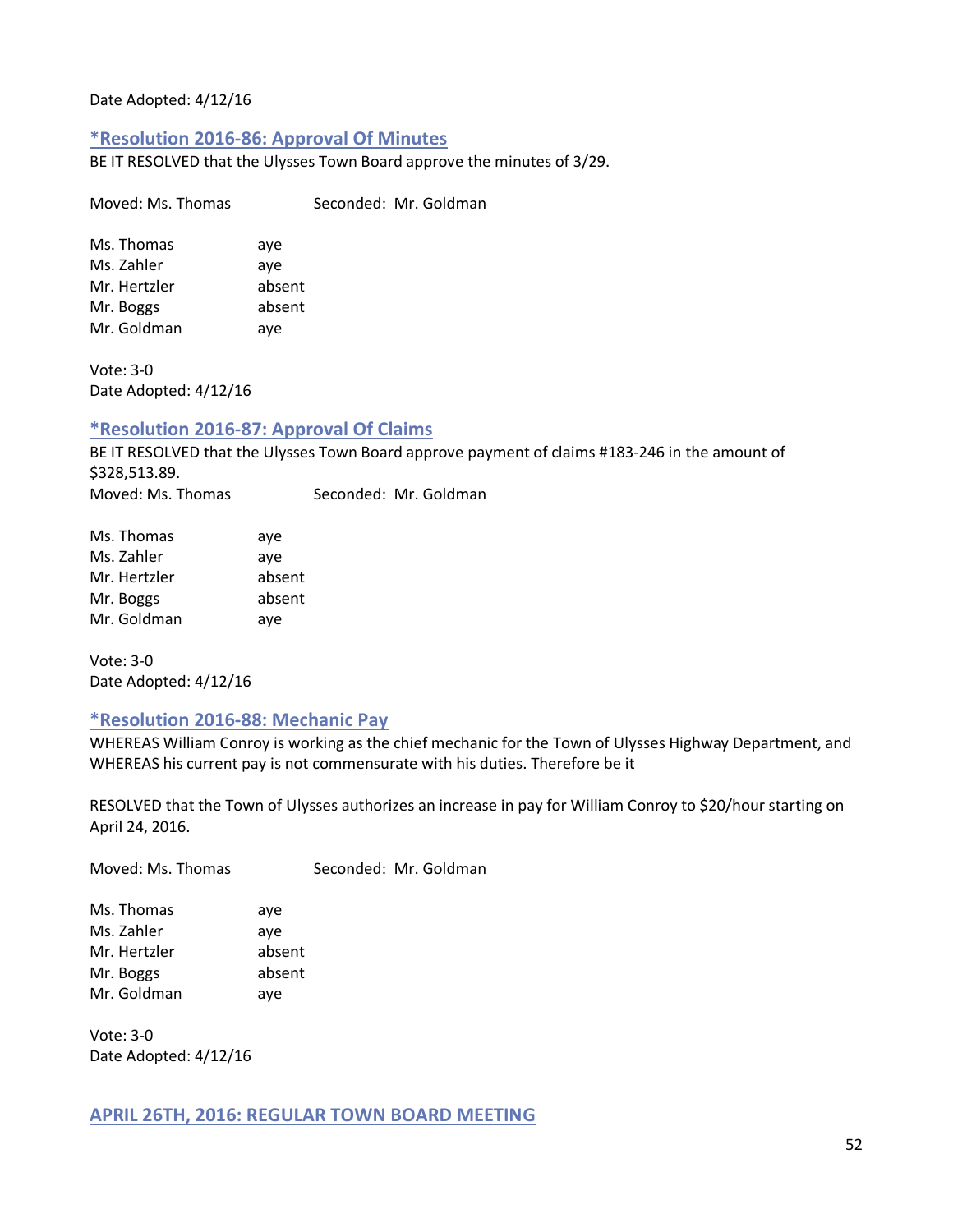## **\*Resolution 2016-89: Approval of Meeting Agenda**

BE IT RESOLVED that the Ulysses Town Board approve the agenda for April 26, 2016 with the addition of an executive session and a presentation from Roger Linder.

Moved: Ms. Zahler Seconded: Mr. Hertzler

| Ms. Thomas   | aye |
|--------------|-----|
| Ms. Zahler   | aye |
| Mr. Hertzler | aye |
| Mr. Boggs    | aye |
| Mr. Goldman  | aye |
|              |     |

Vote: 5-0 Date Adopted: 4/26/16

## **\*Resolution 2016-90: Authorizing An Aerator In The Town Of Ithaca Tank**

WHEREAS Town of Ulysses Water District 3 water exceeds EPA thresholds for chlorination by-products, or TTHMs, and

WHEREAS the Town of Ulysses is under a Tompkins County Department of Health resolution to reduce the TTHMs to under the EPA limit, and

WHEREAS the Town of Ulysses, its TTHM Working Group, and engineers for the Town have been looking at options to reduce TTHMs in the system and have determined there are 2 viable options:

1) to connect to the Village of Trumansburg municipal water system

2) to install a series of aerators--one in the Town of Ithaca water tank near the hospital, and one in the Ulysses tank on VanDorn Road, and

WHEREAS the engineers for the Town both recommend that for the aerator option to successfully reduce TTHMs throughout Ulysses Water District 3, an aerator and mixer in both the Ithaca and Ulysses tanks is required, and

WHEREAS the Town of Ithaca is making a decision this week on whether to install an aerator, or not, in its water tank, and

WHEREAS the Town of Ithaca is requiring the Town of Ulysses to pay half of the expense of an aerator for their tank, and

WHEREAS in 2003, the Town of Ithaca and the Town of Ulysses entered into a 30-year inter-municipal agreement for Ithaca to provide Ulysses with water,

THEREFORE, BE IT RESOLVED that the Town of Ulysses agrees to pay half, or up to \$57,500, to the Town of Ithaca upon completion of the installation of an aerator in Ithaca's "Trumansburg" tank for the purposes of reducing chlorination by-products in the water it supplies to the Town of Ulysses, and further

RESOLVED the Town Clerk will send the Supervisor for the Town of Ithaca this resolution by the end of the day on 4/27/16.

Moved: Mr. Goldman Seconded: Ms. Zahler

Mr. Goldman made an amendment to the fourth "Whereas", so that it reads "WHEREAS the engineers for the Town both recommend that for the aerator option to successfully reduce TTHMs throughout Ulysses Water District 3, an aerator and mixer in both the Ithaca and Ulysses tanks is required, and". This was seconded by Ms. Zahler.

| Ms. Thomas   | ave     |
|--------------|---------|
| Ms. Zahler   | ave     |
| Mr. Hertzler | abstain |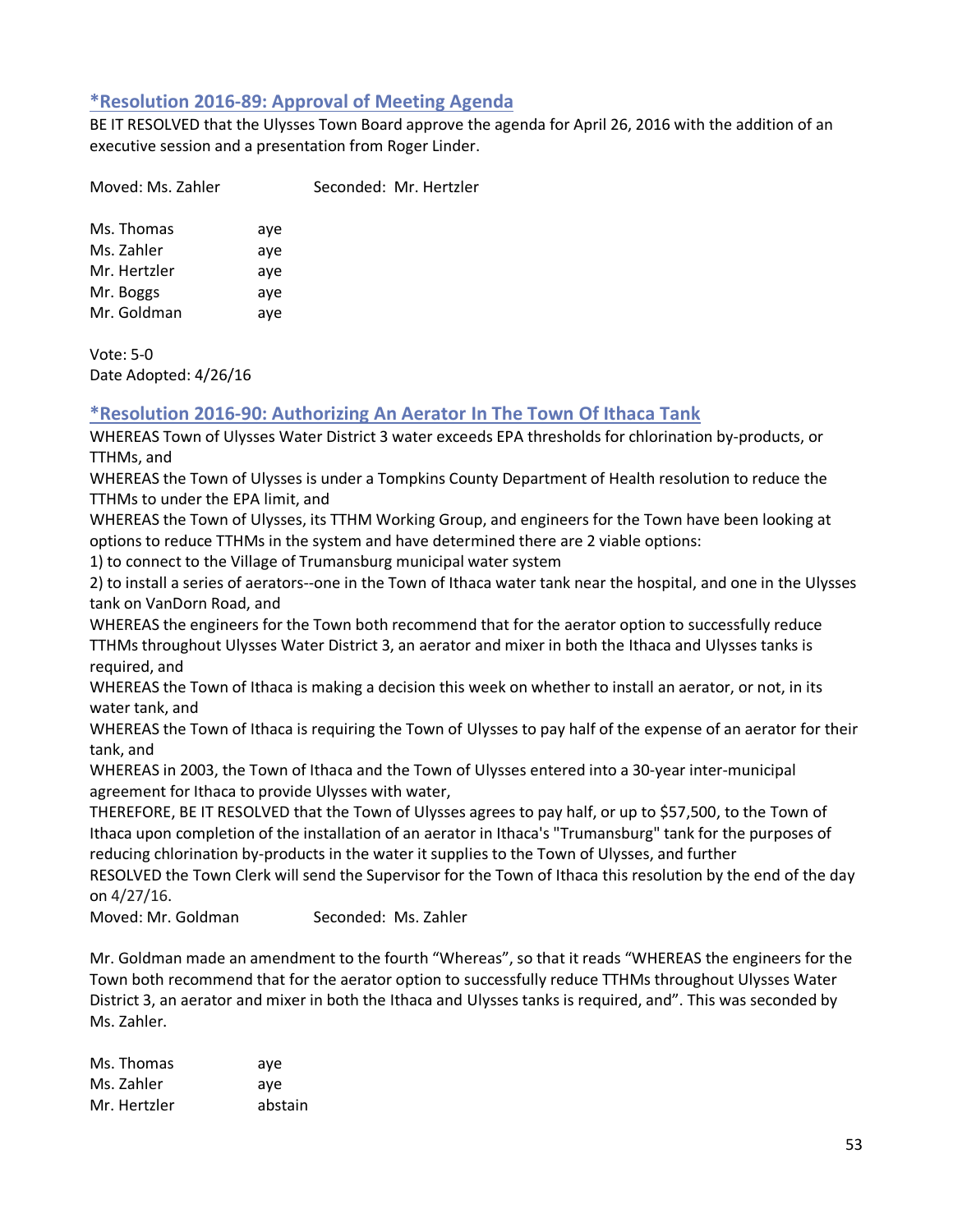Mr. Boggs aye Mr. Goldman aye

Vote: 4-0 Date Adopted: 4/26/16

# **\*Resolution 2016-91: Setting Pay For New Highway Department Employee**

WHEREAS the Ulysses Highway Superintendent has appointed Scott Stewart to work for the Highway Department as a seasonal employee, and

WHEREAS the Town Board sets the rate of pay for employees

THEREFORE BE IT RESOLVED that the Ulysses Town Board authorizes the pay for Scott Stewart to be \$17.00 per hour, and

RESOLVED that the Town clerk will send this resolution to the Bookkeeper and Highway Superintendent. Moved: Ms. Zahler Seconded: Mr. Goldman

| Ms. Thomas   | aye |
|--------------|-----|
| Ms. Zahler   | aye |
| Mr. Hertzler | aye |
| Mr. Boggs    | aye |
| Mr. Goldman  | aye |

Vote: 5-0 Date Adopted: 4/26/16

# **\*Resolution 2016-92: Establishing The Position Of Water-Sewer Maintenance Worker**

WHEREAS the Ulysses Town Board established the position of Water Distribution Operator Trainee and appointed Chris Stevenson to the position, and

WHEREAS Tompkins County Personnel Department now deems the job title of Motor Equipment Operator/Water-Sewer Maintenance Worker to be more appropriate.

BE IT RESOLVED that the Ulysses Town Board establishes the position of Motor Equipment Operator/Water-Sewer Maintenance Worker and further

RESOLVED Chris Stevenson is appointed to the position of Motor Equipment Operator/Water-Sewer Maintenance Worker at his current rate of pay, and

RESOLVED that the town clerk will send this resolution to Tompkins County personnel.

Moved: Ms. Zahler Seconded: Mr. Goldman

| Ms. Thomas   | aye |
|--------------|-----|
| Ms. Zahler   | aye |
| Mr. Hertzler | aye |
| Mr. Boggs    | aye |
| Mr. Goldman  | aye |
|              |     |

Vote: 5-0 Date Adopted: 4/26/16

# **\*Resolution 2016-93: Sidewalk Recommendations For Route 96**

WHEREAS The Town of Ulysses and Village of Trumansburg jointly received a grant for Safe Routes to School and Daily Needs Sidewalk Project, and

WHEREAS the preliminary designs have been before the public and there have been three public outreach events, and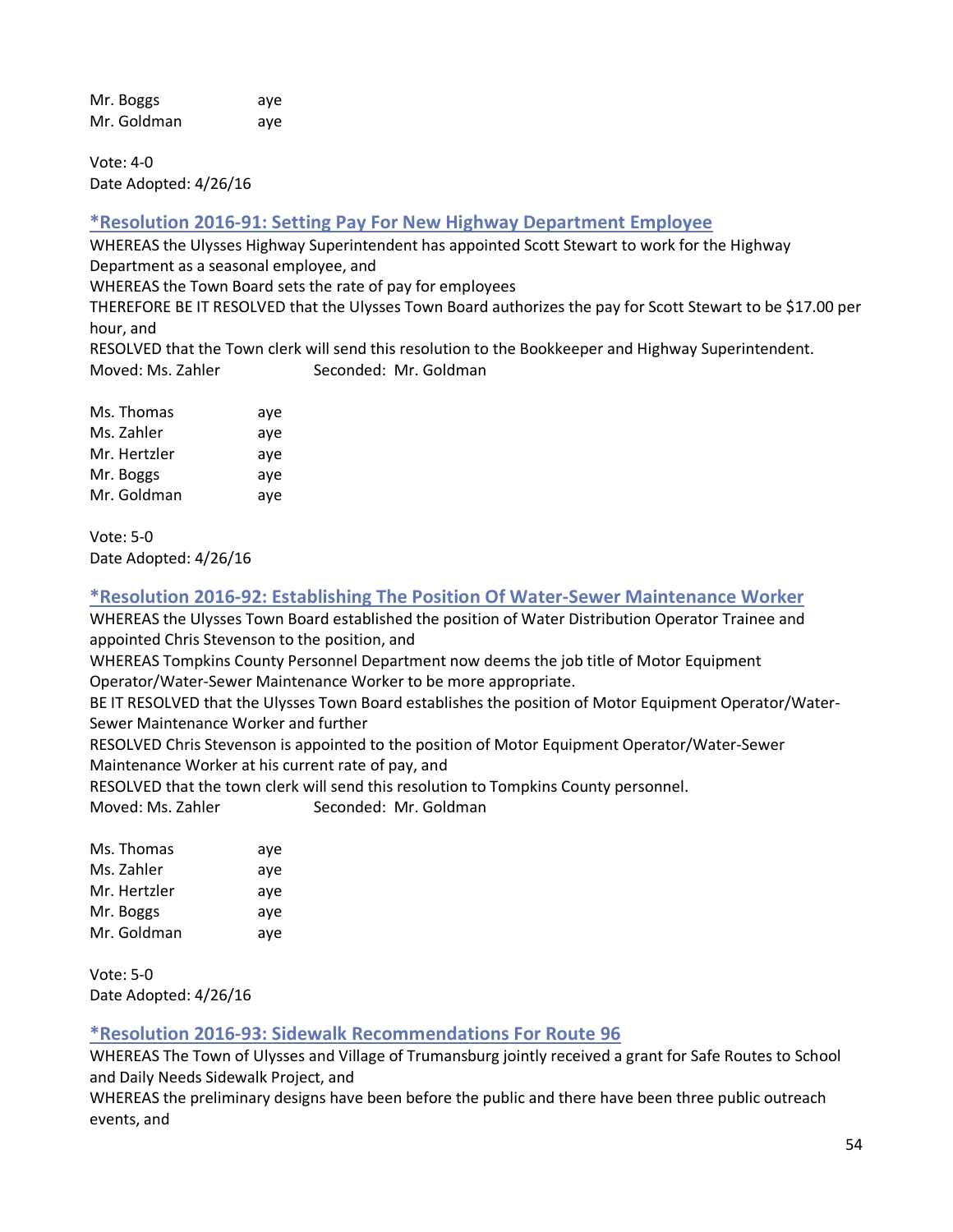WHEREAS no trees would need to be removed if the sidewalk were to be on the Smith Woods side of Route 96 as opposed to the estimated 30 trees if located on the Fairground side of the road, and WHEREAS the project will stay within budget if the sidewalk is on the Smith Woods side of Rt. 96, but is estimated to need \$100,000 additional funding for the Fairgrounds side of the road due to extensive earthwork, tree removal, guard rail relocation, utility relocation and property acquisition, and WHEREAS Fisher Associates recognizes the topography of the Smith Woods side of the road and will design the sidewalk to flow with the natural contours of the land to keep the sidewalk as natural looking as possible, THEREFORE, BE IT RESOLVED that based on input from the engineers, design professionals, the public and cost differences, the Town of Ulysses Town Board favors a 5 foot sidewalk laid on the north or Smith Woods side of Route 96 running from the Fairground entrance to ShurSave and made from permeable or porous asphalt, and FURTHER RESOLVED that the town requests a speed limit reduction from 45 to 30 miles per hour from the village to Rabbit Run Road.

FURTHER RESOLVED, the town requests leaving the existing crosswalk at the entrance to the Trumansburg Fairgrounds.

| Moved: Ms. Thomas |     | Seconded: Mr. Hertzler |
|-------------------|-----|------------------------|
| Ms. Thomas        | aye |                        |
| Ms. Zahler        | aye |                        |
| Mr. Hertzler      | ave |                        |
| Mr. Boggs         | nay |                        |
| Mr. Goldman       | aye |                        |

Vote: 4-1 Date Adopted: 4/26/16

## **\*Resolution 2016-94: Creation Of Conservation And Sustainability Advisory Council**

WHEREAS, the Comprehensive Plan calls for research and recommendations to conserve natural areas and promote policies and procedures to increase alternative energy use and sustainability and WHEREAS, the Town Board's 2016 Work Plan identified a number of projects that could be advanced by a council of concerned citizens from the Town now therefore be it

RESOLVED, that the Town of Ulysses create a Conservation and Sustainability Advisory Council to address the goals of the Town's Comprehensive Plan and the roles of a Conservation Advisory Council as outlined in Article 12-F section 239-x of the New York State General Municipal Law and further

RESOLVED, that the attached Conservation and Sustainability Council description (see Appendix A) be adopted to guide the work of the Council for 2016-2017.

Moved: Ms. Zahler Seconded: Mr. Goldman

| aye |
|-----|
| aye |
| aye |
| aye |
| aye |
|     |

Vote: 5-0 Date Adopted: 4/26/16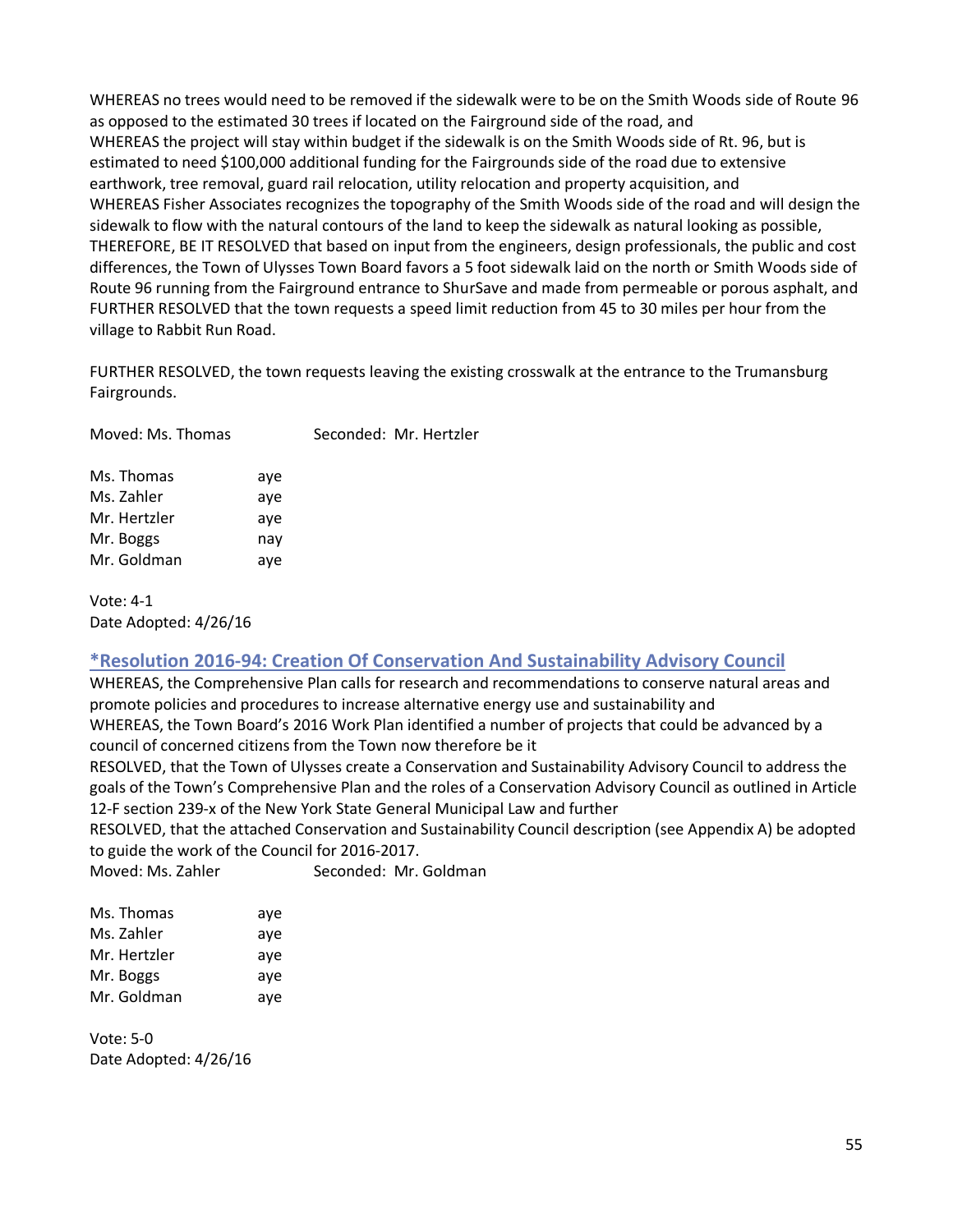# **\*Resolution\_2016-95: Appointment Of Roxanne Marino As Chair Of The Conservation And Sustainability Advisory Council**

WHEREAS, the Town of Ulysses has created a Conservation and Sustainability Advisory Council for 2016-2017 and

WHEREAS, the Town of Ulysses wishes to recruit active and talented members of the community to serve on the Conservation and Sustainability Advisory Council and

WHEREAS, the former Town Supervisor is very qualified to lead the new Council and has expressed a willingness to chair the Council and recruit well-qualified and interested residents to serve on the Council, now therefore be it

RESOLVED, that the Town of Ulysses appoint Roxanne Marino as Chair of the Conservation and Sustainability Advisory Council effective May 1, 2016 through December 31, 2017.

Moved: Ms. Zahler Seconded: Mr. Goldman

| ave                   |
|-----------------------|
| ave                   |
| absent (stepped away) |
| ave                   |
| ave                   |
|                       |

Vote: 4-0 Date Adopted: 4/26/16

## **\*Resolution 2016-96: Approval Of Minutes**

Moved: Ms. Zahler Seconded: Ms. Zahler

BE IT RESOLVED that the Ulysses Town Board approve the minutes of 4/7 and 4/12.

| Ms. Thomas   | aye |
|--------------|-----|
| Ms. Zahler   | aye |
| Mr. Hertzler | aye |
| Mr. Boggs    | aye |
| Mr. Goldman  | aye |

Vote: 5-0 Date Adopted: 4/26/16

# **MAY 10TH, 2016: REGULAR TOWN BOARD MEETING**

# **\*Resolution 2016-97: Approval Of Meeting Agenda**

BE IT RESOLVED that the Ulysses Town Board approve the agenda for May 10, 2016 with the addition of appointment of a Town Board liaison to the Ag Committee; deletion of the Sustainability Committee; add an executive session for the purpose of discussing a personnel matter and acquisition of real property; addition of sidewalk discussion.

| Moved: Ms. Zahler | Seconded: Mr. Boggs |
|-------------------|---------------------|
|-------------------|---------------------|

Ms. Thomas aye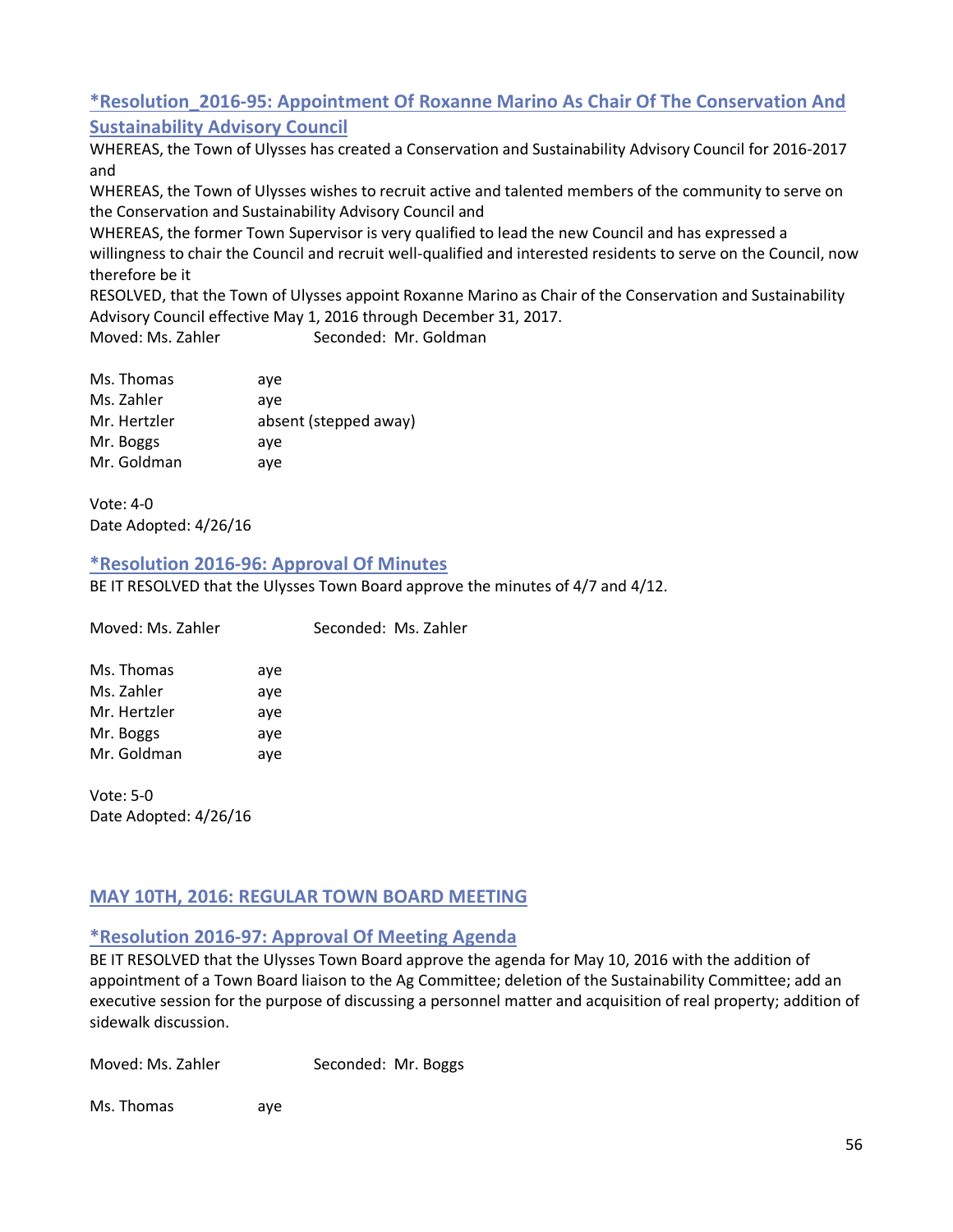Ms. Zahler aye Mr. Hertzler absent Mr. Boggs aye Mr. Goldman aye

Vote: 4-0 Date Adopted: 5/10/16

## **\*Resolution 2016-98: Town Board Liaison To Ag Committee**

BE IT RESOLVED that Liz Thomas be appointed as the liaison to the Agricultural Committee.

Moved: Ms. Zahler Seconded: Mr. Goldman

| Ms. Thomas   | abstain |
|--------------|---------|
| Ms. Zahler   | aye     |
| Mr. Hertzler | aye     |
| Mr. Boggs    | aye     |
| Mr. Goldman  | aye     |

Vote: 4-0 Date Adopted: 5/10/16

## **\*Resolution 2016-99: Acceptance Of Bid For Vehicle For Town Vehicle**

WHEREAS, the Town of Ulysses needs to replace the vehicle used by Town employees for code enforcement, planning, zoning and other town business, and

WHEREAS, the Town has budgeted funds for vehicle replacement and has solicited competitive bids for a fuelefficient vehicle to meet Town needs while reducing our impact on the environment, now therefore, be it RESOLVED, that the Town accept the bid for a 2016 Toyota RAV 4 Hybrid from Maguire Toyota, dated May 5th in the amount of \$27,576.50 and further

RESOLVED, that the Town authorize payment of \$27,576.50 from the budgeted B Fund account. Moved: Ms. Thomas Seconded: Mr. Zahler

The group entered into a discussion on leasing a vehicle.

Ms. Thomas aye Ms. Zahler aye Mr. Hertzler aye Mr. Boggs abstain Mr. Goldman abstain

Vote: 3-0 Date Adopted: 5/10/16

## **\*Resolution 2016-100: Approval Of Minutes: 4/25, 4/26**

BE IT RESOLVED that the Ulysses Town Board approve the minutes of 4/25 and 4/26.

Moved: Ms. Thomas Seconded: Mr. Goldman

Ms. Thomas aye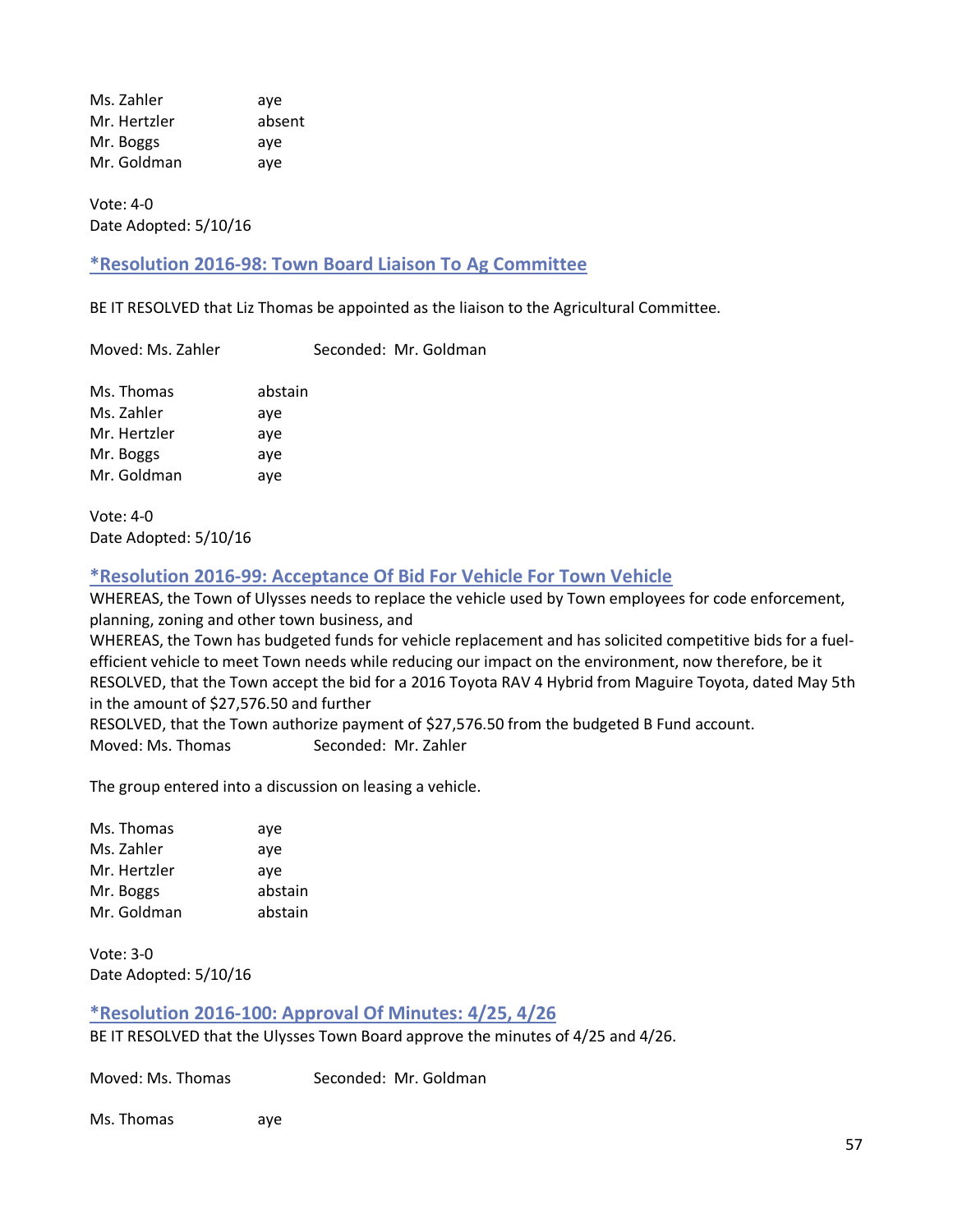| Ms. Zahler   | ave |
|--------------|-----|
| Mr. Hertzler | ave |
| Mr. Boggs    | ave |
| Mr. Goldman  | aye |

Vote: 5-0 Date Adopted: 5/10/16

## **\*Resolution 2016-101: Budget Modifications**

BE IT RESOLVED that the Ulysses Town Board approve the attached budget modifications to transfer existing funds to pay for the town's audit and for ergonomic office equipment for the court.

## **A FUND BUDGET MODIFICATIONS**

A1320.4 Auditor CE Auditor CE Auditor CE Auditor CE Auditor CE Auditor CE Auditor CE Auditor CE Auditor CE Auditor CE *This was a planned expense, however \$2000 was put in the Auditor CE line and \$3000 was put in the assigned funds A915 Audit "reserve". The total bill for the audit was \$4000*

A915 Audit portion Audit extends to the Decrease \$2000 *The balance in the audit portion of A915 assigned fund will be \$7,762 after this \$2000 appropriation.*

| A1620.4                                                                                                      | <b>Town Hall Equipment</b> | <b>Increase</b> | \$367 |
|--------------------------------------------------------------------------------------------------------------|----------------------------|-----------------|-------|
| There is a small amount of money left over from a previously awarded court grant. It was set aside to offset |                            |                 |       |
| future cost of court office equipment. A sit-stand desk was purchased for the court clerk to address action  |                            |                 |       |
| items previously identified in an office-wide ergonomic assessment                                           |                            |                 |       |

| A915                                                                                                 | Court grant portion | Decrease | \$367 |
|------------------------------------------------------------------------------------------------------|---------------------|----------|-------|
| The balance in court grant portion of A915 assigned fund will be \$0 after this \$367 appropriation. |                     |          |       |

Moved: Ms. Thomas Seconded: Mr. Goldman

| Ms. Thomas   | aye |
|--------------|-----|
| Ms. Zahler   | aye |
| Mr. Hertzler | aye |
| Mr. Boggs    | aye |
| Mr. Goldman  | aye |

Vote: 5-0 Date Adopted: 5/10/16

## **\*Resolution 2016-101a: Approval Of Claims**

BE IT RESOLVED that the Ulysses Town Board approve payment of claims # 256-298 in the amount of \$56,979.54, noting that voucher #267 has been held. Moved: Ms. Thomas Seconded: Mr. Goldman

| Ms. Thomas   | aye |
|--------------|-----|
| Ms. Zahler   | aye |
| Mr. Hertzler | aye |
| Mr. Boggs    | aye |
| Mr. Goldman  | aye |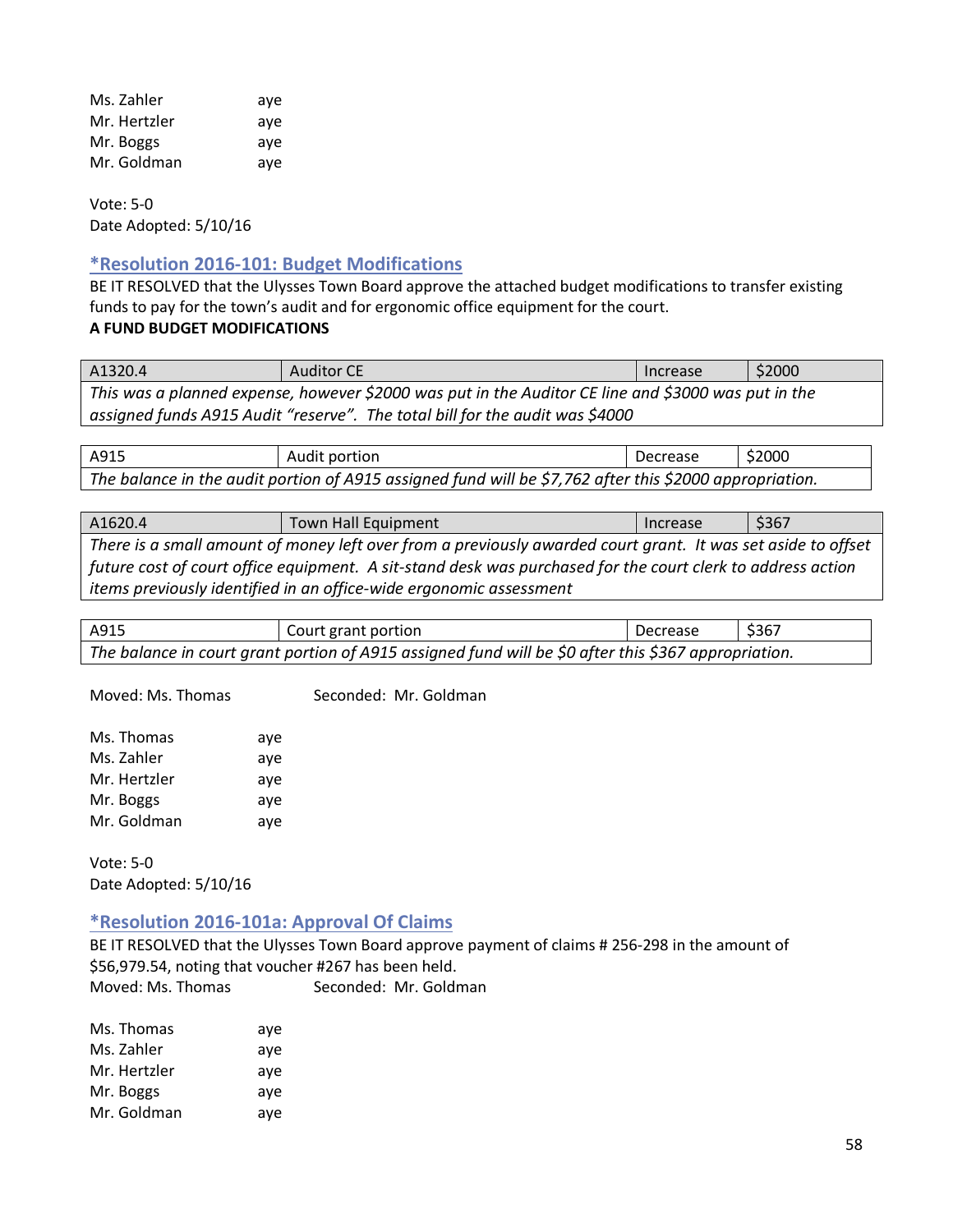Vote: 3-0 Date Adopted: 5/10/16

## **MAY 24TH, 2016: REGULAR TOWN BOARD MEETING**

## **\*Resolution 2016-102: Approval of Meeting Agenda**

BE IT RESOLVED that the Ulysses Town Board approve the agenda for May 24, 2016 with the removal of the code enforcement and ag committee discussions; and the addition of appointment of a Planning Board member.

Moved: Ms. Thomas Seconded: Ms. Zahler

| Ms. Thomas   | aye |
|--------------|-----|
| Ms. Zahler   | aye |
| Mr. Hertzler | aye |
| Mr. Boggs    | aye |
| Mr. Goldman  | aye |

Vote: 5-0 Date Adopted: 5/24/16

## **\*Resolution 2016-103: Appointment Of Members To The Sustainability/Conservation**

#### **Council**

BE IT RESOLVED that the Ulysses Town Board appoint the following individuals Sue Poelvoorde Bara Hotchkiss Robert Oswald Bryce Smith Roxanne Marino as members of the Sustainability and Conservation Advisory Council for terms beginning upon taking the oath of office through December 31, 2017

Moved: Ms. Thomas Seconded: Ms. Zahler

Ms. Thomas aye Ms. Zahler aye Mr. Hertzler aye Mr. Boggs aye Mr. Goldman aye

Vote: 5-0 Date Adopted: 5/24/16

# **\*Resolution 2016-104: Declaration Of Surplus Equipment**

BE IT RESOLVED that the Ulysses Town Board declares that the following equipment belonging to the town is surplus and can be sent to auction or sold by the Town Supervisor's Office: 2005 Jeep, VIN number 1J4GL48K75W590487.

Moved: Ms. Zahler Seconded: Mr. Goldman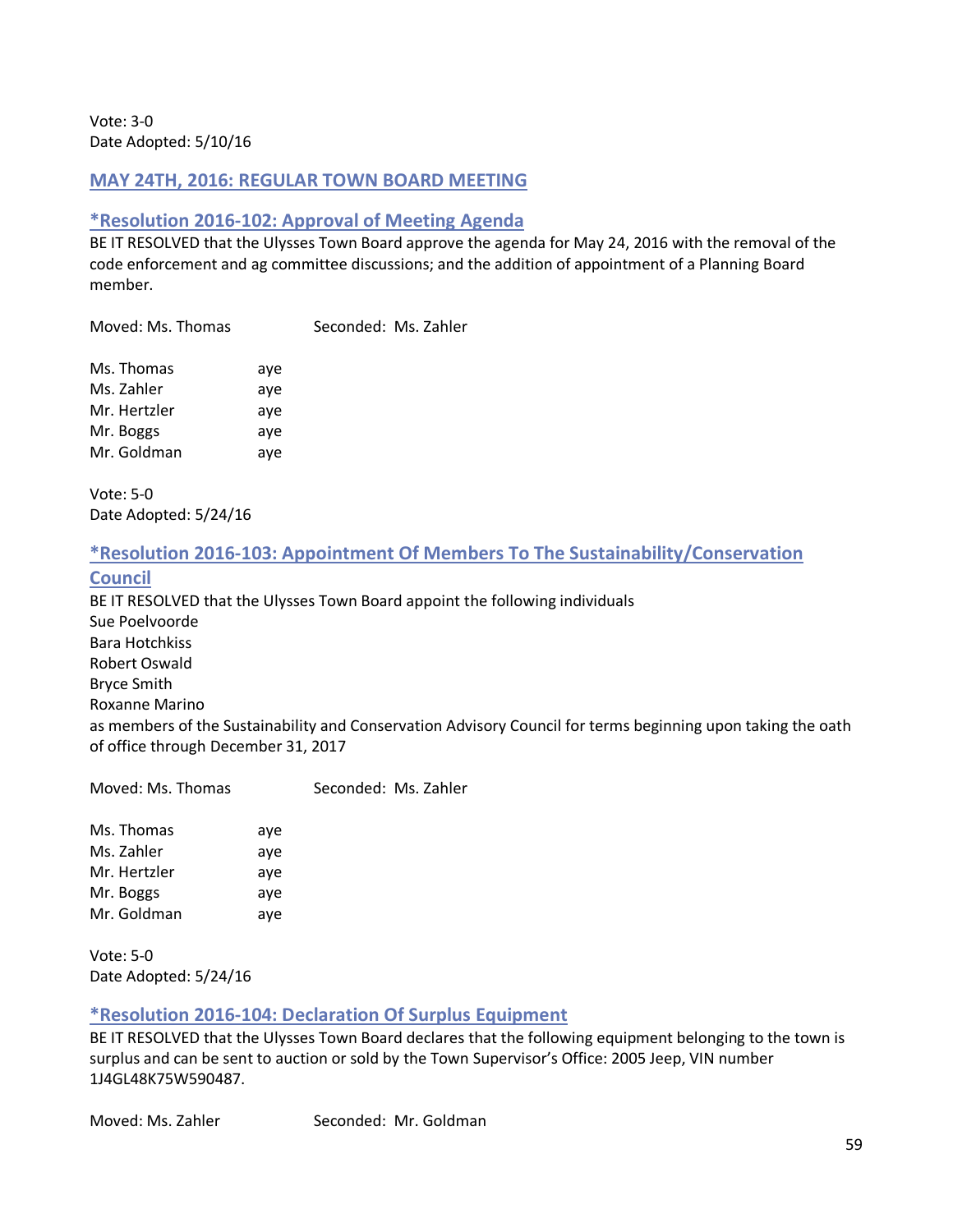| Ms. Thomas   | aye |
|--------------|-----|
| Ms. Zahler   | aye |
| Mr. Hertzler | aye |
| Mr. Boggs    | aye |
| Mr. Goldman  | aye |

Vote: 5-0 Date Adopted: 5/24/16

#### **\*Resolution 2016-105: Appointment Of Sara Worden To The Planning Board**

RESOLVED that the Town of Ulysses Town Board appoint Sara Worden to the seat left vacant by David Diaz as of May 17 for a term ending 12/31/2017.

| Moved: Ms. Thomas |     | Seconded: Ms. Zahler |
|-------------------|-----|----------------------|
| Ms. Thomas        | aye |                      |
| Ms. Zahler        | aye |                      |
| Mr. Hertzler      | aye |                      |
| Mr. Boggs         | aye |                      |
| Mr. Goldman       | aye |                      |
|                   |     |                      |

Vote: 5-0 Date Adopted: 5/24/16

#### **\*Resolution 2016-106: Approval Of Minutes**

BE IT RESOLVED that the Ulysses Town Board approve the minutes of 5/10 with removal of the highlighted memo.

Moved: Ms. Thomas Seconded: Ms. Zahler

| Ms. Thomas   | aye |
|--------------|-----|
| Ms. Zahler   | aye |
| Mr. Hertzler | aye |
| Mr. Boggs    | ave |
| Mr. Goldman  | aye |

Vote: 5-0 Date Adopted: 5/24/16

#### **\*Resolution 2016-107: Approval Of Voucher/Claim**

BE IT RESOLVED that the Ulysses Town Board approves payment of the MRB voucher from last month.

Moved: Ms. Zahler Seconded: Mr. Hertzler

| ave |
|-----|
| ave |
| ave |
| ave |
|     |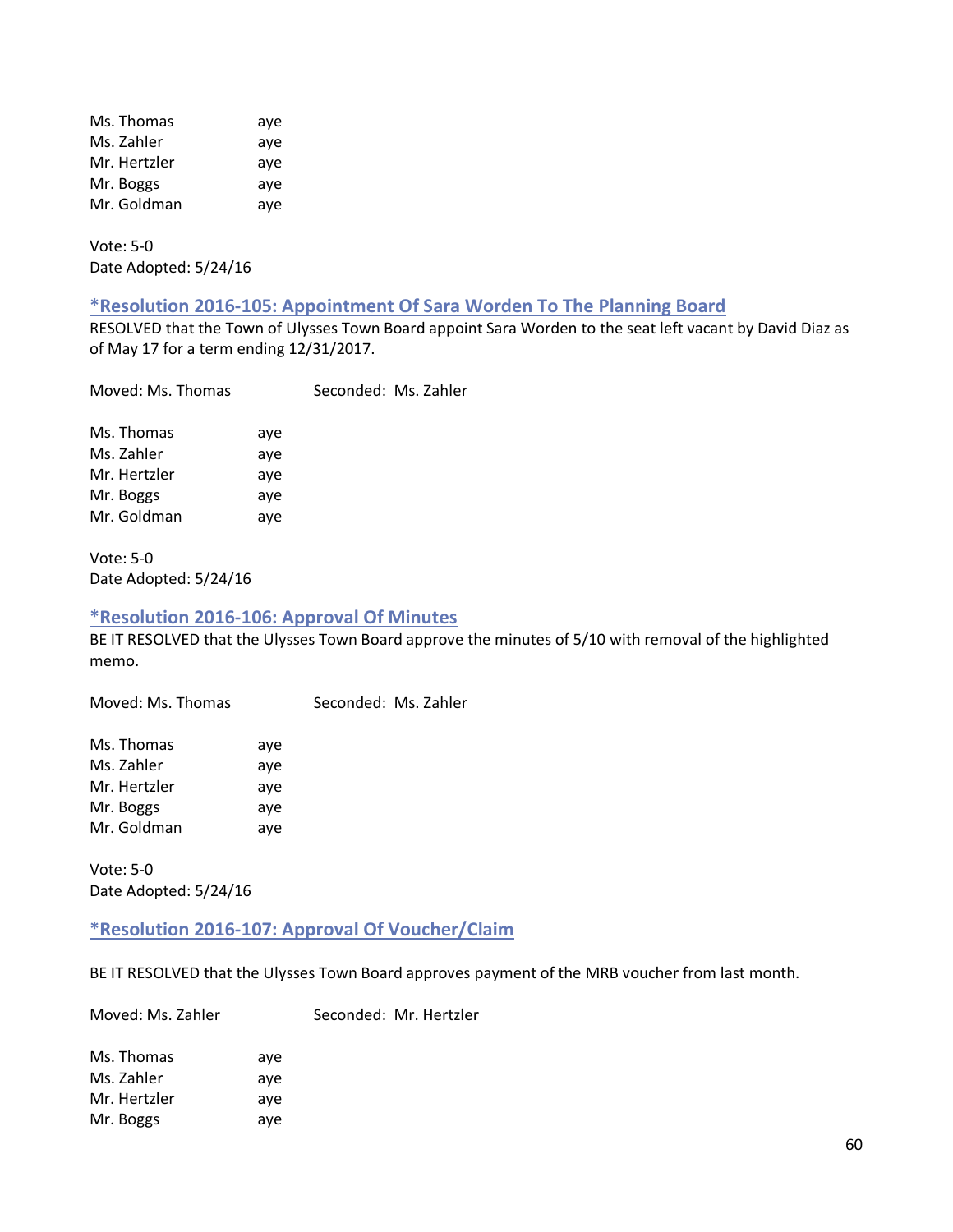Mr. Goldman aye

Vote: 5-0 Date Adopted: 5/24/16

## **JUNE 14TH, 2016: REGULAR TOWN BOARD MEETING**

## **\*Resolution 2016-108: Approval Of Meeting Agenda**

BE IT RESOLVED that the Ulysses Town Board approve the agenda for June 14, 2016 with the following changes: adding an additional member to the Sustainability and Conservation Advisory Committee, removing the report from audit of town finances, moving the approval of claims to the beginning of the meeting, and adding an executive session for the purpose of discussing possible acquisition of real estate.

Moved: Ms. Thomas Seconded: Mr. Boggs

| aye |
|-----|
| aye |
| aye |
| aye |
| aye |
|     |

Vote: 5-0 Date Adopted: 6/14/16

## **\*Resolution 2016-109: Approval Of Claims**

BE IT RESOLVED that the Ulysses Town Board approves payment of claims #297-358 in the amount of \$194,560.50.

Moved: Ms. Thomas Seconded: Mr. Goldman

| Ms. Thomas   | aye |
|--------------|-----|
| Ms. Zahler   | aye |
| Mr. Hertzler | aye |
| Mr. Boggs    | aye |
| Mr. Goldman  | aye |

Vote: 5-0 Date Adopted: 6/14/16

## **\*Resolution 2016-110: Membership Terms For Agricultural Committee Members**

WHEREAS the resolution forming the Town of Ulysses Agricultural Committee specifies staggered terms for its 5 members, and

WHEREAS committee members have been appointed, but no terms have been set, and

WHEREAS the resolution establishing the committee sets the terms at 3 years.

THEREFORE BE IT RESOLVED that the Ulysses Town Board assigns the following terms to members of the Agricultural Committee: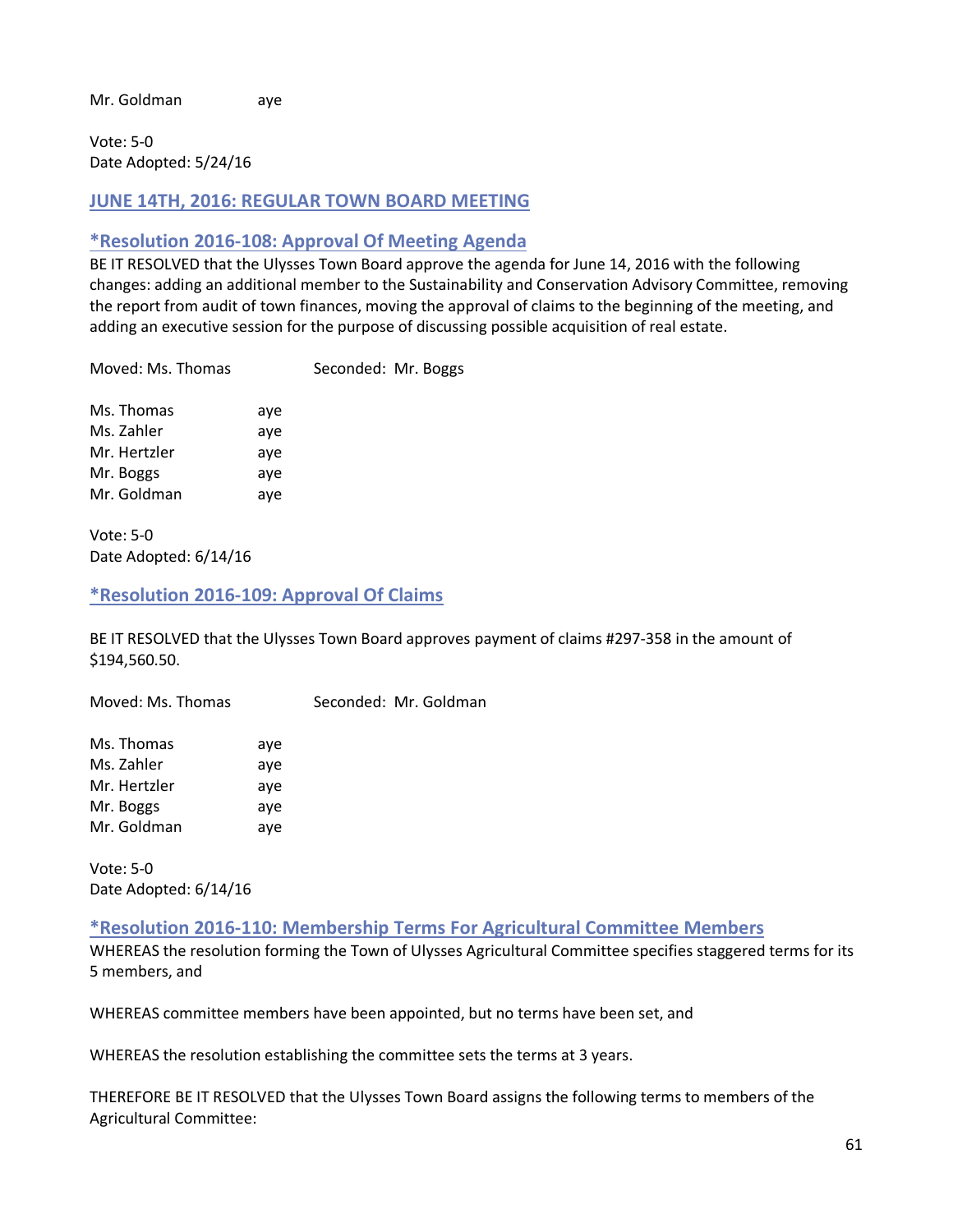Chaw Chang – 2 year term ending December 31, 2017 Greg Reynolds - 3 year term ending December 31, 2018 Krys Cail - 3 year term ending December 31, 2018 John Gates - 1 year term ending December 31, 2016 John Wertis – 2 year term ending December 31, 2017

Moved: Ms. Thomas Seconded: Ms. Zahler

| Ms. Thomas   | aye |
|--------------|-----|
| Ms. Zahler   | aye |
| Mr. Hertzler | aye |
| Mr. Boggs    | aye |
| Mr. Goldman  | ave |

Vote: 5-0 Date Adopted: 6/14/16

# **\*Resolution 2016-111: Introducing The Proposed Local Law To Amend Chapter 80 Of The Code Of The Town Of Ulysses**

WHEREAS, the Town Board wishes to consider a proposed Local Law to amend Chapter 80 of the Code of the Town of Ulysses ("the Code"), which provides for the administration and enforcement of the New York State Uniform Fire Prevention and Building Code, the New York State Energy Conservation Construction Code and the Property Maintenance Code of New York;

WHEREAS, Municipal Home Rule Law §20(4) requires that a proposed local law be introduced by a Town Board member at a Town Board meeting; and

WHEREAS, this resolution was adopted at a Town Board meeting on June 14, 2016;

NOW, THEREFORE, BE IT RESOLVED that, upon motion of Mr. Michael Boggs, seconded by Ms. Elizabeth Thomas, the proposed Local Law to amend Chapter 80 of the Code of the Town of Ulysses was introduced to the Town Board for its review and consideration.

Discussion: Ms. Zahler said that Mr. Phil Antweiler had some concerns over the language in the proposed changes to the Code of the Town of Ulysses. He wants to make sure that the language in the Code is consistent with the wording in the zoning code in regards to properties that are out of compliance and grandfathered in to the Zoning Code. Ms. Thomas feels confident that the town attorney has reviewed the language and there is not a conflict.

Moved: Mr. Boggs Seconded: Ms. Thomas Ms. Thomas aye Ms. Zahler ave

| Mr. Hertzler | ave |
|--------------|-----|
| Mr. Boggs    | ave |
| Mr. Goldman  | ave |

Vote: 5-0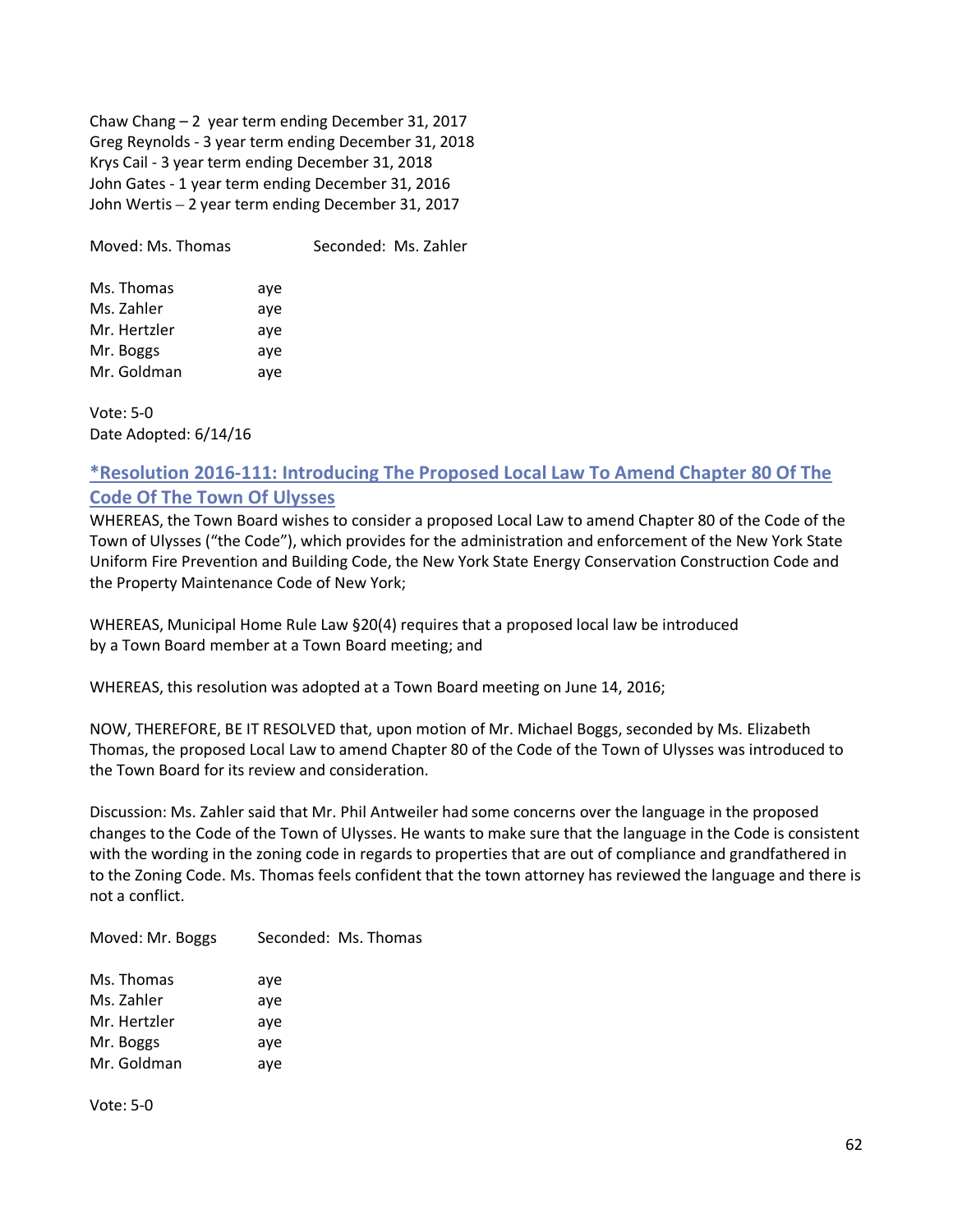#### Date Adopted: 6/14/16

# **\*Resolution 2016-112: Scheduling A Public Hearing On The Proposed Amendment Of Chapter 80 Of The Code Of The Town Of Ulysses**

WHEREAS, a proposed Local Law to amend Chapter 80 of the Code of the Town of Ulysses ("the Code"), which provides for the administration and enforcement of the New York State Uniform Fire Prevention and Building Code, the New York State Energy Conservation Construction Code and the Property Maintenance Code of New York was introduced at a Town Board meeting held on June 14, 2016 by a member of the Town Board; and

WHEREAS, Municipal Home Rule Law §20(5) requires a public hearing before a local law is adopted by the Town Board, to be held upon at least five days' notice;

NOW, THEREFORE, BE IT RESOLVED that the Town Board shall hold a public hearing on June 28<sup>th</sup>, 2016 at 6:30pm at the Town Hall, 10 Elm Street, Trumansburg, NY 14886 on the proposed local law to amend Chapter 80 of the Code of the Town of Ulysses; and be it further

RESOLVED that notice of such public hearing shall be published and posted at least five days before the date thereof.

Moved: Ms. Boggs Seconded: Ms. Zahler

| Ms. Thomas   | aye |
|--------------|-----|
| Ms. Zahler   | aye |
| Mr. Hertzler | aye |
| Mr. Boggs    | aye |
| Mr. Goldman  | aye |

Vote: 5-0 Date Adopted: 6/14/16

# **\*Resolution 2016-113: Add A New Member To The Sustainability And Conservation**

#### **Advisory Council**

RESOLVED to approve Andrew Hillman as a member of the Sustainability and Conservation Advisory Council for the Town of Ulysses.

Moved: Ms. Thomas Seconded: Ms. Zahler

Discussion: Ms. Zahler feels that Mr. Hillman will be a valuable member of the council and thanked him for his willingness to serve.

| Ms. Thomas   | aye |
|--------------|-----|
| Ms. Zahler   | aye |
| Mr. Hertzler | aye |
| Mr. Boggs    | aye |
| Mr. Goldman  | aye |

Vote: 5-0 Date Adopted: 6/14/16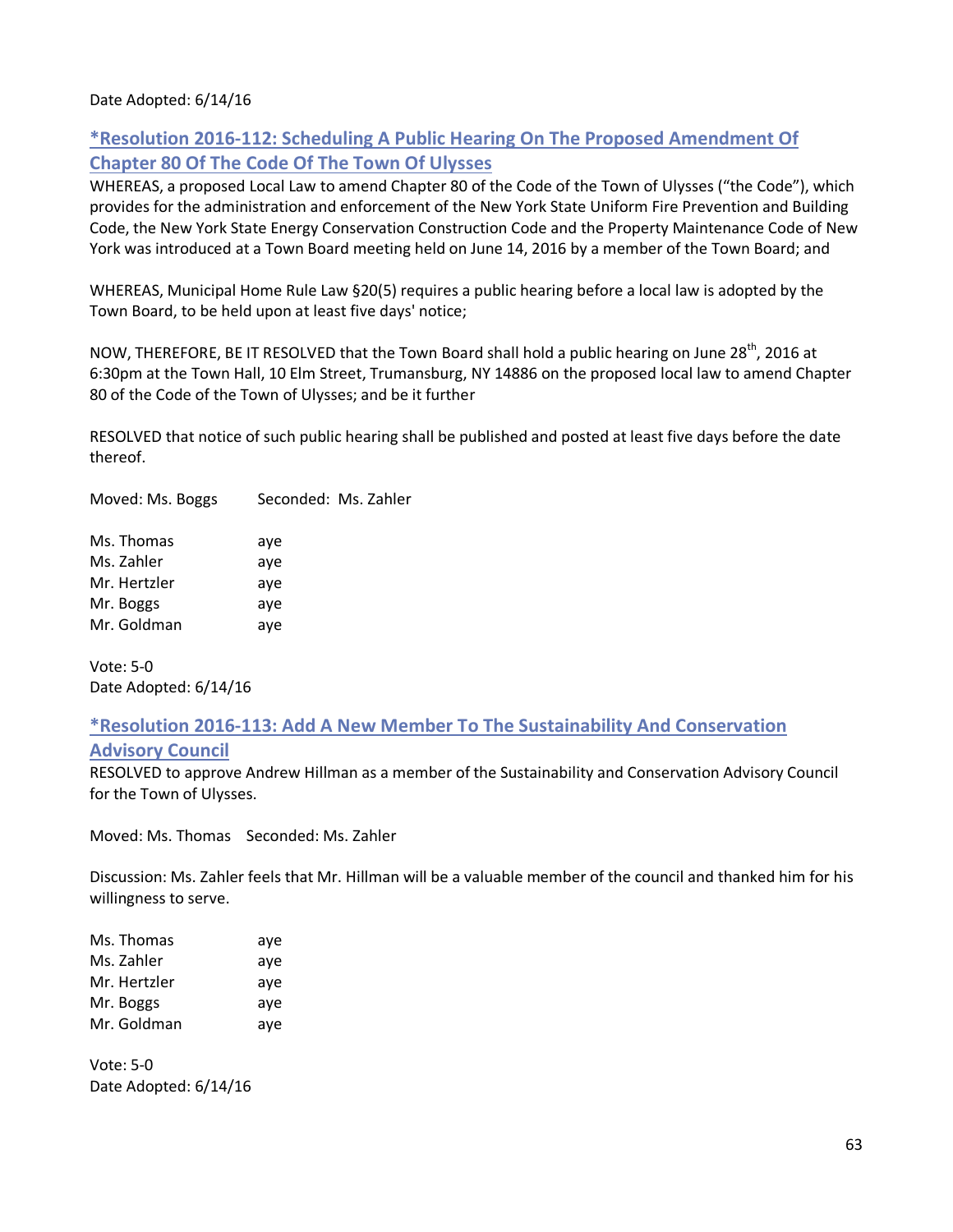## **\*Resolution 2016-114: Approval Of Minutes**

BE IT RESOLVED that the Ulysses Town Board approve the minutes of 5/24.

Moved: Ms. Thomas Seconded: Ms. Zahler

Ms. Thomas aye Ms. Zahler aye Mr. Hertzler aye Mr. Boggs aye Mr. Goldman aye

Vote: 5-0 Date Adopted: 6/14/16

#### **\*Resolution 2016-115: Budget Modifications**

BE IT RESOLVED that the Ulysses Town Board approve the following budget modifications:

#### **A FUND BUDGET MODIFICATIONS**

| A1010.4 | <b>Town Board CE</b>                                               | Increase | \$3000 |
|---------|--------------------------------------------------------------------|----------|--------|
|         | One-time expense for study conducted at the will of the Town Board |          |        |

| A1990.4                                                            | <b>Contingency Account</b> | l Decrease | \$3000 |
|--------------------------------------------------------------------|----------------------------|------------|--------|
| One-time expense for study conducted at the will of the Town Board |                            |            |        |

Moved: Ms. Thomas Seconded: Ms. Zahler

| Ms. Thomas   | aye |
|--------------|-----|
| Ms. Zahler   | aye |
| Mr. Hertzler | aye |
| Mr. Boggs    | aye |
| Mr. Goldman  | aye |

Vote: 5-0 Date Adopted: 6/14/16

#### **\*Resolution 2016-116: Authorization To Negotiate With The Exxon Mobil Oil Corporation**

WHEREAS, the Town of Ulysses Comprehensive Plan of 2009 outlines the Town's commitment to preserving the historic character of our community and

WHEREAS, the Exxon Mobil Oil Corporation (EMOC) has initiated a process to divest itself of the properties they own in the hamlet of Jacksonville and

WHEREAS, the structure on EMOC tax parcel # 25.-4.26 is an example of unique architecture from the 1860's and has been documented in the Town's 2014 inventory of Historic Buildings and

WHEREAS, the Town has a public interest in assuring that the 1860's structure is preserved as an historic building, now therefore be it

RESOLVED, that the Ulysses Town Council authorize Council members Nancy Zahler and Richard Goldman to enter into negotiations with EMOC for the purpose of acquiring tax parcel #25.-4.26;" the adjacent tax parcel # 25.-4.27 for use with parcel #25.-4.26; and tax parcel # 25.-4.21for public use; and be it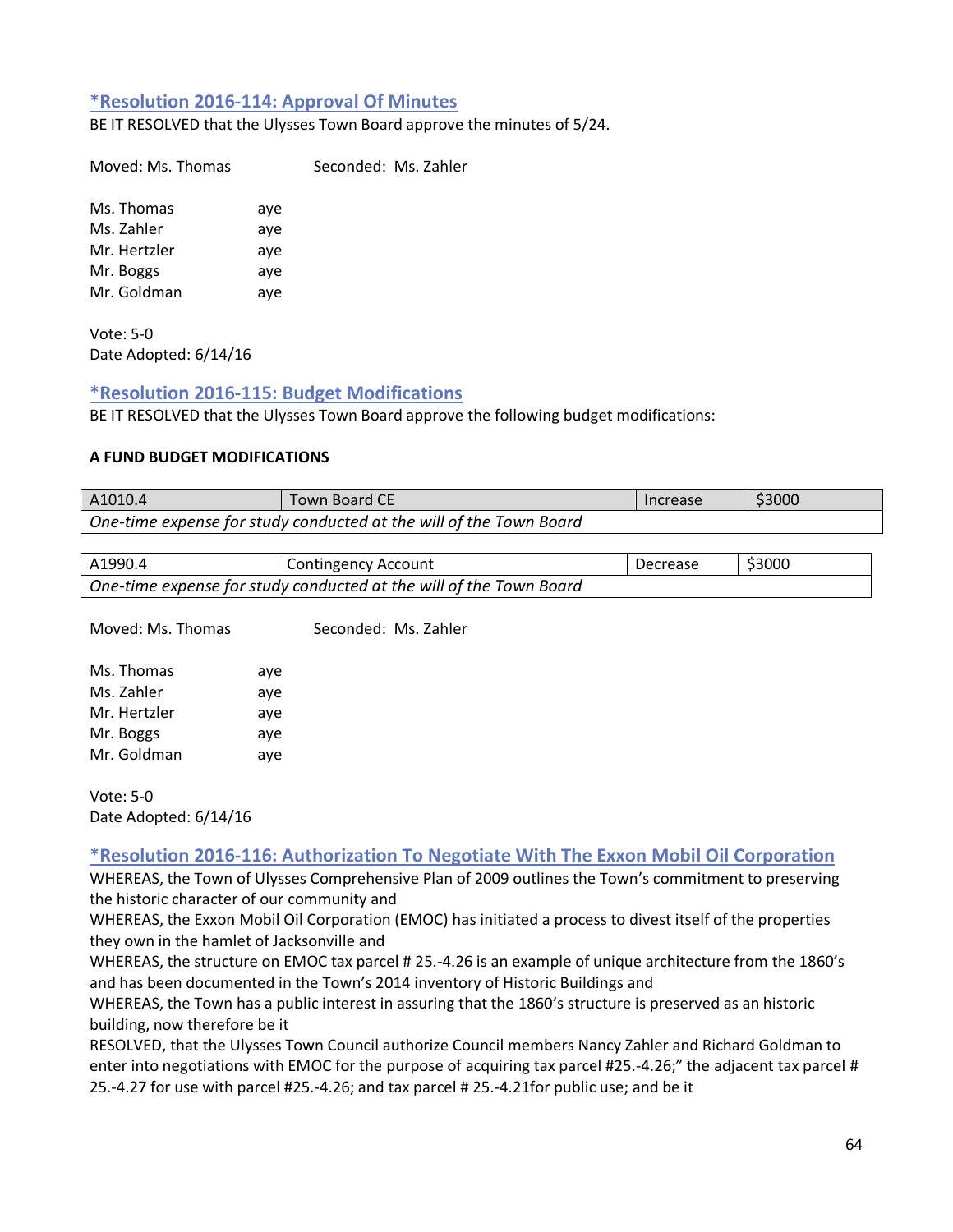FURTHER RESOLVED, that any agreement reached through negotiation shall be contingent on approval by the Town Board.

Moved: Ms. Zahler Seconded: Mr. Hertlzer

Ms. Thomas aye Ms. Zahler aye Mr. Hertzler aye Mr. Boggs aye Mr. Goldman aye

Vote: 5-0 Date Adopted: 6/14/16

## **\*Resolution 2016-117: Salo Drive Land Acquisition**

WHEREAS the Town of Ulysses is considering the purchase of 3 parcels of land owned by Habitat for Humanity along Trumansburg Creek, and

WHEREAS this land would provide an outdoor recreation area for residents of the Village of Trumansburg and the Town of Ulysses, and

WHEREAS the Town of Ulysses Comprehensive Plan indicates 90% of respondents felt open and green space were important or very important, and 82% felt opportunities for outdoor recreation were important or very important, and

WHEREAS this land would provide an unimproved recreation area, and

WHEREAS this land is adjacent to affordable housing units that could benefit from a recreational area nearby, and

WHEREAS this land also contains wetlands, vernal pools and is a buffer to Trumansburg Creek, making it unsuitable for development for housing, and

WHEREAS buffering Trumansburg Creek from development will help to preserve water quality from contaminants and sedimentation not only in Trumansburg Creek, but to Cayuga Lake, a water body of importance on the Erie Canalway, and

WHEREAS this land is within walking distance from the urbanized core of the Village of Trumansburg, and

WHEREAS municipal parking is available at the nearby Farmer's Market, and

WHEREAS the Town of Ulysses feels there is community support for this project, and

WHEREAS a recreation reserve exists earmarked for outdoor recreational activities.

THEREFORE, BE IT RESOLVED that the Town Board of the Town of Ulysses authorizes the Town Supervisor and Town Staff to proceed with a an application for a matching grant submittal to New York State to acquire the recreation grant to support the purchase of this land,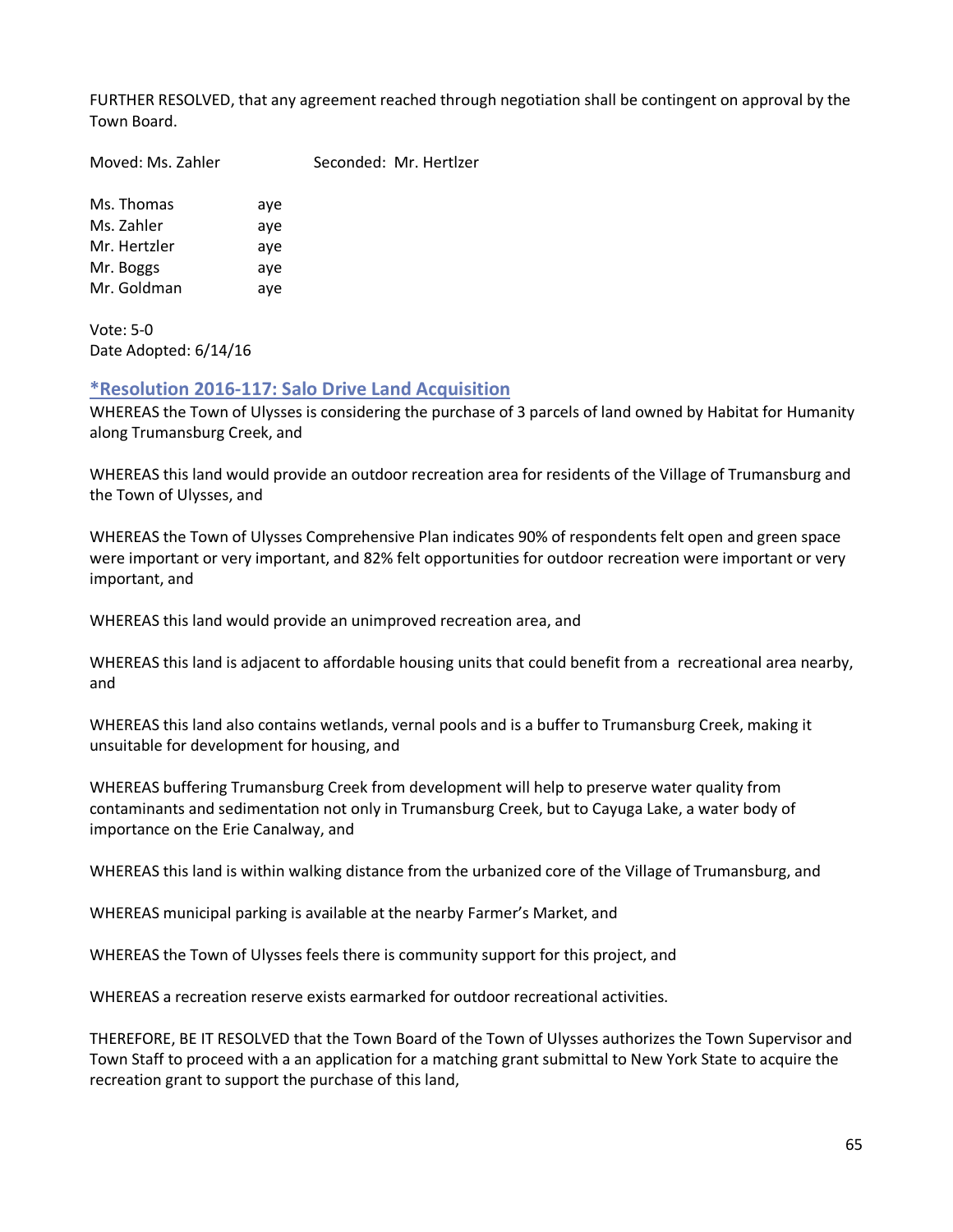RESOLVED the Town of Ulysses is not committing to purchasing this land should they be unsuccessful at acquiring grant funding. Final decision shall be contingent upon approval of the Town Board. The Purchase offer price shall not exceed \$50,000.

Moved: Ms. Thomas Seconded: Mr. Goldman

Ms. Thomas aye Ms. Zahler aye Mr. Hertzler aye Mr. Boggs aye Mr. Goldman aye

Vote: 5-0 Date Adopted: 6/14/16

## **JUNE 28TH, 2016: REGULAR TOWN BOARD MEETING**

#### **\*Resolution 2016-118: Approval Of Meeting Agenda**

BE IT RESOLVED that the Ulysses Town Board approve the agenda for June 28, 2016 with the addition of an executive session to discuss the promotion of a person and the purchase of real property.

Moved: Ms. Thomas Seconded: Ms. Zahler

Ms. Thomas aye Ms. Zahler aye Mr. Hertzler aye Mr. Boggs aye Mr. Goldman aye

Vote: 5-0 Date Adopted: 6/28/16

#### **\*Resolution 2016-119: Approval Of Meeting Agenda**

RESOLVED that the Town of Ulysses Town Board appoints Ben LeWalter as the alternate for the Planning Board through Dec. 2016.

Moved: Ms. Zahler Seconded: Mr. Goldman

| Ms. Thomas   | aye |
|--------------|-----|
| Ms. Zahler   | aye |
| Mr. Hertzler | aye |
| Mr. Boggs    | aye |
| Mr. Goldman  | aye |

Vote: 5-0 Date Adopted: 6/28/16

**\*Resolution 2016-120: Intermunicipal Agreement With Trumansburg For Shared Employee**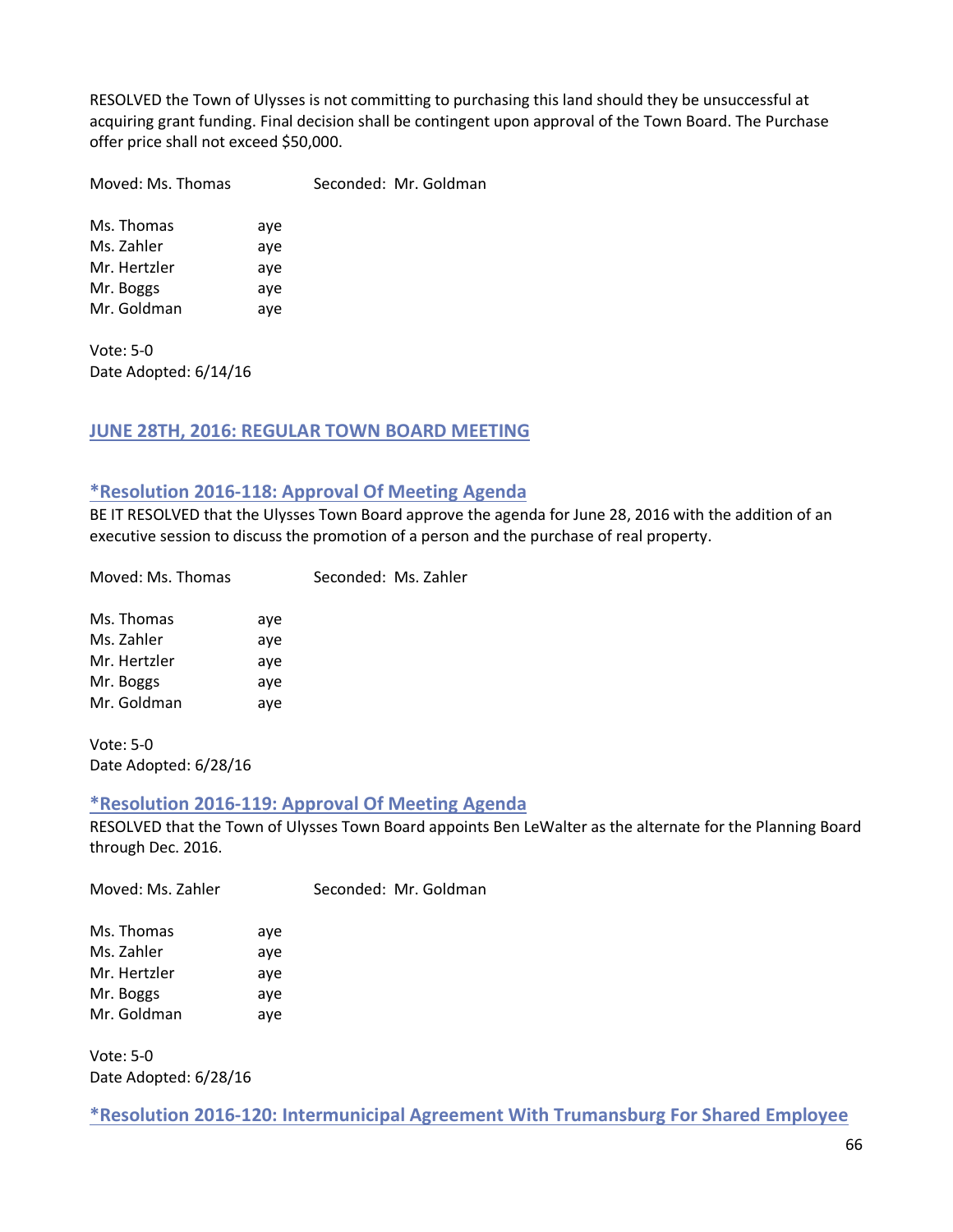RESOLVED the Town Board of the Town of Ulysses authorizes the Town Supervisor to sign the intermunicipal agreement with the Village of Trumansburg to share the cost of health insurance for a Shared Employee as defined in the Town of Ulysses Personnel Policy.

Moved: Ms. Thomas Seconded: Ms. Zahler

Ms. Thomas aye Ms. Zahler aye Mr. Hertzler aye Mr. Boggs aye Mr. Goldman aye

Vote: 5-0 Date Adopted: 6/28/16

**\*Resolution 2016-121: Adopting Local Law #1 Of 2016- A Local Law To Amend Chapter 80 Of The Code Of The Town Of Ulysses ("The Code"), Which Provides For The Administration And Enforcement Of The New York State Uniform Fire Prevention And Building Code, The New York State Energy Conservation Construction Code And The Property Maintenance Code Of New York.**

WHEREAS the Town of Ulysses previously adopted Local Law #1 of 2007 and Local Law # 5 of 2014 to enforce provisions of the New York State Uniform Fire Prevention and Building Code; and

WHEREAS, the Town Board seeks to clarify all the codes that are subject to enforcement by the Town, and to modify the penalties for failure to comply; and

WHEREAS the final version of this law was presented to the Ulysses Town Board on June 9, 2016 and introduced at a Town Board meeting on June 14, 2016; and

WHEREAS the public hearing date was set by resolution of the Town Board on June 14, 2016 to be held on June 28, 2016; and

WHEREAS notice of the public hearing was published in the Ithaca Journal on June 22, 2016 and posted as required by law; and

WHEREAS a public hearing was held on June 28, 2016;

NOW, THEREFORE, BE IT

RESOLVED that the Ulysses Town Board hereby adopts Local Law #1 of 2016: A Local Law to Amend Chapter 80 of the Code of the Town of Ulysses ("the Code"), which provides for the Administration and Enforcement of the New York State Uniform Fire Prevention and Building Code, the New York State Energy Conservation Construction Code and the Property Maintenance Code of New York.

Moved: Ms. Thomas Seconded: Ms. Zahler

The clerk called a roll-call vote:

| aye |
|-----|
| aye |
| aye |
| aye |
| ave |
|     |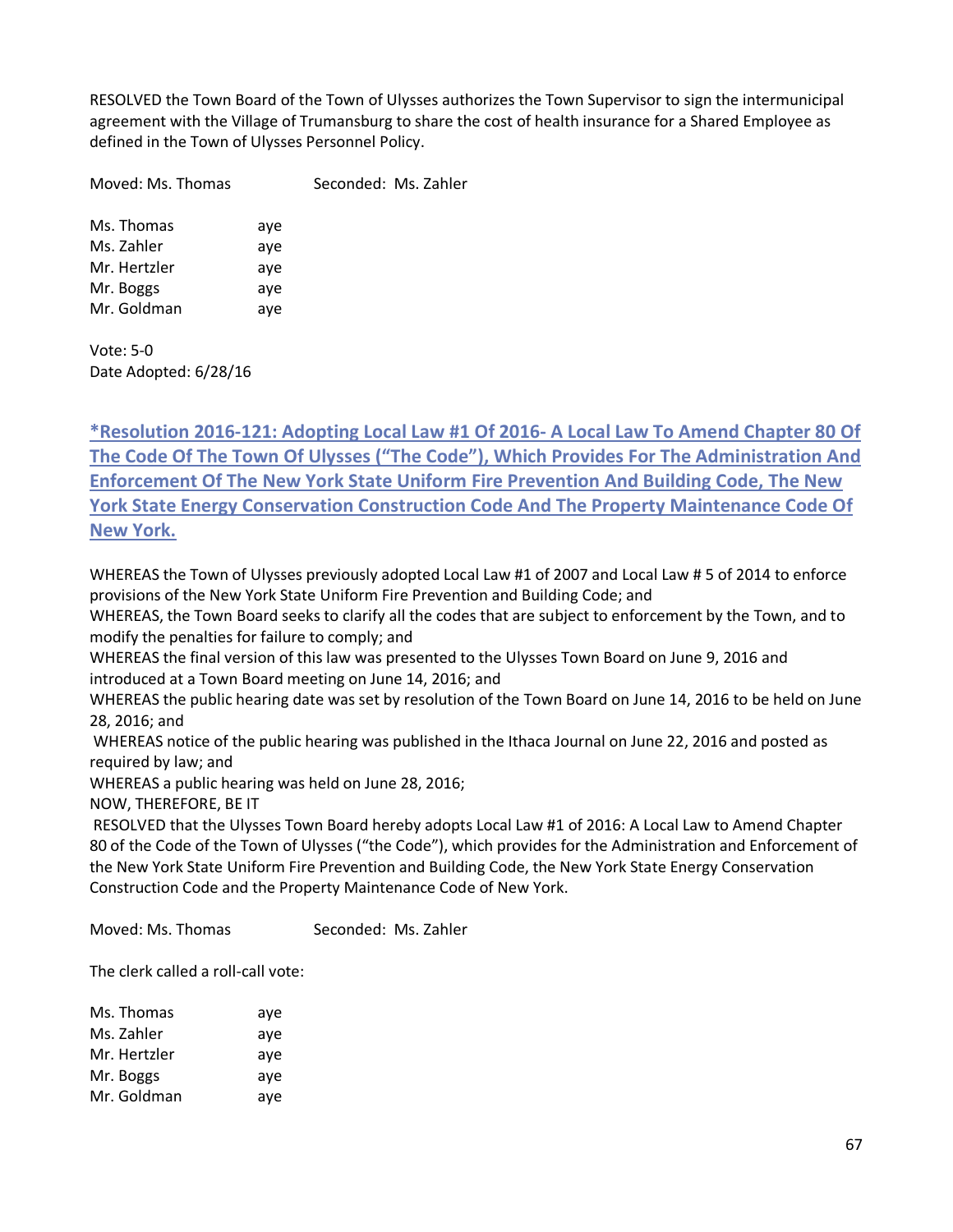Vote: 5-0 Date Adopted: 6/28/16

## **\*Resolution 2016-122: Approval Of Minutes: 6/14**

Moved: Ms. Thomas Seconded: Mr. Goldman

BE IT RESOLVED that the Ulysses Town Board approve the minutes of 6/14 as amended by Ms. Zahler.

| Ms. Thomas   | aye |
|--------------|-----|
| Ms. Zahler   | aye |
| Mr. Hertzler | aye |
| Mr. Boggs    | aye |
| Mr. Goldman  | aye |

Vote: 5-0 Date Adopted: 6/28/16

## **\*Resolution 2016-123: Salary Increase For Code Enforcement Officer**

Ms. Zahler made a motion to increase the salary of Code Enforcement Officer Tom Myers to \$22.50/hour based on his performance from the date of hire on January 1, 2016.

Seconded: Mr. Goldman

| Ms. Thomas   | aye |
|--------------|-----|
| Ms. Zahler   | aye |
| Mr. Hertzler | aye |
| Mr. Boggs    | aye |
| Mr. Goldman  | aye |

Vote: 5-0 Date Adopted: 6/28/16

# **JULY 12TH, 2016: REGULAR TOWN BOARD MEETING**

# **\*Resolution 2016-124: Approval Of Meeting Agenda**

BE IT RESOLVED that the Ulysses Town Board approve the agenda for the July 12, 2016 with the following changes: move the Approval of Claims to earlier in the agenda, and Ms. Zahler requested the addition of an Executive Session to discuss the acquisition of real property.

Moved: Ms. Thomas Seconded: Ms. Zahler

| Ms. Thomas   | aye    |
|--------------|--------|
| Ms. Zahler   | aye    |
| Mr. Hertzler | aye    |
| Mr. Boggs    | aye    |
| Mr. Goldman  | absent |

Vote: 4-0 Date Adopted: 7/12/16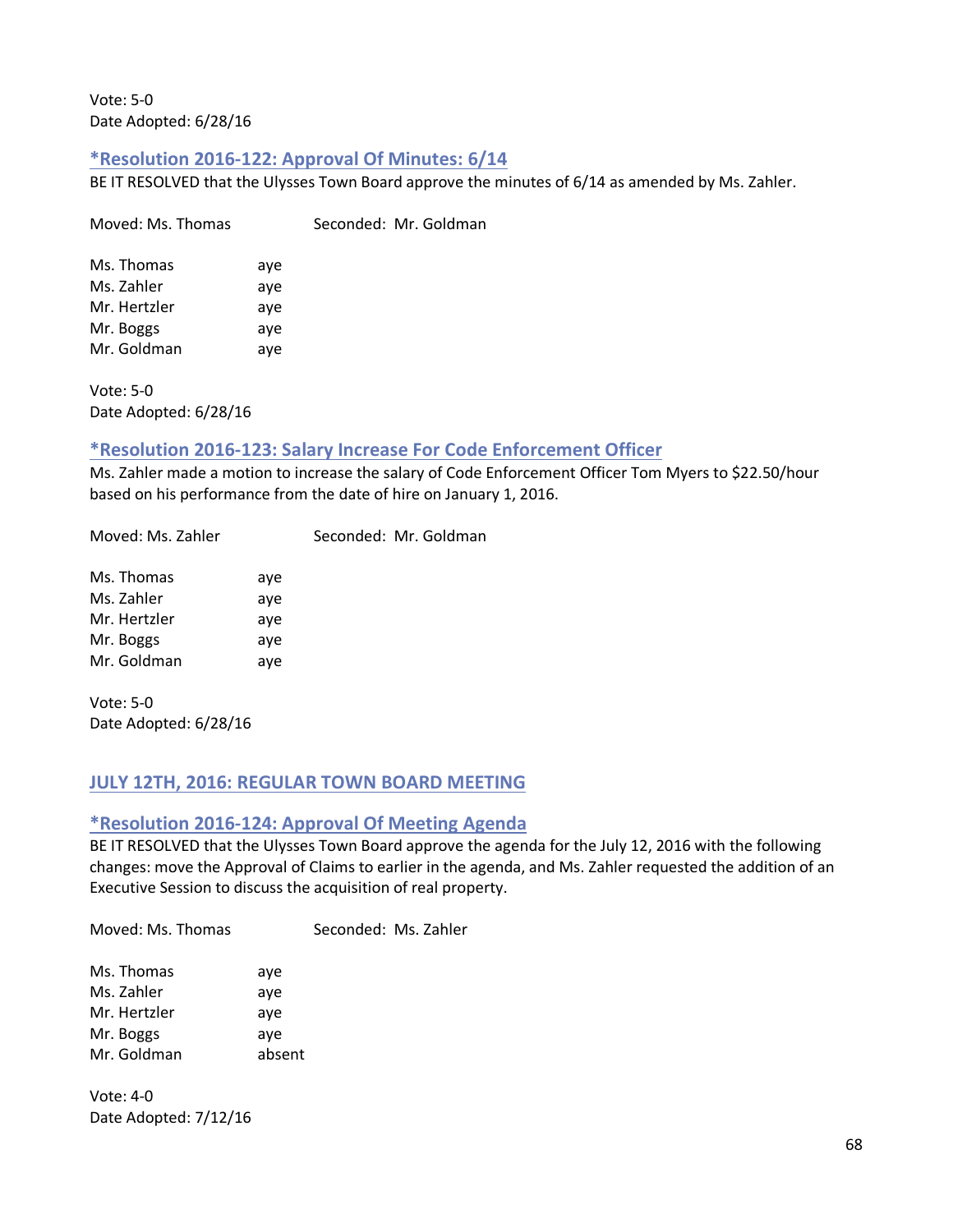## **\*Resolution 2016-125: Budget Modifications**

BE IT RESOLVED that the Ulysses Town Board approve the following budget modifications:

#### **A FUND BUDGET MODIFICATIONS**

| A1440.4                                 | ngineer CE | Increase | \$360 |
|-----------------------------------------|------------|----------|-------|
| Falls Road possible water district work |            |          |       |

| A1990.4 | Contingency Account                                                                         | Decrease | \$360 |
|---------|---------------------------------------------------------------------------------------------|----------|-------|
|         | Unforeseen expense, contingency account balance after this budget modification is $$11,640$ |          |       |

Moved: Ms. Thomas Seconded: Ms. Zahler

| Ms. Thomas   | aye    |
|--------------|--------|
| Ms. Zahler   | aye    |
| Mr. Hertzler | aye    |
| Mr. Boggs    | aye    |
| Mr. Goldman  | absent |

Vote: 4-0 Date Adopted: 7/12/16

#### **\*Resolution 2016-126: Approval Of Claims**

BE IT RESOLVED that the Ulysses Town Board approves payment of claims #359-409 in the amount of \$69,944.66.

Moved: Ms. Thomas Seconded: Mr. Boggs

| Ms. Thomas   | aye    |
|--------------|--------|
| Ms. Zahler   | aye    |
| Mr. Hertzler | aye    |
| Mr. Boggs    | aye    |
| Mr. Goldman  | absent |

Vote: 5-0 Date Adopted: 7/12/16

# **\*Resolution 2016-127: MRB Contract Approval For Water District 3 Resubmission Of Funding Application**

RESOLVED that the Ulysses Town Board authorizes the Town Supervisor to sign the contract with MRB dated June 21, 2016 titled "Proposal for Report Update for Town of Ulysses Water District #3 Report" which will seek state or federal funding to remediate the chlorination byproducts in the municipal drinking water system.

Moved: Ms. Thomas Seconded: Mr. Hertzler

Ms. Thomas aye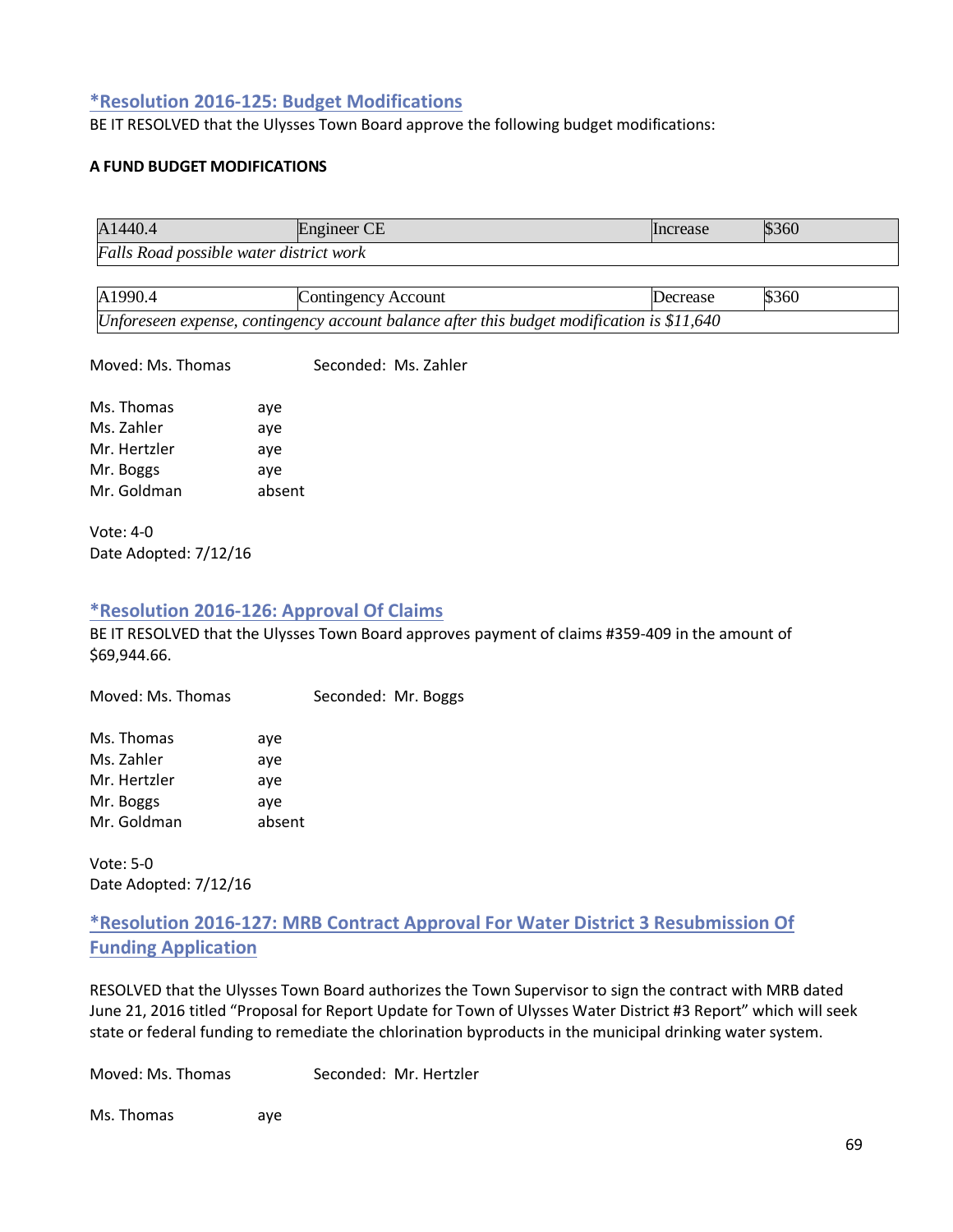Ms. Zahler aye Mr. Hertzler aye Mr. Boggs aye Mr. Goldman absent

Vote: 4-0 Date Adopted: 7/12/16

# **\*Resolution 2016-128: Potential Land Acquisition SEQR**

WHEREAS, the action under consideration is the acquisition of land, designated as Tax Parcel Numbers 7.-6- 1.1, 11.-2-8.2, and 11.-2-11 west of Salo Drive, which acquisition will only be undertaken if funding is available through grant funding from New York State and fund balance from the Town of Ulysses, and

WHEREAS, this is an Unlisted Action for which the Town of Ulysses Town Board is acting as lead agency in this uncoordinated environmental review with respect to a land acquisition; and

WHEREAS, the Town Board, on July 12, 2016, has reviewed and accepted as adequate a Short Environmental Assessment Form Parts 1, 2 and 3 prepared by Town staff;

#### NOW THEREFORE BE IT RESOLVED:

That the Town of Ulysses Town Board hereby makes a negative determination of environmental significance for the reasons set forth in the Environmental Assessment Form Parts 2 and 3 referenced above, in accordance with the New York State Environmental Quality Review Act for the above referenced action as proposed, and, therefore, an Environmental Impact Statement will not be required.

| Moved: Ms. Thomas |        | Seconded: Mr. Hertzler |
|-------------------|--------|------------------------|
| Ms. Thomas        | aye    |                        |
| Ms. Zahler        | aye    |                        |
| Mr. Hertzler      | aye    |                        |
| Mr. Boggs         | aye    |                        |
| Mr. Goldman       | absent |                        |
|                   |        |                        |

Vote: 4-0 Date Adopted: 7/12/16

**\*Resolution 2016-129: Resolution Regarding Tompkins Residential Energy Score Program And Implementation Plan** 

WHEREAS the Town of Ulysses needs additional tools that go beyond what exists in Local Law #1 of 2007 and

WHEREAS according to the March 2016 Tompkins County Energy Roadmap, in order to meet the goal of reducing greenhouse gas emissions 80% by the year 2050, the community will need to achieve at least a 35% reduction in energy use in existing buildings through retrofits and upgrades; and

WHEREAS the NYS Reforming the Energy Vision initiative has a goal of helping consumers make better and more informed energy choices; and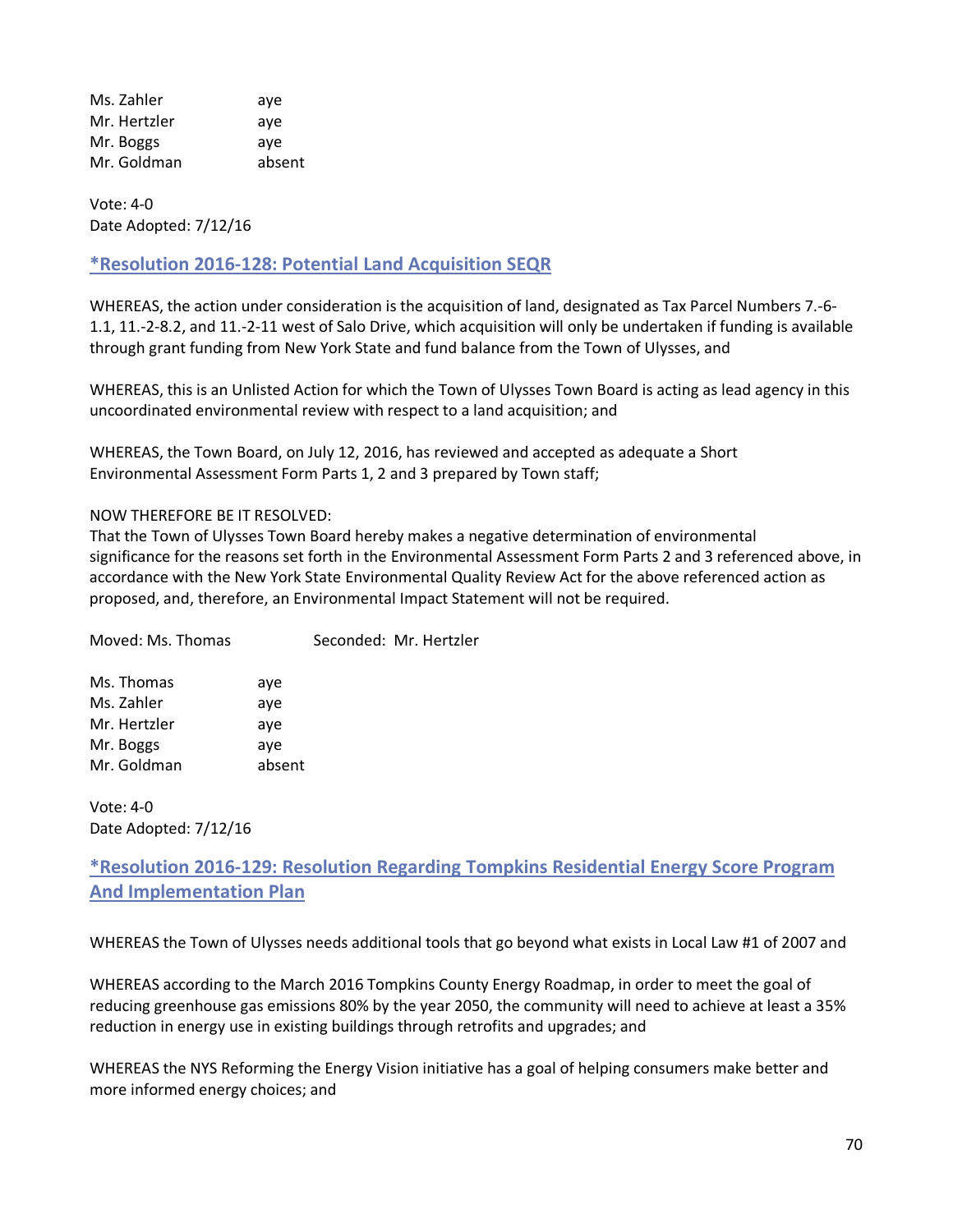WHEREAS a residential energy score program would provide residents with numerous benefits, including the ability to better understand and reduce energy-related living costs and greenhouse gas emissions; and

WHEREAS a project team, composed of representatives of the Towns of Caroline, Danby, Ithaca, Ulysses and the City of Ithaca, with consultation from Cornell Cooperative Extension of Tompkins County and the Tompkins County Planning Department, was formed in 2013 to work on a residential energy score project; and

WHEREAS the Town of Ithaca, working on behalf of the project team, submitted and was awarded grant funding from NYSERDA's Cleaner, Greener Communities program, and contracted with subject matter experts Performance Systems Development to develop deliverables for the project; and

WHEREAS the original project proposal was to develop and adopt a local law or ordinance to require a home energy rating to be disclosed at the time of listing for sale, however due to pubic feedback and the lack of incontestable legal authority to enact such a law, the project team opted to develop a voluntary program and phased implementation plan; and

WHEREAS extensive public outreach guided the creation of the first draft report of the program and implementation plan, completed on February 24, 2016. The second draft was informed by more than 250 comments collected from additional public outreach, and was presented to the governing boards of the five partner municipalities between May 23 and June 15, 2016, with a comment period ending on June 17, 2016, and comments on the second draft were incorporated into a final report, titled "Tompkins Residential Energy Score Program and Implementation Plan;" and

WHEREAS the grant contract with NYSERDA requires the project team to present the final report to the governing boards of each of the five partner municipalities for consideration of adoption, including a formal vote; now therefore be it

RESOLVED, that the Town Board of the Town of Ulysses endorses the Tompkins Residential Energy Score Program and Implementation Plan, dated July 6, 2016.

Moved: Ms. Zahler Seconded: Mr. Boggs

| Ms. Thomas   | aye    |
|--------------|--------|
| Ms. Zahler   | aye    |
| Mr. Hertzler | nay    |
| Mr. Boggs    | aye    |
| Mr. Goldman  | absent |

Vote: 3-1 Date Adopted: 7/12/16

## **\*Resolution 2016-130: Cancelling The August 23, 2016 Meeting**

RESOLVED that the Ulysses Town Board cancels the regularly scheduled second meeting of the month on August 23, 2016.

Moved: Ms. Zahler Seconded: Ms. Thomas Ms. Thomas aye

Ms. Zahler aye Mr. Hertzler aye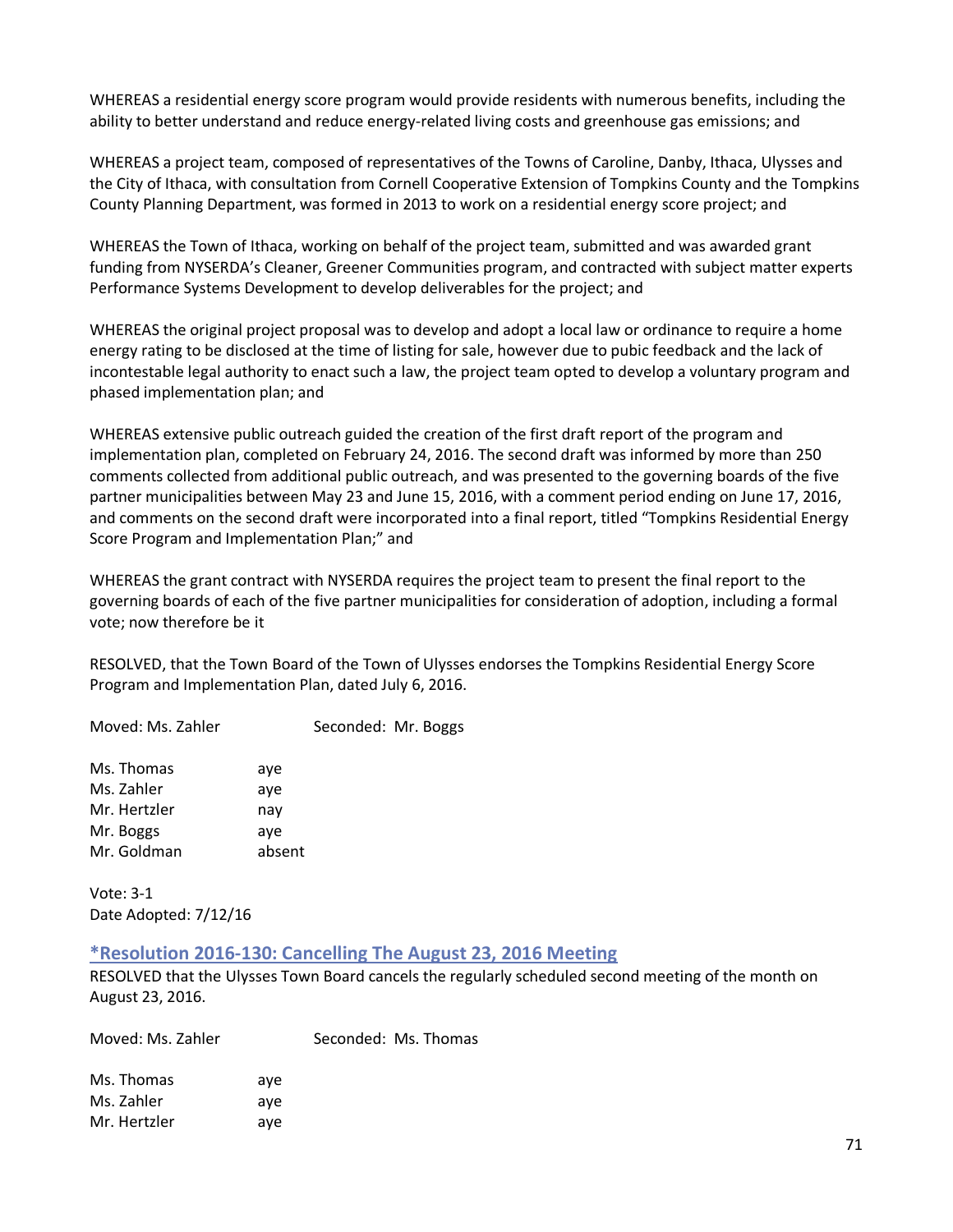Mr. Boggs aye Mr. Goldman absent

Vote: 4-0 Date Adopted: 7/12/16

## **\*Resolution 2016-131: Authorizing Town Hall Sidewalk Grant Application**

WHEREAS the Ulysses Town Hall is a building with fine architectural features but the exterior of the building lacks a good sidewalk, signage, landscaping, or separation between vehicle and pedestrian traffic, and

WHEREAS the extreme level of pavement does not allow for any penetration of stormwater into the ground adding to the runoff and sedimentation and contamination of Trumansburg Creek which runs into Cayuga Lake, part of the Erie Canalway and a source of drinking water for many.

THEREFORE, BE IT RESOLVED that the Town Board of the Town of Ulysses authorizes the Town Supervisor to apply for a grant to reduce stormwater runoff, separate pedestrian and vehicle traffic in front of Town Hall, beautify the entrance of the building and provide signage to help easily locate the Town Hall.

Moved: Ms. Thomas Seconded: Ms. Zahler

| Ms. Thomas   | aye    |
|--------------|--------|
| Ms. Zahler   | aye    |
| Mr. Hertzler | aye    |
| Mr. Boggs    | aye    |
| Mr. Goldman  | absent |

Vote: 4-0 Date Adopted: 7/12/16

## **\*Resolution 2016-132: Reaffirming The Comprehensive Plan**

WHEREAS the Town of Ulysses is applying for a grant to acquire land for protection and recreation, and

WHEREAS the Ulysses Comprehensive Plan adopted in 2009 states Consider the implementation of land conservation efforts to protect the character of the community (Objective 2.6, Action B.)

It is important for the Town to preserve and protect its existing parks and natural areas for the enjoyment of residents and visitors. In addition, the Town should look for opportunities to create new parks and natural areas. (Page 45)

Investigate and implement various mechanisms to protect and preserve environmentally sensitive areas such as steep slopes, wetlands, Unique Natural Areas, mature forests and important wildlife habitats in all Land Use areas.(page 19, Obj. 1.1, Action B)

Protect wetlands as defined by the US Army Corp of Engineers and New York State Department of Environmental Conservation. Establish appropriate buffer zones around the perimeter of all wetlands and prohibit development within this buffer.(pg 20, Obj 1.2, Action C)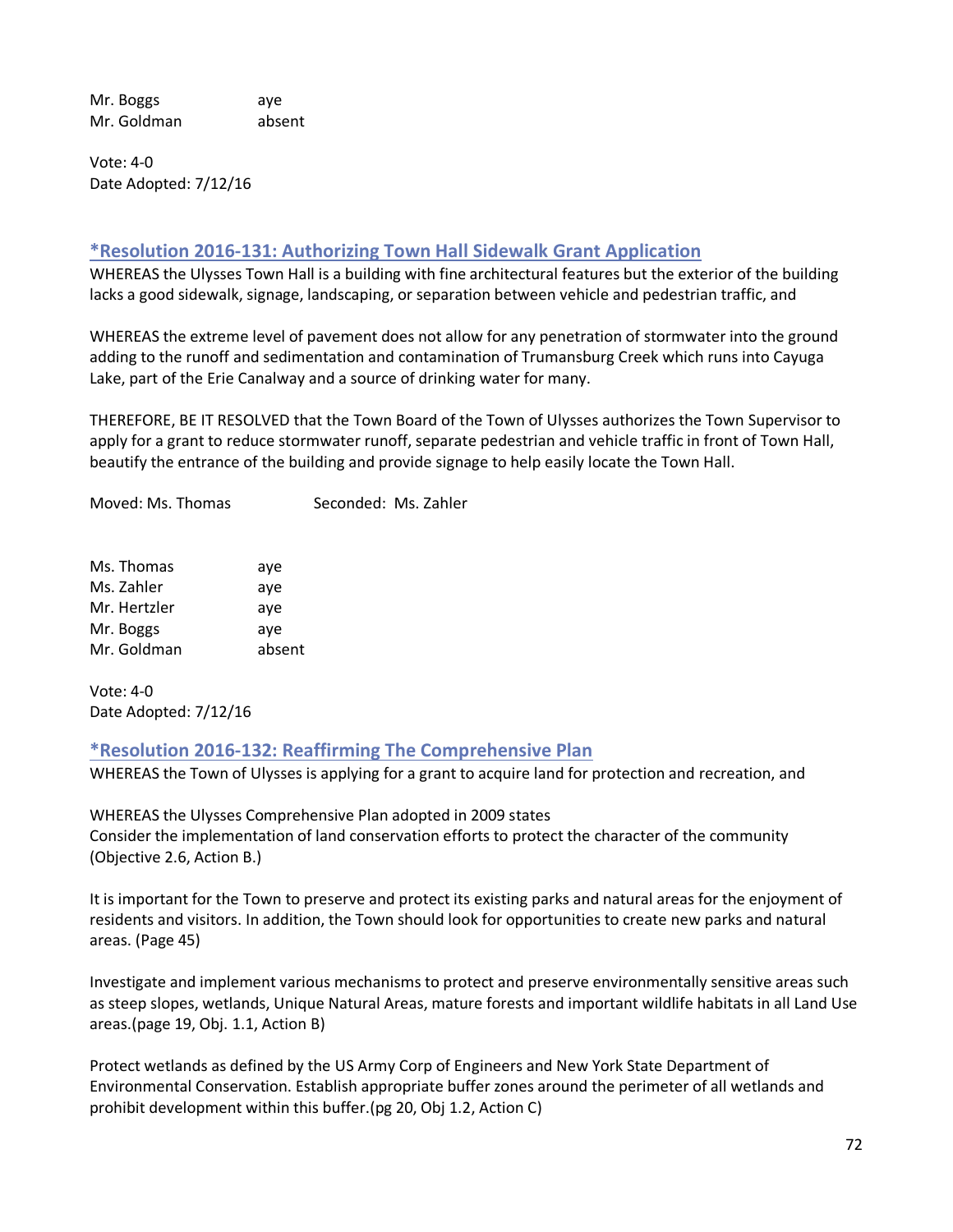Establish regulations to limit development in and near floodplains. .(pg 20, Obj 1.2, Action D) WHEREAS the Ulysses Comprehensive Plan survey results were that 82% of respondents felt Opportunities for outdoor recreation were important or very important and 90% of respondents felt preserving open and green space were important or very important, and

WHEREAS in the Village of Trumansburg's Comprehensive Plan adopted on February 11, 2008, one of the six major sections in their 20-year vision states green space throughout the Village is preserved and maintained to provide residents with the opportunity to connect with nature (pg 8 of the Ulysses Comprehensive Plan) and

THEREFORE BE IT RESOLVED that the Town of Ulysses Town Board reaffirms the Town of Ulysses Comprehensive Plan adopted in 2009.

| Moved: Ms. Thomas                                   |            | Seconded: Mr. Boggs |  |
|-----------------------------------------------------|------------|---------------------|--|
| Ms. Thomas<br>Ms. Zahler                            | aye<br>aye |                     |  |
| Mr. Hertzler                                        | aye        |                     |  |
| Mr. Boggs                                           | aye        |                     |  |
| Mr. Goldman<br>Vote: $4-0$<br>Date Adopted: 7/12/16 | absent     |                     |  |
|                                                     |            |                     |  |

# **\*Resolution 2016-133: Authorizing Snow And Ice Removal Agreement**

WHEREAS the existing Snow and Ice Agreement with Tompkins County has worked well in the past for reimbursement of expenses, and

WHEREAS the Highway Superintendent recommends the extension of the existing Agreement Now, therefore be it

RESOLVED that the Ulysses Town Board authorizes the Town Supervisor to sign the Snow and Ice Agreement with Tompkins County extending the agreement through September 30, 2019.

Moved: Mr. Boggs Seconded: Mr. Hertzler

Ms. Thomas aye Ms. Zahler aye Mr. Hertzler aye Mr. Boggs aye Mr. Goldman absent

Vote: 4-0 Date Adopted: 7/12/16

# **\*Resolution 2016-134: Increase In Pay For Highway Employee**

WHEREAS the Highway Superintendent has requested an increase in pay for a Highway Department employee after working a probationary period of time and acquiring a CDL license,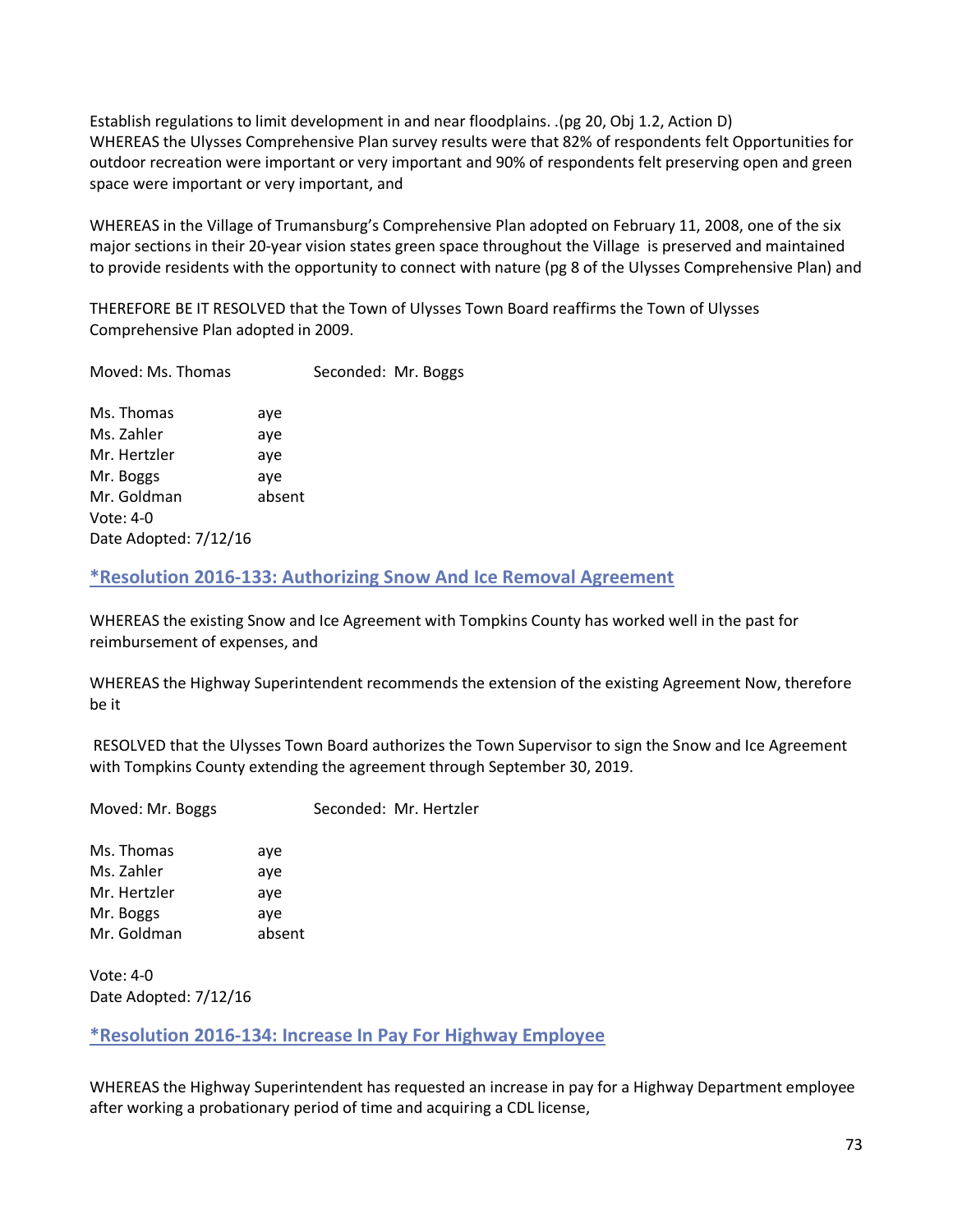THEREFORE, BE IT RESOLVED that the Ulysses Town Board authorizes an increase in pay of \$0.50 an hour to \$17.50 per hour for Scott Stewart.

Moved: Ms. Thomas Seconded: Mr. Boggs

Ms. Thomas aye Ms. Zahler aye Mr. Hertzler aye Mr. Boggs aye Mr. Goldman absent

Vote: 4-0 Date Adopted: 7/12/16

# **\*Resolution 2016-135: Approval Of Minutes: 6/28**

BE IT RESOLVED that the Ulysses Town Board approve the minutes of the 6/28 Public Hearing and 6/28 Regular Town Board meeting with the following change: to remove Mr. Hertzler's name from the "present" section of attendance as he was unable to attend the meeting and hearing.

Moved: Ms. Thomas Seconded: Ms. Zahler

| Ms. Thomas   | aye    |
|--------------|--------|
| Ms. Zahler   | aye    |
| Mr. Hertzler | aye    |
| Mr. Boggs    | aye    |
| Mr. Goldman  | absent |

Vote: 4-0 Date Adopted: 7/12/16

# **JULY 26tH, 2016: REGULAR TOWN BOARD MEETING**

# **\*Resolution 2016-136: Approval Of Meeting Agenda**

BE IT RESOLVED that the Ulysses Town Board approve the agenda for July 26, 2016 with the addition of an executive session for a discussion of salary (promotion) related to a particular person, and the addition of a General Announcements section, and moving the glare study up to the first item on the agenda.

Moved: Ms. Thomas Seconded: Ms. Zahler

| Ms. Thomas   | aye |
|--------------|-----|
| Ms. Zahler   | aye |
| Mr. Hertzler | aye |
| Mr. Boggs    | aye |
| Mr. Goldman  | aye |

Vote: 5-0 Date Adopted: 7/26/16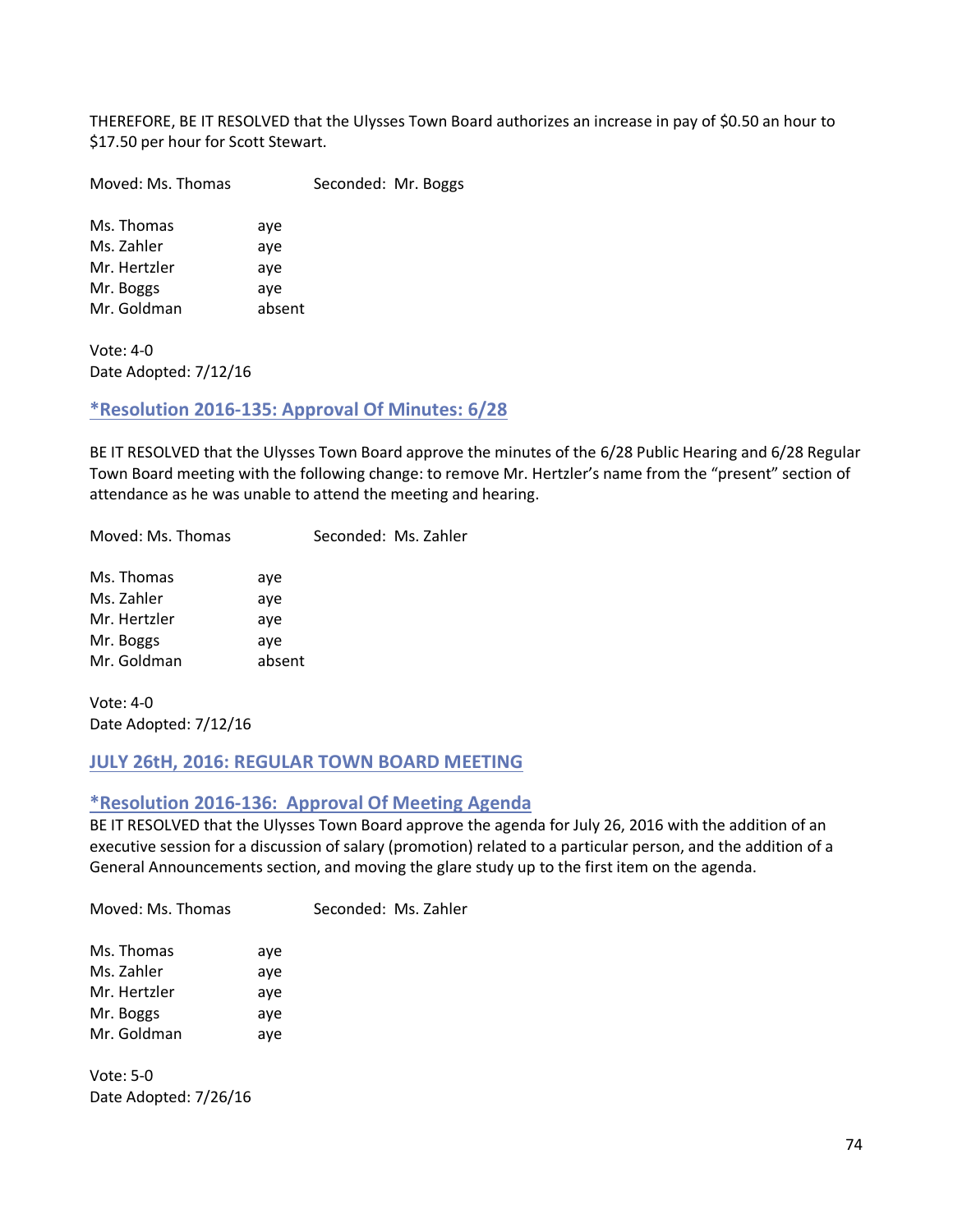# **\*Resolution 2016-137: Approval Of Consultant For Glare Study As Requested By The Planning Board**

WHEREAS, the Planning Board recently approved a major solar installation and is currently reviewing a second solar installation adjacent to the first one; and

WHEREAS, on July 5, 2016, the Planning Board passed the following resolution: "The Planning Board requests a third party review of the previously approved major solar project as well as the project currently under consideration, on issues concerning glare, screening, the design of the project (sloped land, panel orientation), and the proposed planting plan (including types of vegetation);" and

WHEREAS, the Town Environmental Planner contacted two engineering firms to solicit proposals, received only one proposal, and recommends LaBella Associates, D.P.C for the project review;

NOW THEREFORE BE IT RESOLVED that the Town Board of the Town of Ulysses approves LaBella Associates, D.P.C for the review of the major solar projects as requested by the Planning Board, according to the proposal submitted on 7/15/2016 of \$250 with potential additional funding not to exceed \$1000, to fully respond to Planning Board requests including adequate onsite evaluation.

| Moved: Mr. Goldman                       |                   | Seconded: Mr. Boggs |  |
|------------------------------------------|-------------------|---------------------|--|
| Ms. Thomas<br>Ms. Zahler<br>Mr. Hertzler | aye<br>aye<br>aye |                     |  |
| Mr. Boggs<br>Mr. Goldman                 | aye<br>aye        |                     |  |

Vote: 5-0 Date Adopted: 7/26/16

**\*Resolution 2016-138: Scheduling A Public Hearing And Public Information Session For Local Law No. 2 Of 2016: A Local Law Providing For The Abolition Of The Elected Position Of Highway Superintendent And The Creation Of The Appointed Position Of Highway Superintendent Of The Town Of Ulysses**

WHEREAS, Local Law No. 2 of 2016 Providing for the Abolition of the Elected Position of Town Highway Superintendent and Creation of the Appointed Position of Highway Superintendent of the Town of Ulysses was introduced by a Town Board member at a Town Board meeting on July 26, 2016; NOW, BE IT RESOLVED that the Town Board of the Town of Ulysses schedule a Public Hearing on Local Law #2 of 2016 at 7:00pm on Tuesday, August 9, 2016 at the Ulysses Town Hall; and be it further RESOLVED that the Town Board will hold a Public Information Meeting on the proposed Local Law at 6:30pm on Tuesday, August 9, 2016 at the Ulysses Town Hall; and be it further RESOLVED that the Town Clerk publish notice of the Public Hearing as required by law. *TOWN OF ULYSSES, NEW YORK PROPOSED LOCAL LAW NO. 2-2016*

*A LOCAL LAW PROVIDING FOR THE ABOLITION OF THE ELECTED POSITION OF HIGHWAY SUPERINTENDENT AND THE CREATION OF THE APPOINTED POSITION OF HIGHWAY SUPERINTENDENT OF THE TOWN OF ULYSSES Be it enacted by the Town Board of the Town of Ulysses as follows:*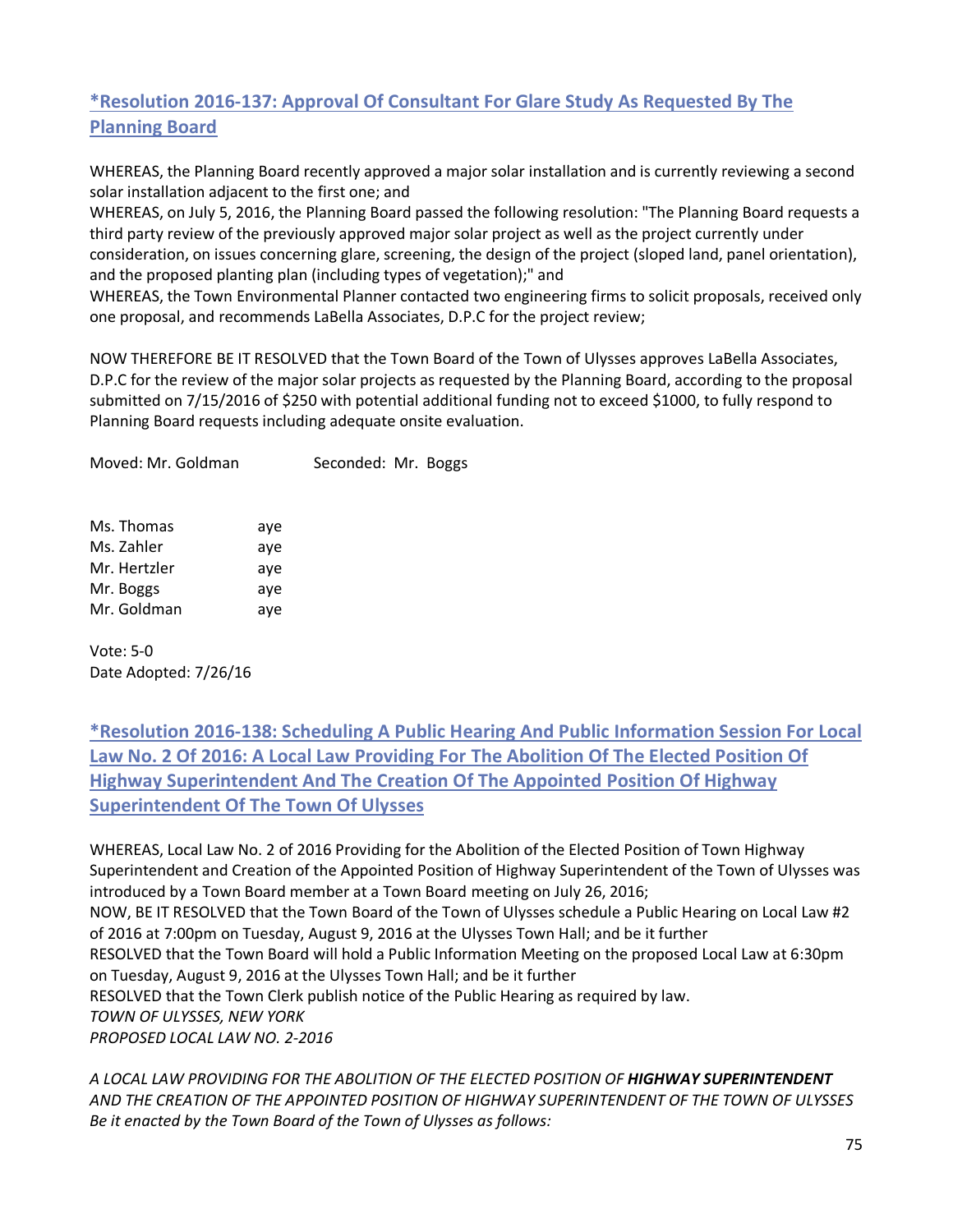# *SECTION 1.*

*This local law is enacted pursuant to Municipal Home Rule Law §§10, 22 and 23. This local law shall supersede any provisions of the Town Law of the State of New York to the contrary, including, but not limited to, Town Law §20 with respect to the method of selection of the Highway Superintendent in the Town of Ulysses, and any other provision of the Town Law providing for or referring to the creation of the elected position of Highway Superintendent.* 

# *SECTION 2.*

*The elected position of the Highway Superintendent in the Town of Ulysses, New York is hereby abolished, effective January 1, 2018, following the expiration of the current elective term of office of the Highway Superintendent on December 31, 2017. The appointed position of Highway Superintendent of the Town of Ulysses, New York is hereby created, effective January 1, 2018.* 

# *SECTION 3.*

*Commencing January 1, 2018, the Highway Superintendent of the Town of Ulysses shall be the person appointed by the Town Board of the Town of Ulysses.* 

# *SECTION 4.*

*The appointed Highway Superintendent shall have such powers and shall perform such duties as are or hereafter may be conferred or imposed by law, and such further duties as the Town Board determines, consistent with applicable law.* 

#### *SECTION 5.*

*This local law shall be subject to a mandatory referendum pursuant to the provisions of §23 of the Municipal Home Rule Law at the general elections to be held on November 8, 2016.* 

# *SECTION 6.*

*This local law shall supersede or repeal any prior inconsistent Local Law.* 

# *SECTION 7.*

*The provisions of this local law are severable. If any court of competent jurisdiction decides that any section, clause, sentence, part or provision of this local law is illegal, invalid, or unconstitutional, such decision shall not affect, impair, or invalidate any of the remaining sections clauses, sentences, parts, or provisions of the Local Law.* 

# *SECTION 8.*

*This local law shall take effect upon the affirmative vote of a majority of the qualified electors voting thereon at the general election on November 8, 2016, and the filing with the Secretary of State in accordance with the applicable provisions of law.*

Moved: Ms. Zahler Seconded: Mr. Goldman

Ms. Thomas aye Ms. Zahler aye Mr. Hertzler aye Mr. Boggs aye Mr. Goldman aye

Vote: 5-0 Date Adopted: 7/26/16

**\*Resolution 2016-139: Scheduling A Public Hearing And Public Information Session For Local Law No. 3 Of 2016: A Local Law Providing For The Abolition Of The Elected Position Of Town Clerk And The Creation Of The Appointed Position Of Town Clerk Of The Town Of Ulysses**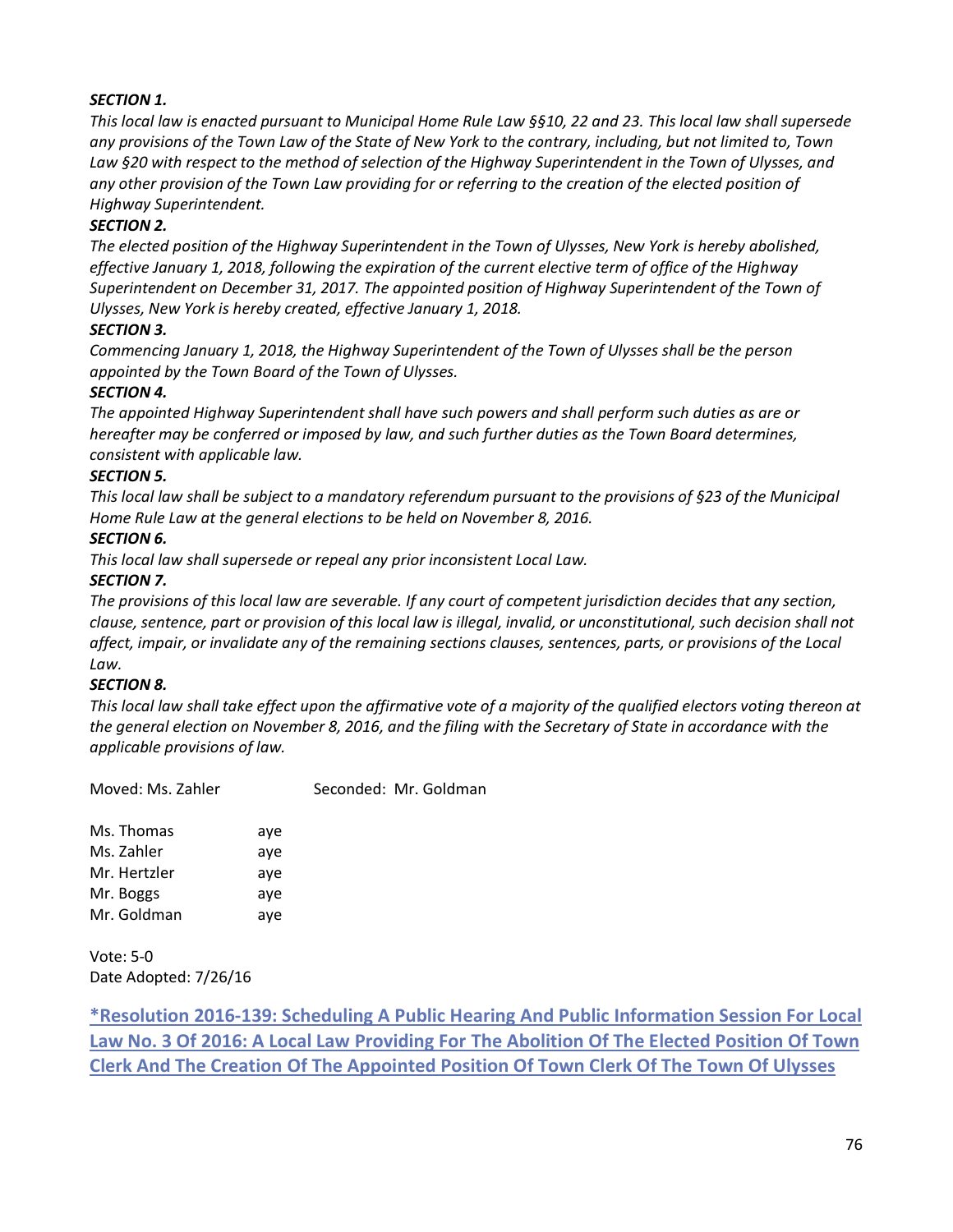WHEREAS, Local Law No. 3 of 2016 Providing for the Abolition of the Elected Position of Town Clerk and Creation of the Appointed Position of Town Clerk of the Town of Ulysses was introduced by a Town Board member at a Town Board meeting on July 26, 2016;

NOW, BE IT RESOLVED that the Town Board of the Town of Ulysses schedule a Public Hearing on Local Law #3 of 2016 at 7:00pm on Tuesday, August 9, 2016 at the Ulysses Town Hall; and be it further RESOLVED that the Town Board will hold a Public Information Meeting on the proposed Local Law at 6:30pm

on Tuesday, August 9, 2016 at the Ulysses Town Hall; and be it further

RESOLVED that the Town Clerk publish notice of the Public Hearing as required by law.

*TOWN OF ULYSSES, NEW YORK PROPOSED LOCAL LAW NO. 3-2016 Be it enacted by the Town Board of the Town of Ulysses as follows:*

# *SECTION 1.*

*This local law is enacted pursuant to Municipal Home Rule Law §§10, 22 and 23. This local law shall supersede any provisions of the Town Law of the State of New York to the contrary, including, but not limited to, Town*  Law §20 with respect to the method of selection of the Town Clerk in the Town of Ulysses, and any other *provision of the Town Law providing for or referring to the creation of the elected position of Town Clerk. SECTION 2.* 

*The elected position of the Town Clerk in the Town of Ulysses, New York is hereby abolished, effective January 1, 2018, following the expiration of the current elective term of office of the Town Clerk on December 31, 2017. The appointed position of Town Clerk of the Town of Ulysses, New York is hereby created, effective January 1, 2018.* 

# *SECTION 3.*

*Commencing January 1, 2018, the Town Clerk of the Town of Ulysses shall be the person appointed by the Town Board of the Town of Ulysses.* 

# *SECTION 4.*

*The appointed Town Clerk shall have such powers and shall perform such duties as are or hereafter may be conferred or imposed by law, and such further duties as the Town Board determines, consistent with applicable law.* 

# *SECTION 5.*

*This local law shall be subject to a mandatory referendum pursuant to the provisions of §23 of the Municipal Home Rule Law at the general election to be held on November 8, 2016.* 

# *SECTION 6.*

*This local law shall supersede or repeal any prior inconsistent Local Law.* 

# *SECTION 7.*

*The provisions of this local law are severable. If any court of competent jurisdiction decides that any section, clause, sentence, part or provision of this local law is illegal, invalid, or unconstitutional, such decision shall not affect, impair, or invalidate any of the remaining sections clauses, sentences, parts, or provisions of the Local Law.* 

# *SECTION 8.*

*This local law shall take effect upon the affirmative vote of a majority of the qualified electors voting thereon at the general election on November 8, 2016, and the filing with the Secretary of State in accordance with the applicable provisions of law.*

| Moved: Ms. Zahler |     | Seconded: Mr. Boggs |
|-------------------|-----|---------------------|
| Ms. Thomas        | ave |                     |
| Ms. Zahler        | ave |                     |
| Mr. Hertzler      | ave |                     |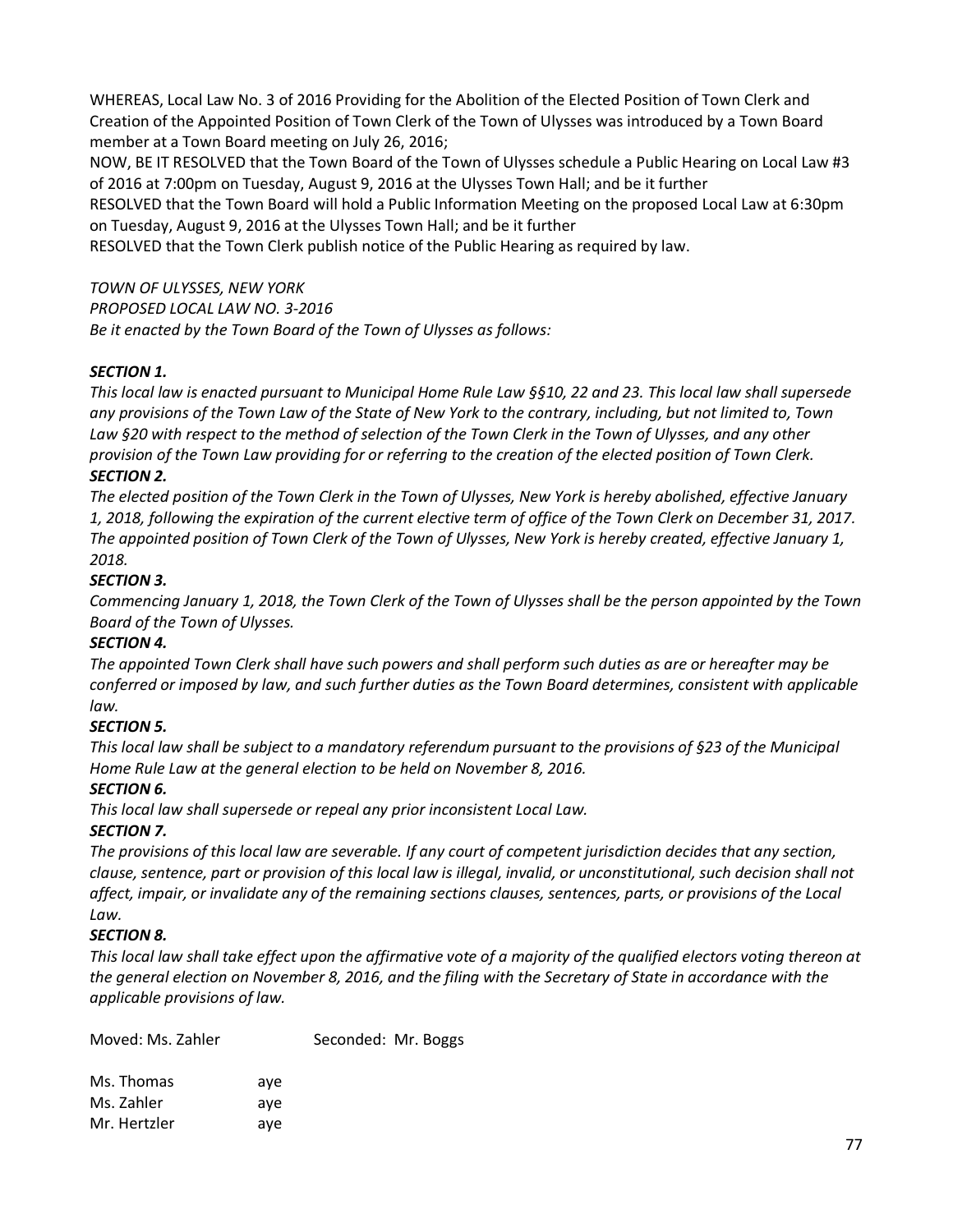Mr. Boggs aye Mr. Goldman aye

Vote: 5-0 Date Adopted: 7/26/16

# **\*Resolution 2016-140: Local Law No. 4 Of 2016—Override The Tax Levy Limit Established In General Municipal Law §3- C**

BE IT RESOLVED that the Town Board of the Town of Ulysses will hold a Public Hearing on the proposed Local Law # 4 of 2016 to override the NYS tax levy limit as allowed by General Municipal Law. The Public Hearing will be on August 9, 2016 at 6:00 pm at the Ulysses Town Hall at 10 Elm St. Trumansburg, NY.

### *LOCAL LAW NUMBER 4 of 2016, TO OVERRIDE THE TAX LEVY LIMIT ESTABLISHED IN GENERAL MUNICIPAL LAW §3- C*

*Be it enacted by the Town Board of the Town of Ulysses as follows:* 

*Section 1. Legislative Intent: It is the intent of this local law to override the limit on the amount of real property taxes that may be levied by the Town of Ulysses, County of Tompkins pursuant to General Municipal Law §3-c, and to allow the Town of Ulysses, County of Tompkins to adopt a town budget for (a) town purposes, (b) fire protection districts, and (c) any other special or improvement district, and Town improvements provided pursuant to Town Law Article 12-C, governed by the Town Board for the fiscal year beginning January 1, 2017 and ending December 31, 2017 that requires a real property tax levy in excess of the "tax levy limit" as defined by General Municipal Law §3-c.* 

*Section 2. Authority: This local law is adopted pursuant to subdivision 5 of General Municipal Law §3-c, which expressly authorizes the Town Board to override the tax levy limit by the adoption of a local law approved by vote of at least sixty percent (60%) of the Town Board.* 

*Section 3. Tax Levy Limit Override: The Town Board of the Town of Ulysses, County of Tompkins is hereby authorized to adopt a budget for the fiscal year 2017 that requires a real property tax levy in excess of the limit specified in General Municipal Law §3-c.* 

*Section 4. Severability: If any clause, sentence, paragraph, subdivision, or part of this Local Law or the application thereof to any person, firm or corporation, or circumstance, shall be adjusted by any court of competent jurisdiction to be invalid or unconstitutional, such order or judgment shall not affect, impair, or invalidate the remainder thereof, but shall be confined in its operation to the clause, sentence, paragraph, subdivision, or part of this Local Law or in its application to the person, individual, firm or corporation or circumstance, directly involved in the controversy in which such judgment or order shall be rendered. Section 5. Effective date: This local law shall take effect immediately upon filing with the Secretary of State.*

Moved: Ms. Thomas Seconded: Ms. Zahler

| Ms. Thomas   | aye |
|--------------|-----|
| Ms. Zahler   | aye |
| Mr. Hertzler | aye |
| Mr. Boggs    | aye |
| Mr. Goldman  | aye |

Vote: 5-0 Date Adopted: 7/26/16

**Resolution 2016-141: Changing Code Enforcement Pay From Hourly To Salary**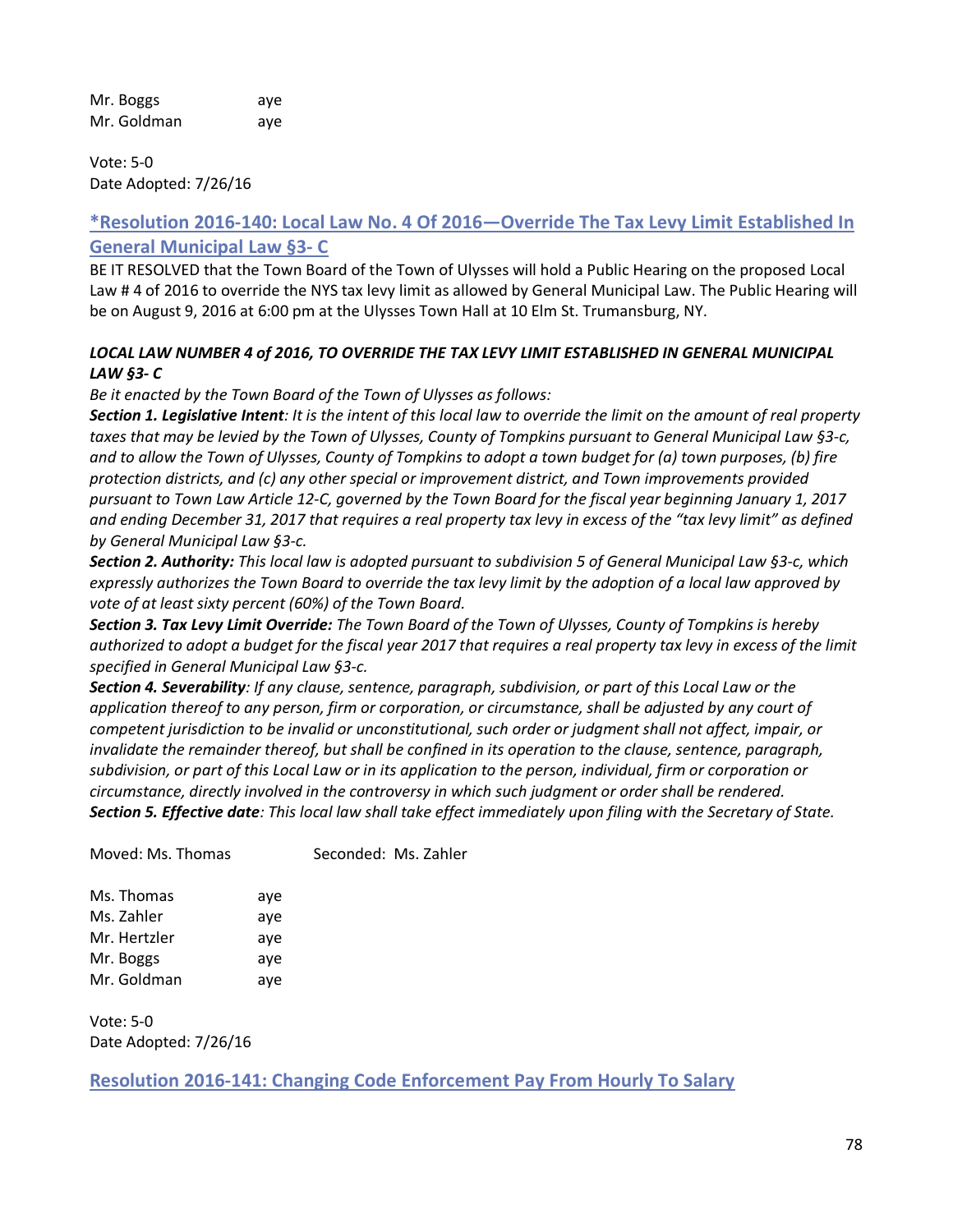BE IT RESOLVED that the Town Board of the Town of Ulysses authorizes the pay for the Code Enforcement Officer and Building Inspector to be changed from hourly to a salaried position based on his current hourly rate of pay effective as of 7/31/2016.

Moved: Ms. Thomas Seconded: Mr. Goldman

Ms. Thomas aye Ms. Zahler aye Mr. Hertzler aye Mr. Boggs aye Mr. Goldman aye

Vote: 5-0 Date Adopted: 7/26/16

# **\*Resolution 2016-142: Approval Of Minutes: 7/12/16**

BE IT RESOLVED that the Ulysses Town Board approve the minutes of 7/12/16 as amended by Ms. Zahler and Ms. Thomas.

Moved: Ms. Thomas Seconded: Mr. Goldman

| Ms. Thomas   | aye |
|--------------|-----|
| Ms. Zahler   | aye |
| Mr. Hertzler | aye |
| Mr. Boggs    | aye |
| Mr. Goldman  | aye |

Vote: 5-0 Date Adopted: 7/26/16

# **AUGUST 9TH, 2016: REGULAR TOWN BOARD MEETING**

# **\*Resolution 2016-143: Approval Of Meeting Agenda**

BE IT RESOLVED that the Ulysses Town Board approve the agenda for August 9, 2016 with the change of moving up the resolutions of local laws 2 and 3 to the next items.

Moved: Mr. Hertzler Seconded: Mr. Goldman

Ms. Thomas aye Ms. Zahler aye Mr. Hertzler aye Mr. Boggs aye Mr. Goldman aye

Vote: 5-0 Date Adopted: 8/9/16

**\*Resolution 2016-144: Consideration Of Adoption Of Local Law No. 2 Of 2016: A Local Law Providing For The Abolition Of The Elected Position Of Highway Superintendent And The**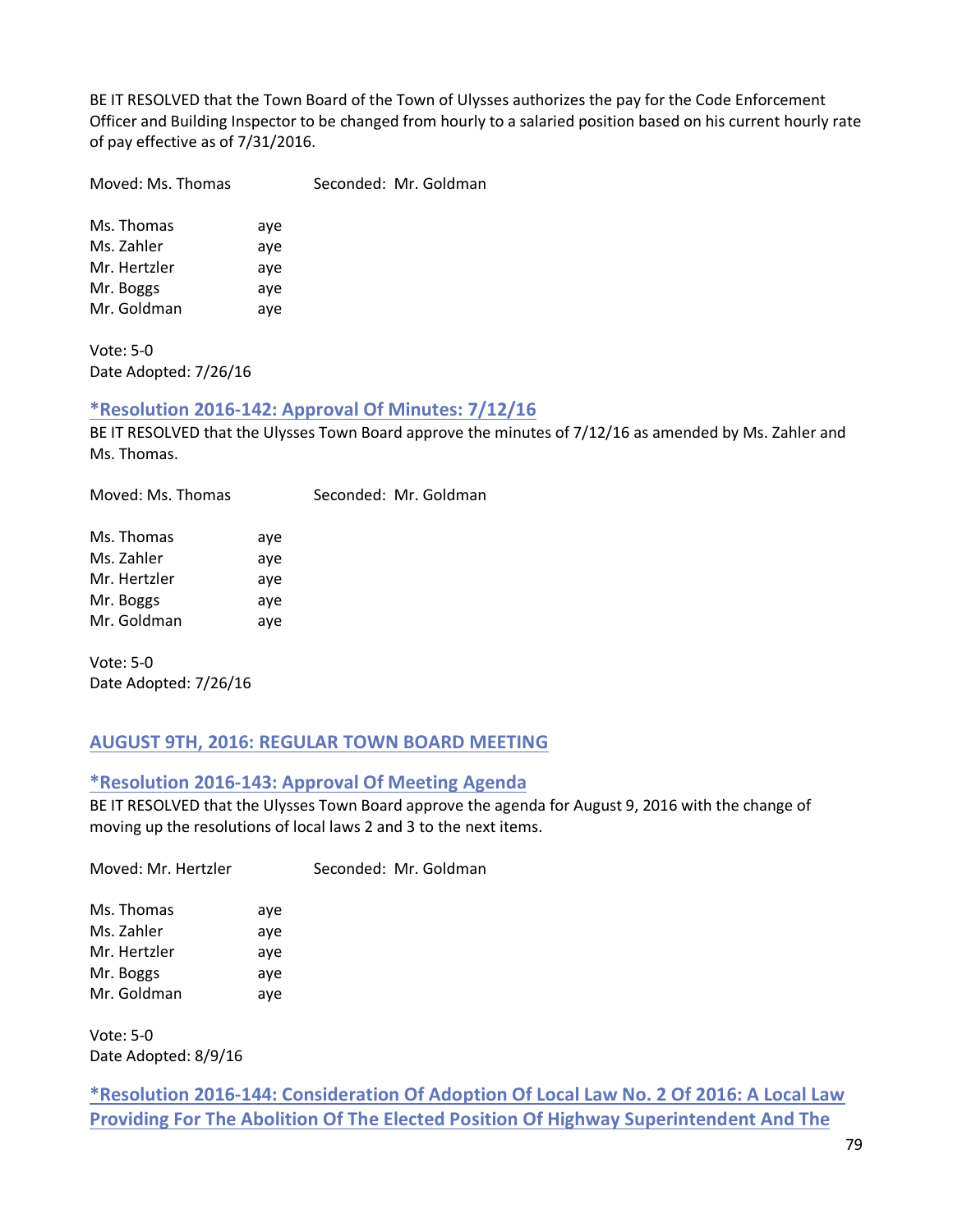# **Creation Of The Appointed Position Of Highway Superintendent Of The Town Of Ulysses**

WHEREAS, the Town has the authority to adopt the local law referred to above (hereafter "the Local Law No. 2") pursuant to §§10, 22 and 23 of the New York State Municipal Home Rule Law; and

WHEREAS the final version of Local Law No. 2 of 2016 was presented to the Ulysses Town Board at a Town Board meeting on Tuesday, July 26, 2016; and

WHEREAS the Public Hearing date was set by resolution of the Ulysses Town Board on Tuesday, July 26, 2016, for the Public Hearing to be on August 9, 2016 at 7:00 p.m. at the Ulysses Town Hall; and

WHEREAS, notice of a public hearing on Local Law No. 2 was advertised as required by law in the Ithaca Journal on Saturday, July 30, 2016, and

WHEREAS, said public hearing was duly held on said date, time and place and all parties in attendance were permitted an opportunity to speak in favor of or in opposition to the Local Law, or any part thereof; and

WHEREAS a Public Information Meeting was held on both March 8, 2016 and also August 9, 2016 at 6:30 p.m., and

WHEREAS the Ulysses Town Highway Superintendent's duties are fundamentally apolitical, and

WHEREAS, in New York State, all cities and villages, and many towns appoint their Highway Superintendents; and

WHEREAS there are no minimum job-related qualifications for a person to run for this elected position, and

WHEREAS, elected officials cannot be supervised by or held accountable by anyone except the electorate; and

WHEREAS, if an elected Town Highway Superintendent does not perform his or her duties, the Town Board cannot discipline or remove him or her from office; and

WHEREAS the duties of Town Highway Superintendent require a great deal of skill and training to be performed effectively but training cannot be required of an elected officer, and

WHEREAS, changing the position from elected to appointed allows the town the option of drawing applicants from a wider geographic area in the event the position becomes vacant; and

WHEREAS, by changing the position from elected to appointed , the Town of Ulysses can assure that its residents receive the highest quality services from a well-qualified employee who is held accountable for full performance of all required duties; and

WHEREAS this proposed local law should not be considered a reflection on the performance of the current Acting Town Highway Superintendent who is efficient, courteous and properly trained.

NOW, THEREFORE, BE IT RESOLVED that the Town Board of the Town of Ulysses adopts and enacts Local Law #2 of 2016 entitled "A LOCAL LAW PROVIDING FOR THE ABOLITION OF THE ELECTED POSITION OF TOWN HIGHWAY SUPERINTENDENT AND CREATION OF THE APPOINTED POSITION OF HIGHWAY SUPERINTENDENT OF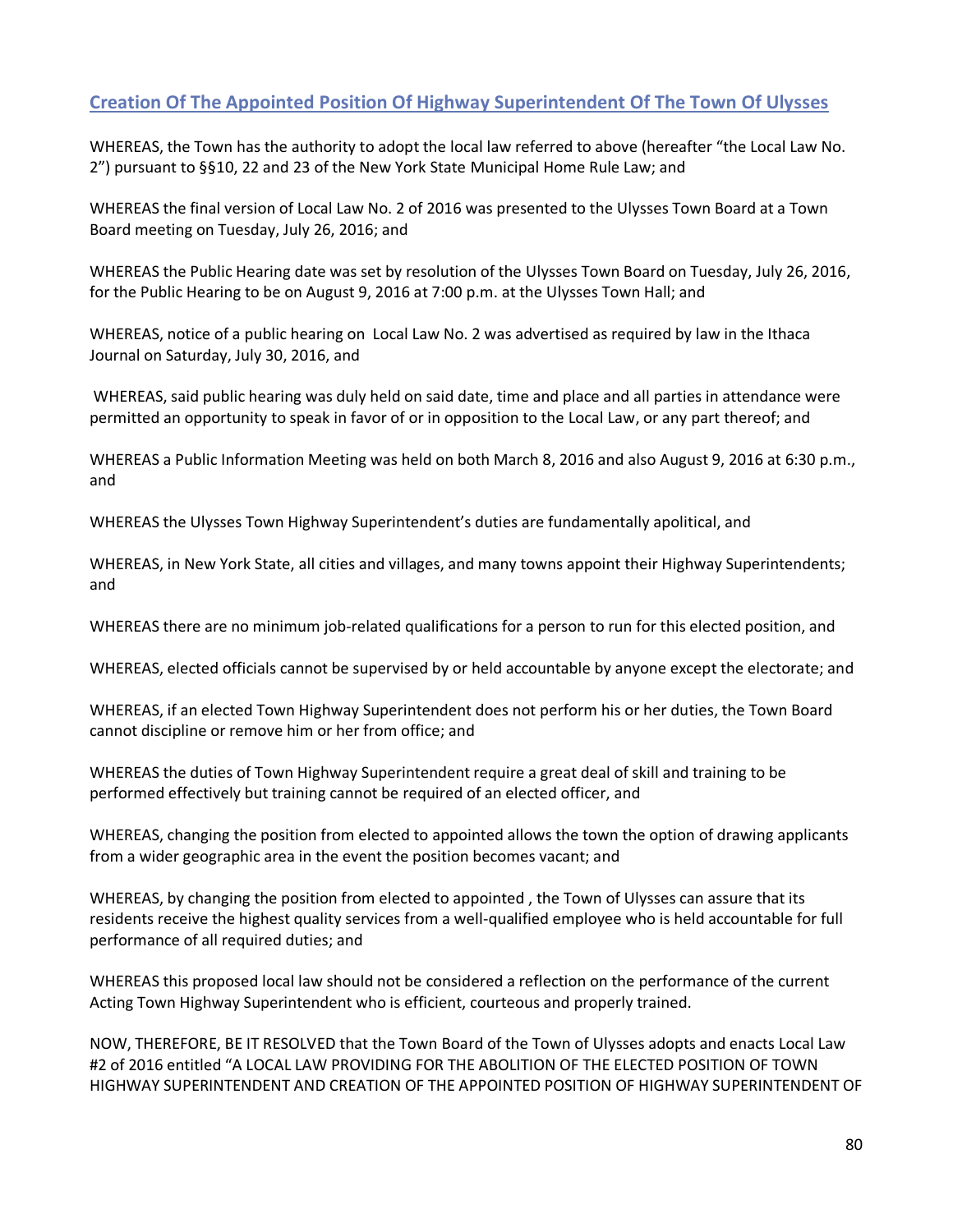THE TOWN OF ULYSSES", a copy of which is attached hereto (see appendix A) and made a part of this resolution; and it is further

RESOLVED that the Local Law is adopted subject to a mandatory referendum pursuant to the provisions of §23 of the Municipal Home Rule Law; and further

RESOLVED that the referendum will be held at the general elections to be held on November 8, 2016; and it is further

RESOLVED that if this local law is approved by the affirmative vote of a majority of the qualified electors voting thereon at the general election on November 8, 2016, the Town Clerk shall file this local law with the Secretary of State as required by law and notify the Town Supervisor when the local law is in effect.

Moved: Ms. Thomas Seconded: Mr. Hertzler

(A roll-call vote was called by the clerk)

| Ms. Thomas   | aye |
|--------------|-----|
| Ms. Zahler   | aye |
| Mr. Hertzler | nay |
| Mr. Boggs    | aye |
| Mr. Goldman  | aye |

Vote: 4-1 Date Adopted: 8/9/16

**\*Resolution 2016-145: Consideration Of Adoption Of Local Law No. Local Law No. 3 Of 2016--A Local Law Providing For The Abolition Of The Elected Position Of Town Clerk And Creation Of The Appointed Position Of Town Clerk Of The Town Of Ulysses**

WHEREAS, the Town has the authority to adopt the local law referred to above (hereafter "the Local Law") pursuant to §§10, 22 and 23 of the New York State Municipal Home Rule Law; and

WHEREAS the final version of Local Law No. 3 of 2016 was presented to the Ulysses Town Board at a Town Board meeting on Tuesday, July 26, 2016; and

WHEREAS the Public Hearing date was set by resolution of the Ulysses Town Board on Tuesday, July 26, 2016, for the Public Hearing to be on August 9, 2016 at 7:00 p.m. at the Ulysses Town Hall; and

WHEREAS, notice of a public hearing on Local Law No. 3 was advertised as required by law in the Ithaca Journal on Saturday, July 30 2016, and

WHEREAS, said public hearing was duly held on said date, time and place and all parties in attendance were permitted an opportunity to speak in favor of or in opposition to the Local Law, or any part thereof; and

WHEREAS a Public Information Meeting was held on both March 8, 2016 and also August 9, 2016 at 6:30 p.m., and

WHEREAS the Town Clerk's duties are fundamentally apolitical, and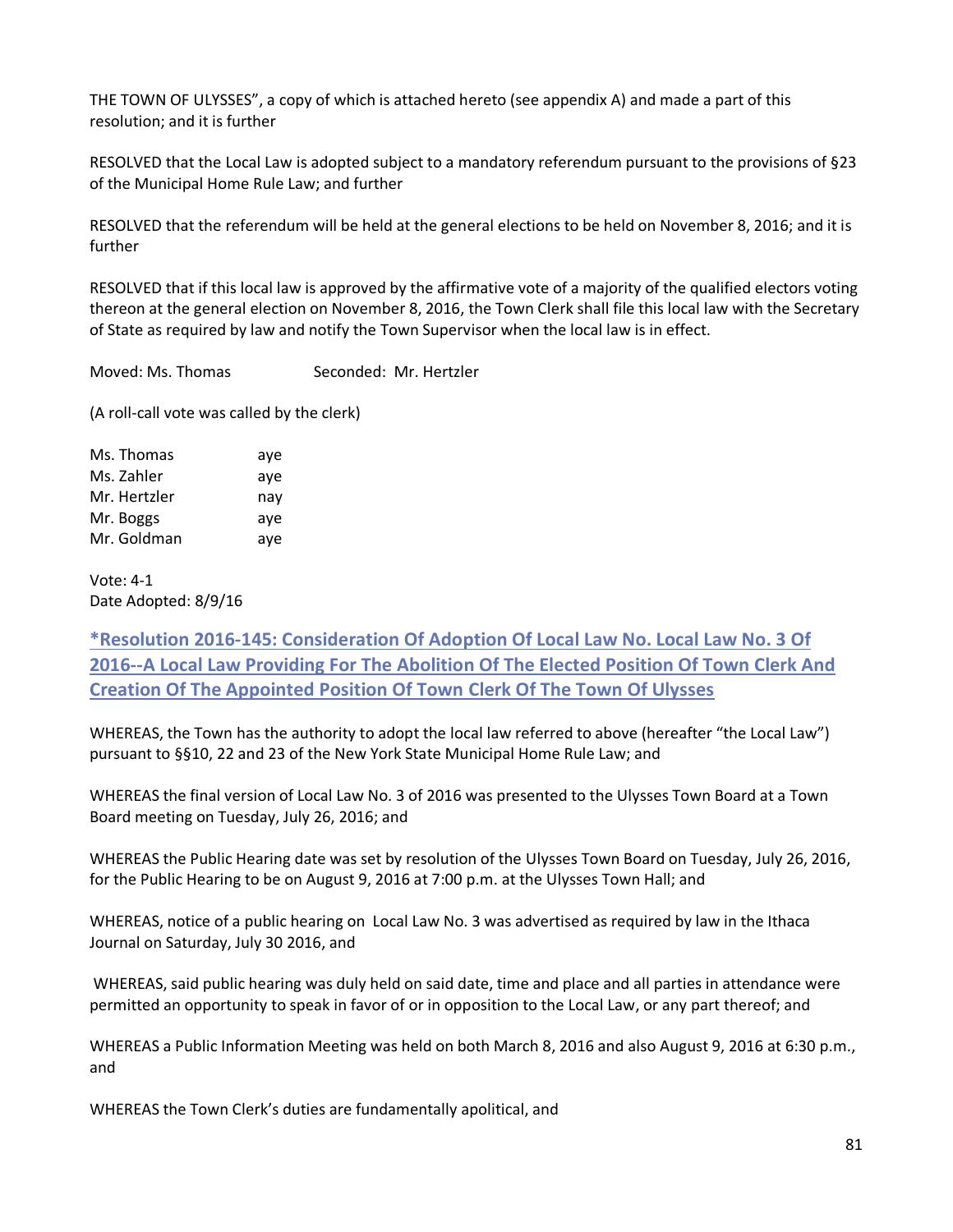WHEREAS, in New York State, all cities and villages, and many towns appoint their Clerks; and

WHEREAS there are no minimum job-related qualifications for a person to run for this elected position, and

WHEREAS, elected officials cannot be supervised by or held accountable by anyone except the electorate; and

WHEREAS, if an elected Town Clerk does not perform his or her duties, the Town Board cannot discipline or remove him or her from office; and

WHEREAS the duties of Town Clerk require a great deal of skill and training to be performed effectively but training cannot be required of an elected officer, and

WHEREAS, changing the position from elected to appointed allows the town the option of drawing applicants from a wider geographic area in the event the position becomes vacant; and

WHEREAS, by changing the position from elected to appointed, the Town of Ulysses can assure that its residents receive the highest quality services from a well-qualified employee who is held accountable for full performance of all required duties;

WHEREAS this proposed local law should not be considered a reflection on the performance of the current Town Clerk who is efficient, courteous and has taken the initiative to be properly trained.

NOW, THEREFORE, BE IT RESOLVED that the Town Board of the Town of Ulysses adopts and enacts Local Law #3 of 2016 entitled "A LOCAL LAW PROVIDING FOR THE ABOLITION OF THE ELECTED POSITION OF TOWN CLERK AND CREATION OF THE APPOINTED POSITION OF TOWN CLERK OF THE TOWN OF ULYSSES", a copy of which is attached hereto (see Appendix B) and made a part of this resolution; and it is further

RESOLVED that the Local Law is adopted subject to a mandatory referendum pursuant to the provisions of §23 of the Municipal Home Rule Law; and it is further

RESOLVED that the referendum will be held at the general elections to be held on November 8, 2016; and it is further

RESOLVED, that if this local law is approved by the affirmative vote of a majority of the qualified electors voting thereon at the general election on November 8, 2016, the Town Clerk shall file this local law with the Secretary of State as required by law and notify the Town Supervisor when the local law is in effect.

Moved: Mr. Hertzler Seconded: Mr. Boggs

(A roll-call vote was called by the clerk)

| Ms. Thomas   | aye |
|--------------|-----|
| Ms. Zahler   | aye |
| Mr. Hertzler | nay |
| Mr. Boggs    | aye |
| Mr. Goldman  | aye |

Vote: 4-1 Date Adopted: 8/9/16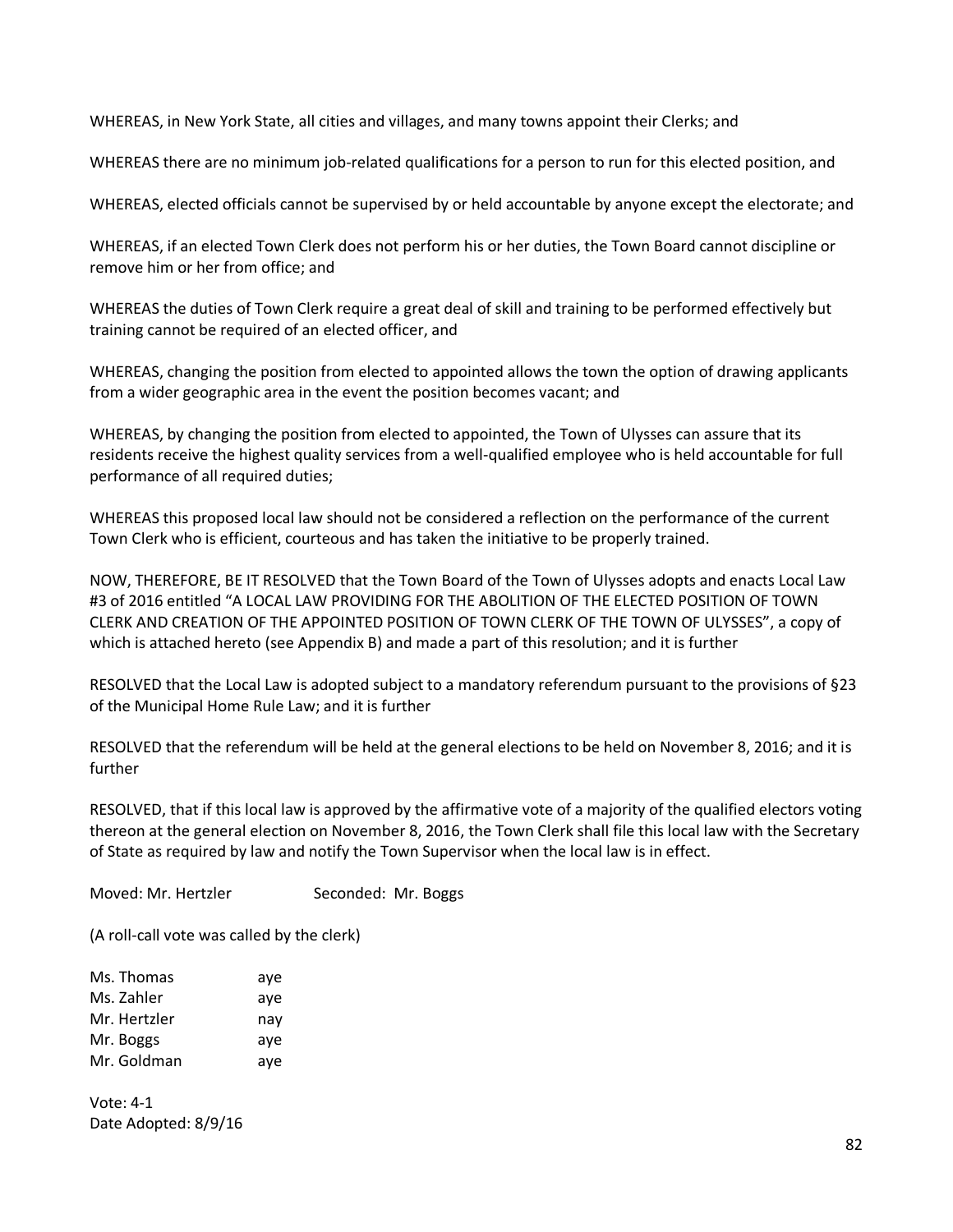# **\*Resolution 2016-146: Local Law No. 4 Of 2016—Override The Tax Levy Limit Established In General Municipal Law §3- C**

WHEREAS, municipalities of the State of New York are limited in the amount of real property taxes that may be levied each year under the tax levy limit established in General Municipal Law §3-c, and

WHEREAS, subdivision 5 of General Municipal Law §3-c expressly authorizes a municipality to override the tax levy limit if the town government decides to adopt a budget with a property tax levy that exceeds the level set by the State, by the adoption of a local law approved by vote of at least sixty percent (60%) of the governing body, and

WHEREAS the final version of Local Law No. 4 of 2016 was presented to the Ulysses Town Board at a Town Board meeting on Tuesday, July 26, 2016; and

WHEREAS the Public Hearing date was set by resolution of the Ulysses Town Board on Tuesday, July 26, 2016, for the Public Hearing to be on August 9, 2016 at 6:00 p.m. at the Ulysses Town Hall; and

WHEREAS, notice of a public hearing on Local Law No. 4 was advertised as required by law in the Ithaca Journal on Saturday, July 30, 2016, and

WHEREAS, said public hearing was duly held on August 9, 2016, and all parties in attendance were permitted an opportunity to speak in favor of or in opposition to the Local Law entitled "A LOCAL LAW TO OVERRIDE THE TAX LEVY LIMIT ESTABLISHED IN GENERAL MUNICIPAL LAW §3- C", or any part thereof; and

WHEREAS, the Town Board of the Town of Ulysses reviewed and discussed a proposed local law to override the tax levy limit, and

WHEREAS, information from New York State that enables calculation of the Town's 2017 property tax cap is not available until late summer, and

WHEREAS it appears the levy limit will be 0.6% and until the tentative budget is ready at the end of September, it is impossible to know whether the Town will be able to stay under this potential limit; and

WHEREAS by the time the town knows if it can stay within the tax levy limit, it is too late to file a local law to override the tax levy limit.

WHEREAS, in the event the Town of Ulysses annual tax levy exceeds the allowable tax levy limit due to their own decisions or cost increases outside their control, New York State has the authority to penalize the Town unless the Town has formally given itself permission to exceed the tax cap, and

WHEREAS, adopting this local law is not predictive of the final tax levy but will provide the Town of Ulysses Town Board the flexibility to exceed the Property Tax Cap if it is deemed necessary, and

THEREFORE BE IT RESOLVED that the Town of Ulysses Town Board enacts a local law to override the tax levy limit for the fiscal year 2016, as follows:

# LOCAL LAW NUMBER 4 of 2016, TO OVERRIDE THE TAX LEVY LIMIT ESTABLISHED IN GENERAL MUNICIPAL LAW §3- C

Be it enacted by the Town Board of the Town of Ulysses as follows:

Section 1. Legislative Intent: It is the intent of this local law to override the limit on the amount of real property taxes that may be levied by the Town of Ulysses, County of Tompkins pursuant to General Municipal Law §3-c, and to allow the Town of Ulysses, County of Tompkins to adopt a town budget for (a) town purposes, (b) fire protection districts, and (c) any other special or improvement district, and Town improvements provided pursuant to Town Law Article 12-C, governed by the Town Board for the fiscal year beginning January 1, 2017 and ending December 31, 2017 that requires a real property tax levy in excess of the "tax levy limit" as defined by General Municipal Law §3-c.

Section 2. Authority: This local law is adopted pursuant to subdivision 5 of General Municipal Law §3-c, which expressly authorizes the Town Board to override the tax levy limit by the adoption of a local law approved by vote of at least sixty percent (60%) of the Town Board.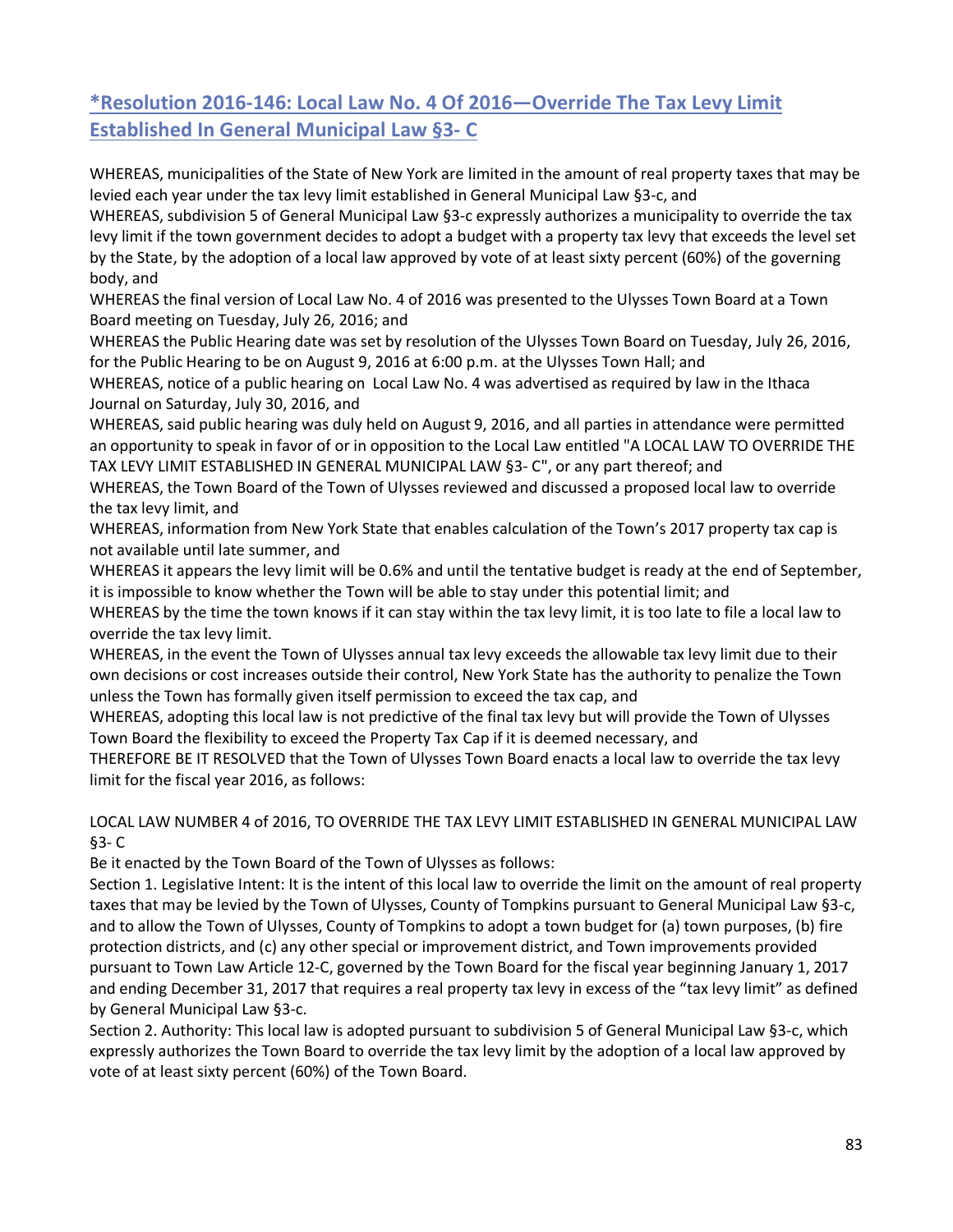Section 3. Tax Levy Limit Override: The Town Board of the Town of Ulysses, County of Tompkins is hereby authorized to adopt a budget for the fiscal year 2017 that requires a real property tax levy in excess of the limit specified in General Municipal Law §3-c.

Section 4. Severability: If any clause, sentence, paragraph, subdivision, or part of this Local Law or the application thereof to any person, firm or corporation, or circumstance, shall be adjusted by any court of competent jurisdiction to be invalid or unconstitutional, such order or judgment shall not affect, impair, or invalidate the remainder thereof, but shall be confined in its operation to the clause, sentence, paragraph, subdivision, or part of this Local Law or in its application to the person, individual, firm or corporation or circumstance, directly involved in the controversy in which such judgment or order shall be rendered. Section 5. Effective date: This local law shall take effect immediately upon filing with the Secretary of State. AND FURTHER RESOLVED, that the Town Clerk file this local law with the Secretary of State as required by law and notify the Town Supervisor when the local law is in effect.

Moved: Mr. Goldman Seconded: Mr. Boggs

| Ms. Thomas   | aye |
|--------------|-----|
| Ms. Zahler   | aye |
| Mr. Hertzler | aye |
| Mr. Boggs    | aye |
| Mr. Goldman  | aye |
|              |     |

Vote: 5-0 Date Adopted: 8/9/16

# **\*Resolution 2016-147-: In Support Of Tompkins Consolidated Area Transit, Inc.**

WHEREAS, Tompkins Consolidated Area Transit, Inc. (TCAT) operates an outstanding public transportation service that provides people in the Town of Ulysses with mobility and access to employment, community resources, medical care, and recreational opportunities, and

WHEREAS, every day people in the Town of Ulysses depend on TCAT to provide a basic and essential mobility service that is relied upon, particularly by those without access to a car, and

WHEREAS, to respond to fiscal pressures and a shortage of drivers, TCAT has been forced to make significant cuts in service, and

WHEREAS, these potentially permanent cuts in service will disproportionately affect working poor families, immigrants, and students, and

WHEREAS, in the Town of Ulysses there is a large number of residents who are members of young families, senior citizens on fixed incomes, immigrants, students, and people who work and earn less than a living wage who regularly depend on the services of TCAT,

WHEREAS, the Town of Ulysses has requested increased services in the evenings to support local businesses and to enable town residents working in Ithaca to access public transportation in the evening hours,

NOW THEREFORE BE IT RESOLVED, That the Town of Ulysses encourages municipalities in Tompkins County to promote and advocate on behalf of TCAT and consider ways to alleviate the burden of meeting transportation needs of the community, such as creating more Park and Ride hubs, creating more trails and greenways for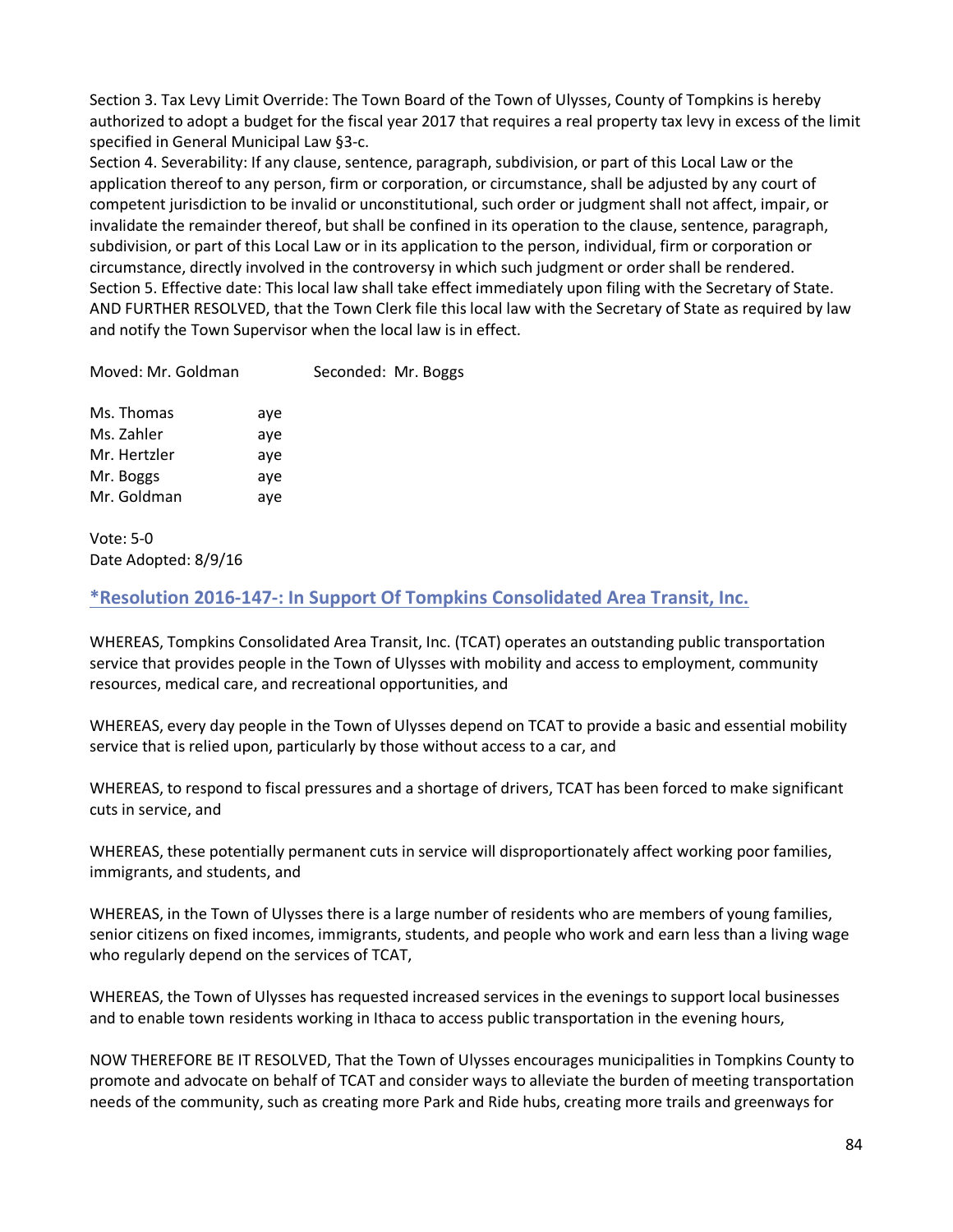walking and bicycling, supporting more rideshare opportunities in towns, villages, the local mall, shopping centers, parks, and business centers, and be it

FURTHER RESOLVED, That the Town of Ulysses supports promoting creative solutions such as Gadabout and FISH (Friends In Service Helping), and keeping the public transit needs of our residents high on our municipal agendas, and be it

FURTHER RESOLVED, That the Town of Ulysses calls upon Tompkins County's State Representatives to encourage all New York State Legislators to recognize and financially support public transit and its vital role in our battle against poverty and in meeting our economic development goals, and

FURTHER RESOLVED, That a copy of this resolution be forwarded to all municipalities in Tompkins County, United States Senators Schumer and Gillibrand, United States Congressman Tom Reed; New York State Assemblywoman Lifton, New York State Senators Seward, O'Mara, and Nozzolio, New York State Governor Cuomo, and President Obama.

| Moved: Mr. Boggs | Seconded: Ms. Thomas |
|------------------|----------------------|
|                  |                      |

| Ms. Thomas   | aye |
|--------------|-----|
| Ms. Zahler   | aye |
| Mr. Hertzler | aye |
| Mr. Boggs    | nay |
| Mr. Goldman  | aye |

Vote: 4-1 Date Adopted: 8/9/16

# **\*Resolution 2016-148: Approval Of Minutes: 7/26**

BE IT RESOLVED that the Ulysses Town Board approve the minutes of 7/26 as edited by Ms. Thomas and Zahler.

| Moved: Ms. Thomas |     | Seconded: Mr. Goldman |
|-------------------|-----|-----------------------|
| Ms. Thomas        | ave |                       |

Ms. Zahler aye Mr. Hertzler aye Mr. Boggs aye Mr. Goldman aye

Vote: 5-0 Date Adopted: 8/9/16

# **\*Resolution 2016-149: Budget Modifications**

BE IT RESOLVED that the Ulysses Town Board approve the attached budget modifications: **A FUND BUDGET MODIFICATIONS**

| A1110.121                    | Town Justice Clerk Special Projects PS | Create   | $- -$   |    |
|------------------------------|----------------------------------------|----------|---------|----|
| Per board resolution 2016-85 |                                        |          |         |    |
| A1110.121                    | Town Justice Clerk Special Projects PS | Increase | \$3,965 |    |
|                              |                                        |          |         | 85 |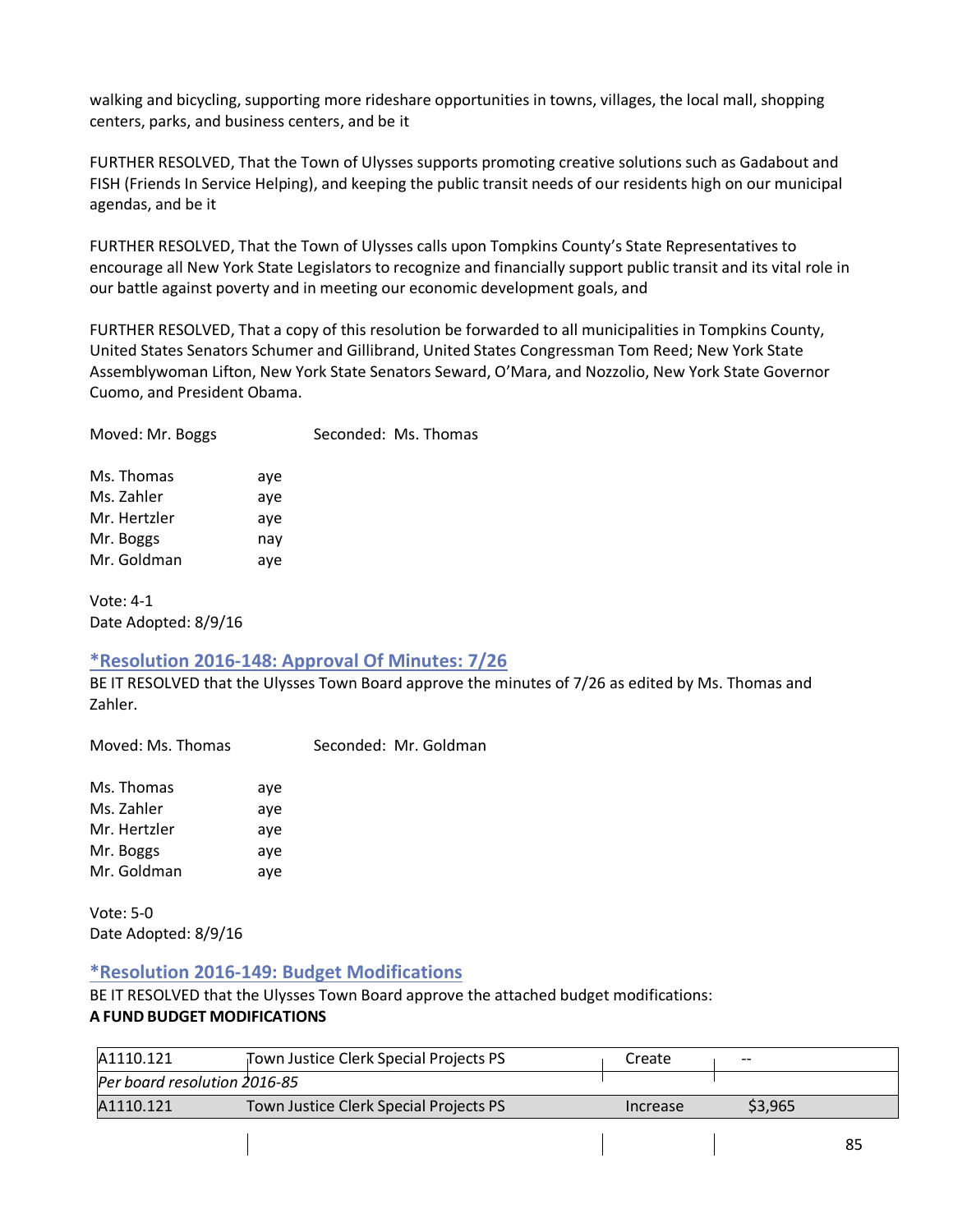|                                                                                                                    | Per board resolution 2016-85               |          |           |
|--------------------------------------------------------------------------------------------------------------------|--------------------------------------------|----------|-----------|
| A1990.4                                                                                                            | A Fund Contingency                         | Decrease | \$3,965   |
|                                                                                                                    | A fund contingency line balance = $$7,672$ |          |           |
| A1220.4                                                                                                            | Supervisor CE                              | Increase | \$1891.04 |
| The 2015 budget included costs associated with the transition to the new accounting software. Due to the process   |                                            |          |           |
| these costs were not incurred until 2016 and have been taken out of the Supervisor CE line. In order to accurately |                                            |          |           |

*reflect annual reoccurring costs to this line a budget modification is requested to use fund balance for this cost.*

| A917                              | A Fund Unassigned Fund Balance | Decrease | \$1891.04 |  |
|-----------------------------------|--------------------------------|----------|-----------|--|
| Please see the above explanation. |                                |          |           |  |

|  | predse see the above explaination. |  |
|--|------------------------------------|--|
|  |                                    |  |
|  |                                    |  |

| A1320.4                                                                                                 | Auditor CE    | Increase | \$2000 |
|---------------------------------------------------------------------------------------------------------|---------------|----------|--------|
| The balance in the audit portion of A915 assigned fund will be \$5,762 after this \$2000 appropriation. |               |          |        |
| A915                                                                                                    | Audit portion | Decrease | \$2000 |
| Please see the above explanation.                                                                       |               |          |        |

#### **SW3 FUND BUDGET MODIFICATIONS**

| Water purification, Equip, & Cap Outlay CE<br>SW3-8330.4 |                                                          | Increase | \$4045.73 |  |
|----------------------------------------------------------|----------------------------------------------------------|----------|-----------|--|
|                                                          | Unforeseen expense of income survey for Water District 3 |          |           |  |
| \$4045.73<br>SW3 Fund Balance<br>SW3-915<br>Decrease     |                                                          |          |           |  |
| Approximate fund balance after modification: \$64,749.95 |                                                          |          |           |  |

Moved: Mr. Goldman Seconded: Ms. Zahler

| Ms. Thomas   | aye |
|--------------|-----|
| Ms. Zahler   | aye |
| Mr. Hertzler | aye |
| Mr. Boggs    | aye |
| Mr. Goldman  | aye |
|              |     |

Vote: 5-0 Date Adopted: 8/9/16

# **\*Resolution 2016-150: Approval Of Claims**

BE IT RESOLVED that the Ulysses Town Board approve payment of claims #410-458 in the amount of \$138,828.91.

Moved: Mr. Goldman Seconded: Mr. Boggs

| aye |
|-----|
| aye |
| aye |
| aye |
| aye |
|     |

Vote: 5-0 Date Adopted: 8/9/16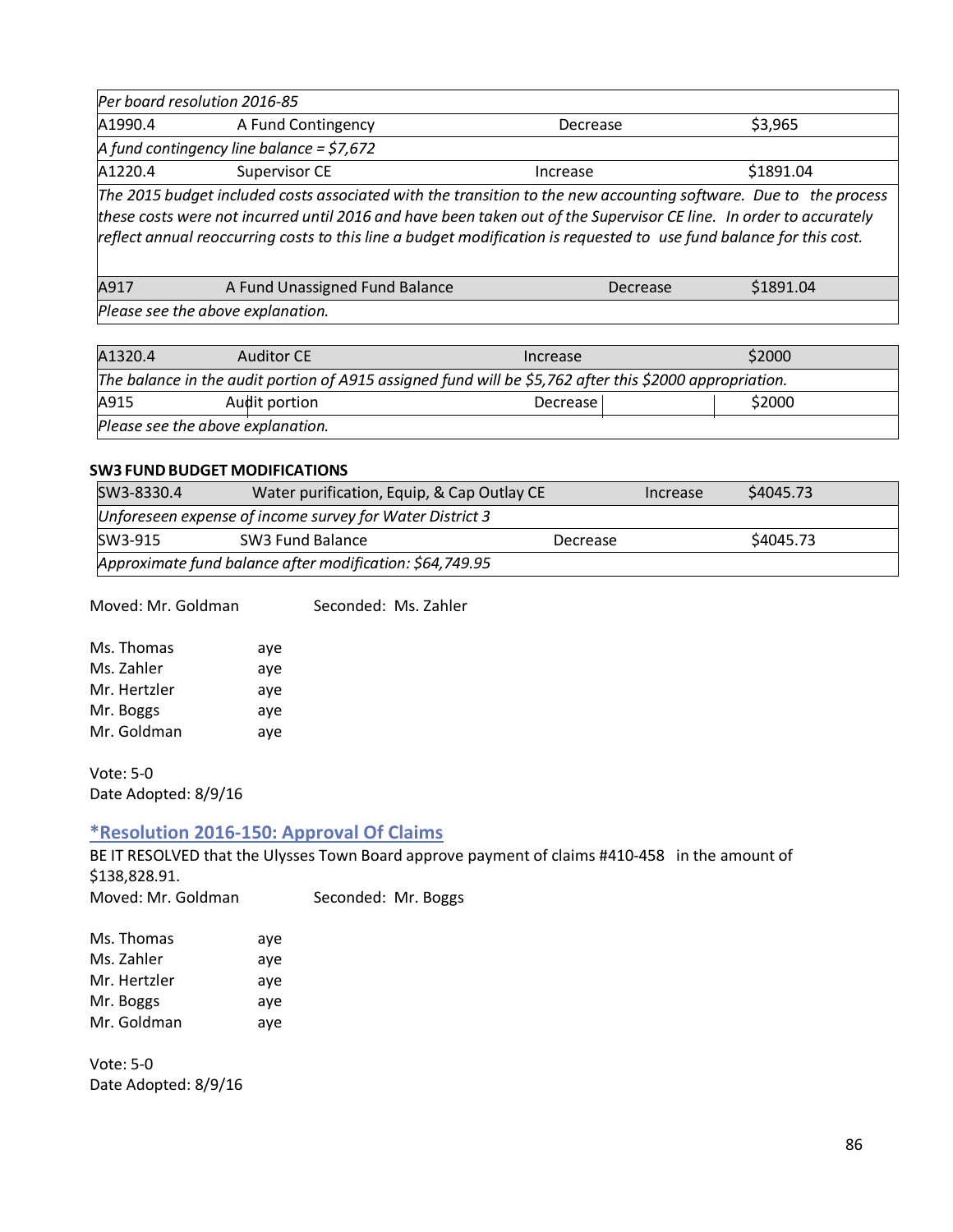# **SEPTEMBER 13TH, 2016: REGULAR TOWN BOARD MEETING**

# **\*Resolution 2016-151: Approval Of Meeting Agenda**

BE IT RESOLVED that the Ulysses Town Board approve the agenda for September 13, 2016 with the addition of approving the hiring and pay rate for a code inspector, and an executive session to discuss the proposed acquisition, sale or lease of real property.

| Moved: Mr. Goldman |     | Seconded: Mr. Boggs |  |
|--------------------|-----|---------------------|--|
| Ms. Thomas         | aye |                     |  |
| Ms. Zahler         | aye |                     |  |
| Mr. Hertzler       |     | absent              |  |
| Mr. Boggs          | aye |                     |  |
| Mr. Goldman        | aye |                     |  |

Vote: 4-0 Date Adopted: 9/13/16

# **\*Resolution 2016-152: Resolution Directing Election On Adoption Of Local Laws**

**WHEREAS**, the Town Board of the Town of Ulysses ("the Town Board") on August 9, 2016 adopted Local Law No. 2 of 2016 entitled "A Local Law Providing for the Abolition of the Elected Position of Highway Superintendent and the Creation of the Appointed Position of Highway Superintendent of the Town of Ulysses" subject to a mandatory referendum, and the Local Law needs to be renumbered to Local Law No. 4 of 2016 to reflect the order of filing of local laws with the Secretary of State; and

**WHEREAS**, the Town Board on August 9, 2016 adopted Local Law No. 3 entitled "A Local Law Providing for the Abolition of the Elected Position of Town Clerk and the Creation of the Appointed Position of Town Clerk of the Town of Ulysses" subject to a mandatory referendum; and

**NOW, THEREFORE**, pursuant to the provisions of §82 of the Town Law and §25 of the Municipal Home Rule Law and other applicable provisions of law, be it

**RESOLVED** that Local Law No. 2 of 2016 entitled "A Local Law Providing for the Abolition of the Elected Position of Highway Superintendent and the Creation of the Appointed Position of Highway Superintendent of the Town of Ulysses" shall be renumbered and shall hereafter be referred to Local Law No. 4 of 2016; and be it further

**RESOLVED**, that an Election shall be held in the Town of Ulysses (to coincide with the general election for state and federal offices on November 8, 2016) as set forth in the Notice of Election attached hereto and made a part hereof; and be it further

**RESOLVED** that the Town Clerk shall submit the propositions to be voted upon, as set forth in the Notice of Election, an abstract for each proposition referred to in the Notice of Election, attached hereto and made a part hereof, and all other documents required by applicable law, to the Tompkins County Board of Elections. The question of the adoption of this Resolution was duly put to a vote at a Town Board meeting on September 13, 2016, which resulted as follows:

Moved: Mr. Goldman Seconded: Mr. Boggs

| Ms. Thomas   | ave |     |
|--------------|-----|-----|
| Ms. Zahler   | ave |     |
| Mr. Hertzler |     | nav |
| Mr. Boggs    | aye |     |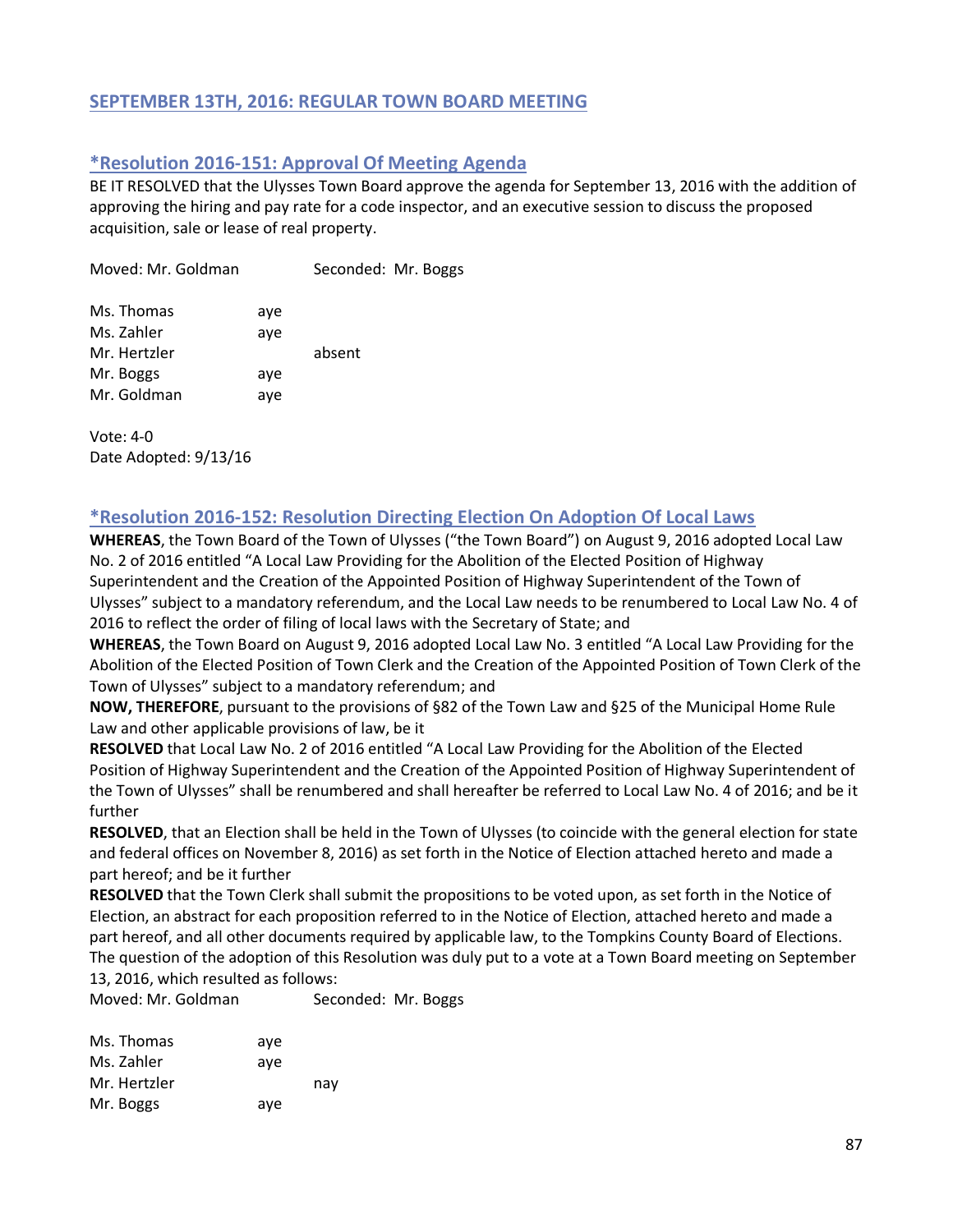Vote: 4-1 Date Adopted: 9/13/16

# **\*Resolution 2016-153: Solar Taxation Policy To Require A Pilot For Solar Projects**

WHEREAS, the Town of Ulysses Comprehensive Plan readopted in 2016 stresses sustainable land use and development including objective 2.4, which states, "Identify alternative energy sources and energy reduction techniques to assist the Town in reducing its energy consumption for the benefit of current and future generations of residents;" and

WHEREAS, the Town of Ulysses Town Board amended the zoning law in November 2015 in order to allow major solar energy systems throughout a majority of the Town; and

WHEREAS, the Town of Ulysses did not opt out of Real Property Tax Law § 487, which provides a 15-year real property tax exemption for the value of renewable energy systems – both residential and commercial; and WHEREAS, the Town can still require a payment in lieu of taxes (PILOT) agreement for some or all renewable energy systems, where the PILOT cannot exceed the amount of taxes that would be owed without the exemption; and

WHEREAS, the Town collects site plan review and building permit fees for solar energy systems; NOW THEREFORE BE IT

Resolved, that the Town of Ulysses establishes its intent to develop a policy and guidelines to require a payment in lieu of taxes for major solar energy systems because the tax burden of land and the built environment should be shared amongst all land uses;

BE IT ALSO

Resolved, that the Town Board of the Town of Ulysses authorizes the Town Supervisor to send a letter of intent to require a PILOT for all future proposed major energy systems.

| Moved: Ms. Zahler | Seconded: Ms. Thomas |
|-------------------|----------------------|
|                   |                      |

| Ms. Thomas   | aye     |
|--------------|---------|
| Ms. Zahler   | aye     |
| Mr. Hertzler | abstain |
| Mr. Boggs    | aye     |
| Mr. Goldman  | aye     |

Vote: 4-0 Date Adopted: 9/13/16

# **\*Resolution 2016-154: Town Of Ulysses Resolution To Participate In New York State Department Of Environmental Conservation's "Climate Smart Communities" Initiative.**

WHEREAS, the Town of Ulysses Board believes that climate change poses a real and increasing threat to our local and global environments which is primarily due to the burning of fossil fuels; and

WHEREAS, the effects of climate change may endanger our infrastructure, economy and livelihoods; harm our farms, orchards, ecological communities, including native fish and wildlife populations; reduce drinking water supplies; and pose potential health threats to our citizens; and

WHEREAS, we believe that our response to climate change provides us with an unprecedented opportunity to save money, and to build livable, energy-independent and secure communities, vibrant innovative economies, healthy and safe schools, and resilient infrastructures; and

WHEREAS, we believe the scale of greenhouse gas (GHG) emissions reductions required for climate stabilization will require sustained and substantial efforts; and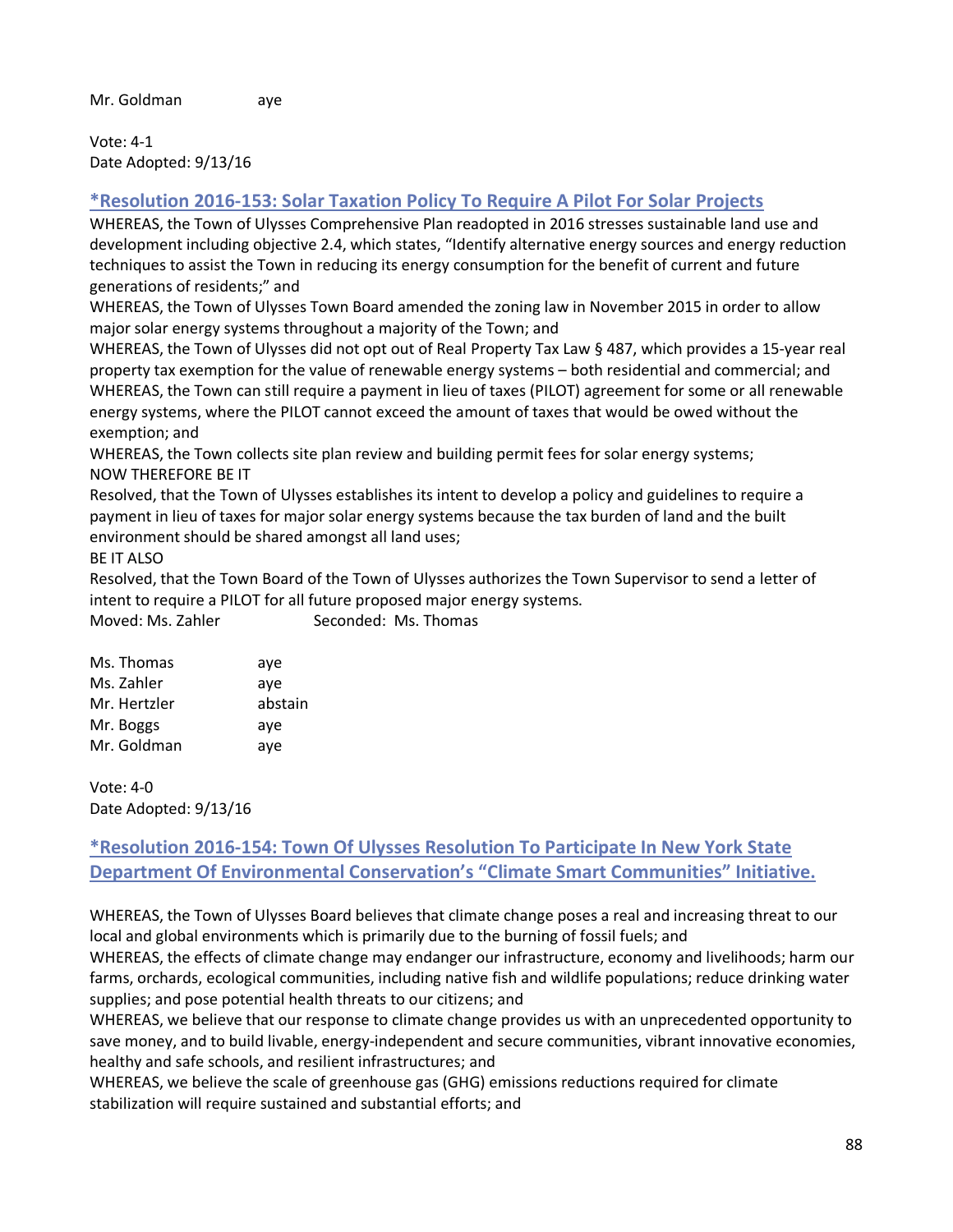WHEREAS, we believe that even if emissions were dramatically reduced today, communities would still be required to adapt to the effects of climate change for decades to come,

IT IS HEREBY RESOLVED that Town of Ulysses, in order to reduce greenhouse gas emissions and adapt to a changing climate adopts the New York State Climate Smart Communities Pledge, which comprises the following ten elements:

Pledge to be a Climate Smart Community.

Set goals, inventory emissions, plan for climate action.

Decrease community energy use.

Increase community use of renewable energy.

Realize benefits of recycling and other climate-smart solid waste management practices.

Reduce greenhouse gas emissions through use of climate-smart land-use tools.

Enhance community resilience and prepare for the effects of climate change.

Support development of a green innovation economy.

Inform and inspire the public.

Commit to an evolving process of climate action.

Further

RESOLVED that the Town Clerk mail a certified copy of the resolution to the Office of Climate Change, NYS DEC, 625 Broadway, Ninth Floor, Albany, NY 12233-1030; and further

RESOLVED that after passage of this resolution, the Town Clerk will print a copy of the Climate Smart Communities Certification Manual.

Moved: Mr. Goldman Seconded: Ms. Zahler

| Ms. Thomas   | aye |
|--------------|-----|
| Ms. Zahler   | aye |
| Mr. Hertzler | aye |
| Mr. Boggs    | aye |
| Mr. Goldman  | aye |

Vote: 5-0 Date Adopted: 9/13/16

# **\*Resolution 2016-155: Considering Water District 4 Loan Satisfied**

WHEREAS funds from Water District 4 have been transferred annually to the B fund to cover a loan which appears to have begun in 2006, and

WHEREAS documentation of the debt amount cannot be found nor accurately calculated due to unclear accounting history and related documentation, and,

WHEREAS no formal resolution can be found establishing this inter-fund loan, and,

THEREFORE BE IT RESOLVED that the Ulysses Town Board considers the debt of the Water District 4 to the B fund to be satisfied.

Moved: Mr. Goldman Seconded: Ms. Thomas

| Ms. Thomas   | aye |
|--------------|-----|
| Ms. Zahler   | aye |
| Mr. Hertzler | aye |
| Mr. Boggs    | ave |
| Mr. Goldman  | aye |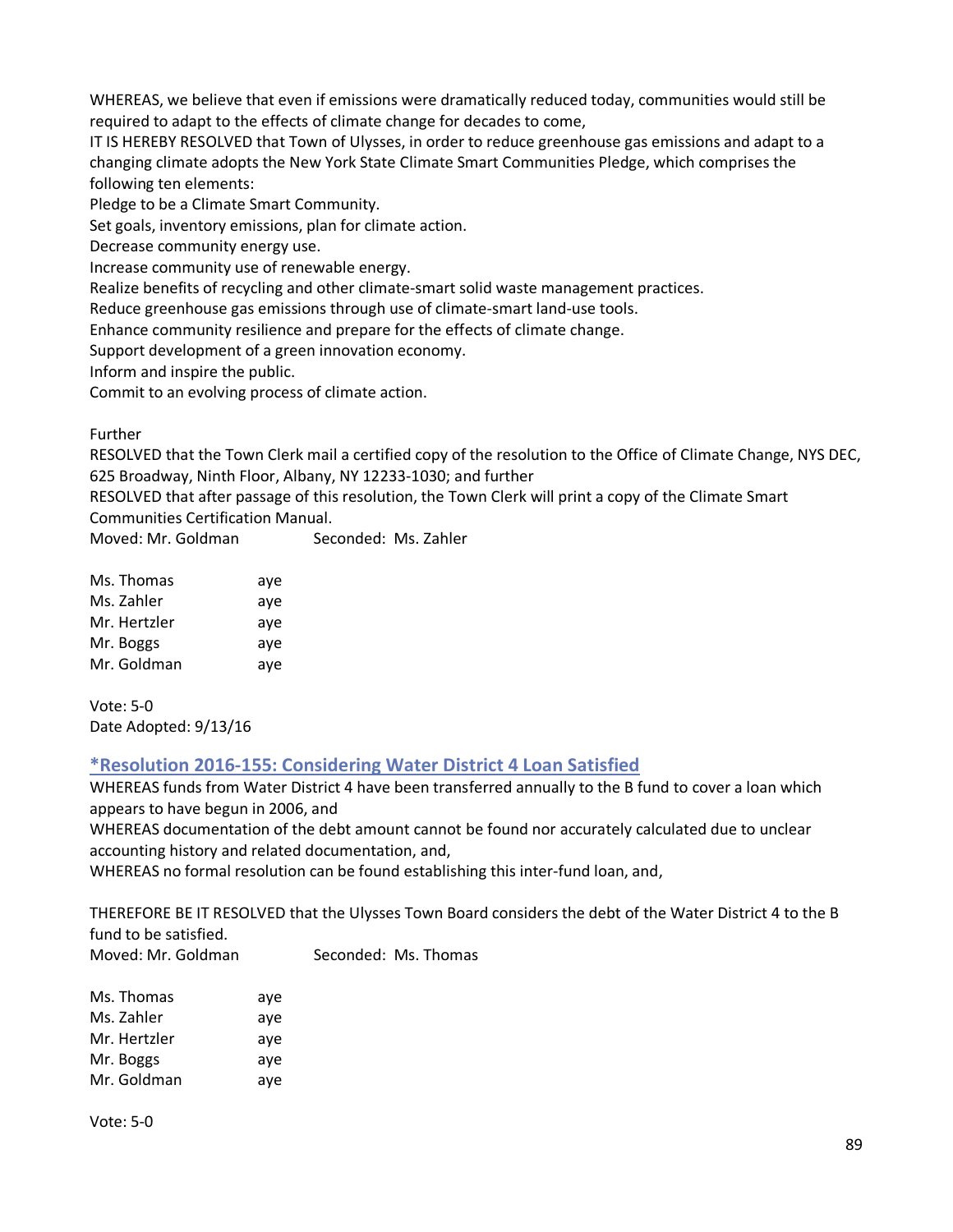Date Adopted: 9/13/16

# **\*Resolution 2016-156: Appointment Of Code/Fire Inspector**

RESOLVED that the Town Board approves the appointment of Steve Cortright as a part-time Code Enforcement Officer at a rate of \$20/hour, subject to a satisfactory records check. Moved: Ms. Thomas Seconded: Mr. Goldman

| Ms. Thomas   | aye |
|--------------|-----|
| Ms. Zahler   | aye |
| Mr. Hertzler | aye |
| Mr. Boggs    | aye |
| Mr. Goldman  | aye |

Vote: 5-0 Date Adopted: 9/13/16

# **\*Resolution 2016-157: Approval Of Minutes: 8/9 PH For Tax Levy, 8/9 PIM, 8/9 STB, 8/9 PH, 8/9 TB**

BE IT RESOLVED that the Ulysses Town Board approve the minutes of 8/9/16.

Moved: Ms. Thomas Seconded: Ms. Zahler

| Ms. Thomas   | aye |
|--------------|-----|
| Ms. Zahler   | aye |
| Mr. Hertzler | aye |
| Mr. Boggs    | aye |
| Mr. Goldman  | aye |

Vote: 5-0 Date Adopted: 9/13/16

#### **\*Resolution 2016-158: Approval Of Claims**

BE IT RESOLVED that the Ulysses Town Board approve payment of claims #459-511 in the amount of \$71,813.11. Moved: Ms. Thomas Seconded: Mr. Boggs

Ms. Thomas aye Ms. Zahler aye Mr. Hertzler aye Mr. Boggs aye Mr. Goldman aye

Vote: 5-0 Date Adopted: 9/13/16

# **SEPTEMBER 27TH, 2016: REGULAR TOWN BOARD MEETING**

**\*Resolution 2016-159: Approval Of Meeting Agenda**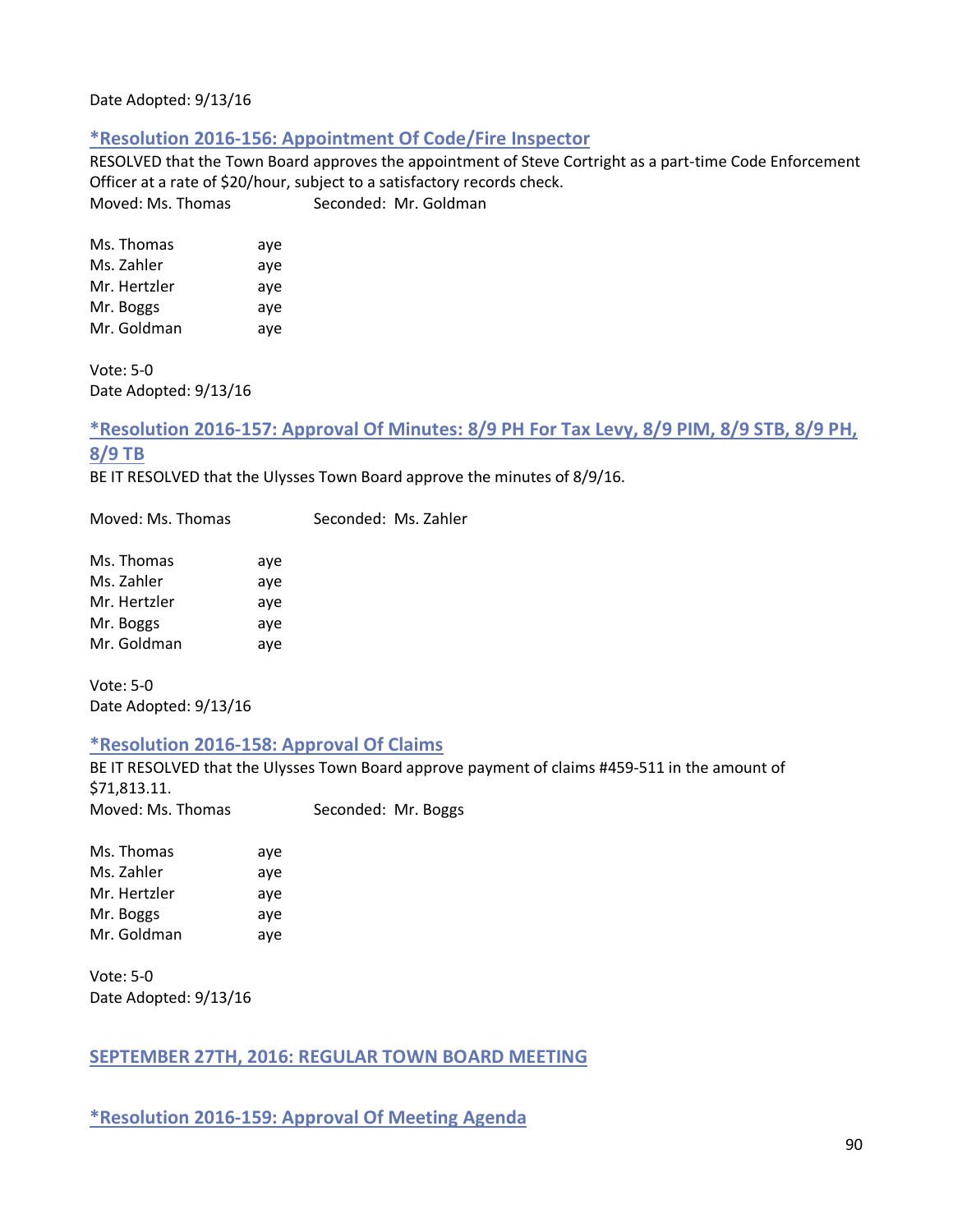BE IT RESOLVED that the Ulysses Town Board approve the agenda for September 27, 2016.

Moved: Mr. Hertzler Seconded: Ms. Zahler

Ms. Thomas aye Ms. Zahler aye Mr. Hertzler aye Mr. Boggs aye Mr. Goldman aye

Vote: 5-0 Date Adopted: 9/27/16

# **\*Resolution 2016-160: Authorizing the Supervisor to Sign a Contract With MRB to Complete The NEPA Report for the USDA Grant**

WHEREAS remediating the trihalomethanes in the drinking water in Ulysses Water District 3 could cost approximately \$1,000,000, and

WHEREAS the United States Department of Agriculture's (USDA) Rural Development program has not only loans but also grants which could alleviate a large portion of the cost of remediation efforts, and

WHEREAS the same engineering report prepared for the application to the NYS Environmental Facilities Corporation can be used for the application to Rural Development,

THEREFORE BE IT

RESOLVED that the Ulysses Town Board authorizes the Town Supervisor to sign the needed NEPA (National Environmental Protection Act) contract with MRB for \$5000 dated Sept. 19, 2016. Moved: Ms. Thomas Seconded: Ms. Zahler

| Ms. Thomas   | ave |     |
|--------------|-----|-----|
| Ms. Zahler   | aye |     |
| Mr. Hertzler |     | nay |
| Mr. Boggs    |     | nav |
| Mr. Goldman  | aye |     |

Vote: 3-2 Date Adopted: 9/27/16

**\*Resolution 2016-161: Authorizing Application for Funding to the United States Department Of Agriculture's (USDA) Rural Development Funding Program** 

RESOLVED that the Ulysses Town Board authorize the Town Supervisor to proceed in applying for funding through USDA Rural Dev. Moved: Ms. Thomas Seconded: Ms. Zahler

| Ms. Thomas   | aye |     |
|--------------|-----|-----|
| Ms. Zahler   | aye |     |
| Mr. Hertzler |     | nay |
| Mr. Boggs    |     | nay |
| Mr. Goldman  | aye |     |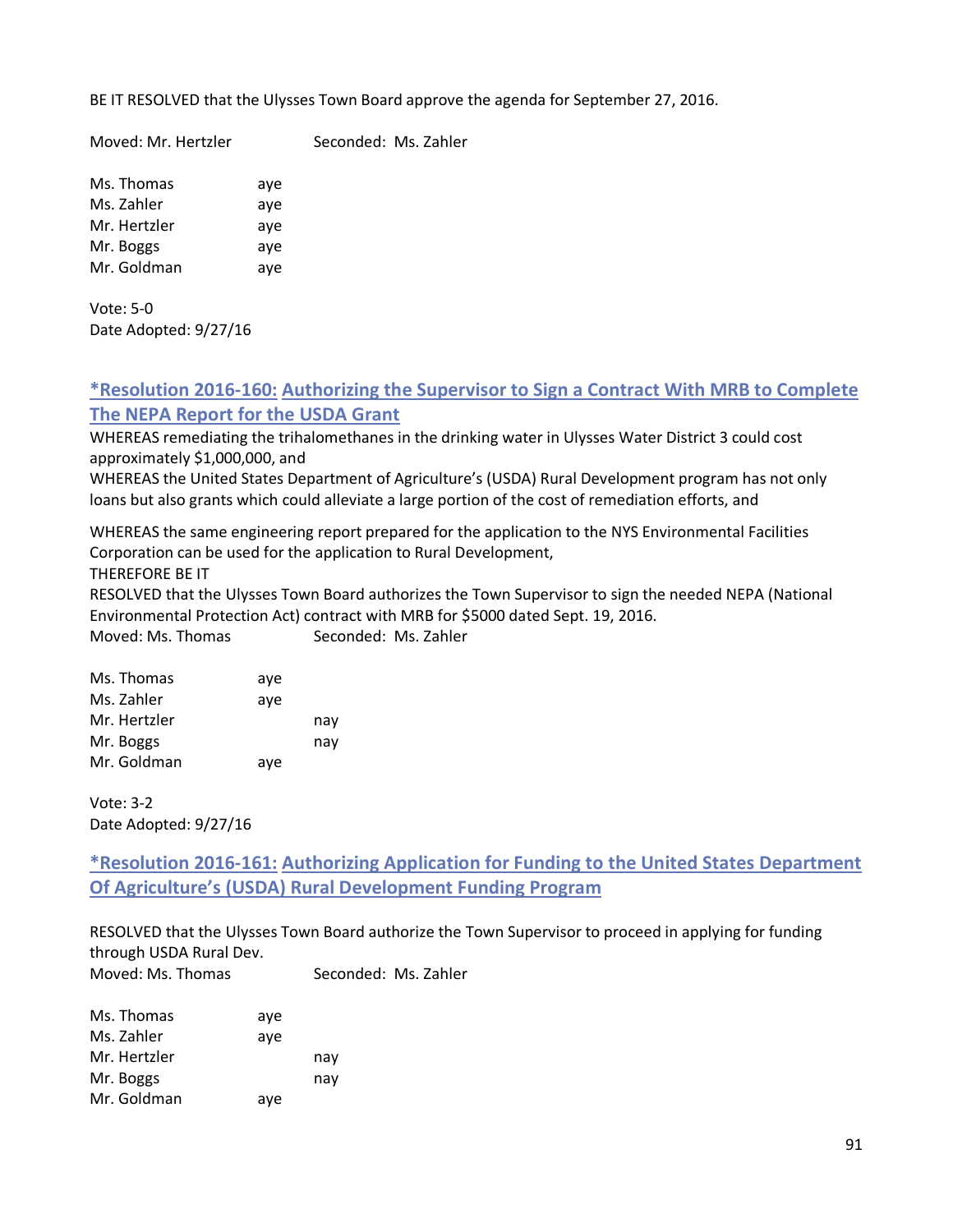Vote: 3-2 Date Adopted: 9/27/16

# **\*Resolution 2016-162: Approval Of Minutes: 9/13/16**

BE IT RESOLVED that the Ulysses Town Board approve the minutes of 9/13/16.

Moved: Ms. Zahler Seconded: Mr. Goldman

| Ms. Thomas   | aye |
|--------------|-----|
| Ms. Zahler   | aye |
| Mr. Hertzler | aye |
| Mr. Boggs    | aye |
| Mr. Goldman  | aye |

Vote: 5-0 Date Adopted: 9/27/16

# **OCTOBER 11th, 2016: REGULAR TOWN BOARD MEETING**

# **\*Resolution 2016-163: Approval Of Meeting Agenda**

BE IT RESOLVED that the Ulysses Town Board approve the agenda for October 11, 2016 with the addition of adding Approval of Claims and changing the time of the 11/8 meeting.

| Moved: Mr. Goldman |     | Seconded: Mr. Hertzler |
|--------------------|-----|------------------------|
| Ms. Thomas         | aye |                        |
| Ms. Zahler         | aye |                        |
| Mr. Hertzler       | aye |                        |
| Mr. Boggs          | aye |                        |
| Mr. Goldman        | aye |                        |
|                    |     |                        |

Vote: 5-0 Date Adopted: 10/11/16

# **\*Resolution 2016-164: Resolution to Adopt the Preliminary Budget For 2017**

**WHEREAS** the Town Supervisor filed the 2017 Tentative Budget to the Town Clerk and the Town Board on September 27, 2016, and

**WHEREAS** the Town Board discussed and considered the 2017 Tentative Budget at meetings on 9/27, 9/29, 10/6 and 10/11/2016,

Now Therefore be it

**RESOLVED** that the Town Board accepts the 2017 Tentative Budget as the Preliminary Budget for 2017 for the Town of Ulysses, and further

**RESOLVED** that the Town Board hold a public hearing at 10 Elm Street, Trumansburg, NY, on Tuesday, October 25, 2016 at 6:30pm for the purpose of hearing public comments on the Town of Ulysses 2017 Preliminary Budget.

Moved: Mr. Boggs Seconded: Mr. Goldman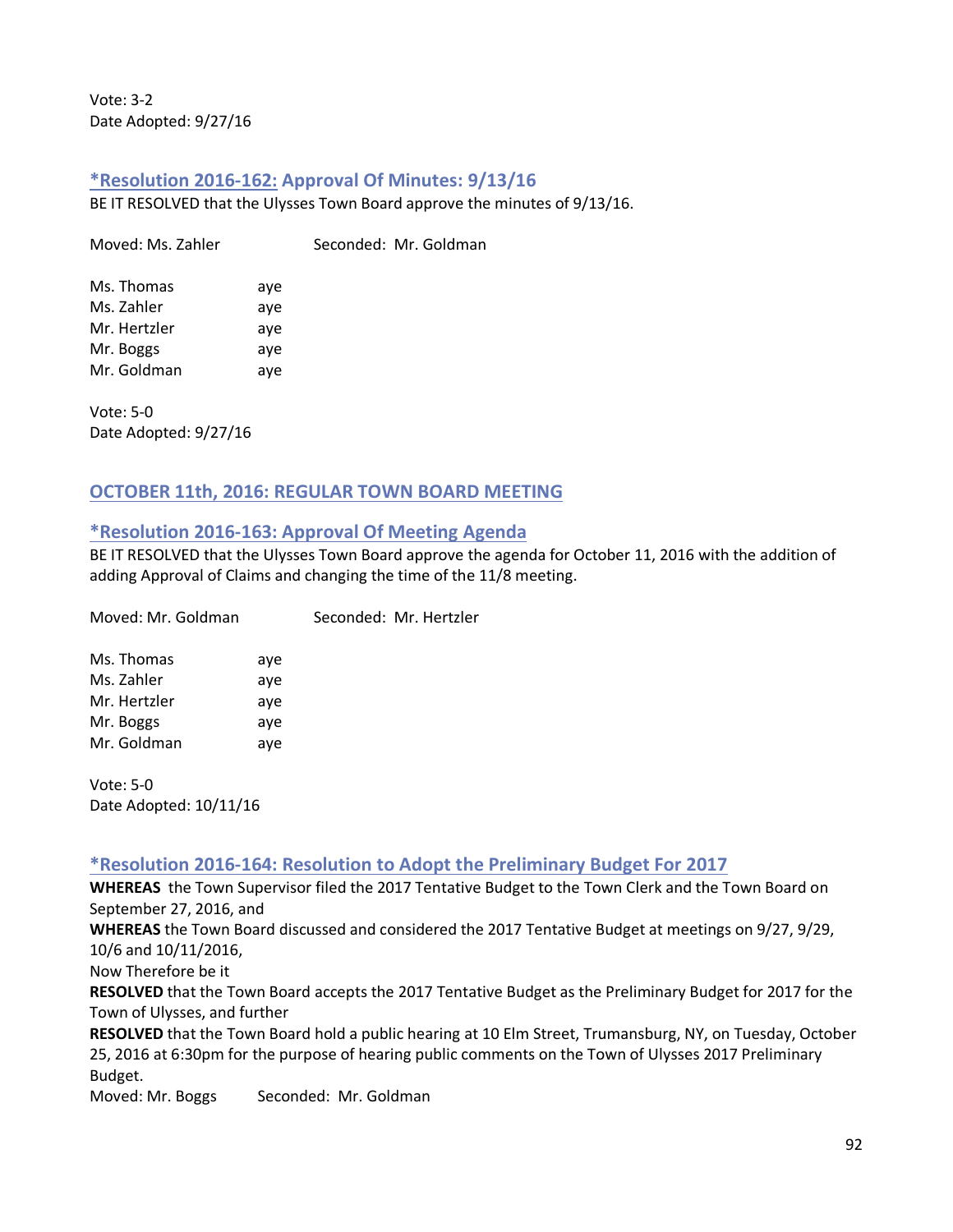*(The clerk called a roll-call vote:)*

| Ms. Thomas   | aye |
|--------------|-----|
| Ms. Zahler   | aye |
| Mr. Hertzler | aye |
| Mr. Boggs    | aye |
| Mr. Goldman  | aye |

Vote: 5-0 Date Adopted: 10/11/16

#### **\*Resolution 2016-165: Cancelling the 10/13 Meeting**

Mr. Goldman moved to cancel the budget meeting on 10/13, seconded by Ms. Thomas. Moved: Mr. Goldman Seconded: Ms. Thomas

| Ms. Thomas   | aye |
|--------------|-----|
| Ms. Zahler   | aye |
| Mr. Hertzler | aye |
| Mr. Boggs    | aye |
| Mr. Goldman  | aye |

Vote: 5-0 Date Adopted: 10/11/16

# **\*Resolution 2016-166: Relevy of Delinquent Water Fees**

**WHEREAS** Town Code Chapter 261 and Town Code Chapter 210 provide for all delinquent accounts for payment of water and sewer rents and related charges to be placed on the ensuing years tax roll as a re-levy; and

**WHEREAS**, \$7866.30 of delinquent water charges, inclusive of penalties and related surcharges, spanning from the last 4 billing periods (November 2015 to August 2016) remain unpaid and due to the Town as of Oct.1, 2016 and need to be re-levied onto the 2017 Town and County Tax Bills;

**NOW THEREFORE BE IT RESOLVED**, that the Ulysses Town Board approves the relevy of delinquent water charges totaling \$7866.30 for re-levy to the 2017 Town and County Tax Roll; and be it further **RESOLVED**, that a certified copy of this resolution along with a listing of those re-levied water charges will be delivered to Tompkins County Assessment Department by the Town Receiver of Taxes for the purpose of adding these delinquent charges to the 2017 Town and County Tax Roll.

Moved: Mr. Goldman Seconded: Ms. Zahler

| Ms. Thomas   | aye |
|--------------|-----|
| Ms. Zahler   | aye |
| Mr. Hertzler | aye |
| Mr. Boggs    | aye |
| Mr. Goldman  | aye |

Vote: 5-0 Date Adopted: 10/11/16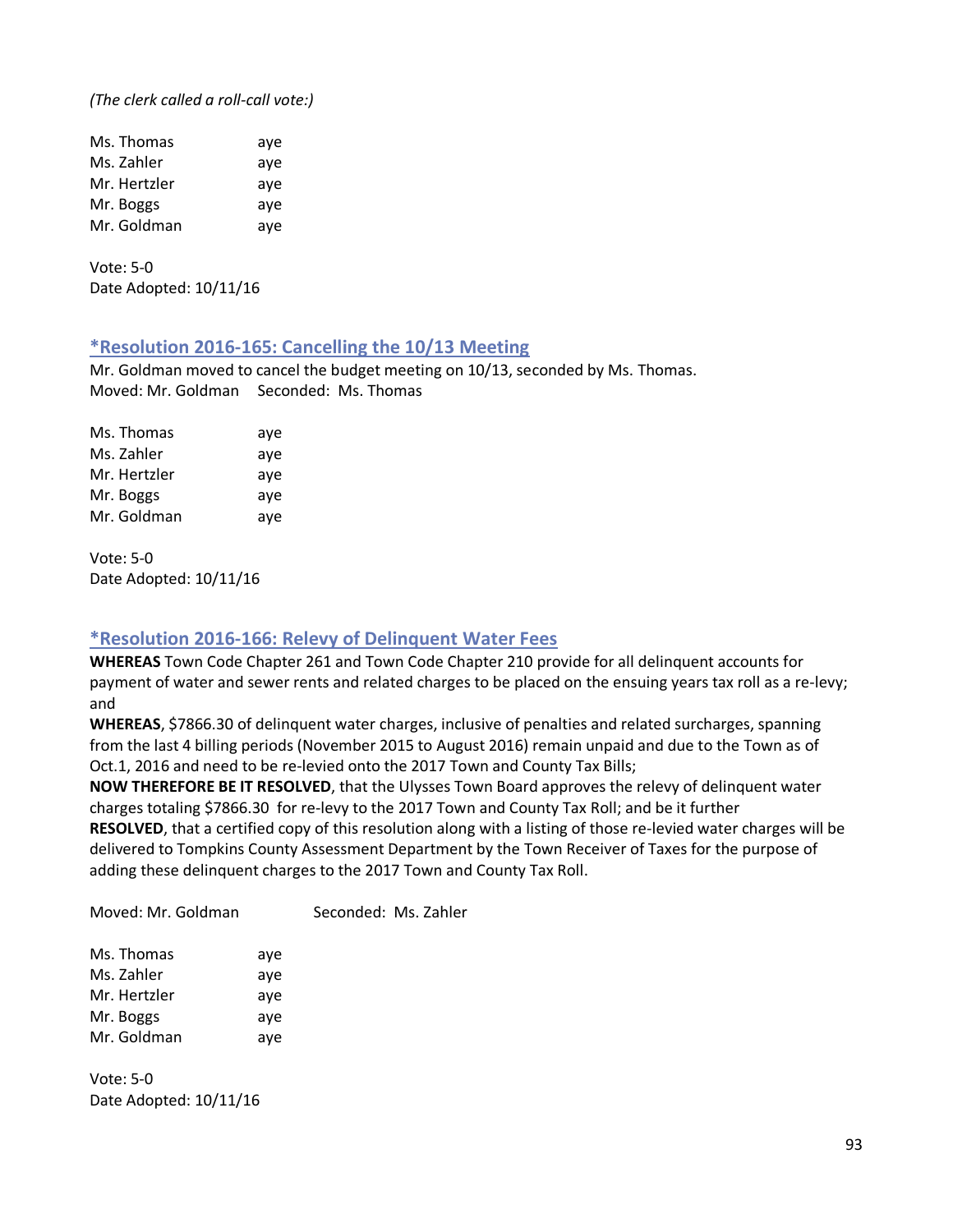### **\*Resolution 2016-167: Changing the Time of ohe 11/8 Meeting**

Mr. Goldman moved to change the 11/8 Town Board meeting to 5pm.

Moved: Mr. Goldman Seconded: Mr. Boggs

Ms. Thomas aye Ms. Zahler aye Mr. Hertzler aye Mr. Boggs aye Mr. Goldman aye

Vote: 5-0 Date Adopted: 10/11/16

#### **\*Resolution 2016-168: Approval Of Minutes: 9/27, 9/28, 9/29, 10/6**

BE IT RESOLVED that the Ulysses Town Board approve the minutes 9/27, 9/28, 9/29, 10/6.

Moved: Ms. Thomas Seconded: Ms. Zahler

| Ms. Thomas   | aye |
|--------------|-----|
| Ms. Zahler   | aye |
| Mr. Hertzler | aye |
| Mr. Boggs    | aye |
| Mr. Goldman  | aye |

Vote: 5-0 Date Adopted: 10/11/16

#### **\*Resolution 2016-169: Approval of Claims**

BE IT RESOLVED that the Ulysses Town Board approve payment of claims #512-557 in the amount of \$70,101.93. Moved: Ms. Thomas Seconded: Mr. Boggs

Ms. Thomas aye Ms. Zahler aye Mr. Hertzler aye Mr. Boggs aye Mr. Goldman aye

Vote: 5-0 Date Adopted: 10/11/16

# **OCTOBER 25th, 2016: REGULAR TOWN BOARD MEETING**

#### **\*Resolution 2016-170: Approval of Meeting Agenda**

BE IT RESOLVED that the Ulysses Town Board approve the agenda for October 25, 2016 with the addition of an Executive Session to discuss a particular person.

Moved: Mr. Boggs Seconded: Mr. Goldman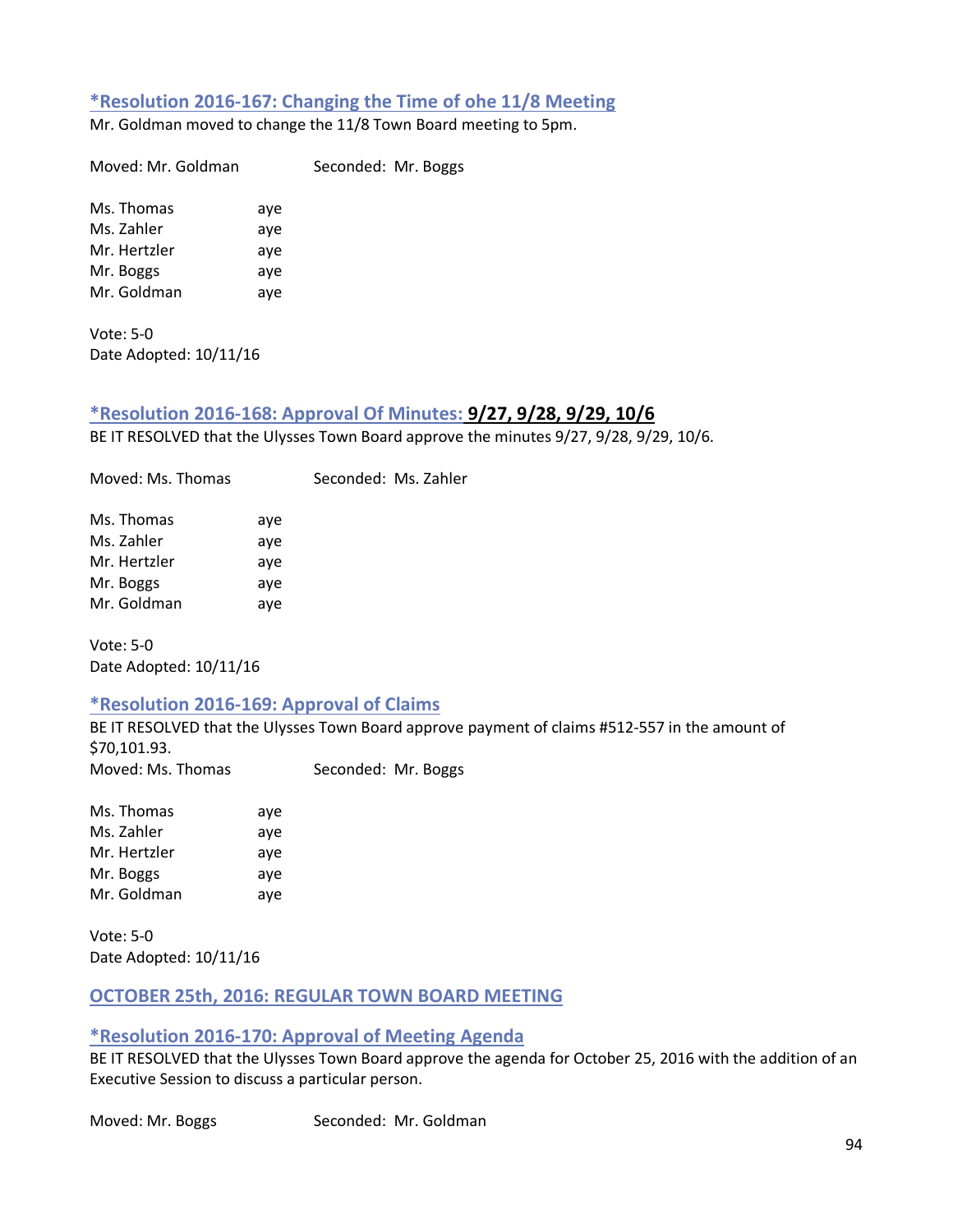| Ms. Thomas   | aye |
|--------------|-----|
| Ms. Zahler   | aye |
| Mr. Hertzler | aye |
| Mr. Boggs    | aye |
| Mr. Goldman  | aye |

Vote: 5-0 Date Adopted: 10/25/16

# **\*Resolution 2016-171: Declaring the Intent to be Lead Agency**

**WHEREAS**, the Town of Ulysses Town Board (hereinafter referred to as Town Board) has reviewed the SEQR Full Environmental Assessment Form (EAF) Part 1, prepared by MRB Group (hereinafter referred to as Town Engineer) on the above referenced Town of Ulysses Disinfection By-Product Removal Project Water District #3 (hereinafter referred to as Action); and

**WHEREAS**, the Town Board determines that said Action is classified as a Type 1 Action under the State Environmental Quality Review (SEQR) Regulations; and

**WHEREAS**, the Town Board determines that said Action is also subject to a review and approval by other involved agencies under the SEQR Regulations; and

**WHEREAS**, the Town Board determines that it is the most appropriate agency to insure the coordination of this Action and will provide written notifications to involved agencies, for the purposes of conducting a

coordinated review and making the determination of significance thereon under the SEQR Regulations; and **NOW, THEREFORE BE IT RESOLVED** that the Town Board does hereby declare its intent to be designated as the lead agency for the Action.

**BE IT FURTHER RESOLVED**, that the Town Engineer is directed to provide notice hereof to the involved and interested agencies, seeking their agreement (or objection thereto) in writing on or before noon on **Monday,** 

**November 28, 2016**. Moved: Mr. Goldman Seconded: Ms. Zahler

| Ms. Thomas   | aye     |
|--------------|---------|
| Ms. Zahler   | aye     |
| Mr. Hertzler | abstain |
| Mr. Boggs    | aye     |
| Mr. Goldman  | aye     |

Vote: 4-0 Date Adopted: 10/25/16

# **\*Resolution 2016-172: Authorizing the Cost of Preparation of a Map, Plan and Report Regarding the Establishment of Water District No. 5 on Falls Road**

**WHEREAS**, the Village of Trumansburg's second source of drinking water required a water transmission line to be installed on Falls Road in the Town of Ulysses, which creates the opportunity for the Town to create a water district serving approximately 20 parcels of real estate in the Falls Road area; and

**WHEREAS,** owners of real property in the Falls Road area have expressed interest in having the town create a water district. The Town Board determined interest through both a survey sent out on March 14, 2016 and also at a meeting with property owners in the Falls Road area held on May 23, 2016 at 7:00 p.m., and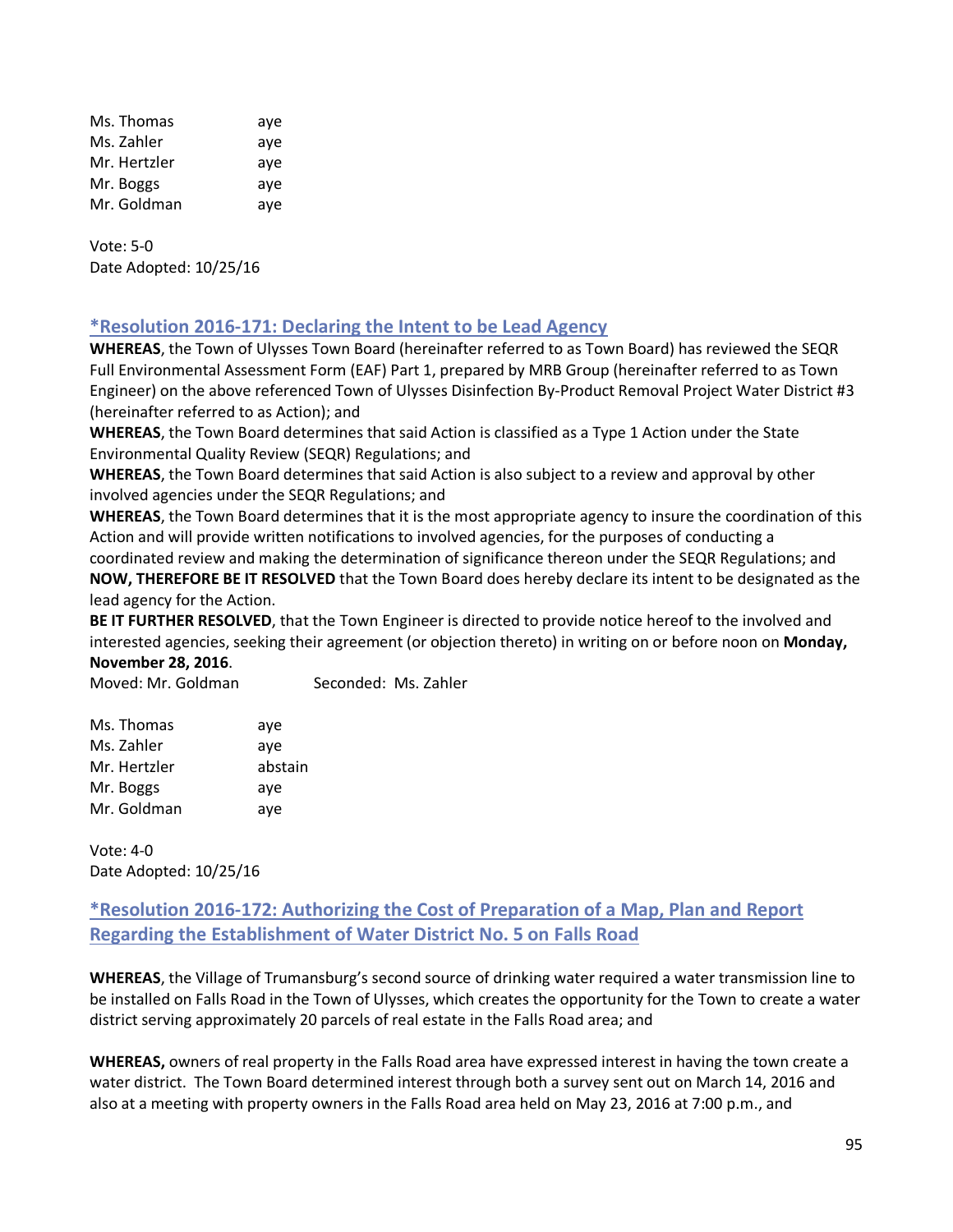**WHEREAS**, a majority of the property owners in the Falls Road were interested in knowing what the cost of establishment of a water district would be to its users; and

**WHEREAS**, the Town Board of the Town of Ulysses (the "Town") wishes to determine the cost of establishment of a water district in the Falls Road area in the Town, to be known as Water District No. 5, and in order to do so, needs a Map, Plan and Report that complies with the requirements of Article 12-A of the Town Law;

#### **NOW, THEREFORE, BE IT**

**RESOLVED** that, pursuant to Town Law § 209-b, the sum not to exceed \$7,700.00 is appropriated to pay the cost of preparing a general map, plan, and report for forming Water District No. 5 (as provided by Town Law § 209-a) for the provision of water within the Town in the Falls Road area; and it is further

**RESOLVED**, that the Town Supervisor is authorized to enter into a written agreement with MRB Group, Engineering, Architecture, Surveying, P.C., on the terms set forth in their "Proposal for Professional Services: Falls Road Water District Evaluation" dated October 13, 2016, to prepare the Map, Plan and Report and perform other services as set forth in the Proposal; and it is further

**RESOLVED** that this resolution is determined to be subject to permissive referendum as provided by General Municipal Law § 6-c and Town Law §§ 90 to 94, and shall not take effect until thirty (30) days from the date hereof pursuant to Town Law § 91, and that no expenditure shall be made prior to expiration of said 30-day period, and that no expenditure shall take place after said period if a Petition has been duly filed pursuant to Town Law § 91.

Moved: Ms. Thomas Seconded: Ms. Zahler

Discussion: The board entered into a discussion with Mr. Davis and Mr. Stevenson regarding the Map, Plan and Report and water district formation.

| Ms. Thomas   | aye |
|--------------|-----|
| Ms. Zahler   | aye |
| Mr. Hertzler | ave |
| Mr. Boggs    | ave |
| Mr. Goldman  | ave |

Vote: 5-0 Date Adopted: 10/25/16

# **\*Resolution 2016-173: Adopt the Preliminary Budget for 2017**

**WHEREAS** the Town Board of Ulysses adopted the Preliminary Budget for 2017 on October 11, 2016, and **WHEREAS** the Town Board held a Public Hearing on October 25, 2016 where all members of the public were able to comment on the Preliminary Budget.

# **NOW THEREFORE BE IT**

**RESOLVED** that the Town Board accepts the 2017 Preliminary Budget as amended to become the Final Budget for 2017 for the Town of Ulysses with a resulting 1.92% increase in the tax levy and a 0.82% increase in the final tax rate of \$2.5830/\$1,000 taxable assessed value.

Moved: Ms. Zahler Seconded: Mr. Goldman

*A roll-call vote was called by the Town Clerk:*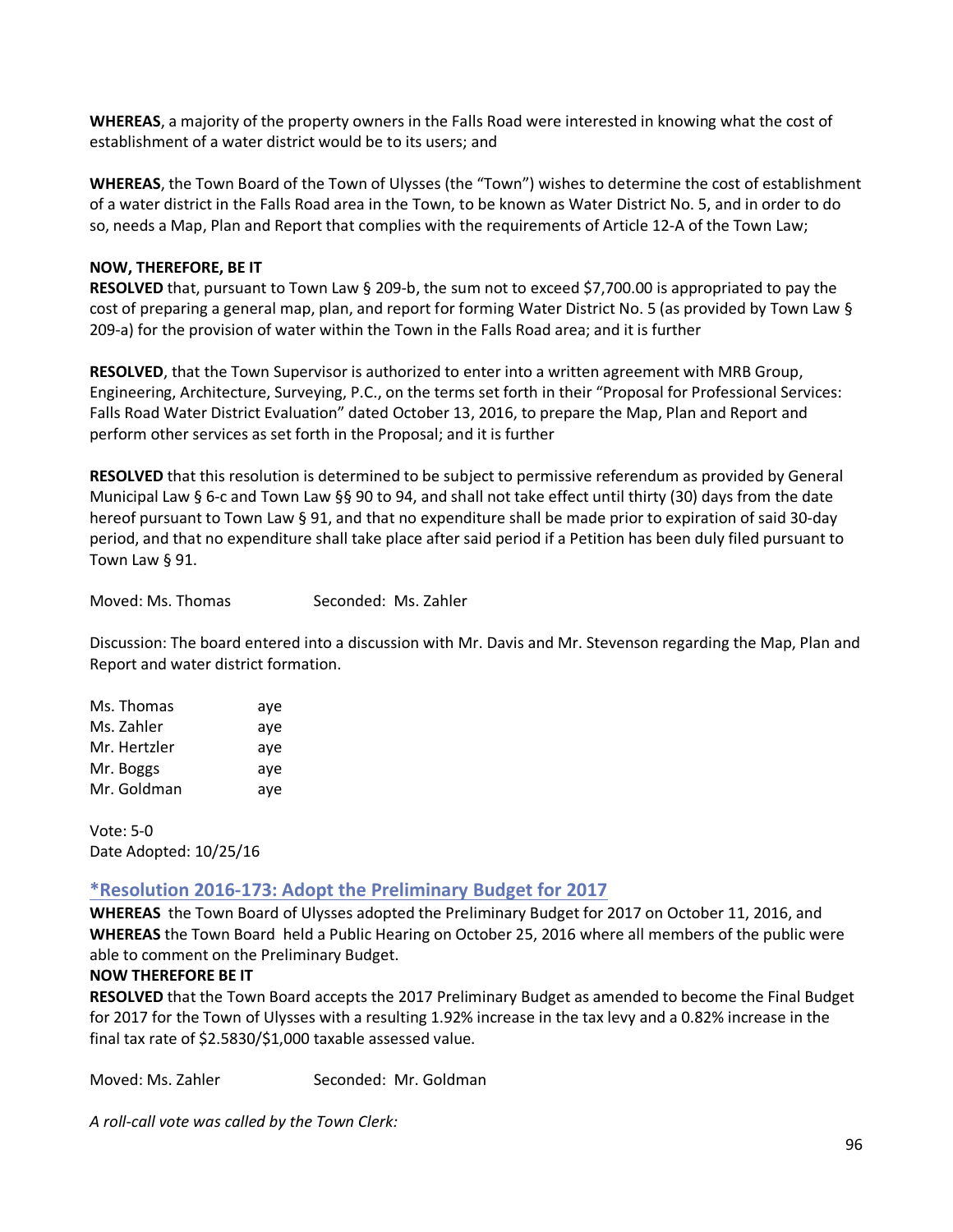| Ms. Thomas   | aye |
|--------------|-----|
| Ms. Zahler   | aye |
| Mr. Hertzler | aye |
| Mr. Boggs    | aye |
| Mr. Goldman  | aye |

Vote: 5-0 Date Adopted: 10/25/16

# **\*Resolution 2016-174: Approval of Minutes: 10/11/16**

BE IT RESOLVED that the Ulysses Town Board approve the minutes of 10/11/16.

| Moved: Ms. Zahler |     | Seconded: Mr. |
|-------------------|-----|---------------|
| Ms. Thomas        | aye |               |
| Ms. Zahler        | aye |               |
| Mr. Hertzler      | aye |               |
| Mr. Boggs         | ave |               |
| Mr. Goldman       | aye |               |
|                   |     |               |

Vote: 5-0 Date Adopted: 10/11/16

**\*Resolution 2016-175: Authorized Representative For Rural Development Grant – Thomas WHEREAS** the Town of Ulysses (TIN # number 15-6001172) is seeking funding through USDA Rural Development using the online RD Apply system, and,

Hertzler

**WHEREAS** the Ulysses Town Board wishes to make **Elizabeth G. Thomas** an authorized representative for the Town of Ulysses for the RD Apply application,

**THEREFORE BE IT RESOLVED** that the Ulysses Town Board declares Elizabeth G. Thomas to be an Authorized Representative for the Town of Ulysses, and further

**RESOLVE**D that the Ulysses Town Clerk, Carissa Parlato, will provide a certified copy of this resolution to Deputy Supervisor Michelle E. Wright for upload to the RD Apply system. Moved: Mr. Hertzler Seconded: Mr. Goldman

Ms. Thomas aye

| ivis. Thomas | aye |
|--------------|-----|
| Ms. Zahler   | aye |
| Mr. Hertzler | aye |
| Mr. Boggs    | aye |
| Mr. Goldman  | aye |
|              |     |

Vote: 5-0 Date Adopted: 10/25/16

# **\*Resolution 2016-176: Authorized Representative for Rural Development Grant – Wright**

**WHEREAS** the Town of Ulysses (TIN # number 15-6001172) is seeking funding through USDA Rural Development using the online RD Apply system, and,

**WHEREAS** the Ulysses Town Board wishes to make Michelle E. Wright an authorized representative for the Town of Ulysses for the RD Apply application,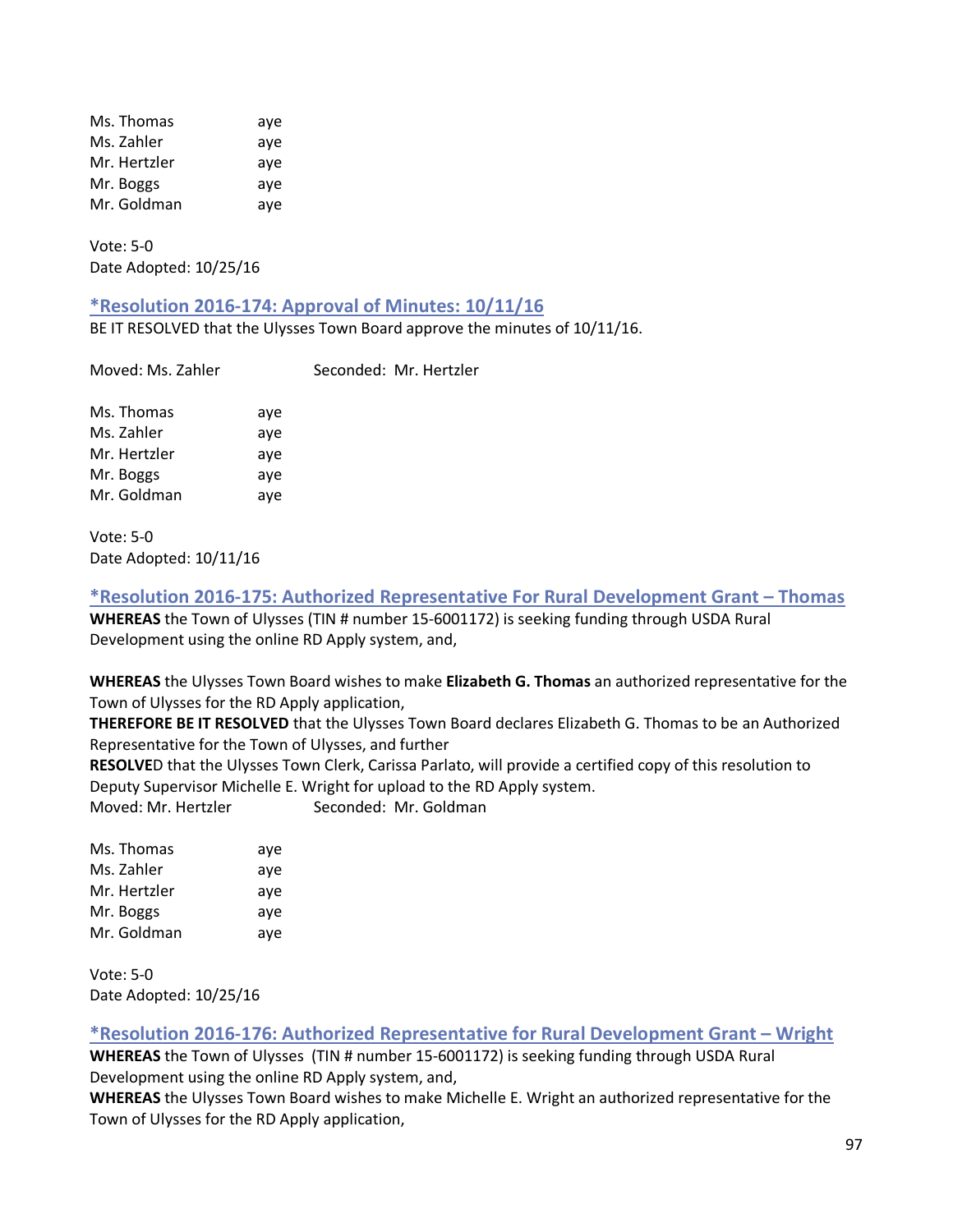**THEREFORE BE IT RESOLVE**D that the Ulysses Town Board declares Michelle E. Wright to be an Authorized Representative for the Town of Ulysses, and further

**RESOLVED** that the Ulysses Town Clerk, Carissa Parlato, will provide a certified copy of this resolution to Deputy Supervisor Michelle E. Wright for upload to the RD Apply system.

| Moved: Ms. Thomas |     | Seconded: Ms. Zahler |
|-------------------|-----|----------------------|
| Ms. Thomas        | aye |                      |
| Ms. Zahler        | ave |                      |
| Mr. Hertzler      | aye |                      |
| Mr. Boggs         | ave |                      |
| Mr. Goldman       | ave |                      |

Vote: 5-0

Date Adopted: 10/25/16

# **\*Resolution 2016-177: Authorized Representative for Rural Development Grant – Davis**

WHEREAS the Town of Ulysses (TIN # number 15-6001172) is seeking funding through USDA Rural Development using the online RD Apply system, and,

WHEREAS the Ulysses Town Board wishes to make William "Bill" Davis, Team Leader at MRB Engineering Group, an authorized representative for the Town of Ulysses for the RD Apply application, THEREFORE BE IT RESOLVED that the Ulysses Town Board declares William "Bill" Davis to be an Authorized Representative for the Town of Ulysses, and further

RESOLVED that the Ulysses Town Clerk, Carissa Parlato, will provide a certified copy of this resolution to Deputy Supervisor Michelle E. Wright for upload to the RD Apply system.

| Moved: Ms. Thomas |     | Seconded: Ms. Zahler |
|-------------------|-----|----------------------|
| Ms. Thomas        | aye |                      |
| Ms. Zahler        | aye |                      |
| Mr. Hertzler      | aye |                      |
| Mr. Boggs         | ave |                      |
| Mr. Goldman       | aye |                      |
|                   |     |                      |

Vote: 5-0

Date Adopted: 10/25/16

# **\*Resolution 2016-178: Authorized Representative for Rural Development Grant – Mckenna**

WHEREAS the Town of Ulysses (TIN # number 15-6001172) is seeking funding through USDA Rural Development using the online RD Apply system, and,

WHEREAS the Ulysses Town Board wishes to make Matthew McKenna employee of the MRB Engineering Group, an authorized representative for the Town of Ulysses for the RD Apply application, THEREFORE BE IT RESOLVED that the Ulysses Town Board declares Matthew McKenna to be an Authorized Representative for the Town of Ulysses, and further

RESOLVED that the Ulysses Town Clerk, Carissa Parlato, will provide a certified copy of this resolution to Deputy Supervisor Michelle E. Wright for upload to the RD Apply system.

Moved: Ms. Thomas Seconded: Ms. Zahler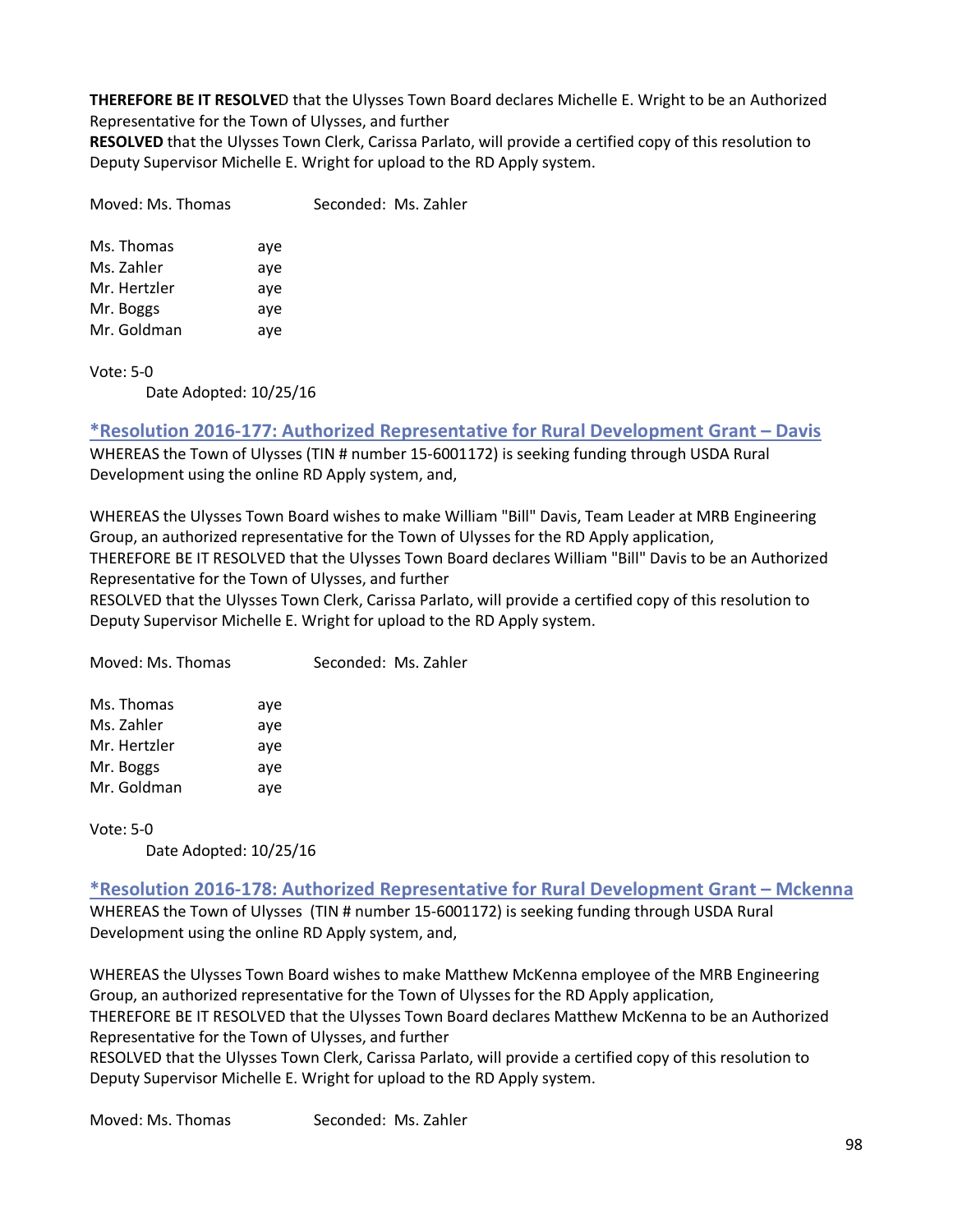| Ms. Thomas   | aye |
|--------------|-----|
| Ms. Zahler   | aye |
| Mr. Hertzler | aye |
| Mr. Boggs    | aye |
| Mr. Goldman  | aye |

Vote: 5-0 Date Adopted: 10/25/16

# **\*Resolution 2016-179: Budget Modifications**

BE IT RESOLVED that the Ulysses Town Board approves the following budget modification to the B fund.

| B9901.94                                                                                                          | Interfund Transfer | Increase | \$7,295.55 |
|-------------------------------------------------------------------------------------------------------------------|--------------------|----------|------------|
| Per resolution 2016-155, the interfund loan between WD4 and the B fund has been satisfied.                        |                    |          |            |
|                                                                                                                   |                    |          |            |
| The B fund has been carrying this amount as a loan from WD4 on its balance sheet--which has essentially           |                    |          |            |
| counted as anticipated revenue to the B fund, in municipal accounting this anticipated revenue is included in the |                    |          |            |
| total fund balance figure. According to the logic and principles that govern governmental accounting, the         |                    |          |            |
| elimination of that loan should be treated as an expense in the B fund, and a revenue in the WD4                  |                    |          |            |
| fund. Essentially what is happening is that the B fund is "transferring" funds to WD4 and recording an            |                    |          |            |
| expense. The WD4 fund is recording a revenue for the forgiven loan from the B fund, so that the transactions      |                    |          |            |
| between funds are balanced.                                                                                       |                    |          |            |

| <b>B915</b>                       | <b>B</b> Fund Balance | Decrease | \$7,295.55 |
|-----------------------------------|-----------------------|----------|------------|
| Please see the above explanation. |                       |          |            |

| Moved: Ms. Thomas |     | Seconded: Mr. Goldman |
|-------------------|-----|-----------------------|
| Ms. Thomas        | aye |                       |
| Ms. Zahler        | aye |                       |
| Mr. Hertzler      | aye |                       |
| Mr. Boggs         | aye |                       |
| Mr. Goldman       | aye |                       |

Vote: 5-0 Date Adopted: 10/25/16

# **\*Personnel Policy Amendments (Two Motions)**

#### MOTION:

A motion was made by Mr. Goldman and seconded by Mr. Boggs to remove the last sentence from the Pre-Tax Insurance Premiums paragraph on page 61 of the policy.

| Ms. Thomas   | absent |
|--------------|--------|
| Ms. Zahler   | aye    |
| Mr. Hertzler | aye    |
| Mr. Boggs    | aye    |
| Mr. Goldman  | aye    |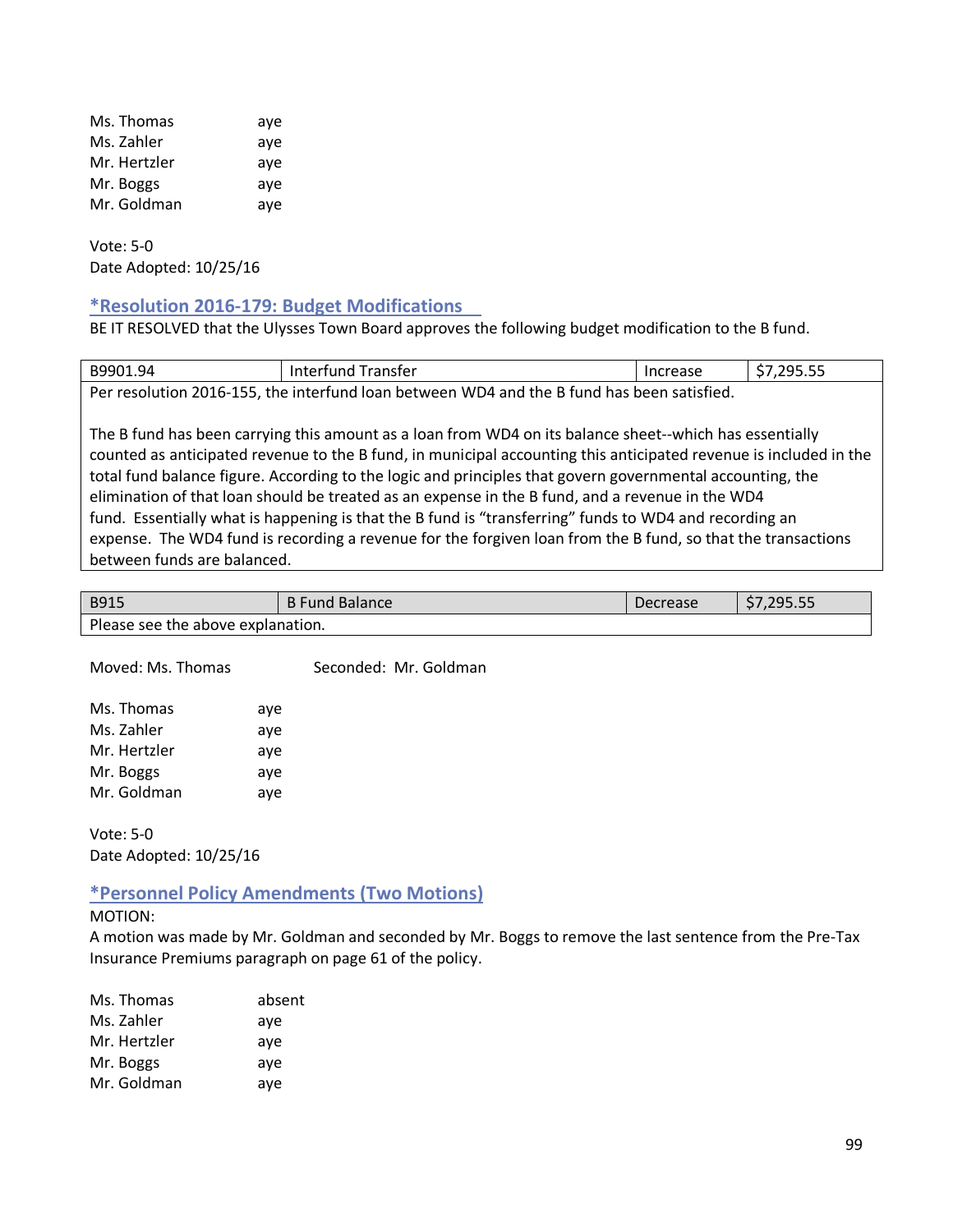Vote: 4-0 Date Adopted: 10/25/16

#### MOTION:

A motion was made by Mr. Goldman and seconded by Mr. Hertzler to make the following changes, subject to legal review:

#### Health Savings Accounts (HSAs)

The IRS allows employers and eligible employees to contribute to HSAs. In 2017, tThe Town will contribute to a health savings account (HSA) for each employees who are is eligible and signed up for health insurance through the town. The rate amount of the employer contribution to the HSA will be determined annually by resolution by of the Town Board. Employees or Elected Officials may contribute pre-tax dollars to their HSA in addition to funds the town has contributed up to the combined allowable limit as determined by the IRS. Funds belong to the employee or elected official, subject to IRS regulations. and may be used for a variety of health care expenses.

| Ms. Thomas   | absent  |
|--------------|---------|
| Ms. Zahler   | aye     |
| Mr. Hertzler | ave     |
| Mr. Boggs    | abstain |
| Mr. Goldman  | aye     |

Vote: 3-0 Date Adopted: 10/25/16

**NOVEMBER 8th, 2016: REGULAR TOWN BOARD MEETING**

# **\*Resolution 2016-180: Approval of Meeting Agenda**

BE IT RESOLVED that the Ulysses Town Board approve the agenda for November 8, 2016 with the addition of a new Youth commission representative and removal of outside users for WD3.

Moved: Mr. Goldman Seconded: Ms. Zahler

Ms. Thomas aye Ms. Zahler aye Mr. Hertzler ave Mr. Boggs absent Mr. Goldman aye

Vote: 4-0 Date Adopted: 11/8/16

# **\*Resolution 2016-181: Appointment of Elizabeth Meg Williams to Youth Commission**

**Whereas,** the Joint Youth Commission serves those in the Trumansburg Central School District and Town of Ulysses least likely to be involved in other school and community programs and **Whereas**, one of two Town-appointed seats is currently vacant and **Whereas,** Elizabeth Meg Williams resides in the Trumansburg School District and is interested in serving as a volunteer on the Joint Youth Commission and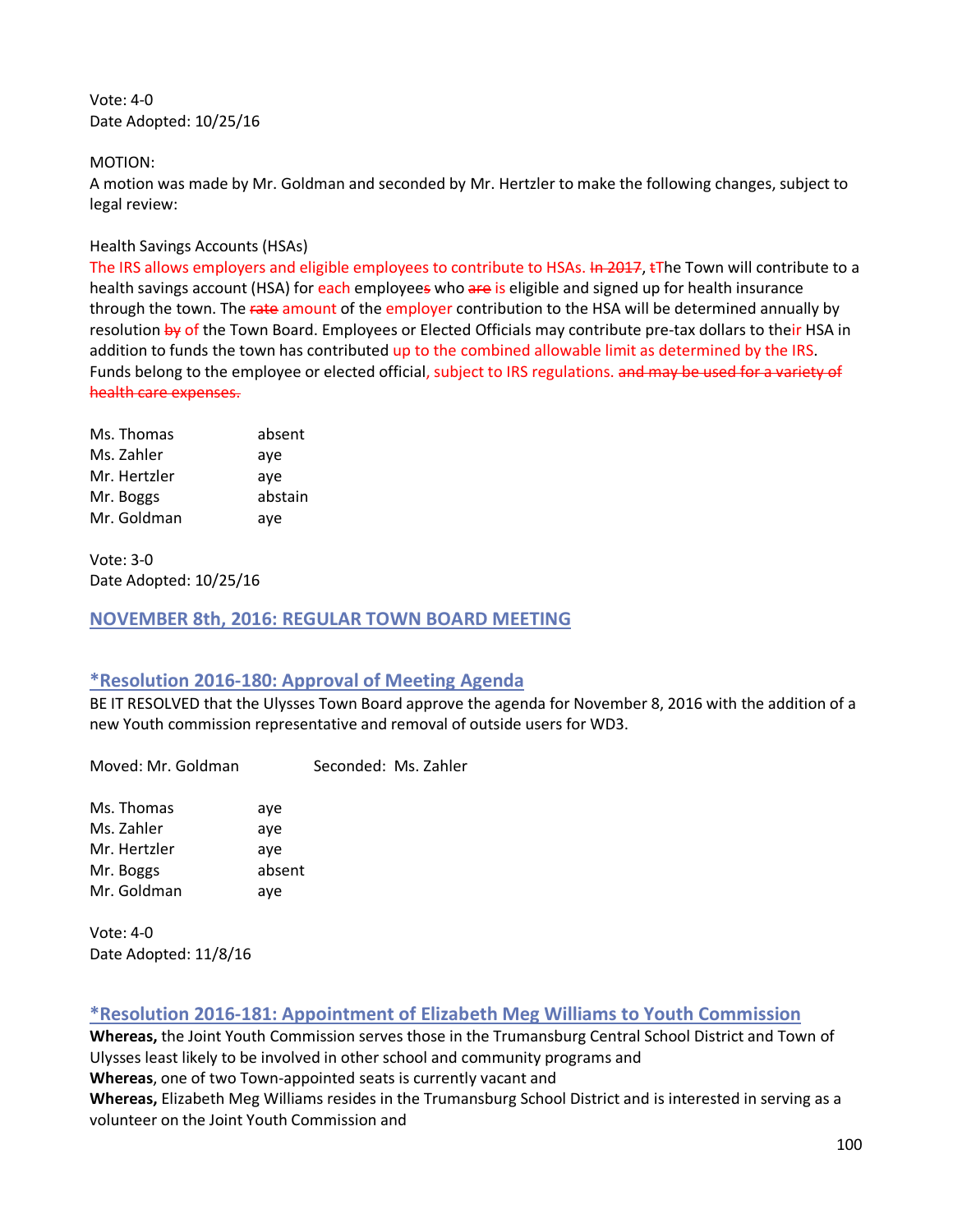**Whereas**, Ms. Williams has extensive background in serving children and youth and program development which are skills needed by the Youth Commission, now therefore be it **Resolved**, that Elizabeth Meg Williams is appointed by the Town of Ulysses effective immediately to replace

Heidi Dawes, who has resigned from one of the Town's two at-large seats on the Joint Youth Commission. Moved: Ms. Zahler Seconded: Ms. Thomas

| Ms. Thomas   | aye |
|--------------|-----|
| Ms. Zahler   | aye |
| Mr. Hertzler | aye |
| Mr. Boggs    | aye |
| Mr. Goldman  | aye |

Vote: 5-0 Date Adopted: 11/8/16

# **\*Resolution 2016-182: Resolution to Amend the Personnel Policy**

Ms. Zahler moves to adopt revised version section 706 of the Personnel Policy to read as follows:

# (Section 706)

# Health Savings Accounts

The IRS allows employers and eligible employees to contribute to HSAs. The Town will contribute to a health savings account (HSA) for each employee who is eligible and signed up for health insurance through the town. Annually, the town board will contribute the full amount of the in-network deductible, provided that the deductible does not exceed 44% of the in-network, out-of-pocket maximum. Employees or Elected Officials may contribute pre-tax dollars to their HSA in addition to funds the town has contributed up to the combined allowable limit as determined by the IRS. Funds belong to the employee or elected official, subject to IRS regulations.

Moved: Mr. Goldman Seconded: Mr. Boggs

| Ms. Thomas   | abstain |
|--------------|---------|
| Ms. Zahler   | aye     |
| Mr. Hertzler | aye     |
| Mr. Boggs    | aye     |
| Mr. Goldman  | aye     |

Vote:4-0 Date Adopted: 11/8/16

# **\*Resolution 2016-183: Setting a Joint Public Hearing for the Fire Contract**

**BE IT RESOLVED** that the Ulysses Town Board hold a Joint Public Hearing on the 2017 Fire Contract at 6:30pm on 11/22/ 2016 at the Ulysses Town Hall.

| Moved: Mr. Goldman |     | Seconded: Mr. Boggs |
|--------------------|-----|---------------------|
| Ms. Thomas         | ave |                     |
| Ms. Zahler         | ave |                     |
| Mr. Hertzler       | aye |                     |
| Mr. Boggs          | aye |                     |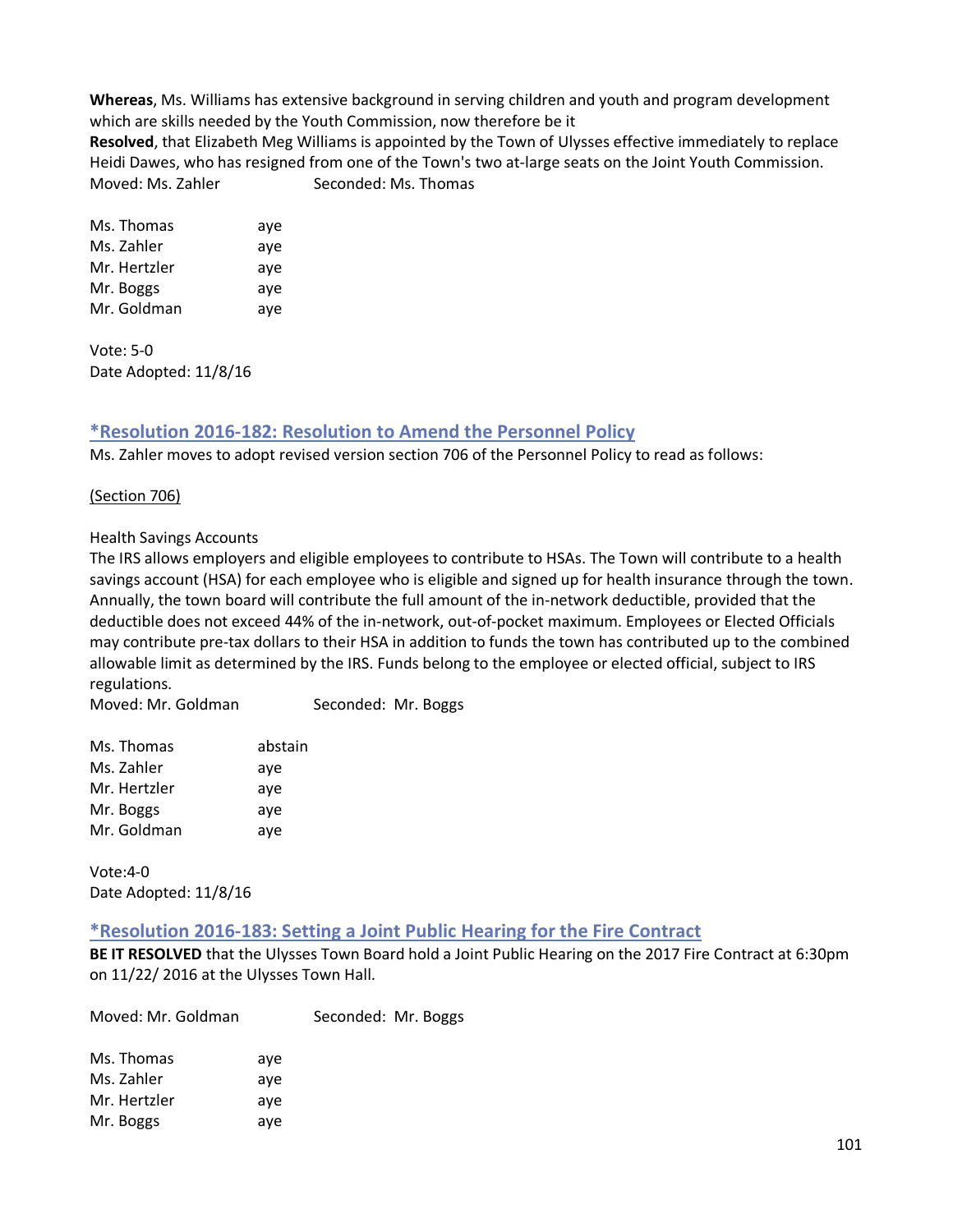Mr. Goldman aye

Vote: 5-0 Date Adopted: 11/8/16

#### **\*Resolution 2016-184: Approval of Minutes: 10/25 PH, 10/25 TB**

BE IT RESOLVED that the Ulysses Town Board approve the minutes as edited by Ms. Thomas.

Moved: Ms. Thomas Seconded: Ms. Zahler

| Ms. Thomas   | aye |
|--------------|-----|
| Ms. Zahler   | aye |
| Mr. Hertzler | aye |
| Mr. Boggs    | aye |
| Mr. Goldman  | aye |

Vote: 5-0 Date Adopted: 11/8/16

# **\*Resolution 2016-185: Budget Modifications**

BE IT RESOLVED that the Ulysses Town Board approve the following modifications to the 2016 budget.

| <b>SW3 FUND BUDGET</b>                                                                         | <b>Water Purification</b> | Increase | \$1,784.99 |
|------------------------------------------------------------------------------------------------|---------------------------|----------|------------|
| <b>MODIFICATIONS</b>                                                                           | Contractual               |          |            |
| SW3-8330.4                                                                                     |                           |          |            |
| Additional costs due to TTHM remediation work in water district: engineering work required for |                           |          |            |
| funding opportunities. Preliminary engineering report and environmental report for NEPA.       |                           |          |            |
|                                                                                                |                           |          |            |

Moved: Ms. Thomas Seconded: Mr. Boggs

| Ms. Thomas   | aye |
|--------------|-----|
| Ms. Zahler   | aye |
| Mr. Hertzler | aye |
| Mr. Boggs    | aye |
| Mr. Goldman  | aye |

Vote: 5-0 Date Adopted: 11/8/16

#### **\*Resolution 2016-186: Approval of Claims**

BE IT RESOLVED that the Ulysses Town Board approve payment of claims #558-609 in the amount of \$40,496.62. Moved: Ms. Thomas Seconded: Mr. Boggs

| Ms. Thomas   | aye |
|--------------|-----|
| Ms. Zahler   | aye |
| Mr. Hertzler | aye |
| Mr. Boggs    | aye |
| Mr. Goldman  | aye |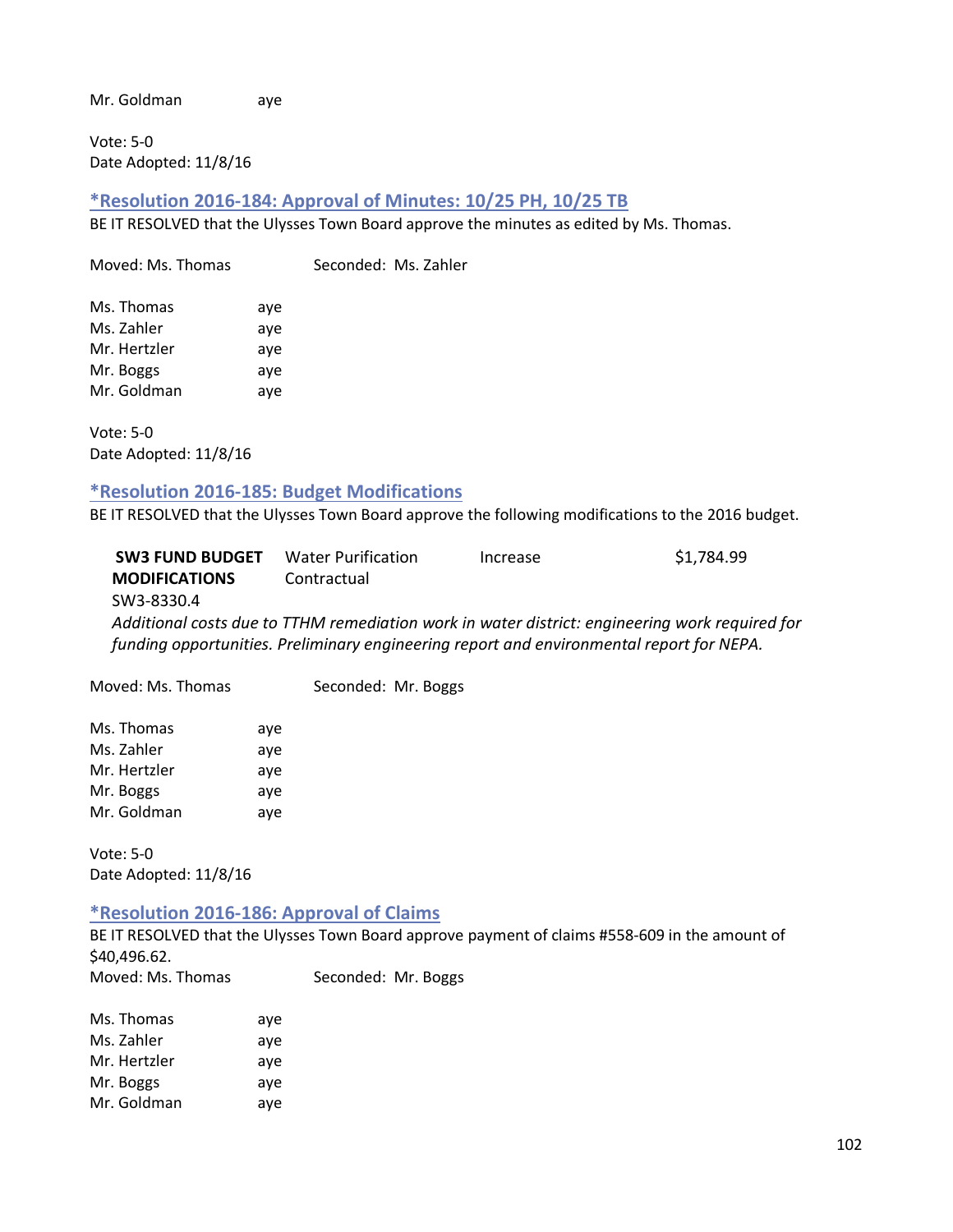Vote: 5-0 Date Adopted: 11/8/16

# **NOVEMBER 22th, 2016: REGULAR TOWN BOARD MEETING**

### **\*Resolution 2016-187: Approval of Meeting Agenda**

BE IT RESOLVED that the Ulysses Town Board approve the agenda for November 22, 2016.

Moved: Mr. Goldman Seconded: Ms. Zahler Ms. Thomas aye Ms. Zahler aye Mr. Hertzler aye Mr. Boggs absent Mr. Goldman aye

Vote: 4-0 Date Adopted: 11/22/16

#### **\*Resolution 2016-188: Personnel Policy Update**

**RESOLVED** that the Town Board of the Town of Ulysses amends the Personnel Policy for the Town of Ulysses as submitted to the Town Board.

Moved: Mr. Goldman Seconded: Mr. Hertzler Ms. Thomas aye

Ms. Zahler aye Mr. Hertzler ave Mr. Boggs absent Mr. Goldman aye

Vote: 4-0 Date Adopted: 11/22/16

# **\*Resolution 2016-189: Fire Contract Approval**

**WHEREAS,** a fire protection district known as "the Fire Protection District of the Towns of Ulysses, Hector and Covert" (hereafter referred to as "the Fire Protection District") has been duly established in the said towns; and

**WHEREAS**, the Fire Protection District encompasses the following territory in the Town of Ulysses: All of the Town of Ulysses, excepting the area within the limits of the incorporated Village of Trumansburg; and **WHEREAS**, the Village of Trumansburg (hereafter referred to as "the Village") maintains a volunteer fire department, with adequate and suitable apparatus, equipment and training for the furnishing of fire protection services within the Fire Protection District; and

**WHEREAS,** Town Law §184 permits a town to contract with a village which maintains adequate and suitable apparatus and appliances for the furnishing of fire protection services in such fire protection district; and **WHEREAS**, the Town wishes to contract with the Village to provide fire protection services in the Fire Protection District; and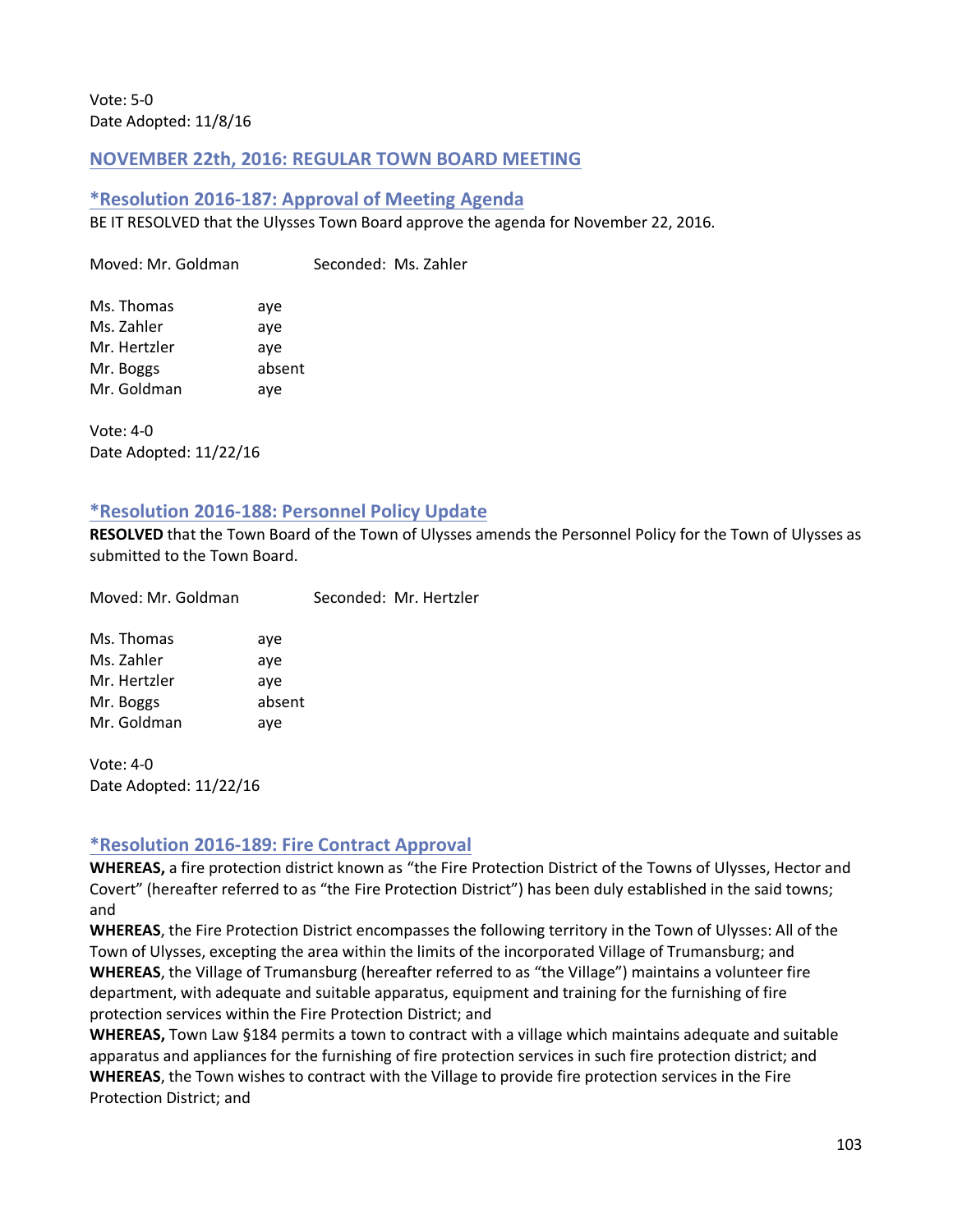**WHEREAS,** a public hearing as required by §184 of the Town Law was duly advertised on November 11, 2016, and was held on November 22, 2016 at 6:30 p.m. at the Town of Ulysses Town Hall,

# **NOW, THEREFORE, BE IT RESOLVED THAT:**

The Town Board of the Town of Ulysses hereby approves and authorizes execution of the attached Agreement between the Village and the Town, whereby the Village will provide the Town with fire protection capable of responding to fire related and health related emergencies on an ongoing basis within the Fire Protection District, for the period from January 1, 2017 until December 31, 2017. And be it further

**RESOLVED** that, pursuant to the Agreement, the Town shall pay the Village the sum of \$208,716 for such services, on or before March 1, 2017. And be it further

**RESOLVED** that, the Supervisor of the Town of Ulysses is hereby authorized to execute the Agreement on behalf of the Town of Ulysses.

Moved: Mr. Hertzler Seconded: Ms. Zahler

| Ms. Thomas   | aye    |
|--------------|--------|
| Ms. Zahler   | aye    |
| Mr. Hertzler | aye    |
| Mr. Boggs    | absent |
| Mr. Goldman  | aye    |

Vote: 4-0 Date Adopted: 11/22/16

# **\*Resolution 2016-190: EMS Contract Approval**

**WHEREAS**, the Town Board established the Town of Ulysses Ambulance District by resolution adopted on March 12, 2013; and

**WHEREAS**, pursuant to Town Law §198(10-f) (a) (ii) and (iii), the Town Board is authorized to contract with a municipal corporation on behalf of an ambulance district for provision of ambulance services; and

**WHEREAS**, the Village of Trumansburg (hereafter referred to as "The Village"), a municipal corporation, maintains an ambulance department with a basic and advanced life support transporting ambulance service; and

**WHEREAS**, the Town wishes to provide ambulance services to its residents in the Town of Ulysses Ambulance District; and

**WHEREAS**, such emergency services are vital and necessary to the health and welfare of the inhabitants of the Town; and

**WHEREAS**, in joint cooperation as contemplated by General Municipal Law 122-b, the Town and the Village wish to cooperate to provide an ambulance service to persons situated in the Town of Ulysses Ambulance District;

# **NOW, THEREFORE, BE IT RESOLVED THAT**:

The Town Board of the Town of Ulysses, on behalf of the Town of Ulysses Ambulance District, hereby approves and authorizes execution of the attached Agreement between the Village and the Town, whereby the Village will provide the Town with basic and advanced life support emergency medical ambulance services, which complies with the regulations of the New York State Department of Health, Bureau of Emergency Medical Services to serve the emergency medical needs of those persons within the boundaries of the Town of Ulysses Ambulance District. Services to be provided include Basic Life Support transport and treatment and arranging for or providing Advanced Life Support Treatment. And be it further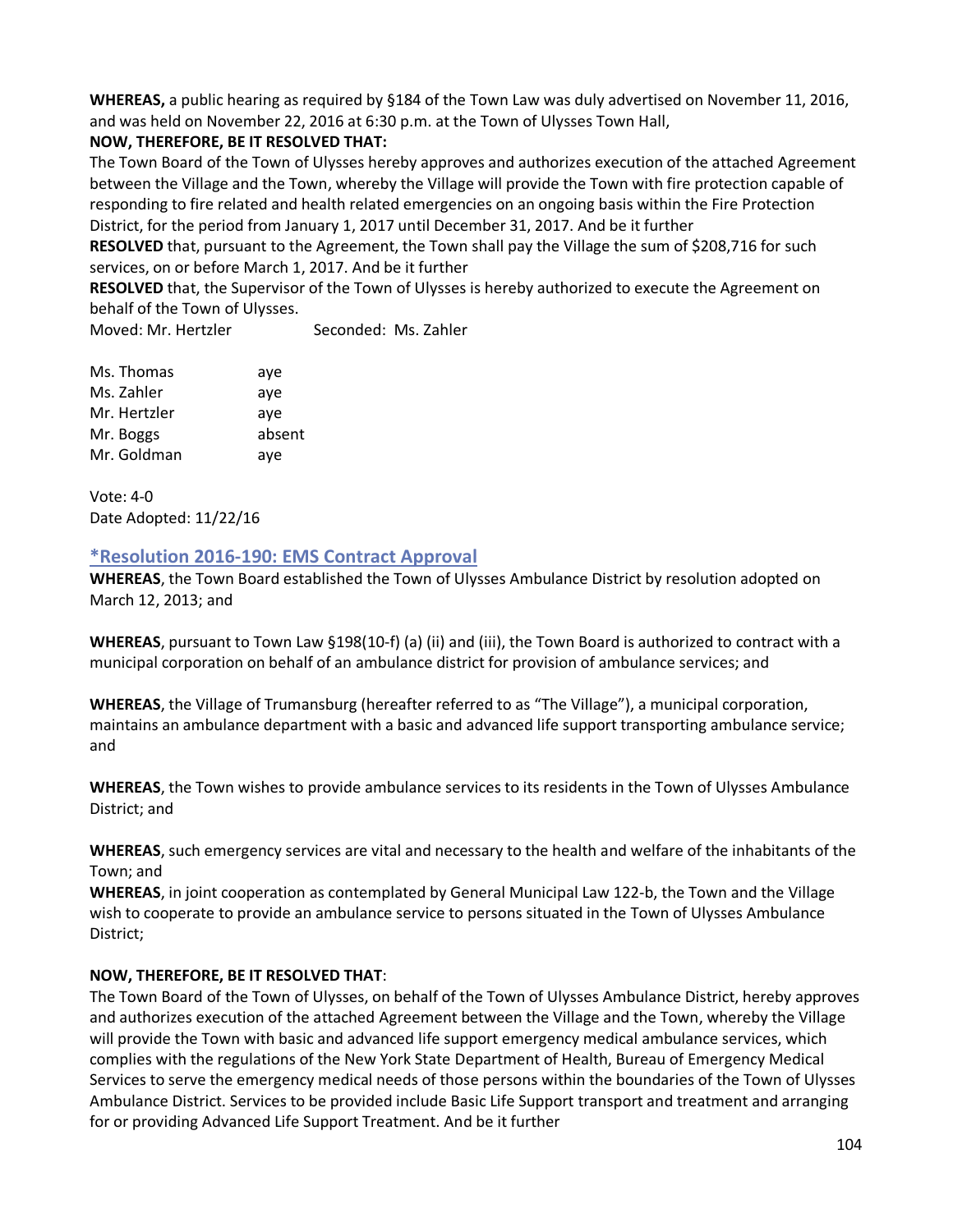**RESOLVED** that pursuant to the Agreement, the Town shall pay the Village the sum of \$323,522 for such services, on or before March 1, 2017. And be it further

**BE IT FURTHER RESOLVED THAT**, pursuant to Town Law §198(11), the Agreement shall be executed by the signatures of a majority of the members of the Town Board.

Moved: Mr. Hertzler Seconded: Ms. Zahler

| Ms. Thomas   |        |
|--------------|--------|
|              | aye    |
| Ms. Zahler   | aye    |
| Mr. Hertzler | aye    |
| Mr. Boggs    | absent |
| Mr. Goldman  | aye    |

Vote: 4-0 Date Adopted: 11/22/16

# **\*Resolution 2016-191: Resolution Approving Execution of Out-Of-District Water User Agreement for Water District #3**

#### BE IT RESOLVED

WHEREAS, TIMOTHY M. CARDINA AND REBECCA CARDINA, ("the Owners") are

the owners of a parcel of real property located on Swamp College Road, in the Town of Ulysses, County of Tompkins and State of New York, Town of Ulysses tax parcel number 20.-4-4 ("the Property"); and WHEREAS, the Owners' well on the Property ran dry during the summer of 2016 and they have no source of potable water; and

WHEREAS, the Owners requested permission to connect to the existing Water District No. 3 in the Town of Ulysses ("the District"), owned and operated by the Town, and to extend water service to the Property; and

WHEREAS, a water service line for the District is located in the road right-of-way of the Property; and WHEREAS, after discussion and evaluation, the Town has prior hereto determined that forming a Town water district incorporating the property as indicated above would not be financially feasible and prudent; and WHEREAS, on behalf of the District, the Town may benefit from the offsetting revenue from this Owner, and may benefit from the additional draw of water through the Water District water system which may improve water quality, and is willing to consent to the connection of the Property to the District ("the Connection") on the terms set forth in this Agreement.

NOW, THEREFORE, BE IT

RESOLVED that the Town Board approves the terms of the Out-of-District Water User Agreement ("the Agreement") attached to this Resolution; and be it further

RESOLVED that the Town Board authorizes the Town Supervisor to execute the Agreement.

Moved: Ms. Thomas Seconded: Mr. Hertzler

Ms. Zahler moved to amend the cost to 110% in sections 7b and c, seconded by Mr. Goldman.

| Ms. Thomas   | aye    |
|--------------|--------|
| Ms. Zahler   | ave    |
| Mr. Hertzler | ave    |
| Mr. Boggs    | absent |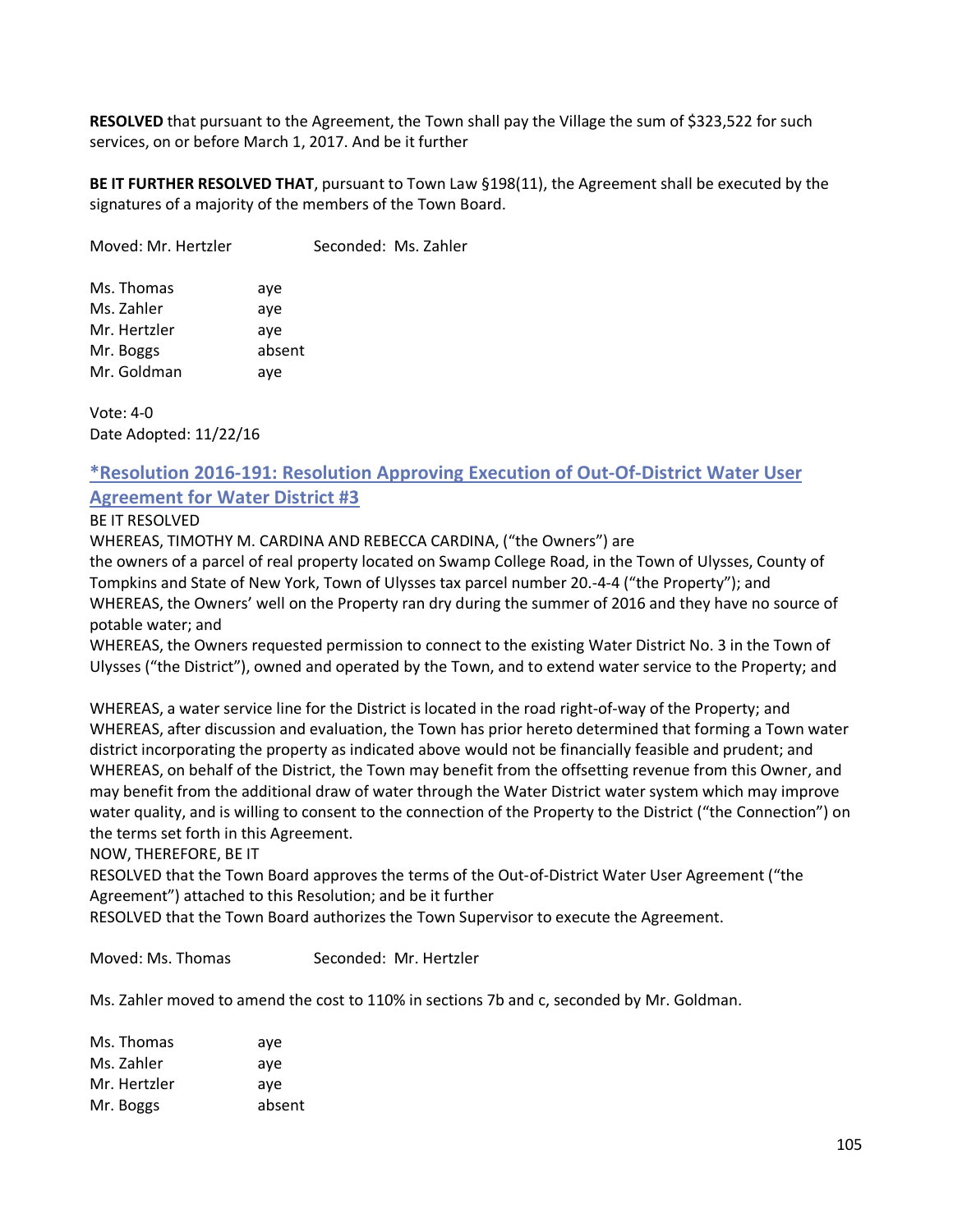Mr. Goldman aye

Vote: 4-0 Date Adopted: 11/22/16

# **\*Resolution 2016-192: Approval of Minutes: 11/8/16**

BE IT RESOLVED that the Ulysses Town Board approve the minutes of 11/8/16.

Moved: Ms. Thomas Seconded: Mr. Goldman Ms. Thomas aye Ms. Zahler aye Mr. Hertzler aye Mr. Boggs absent Mr. Goldman aye

Vote: 4-0 Date Adopted: 11/22/16

# **DECEMBER 13th, 2016: REGULAR TOWN BOARD MEETING**

# **\*Resolution 2016-193: Approval of Meeting Agenda**

BE IT RESOLVED that the Ulysses Town Board approve the agenda for December 13, 2016 with the addition of an Executive Session to discuss the acquisition of property.

Moved: Ms. Thomas Seconded: Ms. Zahler

| Ms. Thomas   | aye |
|--------------|-----|
| Ms. Zahler   | aye |
| Mr. Hertzler | aye |
| Mr. Boggs    | aye |
| Mr. Goldman  | aye |

Vote: 5-0 Date Adopted: 12/13/16

# **\*Resolution 2016-194: SEQR Resolution Designating Town of Ulysses as Lead Agency**

**WHEREAS**, the Town of Ulysses Town Board (hereinafter referred to as Town Board) has on Tuesday, October 25, 2016 declared its intent to be designated the Lead Agency for the Town of Ulysses Disinfection By-Product Removal Project under the provisions of the State Environmental Quality Review (SEQR) Regulations; and **WHEREAS**, the Town Board has provided written notices to this effect to the involved and interested agencies; and

**WHEREAS,** the Town Board has not received any written objections from the involved agencies to the Board's being designated as the lead agency under the SEQR Regulations; and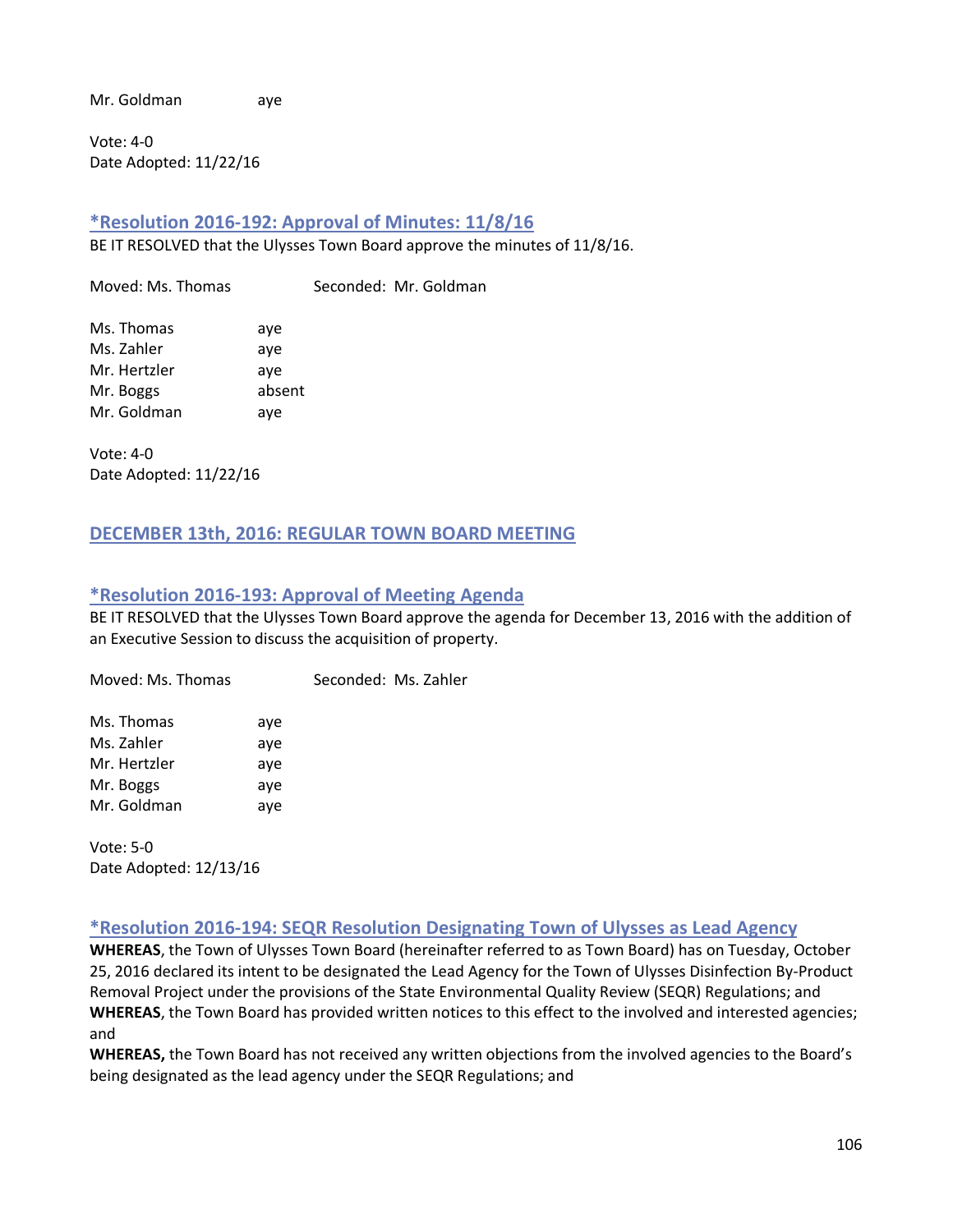**WHEREAS**, the Town Board has previously determined that it is the most appropriate agency to insure the coordination of this Action and for making the determination of significance thereon under the SEQR Regulations.

**NOW, THEREFORE BE IT RESOLVED** that the Town Board does hereby designate itself as the lead agency for the Action identified above herein;

Moved: Ms. Thomas Seconded: Ms. Zahler

| Ms. Thomas   | aye |     |
|--------------|-----|-----|
| Ms. Zahler   | aye |     |
| Mr. Hertzler | ave |     |
| Mr. Boggs    |     | nay |
| Mr. Goldman  | aye |     |

Vote: 4-0 Date Adopted: 12/13/16

# **\*Resolution 2016-195: SEQR Resolution Determination of Environmental Significance**

**WHEREAS**, the Town of Ulysses Town Board (hereinafter referred to as Town Board) has determined the above referenced Action to be an Type 1 Action pursuant to Part 617 of the State Environmental Quality Review (SEQR) Regulations; and

**WHEREAS**, the Town Board has reviewed and accepted the completed Full Environmental Assessment Form Parts 1, 2, and 3 on the Action prepared by the MRB Group; and

**WHEREAS**, the Town Board has completed the coordinated review and public comment period provided for under the SEQR Regulations; and

**WHEREAS**, the Town Board has designated itself as lead agency under the SEQR Regulations for making the determination of significance upon said action; and

**WHEREAS**, the Town Board has given consideration to the criteria for determining significance as set forth in Section 617.7(c) (1) of the SEQR Regulations and the information contained in Full Environmental Assessment Form Parts 1, 2, and 3.

**NOW THEREFORE BE IT RESOLVED**, that said Action **WILL NOT** result in any significant adverse environmental impacts based on the review of the Full Environmental Assessment Form; and

**BE IT FINALLY RESOLVED** that the Town Board does hereby make a Determination of Non-Significance on said Action, and the Supervisor is hereby directed to issue the Negative Declaration as evidence of the Town Board determination of environmental non-significance.

Moved: Ms. Thomas Seconded: Ms. Zahler

| Ms. Thomas   | aye |     |
|--------------|-----|-----|
| Ms. Zahler   | aye |     |
| Mr. Hertzler | aye |     |
| Mr. Boggs    |     | nav |
| Mr. Goldman  | aye |     |

Vote: 4-0 Date Adopted: 12/13/16

# **\*Resolution 2016-196: Police Contract with The Village of Trumansburg**

**BE IT RESOLVED** that the Ulysses Town Board approves the extension of the 2016 Intermunicipal Cooperative Agreement with the Village of Trumansburg, providing for limited police services by the Village in the Town, through 2017, pursuant to the terms and conditions of the 2016 agreement.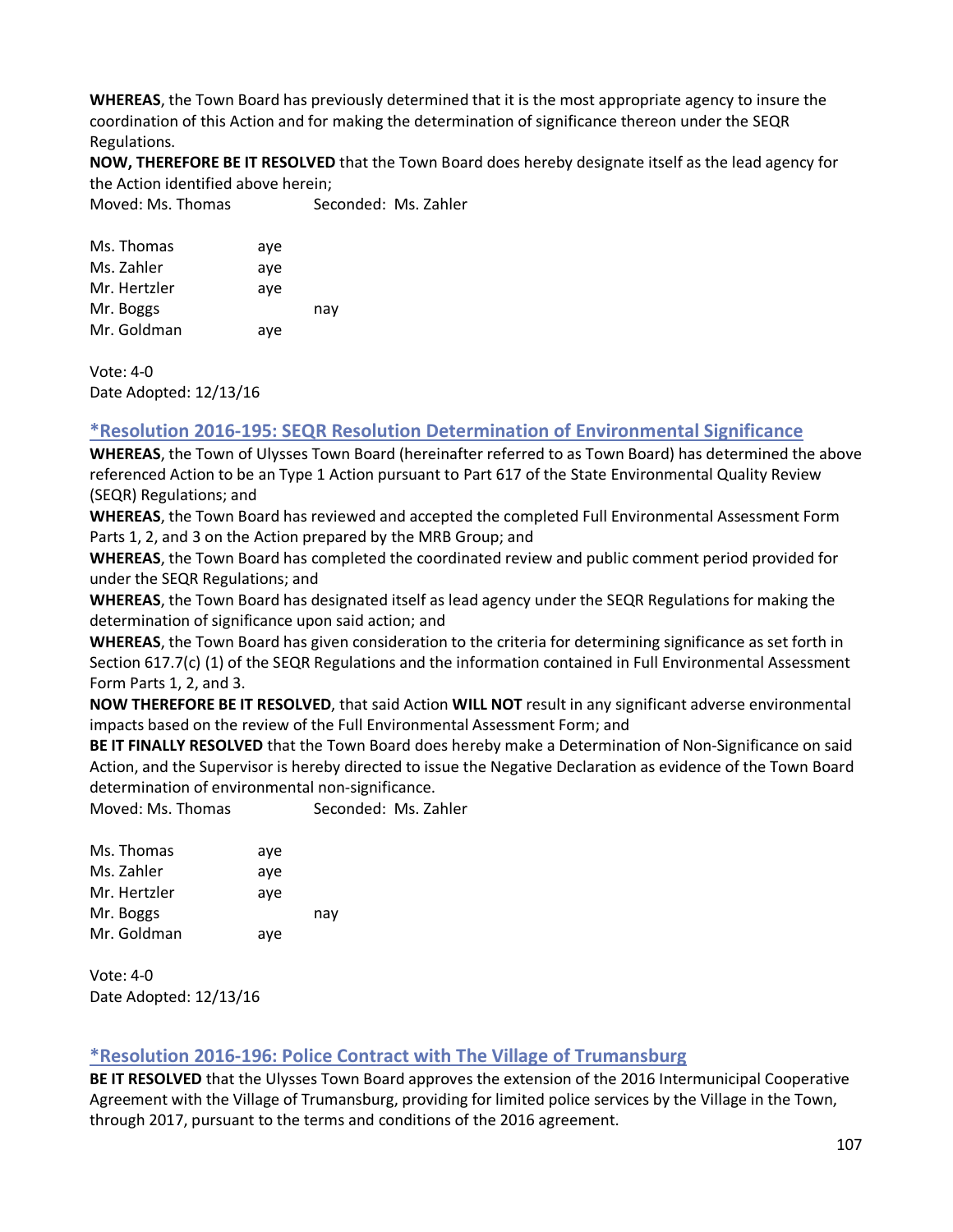Moved: Ms. Zahler Seconded: Mr. Boggs

| Ms. Thomas   | aye |
|--------------|-----|
| Ms. Zahler   | aye |
| Mr. Hertzler | aye |
| Mr. Boggs    | aye |
| Mr. Goldman  | aye |

Vote: 5-0 Date Adopted: 12/13/16

# **\*Resolution 2016-197: Setting the Organizational Meeting Date**

**BE IT RESOLVED** that the Ulysses Town Board sets the date for the Organizational Meeting of the Town of Ulysses for January 4, 2017 at 8am at the Ulysses Town Hall.

| Moved: Mr. Hertzler |     | Seconded: Ms. Thomas |
|---------------------|-----|----------------------|
| Ms. Thomas          | aye |                      |
| Ms. Zahler          | aye |                      |
| Mr. Hertzler        | aye |                      |
| Mr. Boggs           | aye |                      |
| Mr. Goldman         | aye |                      |
|                     |     |                      |

Vote: 5-0 Date Adopted: 12/13/16

# **\*Resolution 2016-198: Cancelling the Second Town Board Meeting in December**

**BE IT RESOLVED** that the Ulysses Town Board cancels the Town Board meeting scheduled for December 27, 2016.

| Ms. Thomas   | aye |
|--------------|-----|
| Ms. Zahler   | aye |
| Mr. Hertzler | aye |
| Mr. Boggs    | aye |
| Mr. Goldman  | aye |

Vote: 5-0 Date Adopted: 12/13/16

**\*Resolution 2016-199: Consider Worker's Compensation Insurance Quotes**

**WHEREAS** the Town of Ulysses asked for quotes for Worker's Compensation Insurance coverage for 2017, and received three quotes.

**BE IT RESOLVED** that the Ulysses Town Board accepts the quote from Comp Alliance dated Jan. 2017 rate book for \$20,995 for Worker's Compensation Insurance for the year 2017.

Moved: Ms. Thomas Seconded: Mr. Goldman

Moved: Mr. Goldman Seconded: Mr. Boggs